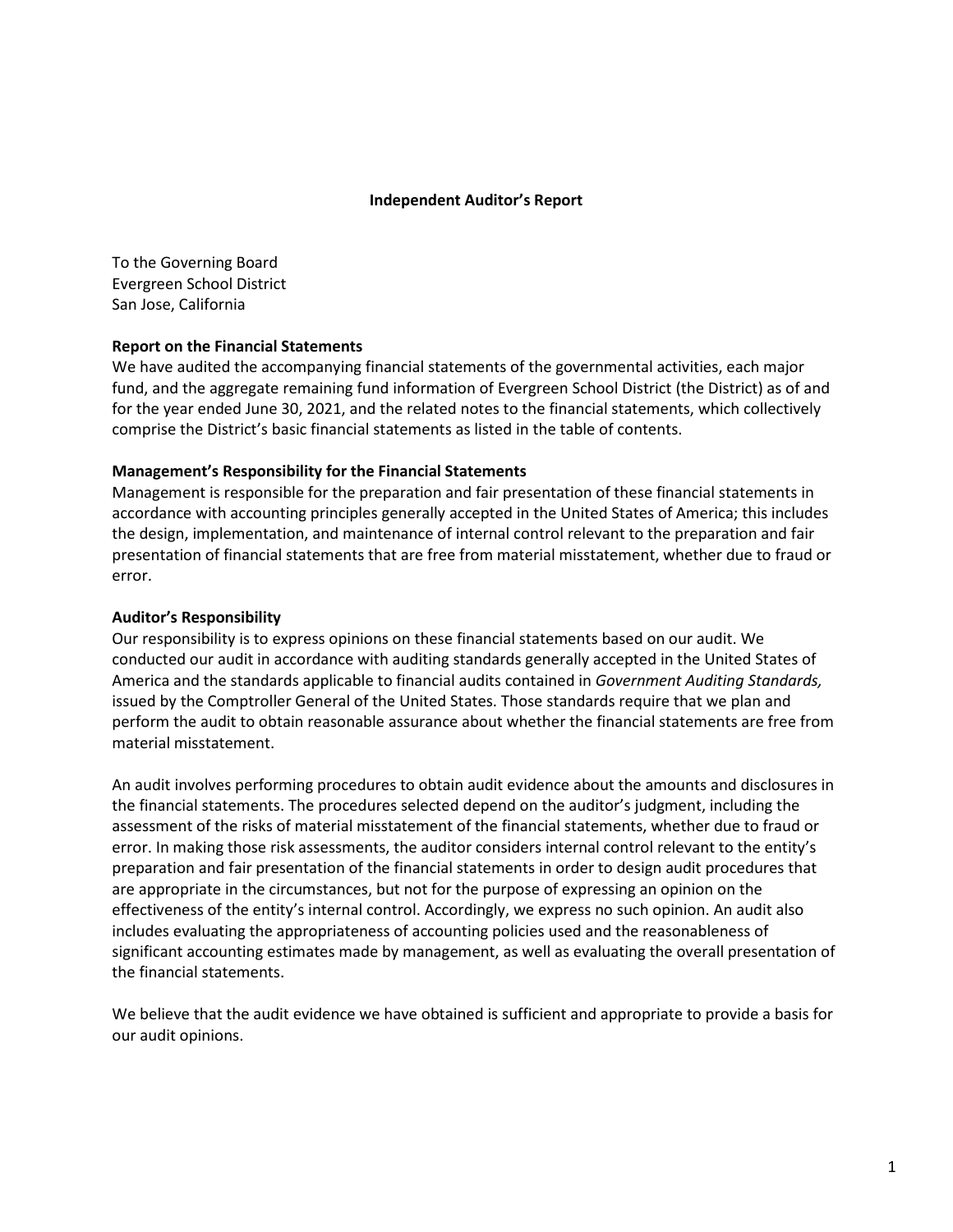## **Opinions**

In our opinion, the financial statements referred to above present fairly, in all material respects, the respective financial position of the governmental activities, each major fund, and the aggregate remaining fund information of Evergreen School District, as of June 30, 2021, and the respective changes in financial position and, where applicable, cash flows thereof for the year then ended in accordance with accounting principles generally accepted in the United States of America.

## **Emphasis of Matter – Change in Accounting Principle**

As discussed in Notes 1 and 15 to the financial statements, the District has adopted the provisions of GASB Statement No. 84*, Fiduciary Activities*, which has resulted in a restatement of the net position (deficit) and fund balance as of July 1, 2020. Our opinions are not modified with respect to this matter.

## **Other Matters**

## *Required Supplementary Information*

Accounting principles generally accepted in the United States of America require that the management's discussion and analysis on page [4](#page-6-0) throug[h 15,](#page-17-0) budgetary comparison information on page [63,](#page-66-0) schedule of changes in the District's total OPEB liability and related ratios on page [64,](#page-67-0) schedule of the District's proportionate share of the net pension liability on page [65,](#page-68-0) and the schedule of the District contributions for pension on page [66,](#page-69-0) be presented to supplement the basic financial statements. Such information, although not a part of the basic financial statements, is required by the Governmental Accounting Standards Board, who considers it to be an essential part of financial reporting for placing the basic financial statements in an appropriate operational, economic, or historical context. We have applied certain limited procedures to the required supplementary information in accordance with auditing standards generally accepted in the United States of America, which consisted of inquiries of management about the methods of preparing the information and comparing the information for consistency with management's responses to our inquiries, the basic financial statements, and other knowledge we obtained during our audit of the basic financial statements. We do not express an opinion or provide any assurance on the information because the limited procedures do not provide us with sufficient evidence to express an opinion or provide any assurance.

# *Other Information*

Our audit was conducted for the purpose of forming opinions on the financial statements that collectively comprise Evergreen School District's financial statements. The combining non-major governmental fund financial statements, Schedule of Expenditures of Federal Awards as required by the audit requirements of Title 2 U.S. Code of Federal Regulations (CFR) Part 200, *Uniform Administrative Requirements, Cost Principles, and Audit Requirements for Federal Awards* (Uniform Guidance), and other supplementary information listed in the table of contents are presented for purposes of additional analysis and are not a required part of the financial statements.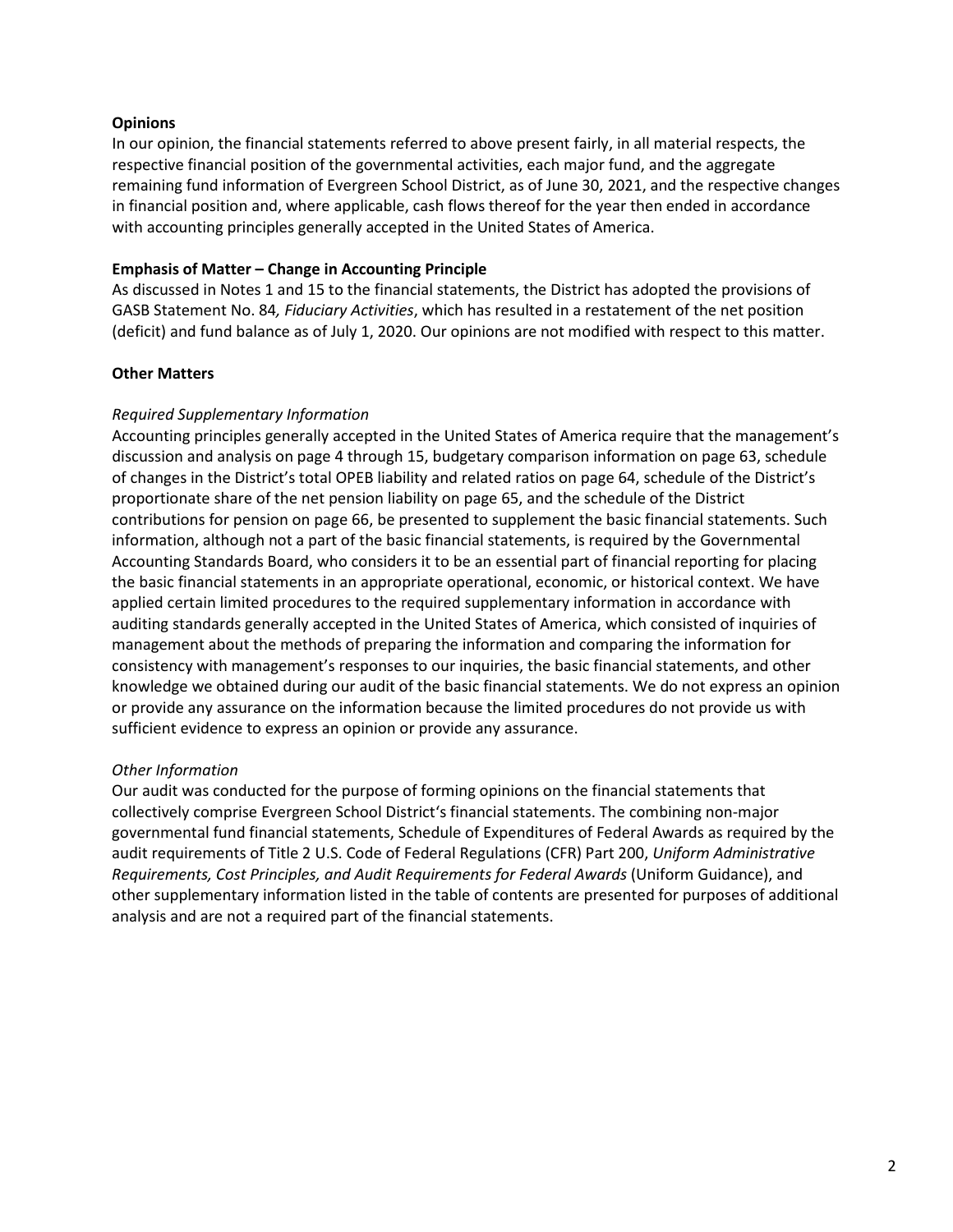The combining non-major governmental fund financial statements, the schedule of expenditures of federal awards, and the other supplementary information listed in the table of contents are the responsibility of management and were derived from and relate directly to the underlying accounting and other records used to prepare the basic financial statements. Such information has been subjected to the auditing procedures applied in the audit of the basic financial statements and certain additional procedures, including comparing and reconciling such information directly to the underlying accounting and other records used to prepare the basic financial statements or to the basic financial statements themselves, and other additional procedures in accordance with auditing standards generally accepted in the United States of America. In our opinion, the combining non-major governmental fund financial statements, the schedule of expenditures of federal awards, and the other supplementary information listed in the table of contents are fairly stated, in all material respects, in relation to the basic financial statements as a whole.

## **Other Reporting Required by** *Government Auditing Standards*

In accordance with *Government Auditing Standards*, we have also issued a report dated February 2, 2022 on our consideration of Evergreen School District's internal control over financial reporting and on our tests of its compliance with certain provisions of laws, regulations, contracts, grant agreements, and other matters. The purpose of that report is solely to describe the scope of our testing of internal control over financial reporting and compliance and the results of that testing, and not to provide an opinion on the effectiveness of Evergreen School District's internal control over financial reporting or on compliance. That report is an integral part of an audit performed in accordance with *Government Auditing Standards* in considering Evergreen School District's internal control over financial reporting and compliance.

Ease Sailly LLP

Menlo Park, California February 2, 2022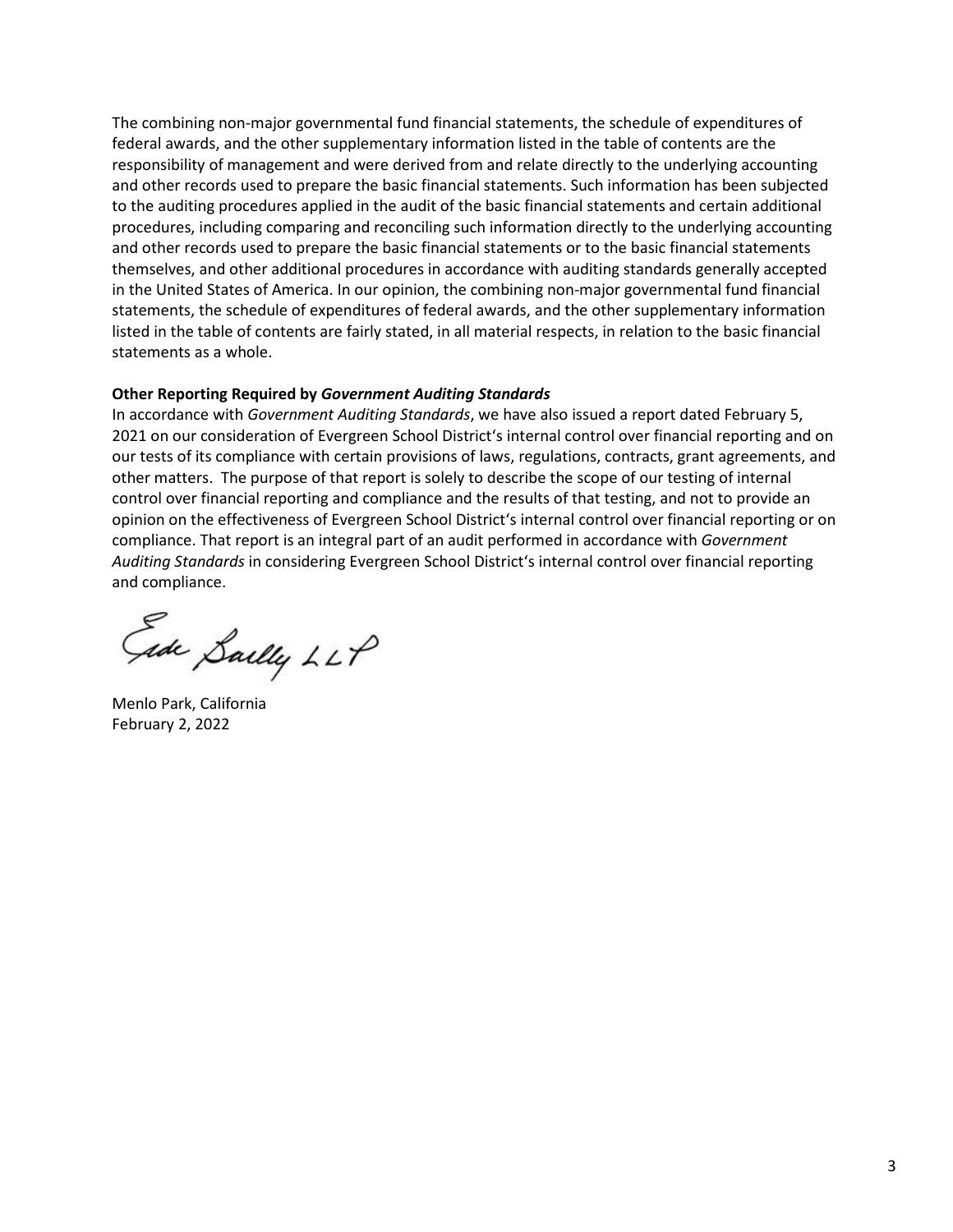Evergreen School District

From strong roots grow bright futures

## **MANAGEMENT'S DISCUSSION AND ANALYSIS**

<span id="page-6-0"></span>This section of Evergreen School District's (the District) annual financial report presents our discussion and analysis of the District's financial performance during the fiscal year that ended on June 30, 2021, with comparative information for the year ended June 30, 2020. Please read it in conjunction with the District's financial statements, which immediately follow this section.

## **DISTRICT PROFILE**

Evergreen School District (the District) was formed in 1860 and is one of the oldest school districts in Santa Clara County. The District is located along the Mount Hamilton mountain range in the southeastern part of San Jose and extends West Highway 101 and North Tully Road. It encompasses an area of approximately 32 square miles and has an estimated population of approximately 90,000. The District has fifteen elementary schools and three middle schools. The Average Daily Attendance (ADA) in 2020-2021 was not collected due to COVID-19. 2019-20 ADA of 10,098 was used for 2020-21's Local control funding formula (LCFF) funding calculation.

All of our eighteen schools have been identified by the California State Department of Education as California Distinguished Schools and several have achieved this recognition multiple times. Twelve have also been identified by the United States Department of Education as National Blue Ribbon Schools.

## **FINANCIAL HIGHLIGHTS**

LCFF is the largest component of the District's General Fund budget. The District received a basic allocation per unit of average daily attendance (ADA) of \$8,972.

The General Fund also received funds from various State, Federal and other local programs. (See Chart - 1).

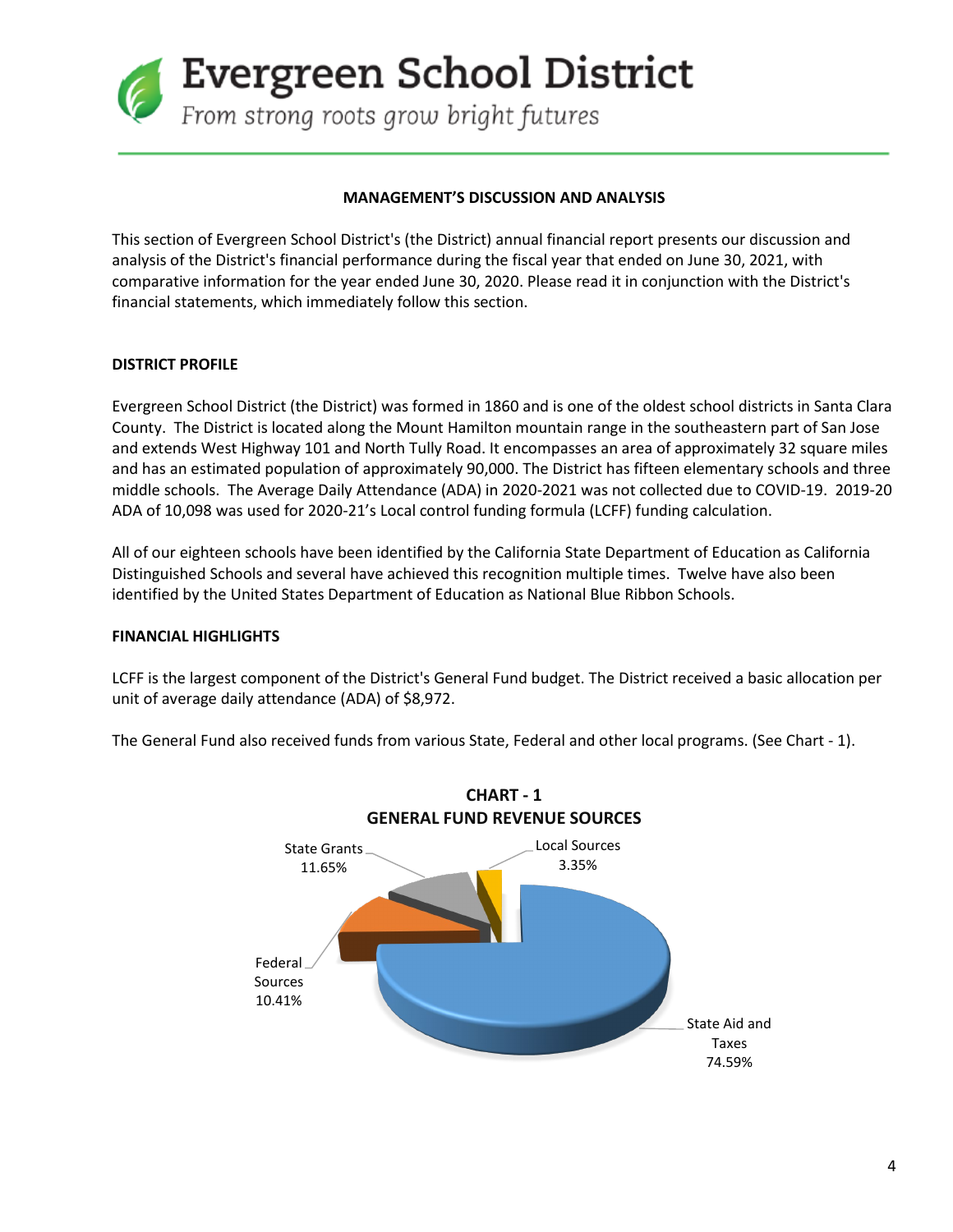#### **2021 RESULTS OF OPERATIONS**

#### **Major Governmental Fund Statements**

#### General Fund

The District's General Fund revenues was higher than expenditures by \$2,795,250. The unrestricted General Fund ending fund balance was \$20,292,177. Of this amount, \$3,617,450 is unassigned but reserved for economic uncertainties. By way of comparison, the unrestricted ending fund balance at June 30, 2020 was \$28,425,759, thus the District has decreased its available reserves by \$8,133,582. These reserves are inclusive of the Special Reserve Fund for Postemployment Benefits.

#### Building Fund

The District's Building Fund balance has increased by \$26,108,901 to \$61,882,836. The net increase resulted from County Treasury earned interest, Proceeds from the Sale of Bonds, and construction expenditures for District modernization projects incurred during the current year.

#### Bond Interest and Redemption Fund

The District's Bond Interest and Redemption Fund balance has increased by \$1,147,261 to \$14,517,334. The decrease was the result of payments of interest and principal exceeding tax revenues and a net increase in fair value of investments.

#### **Non Major Governmental Fund Statements**

The non-major governmental funds financial statements are displayed in this annual report in the supplementary information section.

## Student Activity Fund

The District's Student Activity Fund balance has decreased by \$31,716 to \$114,665. The decrease was due to less fundraising activities due to COVID-19 pandemic quarantine.

#### Cafeteria Fund

The District's Cafeteria Fund balance has decreased by \$101,600 to \$0. The decrease was net of applicable expenditures from COVID-19 resources made due to Board determined pandemic quarantine sites shutdown.

## Deferred Maintenance Fund

The District's Deferred Maintenance Fund balance has decreased by \$3,704 to \$10. The decrease represents the District spent remaining fund on maintenance projects exceeds interest earnings and decrease in investments.

## Capital Facilities Fund

The District's Capital Facilities Fund balance has increased by \$727,511 to \$3,035,690. The increase was due to the interest earned and developer fee collections exceeding construction expenditures.

#### Mello Roos Debt Service Fund

The District's Mello Roos Debt Service Fund balance has decreased by \$1,299 to \$785,108. The decrease resulted from combination of interest earnings and decrease in investments.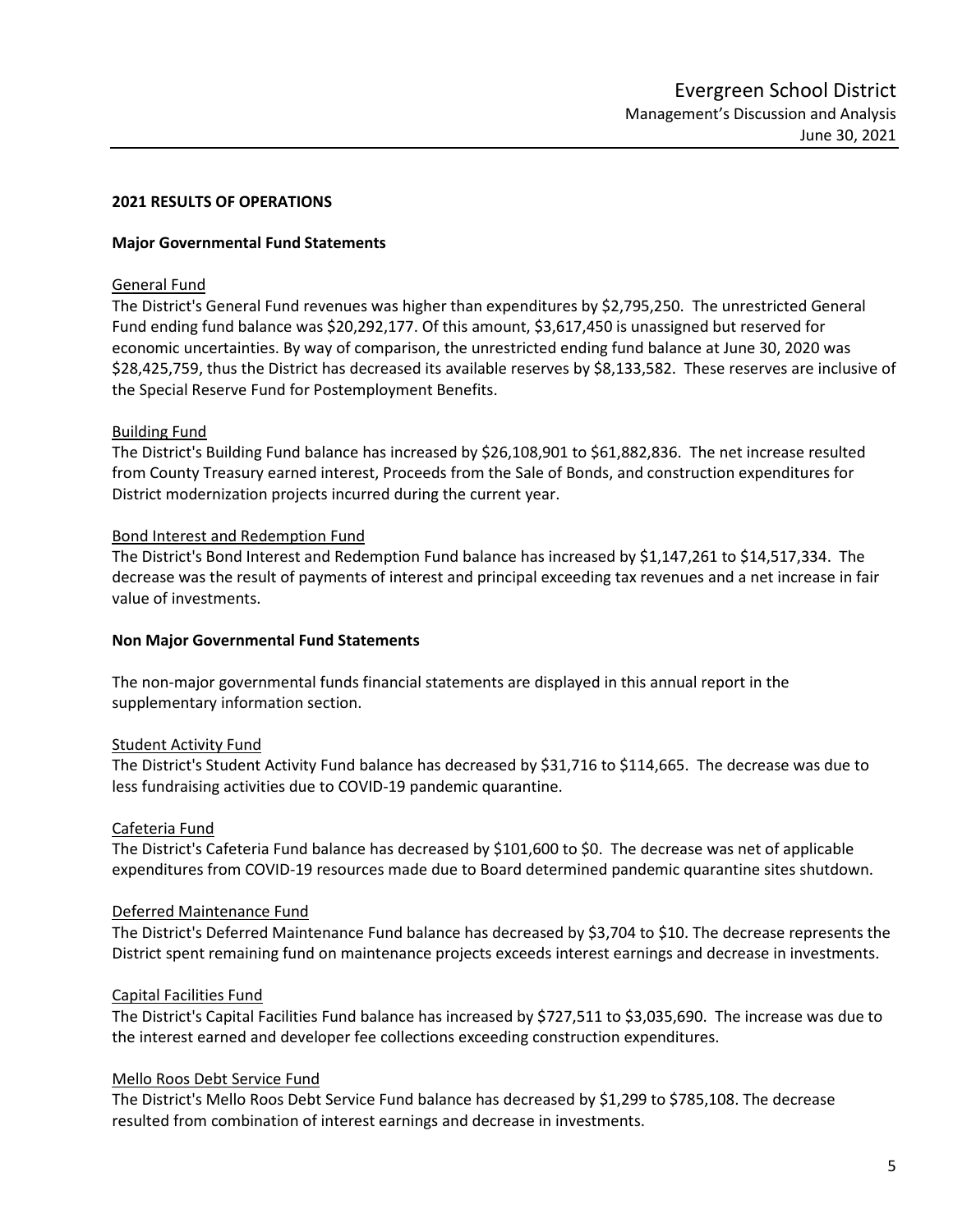## **OVERVIEW OF THE FINANCIAL STATEMENTS**

This annual report consists of four parts – management's discussion and analysis (this section), the basic financial statements, required supplementary information and other supplementary information. The basic financial statements include two kinds of statements that present different views of the District:

- The first two statements are *government-wide financial statements* that provide both *short-term* and *longterm* information about the District's *overall* financial status.
- The remaining statements are *fund financial statements* that focus on *individual parts* of the District, reporting the District's operations in *more detail* than the government-wide statements.

The financial statements also include notes that explain some of the information in the statements and provide more detailed data. The statements are followed by a section of *required supplementary information* that further explains and supports the financial statements with a comparison of the District's General Fund budget, both the adopted and final version, with year-end actual.

## **Government-Wide Statements**

The government-wide statements report information about the District as a whole using accounting methods similar to those used by private-sector companies. The statement of net position includes all of the District's assets and liabilities. All of the current year's revenues and expenses are accounted for in the statement of activities regardless of when cash is received or paid.

The two government-wide statements report the District's *net position* and how they have changed. Net position the difference between the District's assets, deferred outflows of resources and liabilities and deferred inflows of resources – are one way to measure the District's financial health or *position*.

- Over time, increases or decreases in the District's net position are an indicator of whether its financial position is improving or deteriorating, respectively.
- To assess the overall health of the District one needs to consider additional non-financial factors such as changes in the District's property tax base and the condition of school buildings and other facilities.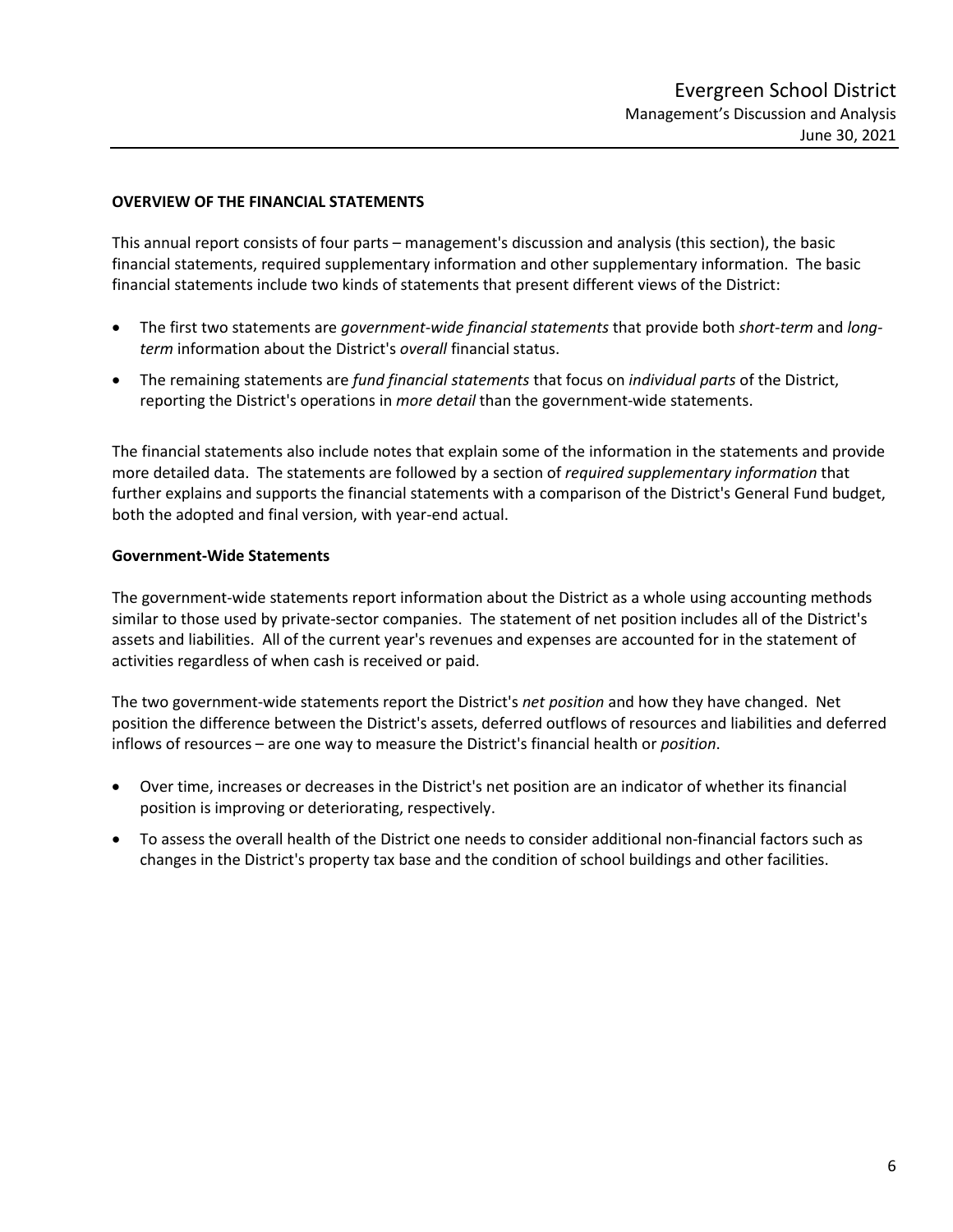## **Fund Financial Statements**

The fund financial statements provide more detailed information about the District's most significant *funds* – not the District as a whole. Funds are accounting devices the District uses to keep track of specific sources of funding and spending on particular programs:

- Some funds are required by State law and by bond covenants.
- The District establishes other funds to control and manage money for particular purposes (like repaying its long-term debt) or to show that it is properly using certain revenues (like federal grants).

The District has two kinds of funds:

- *Governmental Funds –* Most of the District's basic services are included in governmental funds, which generally focus on (1) how *cash and other financial assets* can readily be converted to cash flow in and out and (2) the balances left at year-end that are available for spending. Consequently, the governmental funds statements provide a detailed *short-term* view that helps one determine whether there are more or fewer financial resources that can be spent in the near future to finance the District's programs. Because this information does not encompass the additional long-term focus of the Government-wide statements, we provide reconciliations between the Government-wide financial statements and the fund financial statements that explain the relationship (or differences) between them.
- *Proprietary Funds –* Proprietary funds are accounted for using the flow of economic resources measurement focus and the accrual basis of accounting. All assets and all liabilities associated with the operation of this fund are included in the statement of net position. The statement of changes in fund net position presents increases (revenues) and decreases (expenses) in net total position. The statement of cash flows provides information about how the District finances and meets the cash flow needs of its proprietary fund.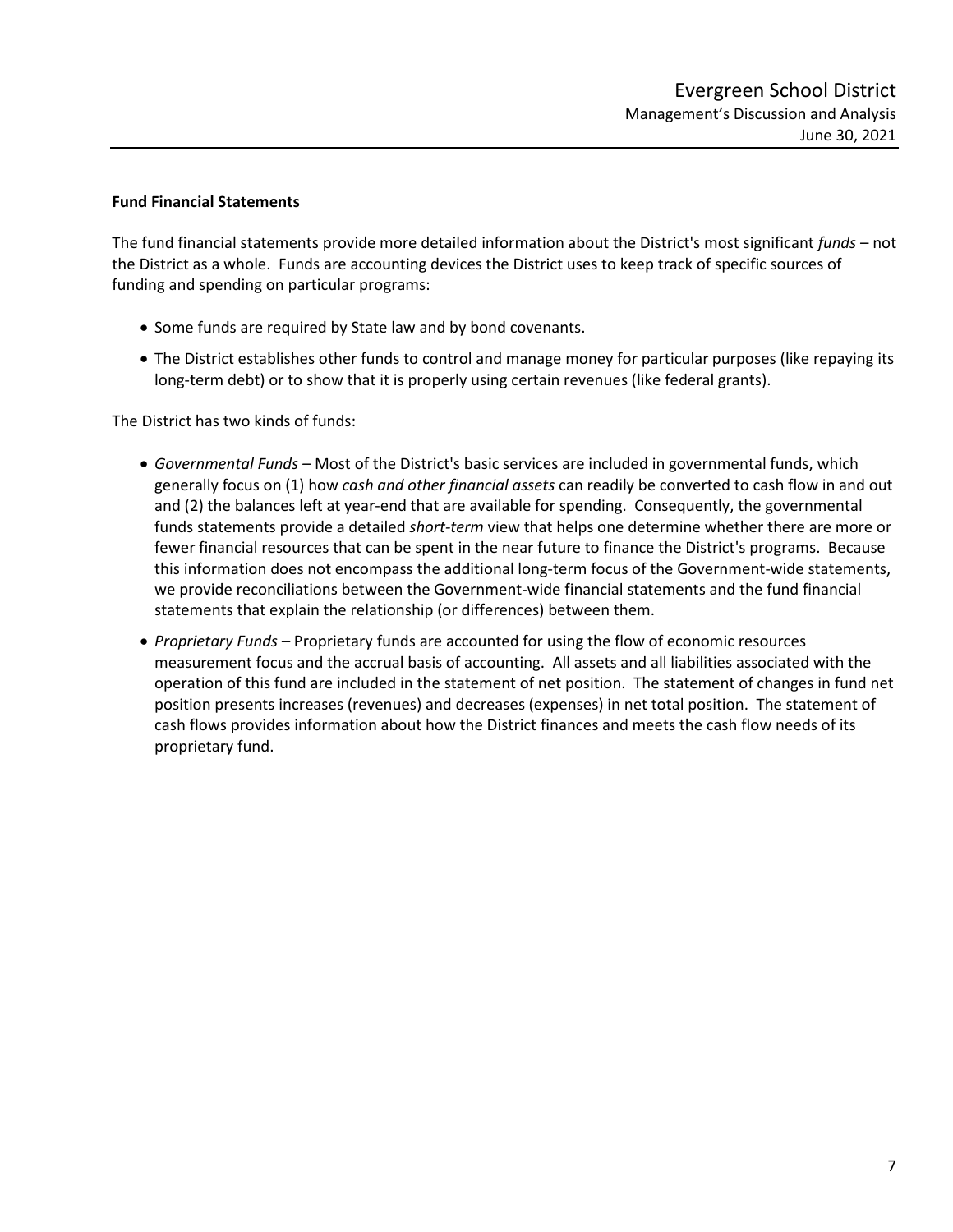# **FINANCIAL ANALYSIS OF THE DISTRICT AS A WHOLE**

# **Net Position**

The District's *combined* net position was a deficit \$48.42 million at June 30, 2021, a decrease of \$2.87 million from 2019-2020. However, without the effect of these long-term items, our unrestricted net position includes \$3.62 million earmarked for economic uncertainty. Restricted net position is reported separately to show legal constraints from debt covenants and enabling legislation that limit the School Board's ability to use the net position for dayto-day operations.

## **Changes in Net Position**

The results of this year's and previous year's operations for the District as a whole are reported in the Statement of Activities. Table 2 takes the information from the statement and compares the current and prior year revenues and expenses. The comparison includes depreciation expense allocated to each function. The amount of depreciation allocated is detailed at Note 4 to the financial statements. Table 3 further analyzes the cost of the District's largest functions, net of revenues, grants and contributions generated by the activities.

#### **Governmental Activities**

As reported in the Statement of Activities, the cost of all of our governmental activities for the current year was \$144.44 million. However, the amount that our taxpayers ultimately financed for those activities through local taxes and other general revenues was only \$122.56 million because of certain grants and contributions along with charges for services that financed a portion of those expenses.

| Table 1                                   |          |             |  |  |  |  |  |  |  |
|-------------------------------------------|----------|-------------|--|--|--|--|--|--|--|
| <b>Evergreen School District</b>          |          |             |  |  |  |  |  |  |  |
| <b>Net Position</b>                       |          |             |  |  |  |  |  |  |  |
| (in millions of dollars)                  |          |             |  |  |  |  |  |  |  |
|                                           |          |             |  |  |  |  |  |  |  |
| <b>Governmental Activities</b>            |          |             |  |  |  |  |  |  |  |
|                                           |          | Restated    |  |  |  |  |  |  |  |
|                                           | 2021     | 2020        |  |  |  |  |  |  |  |
| Current and other assets                  | \$124.89 | 93.85<br>\$ |  |  |  |  |  |  |  |
| Capital assets                            | 191.03   | 195.91      |  |  |  |  |  |  |  |
| <b>Total Assets</b>                       | 315.92   | 289.76      |  |  |  |  |  |  |  |
| Deferred amount on                        |          |             |  |  |  |  |  |  |  |
| refunding                                 | 0.49     | 0.66        |  |  |  |  |  |  |  |
| OPEB                                      | 3.63     | 2.38        |  |  |  |  |  |  |  |
| Pension activities                        | 24.92    | 26.43       |  |  |  |  |  |  |  |
| <b>Total Deferred Outflows</b>            |          |             |  |  |  |  |  |  |  |
| of Resources                              | 29.04    | 29.47       |  |  |  |  |  |  |  |
|                                           |          |             |  |  |  |  |  |  |  |
| <b>Current liabilities</b>                | 9.91     | 8.99        |  |  |  |  |  |  |  |
| Long-term liabilities                     | 358.07   | 336.95      |  |  |  |  |  |  |  |
| <b>Total Liabilities</b>                  | 367.98   | 345.94      |  |  |  |  |  |  |  |
|                                           |          |             |  |  |  |  |  |  |  |
| <b>OPEB</b>                               | 11.27    | 2.68        |  |  |  |  |  |  |  |
| Pension activities                        | 14.12    | 16.16       |  |  |  |  |  |  |  |
| <b>Total Deferred Inflows</b>             |          |             |  |  |  |  |  |  |  |
| of Resources                              | 25.40    | 18.84       |  |  |  |  |  |  |  |
| <b>Net Position</b>                       |          |             |  |  |  |  |  |  |  |
| Net investment in                         |          |             |  |  |  |  |  |  |  |
| capital assets                            | 50.25    | 53.23       |  |  |  |  |  |  |  |
| Restricted                                | 23.41    | 20.33       |  |  |  |  |  |  |  |
| Unrestricted                              |          |             |  |  |  |  |  |  |  |
| Reserved for uncertainty                  | 3.62     | 28.43       |  |  |  |  |  |  |  |
| Unassigned                                | (125.69) | (147.54)    |  |  |  |  |  |  |  |
| Total Net Position (Deficit)              | (48.42)  | (45.55)     |  |  |  |  |  |  |  |
|                                           |          |             |  |  |  |  |  |  |  |
| Note: Totals may not add due to rounding. |          |             |  |  |  |  |  |  |  |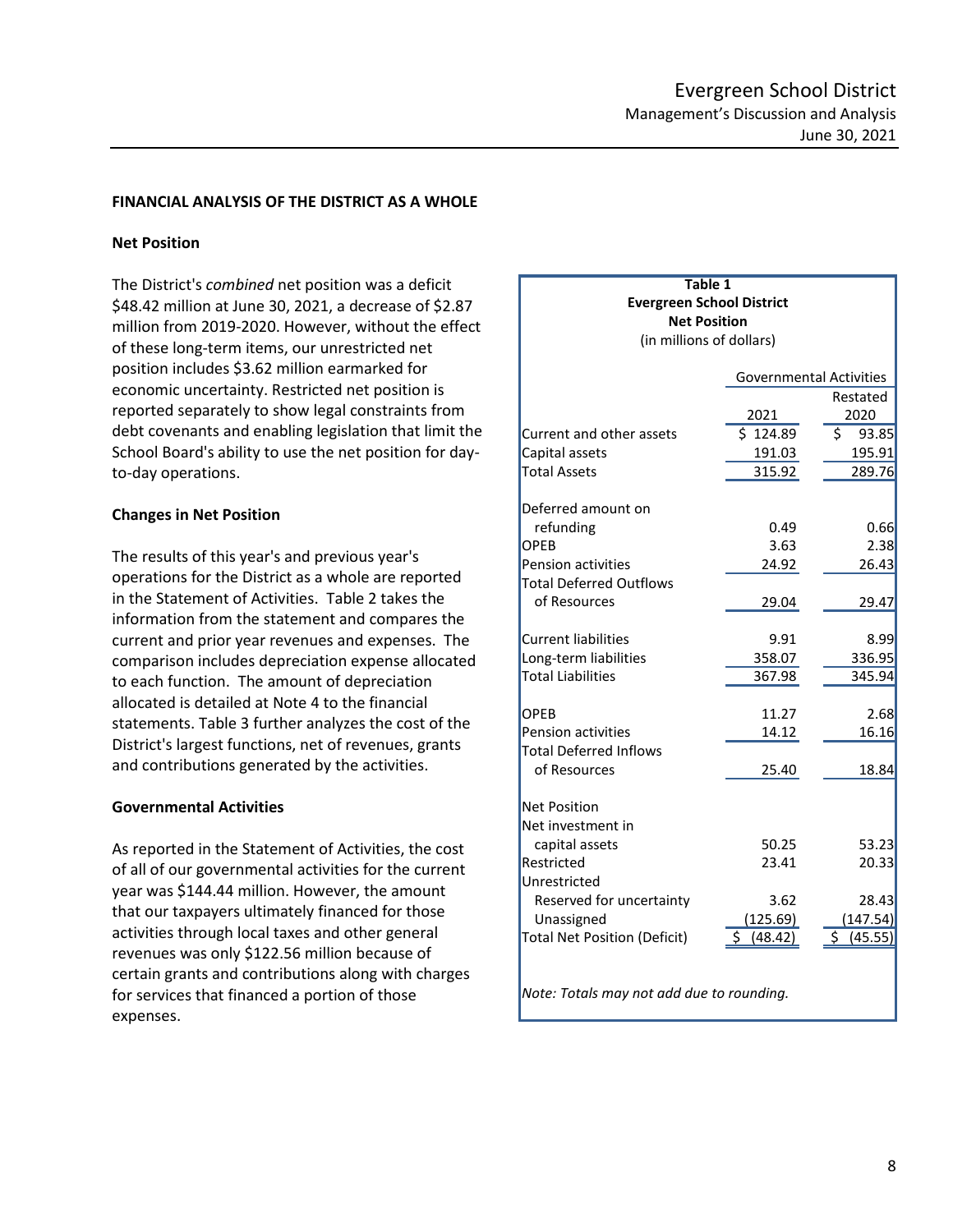Major funding sources for governmental activities included charges for services to those who benefited from certain programs of \$0.93 million; operating grants and contributions from Federal and State agencies, and other local organizations of \$18.09 million; Federal and State Aid, including Local Control Funding Formula (LCFF) funding of \$44.93 million.

For the prior year, the cost of all of our governmental activities was \$139.24 million. However, the amount that our taxpayers ultimately financed for those activities through local taxes and other general revenues was only \$118.16 million.

For the prior year, major funding sources for governmental activities included charges for services to those who benefited from certain programs of \$0.93 million; operating grants and contributions from federal and state agencies; and other local organizations of \$18.09 million; Federal and State Aid, including LCFF funding of \$44.93 million.

| Table 2<br><b>Evergreen School District</b><br><b>Changes in Net Position</b>                                                                              |              |                                |     |                               |                     |                                    |  |  |  |  |
|------------------------------------------------------------------------------------------------------------------------------------------------------------|--------------|--------------------------------|-----|-------------------------------|---------------------|------------------------------------|--|--|--|--|
| (in millions of dollars)                                                                                                                                   |              |                                |     |                               |                     |                                    |  |  |  |  |
| 2021<br>2020*<br>Changes                                                                                                                                   |              |                                |     |                               |                     |                                    |  |  |  |  |
| Program Revenues                                                                                                                                           |              |                                |     |                               |                     |                                    |  |  |  |  |
| Charges for services                                                                                                                                       | \$           | 0.93                           | \$  | 0.93                          | \$                  | (0.00)                             |  |  |  |  |
| Operating granting and contributios                                                                                                                        |              | 18.09                          |     | 18.09                         |                     | 0.34                               |  |  |  |  |
| <b>General Revenues</b>                                                                                                                                    |              |                                |     |                               |                     |                                    |  |  |  |  |
| Federal and state sources                                                                                                                                  |              | 44.93                          |     | 44.93                         |                     | 1.57                               |  |  |  |  |
| Property taxes                                                                                                                                             |              | 71.32                          |     | 71.32                         |                     | 1.83                               |  |  |  |  |
| Other general revenues                                                                                                                                     |              | 6.31                           |     | 1.91                          |                     | (2.49)                             |  |  |  |  |
| <b>Total Revenues</b>                                                                                                                                      | $\mathsf{S}$ | 141.58                         |     | \$137.18                      | $\ddot{\varsigma}$  | 1.24                               |  |  |  |  |
| <b>Functional Expenses</b><br>Instruction and instruction-related activities<br>Home-to-school transportation<br>Food services<br>All other pupil services | \$           | 103.62<br>1.24<br>2.56<br>3.76 | \$  | 98.90<br>1.35<br>3.16<br>3.25 | \$                  | 0.85<br>(0.09)<br>(0.45)<br>(0.05) |  |  |  |  |
| Administration                                                                                                                                             |              | 5.72                           |     | 4.89                          |                     | 0.41                               |  |  |  |  |
| Plant services<br>Ancillary services                                                                                                                       |              | 10.35<br>0.17                  |     | 7.46<br>0.06                  |                     | (1.01)                             |  |  |  |  |
| Interest on long-term obligations                                                                                                                          |              | 5.97                           |     | 6.95                          |                     | (1.35)                             |  |  |  |  |
| Other outgo                                                                                                                                                |              | 0.52                           |     | 3.59                          |                     | 0.94                               |  |  |  |  |
| Depreciation                                                                                                                                               |              | 10.52                          |     | 9.63                          |                     | (0.14)                             |  |  |  |  |
| <b>Total Expenses</b>                                                                                                                                      | Ŝ.           | 144.44                         |     | \$139.24                      | $\ddot{\mathsf{S}}$ | (0.88)                             |  |  |  |  |
| Changes in Net Position<br>Note: Totals may not add due to rounding.                                                                                       |              | (2.87)                         | - S | (2.06)                        | - Ş                 | 2.12                               |  |  |  |  |
|                                                                                                                                                            |              |                                |     |                               |                     |                                    |  |  |  |  |

\* The revenues and expenses for fiscal year 2020 were not restated to show the effects of GASB 84 for comparative purposes.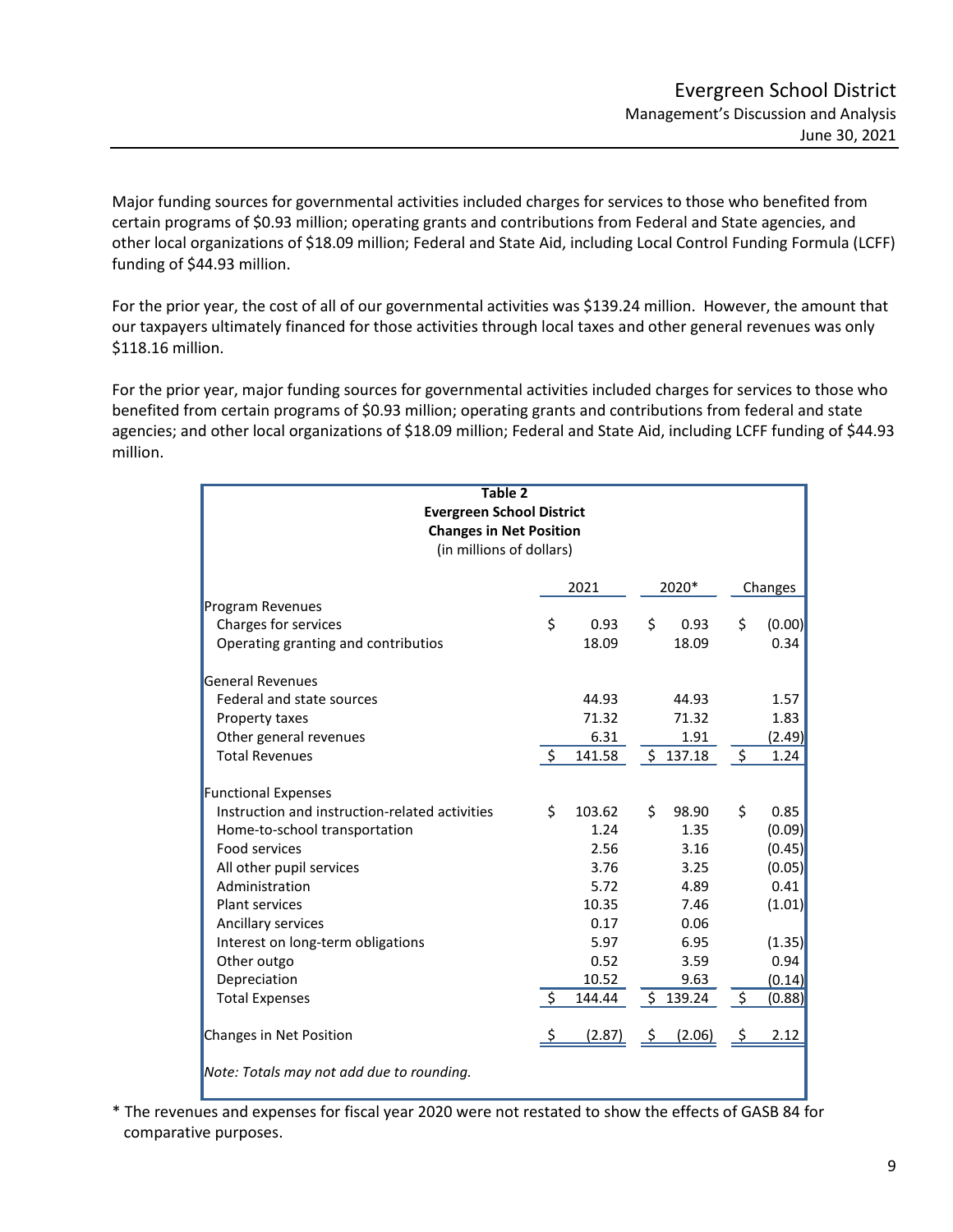| Table 3<br><b>Evergreen School District</b><br><b>Net Cost of Governmental Activities</b><br>(in millions of dollars) |    |        |     |        |    |         |  |  |  |
|-----------------------------------------------------------------------------------------------------------------------|----|--------|-----|--------|----|---------|--|--|--|
|                                                                                                                       |    | 2021   |     | 2020*  |    | Changes |  |  |  |
| Instruction and instruction-related activities                                                                        | Ś. | 103.62 | \$. | 98.90  | \$ | 4.72    |  |  |  |
| Home-to-school transportation                                                                                         |    | 1.24   |     | 1.35   |    | (0.11)  |  |  |  |
| Food services                                                                                                         |    | 2.56   |     | 3.16   |    | (0.60)  |  |  |  |
| All other pupil services                                                                                              |    | 3.76   |     | 3.25   |    | 0.51    |  |  |  |
| Administration                                                                                                        |    | 5.72   |     | 4.89   |    | 0.83    |  |  |  |
| <b>Plant services</b>                                                                                                 |    | 10.35  |     | 7.46   |    | 2.89    |  |  |  |
| Ancillary services                                                                                                    |    | 0.17   |     | 0.06   |    | 0.11    |  |  |  |
| Interest on long-term obligations                                                                                     |    | 5.97   |     | 6.95   |    | (0.98)  |  |  |  |
| Other outgo                                                                                                           |    | 0.52   |     | 3.59   |    | (3.07)  |  |  |  |
| Depreciation                                                                                                          |    | 10.52  |     | 9.63   |    | 0.89    |  |  |  |
| <b>Total Net Cost of Governmental Activities</b>                                                                      |    | 144.44 | S.  | 139.24 | -S | 5.20    |  |  |  |
| Note: Totals may not add due to rounding.                                                                             |    |        |     |        |    |         |  |  |  |

Table 3 presents the net cost of each of the District's largest functions. As discussed above, net cost shows the financial burden that was required to support primarily by state LCFF revenue sources and local property taxes.

\* The total and net cost of services for fiscal year 2020 were not restated to show the effects of GASB 84 for comparative purposes.

Charts 2 and 3 provide a breakdown of the General Fund expenditures. As it is common with virtually all school districts, the majority of expenditures in the General Fund are for salaries and benefits of approximately 86% (certificated, classified, and benefits). From a functional cost standpoint, Chart 3 shows that approximately 82% of total General Fund expenditures are on instruction and instruction-related activities.

The District must spend at least 60% of its total certificated salaries component on classroom instruction activities. For the current fiscal year, the District spent approximately 66.4% of the District's salaries on classroom instruction activity.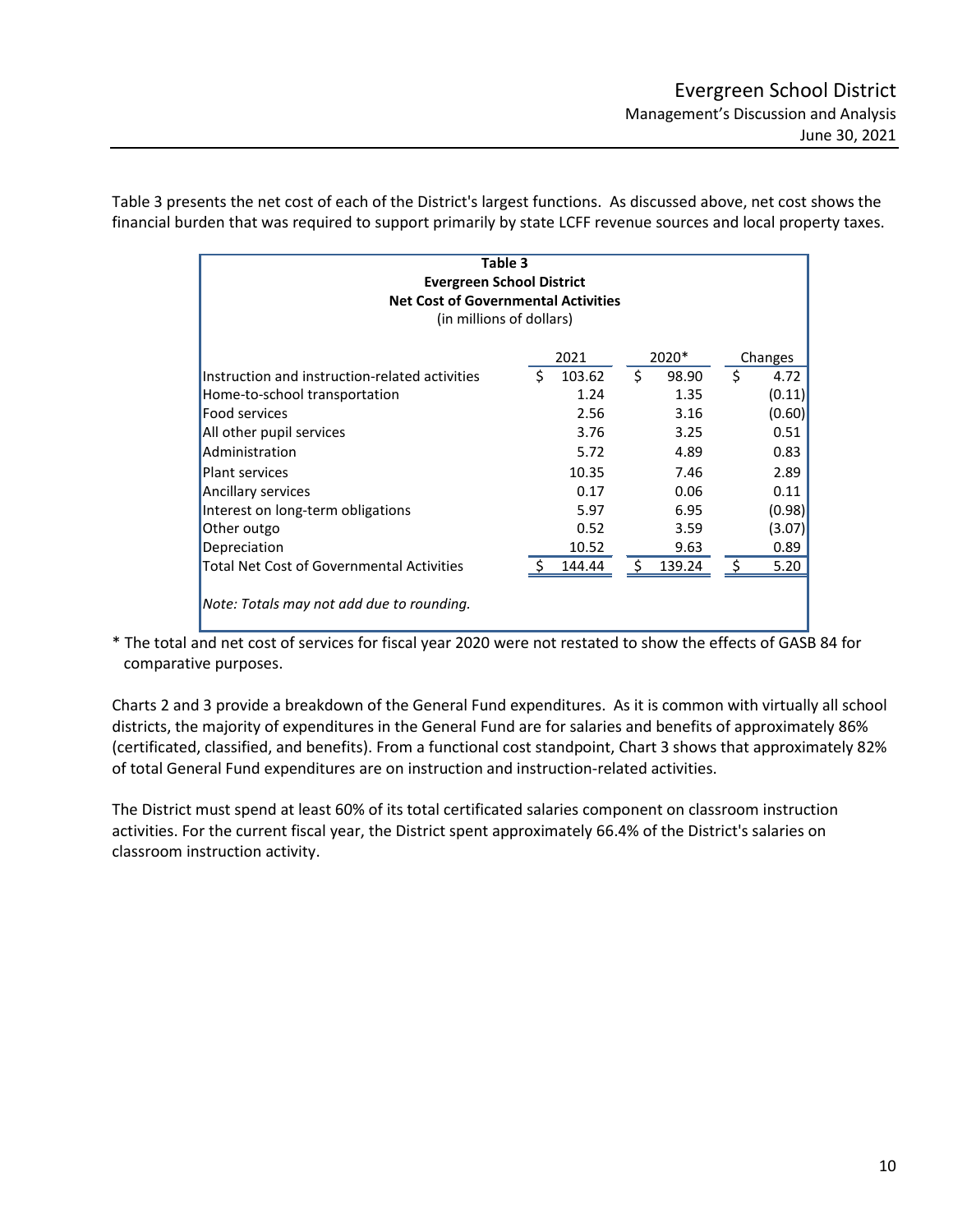

**CHART - 2**

**CHART - 3 GENERAL FUND EXPENDITURES BY FUNCTION**



#### **Available Reserves**

The General Fund has the total available reserve balance of \$20.29 million. In the Government-wide statement of net position, committed and assigned ending fund balance are considered unrestricted, but they are not a component of available reserves.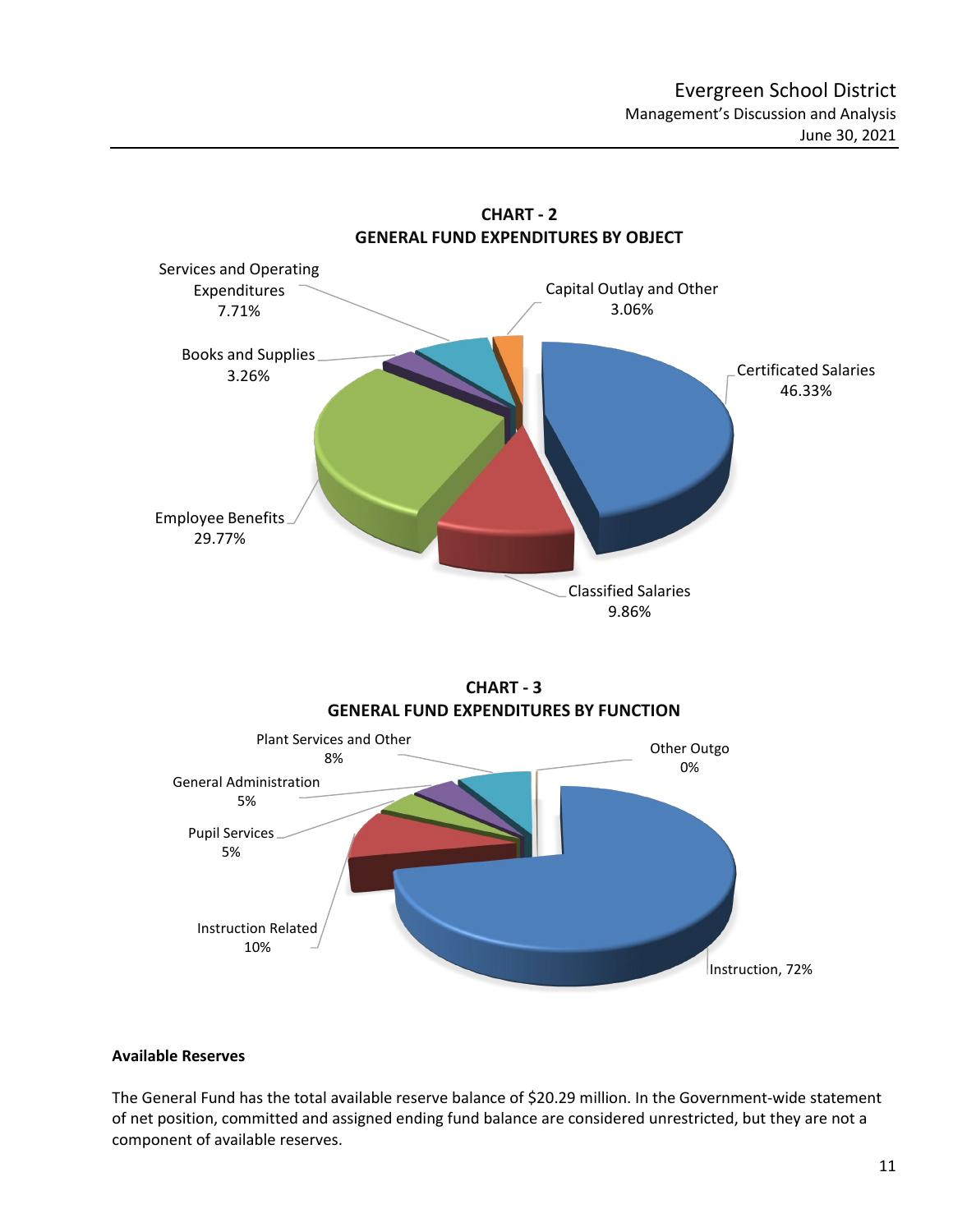# **General Fund Budgetary Highlights**

Chart 4 illustrates an operating deficit from 2000-2001 through 2020-2021. One time funding and continuing program reductions in 2006-2007 and 2007-2008 created a positive operating balance for the unrestricted reserve. The increases in 2008-2009 through 2010-2011 unrestricted reserves were due to the flexibility provision of transferring State Restricted Tier III program balances and one time revenue from Federal ARRA funds. The District used all available one-time revenues in the amount of \$3.1 million and continued to utilize State allowed flexibilities for the District's general operations during fiscal year 2011-2012. The District had operating deficits in 2011-2012 through 2014-2015. The 2015-2016 year is the first year the District had an operating surplus since fiscal year 2010-2011.

The District reserves declined since 2011-2012 but inched up to 24.59% in the prior year; the District is working on its long-range budgeting process to address the structural issues of operating deficits. We are working with all District stakeholders to prioritize the expenditure allocations that will focus on the services to students and balancing the budget.



The following table summarizes the General Fund final budget-to-actual information for the year ended June 30, 2021.

| Table 4<br><b>Evergreen School District</b><br><b>Budgetary Comparison Summary</b> |  |                     |             |   |             |  |               |  |  |
|------------------------------------------------------------------------------------|--|---------------------|-------------|---|-------------|--|---------------|--|--|
|                                                                                    |  |                     |             |   |             |  | Variance      |  |  |
|                                                                                    |  |                     |             |   |             |  |               |  |  |
|                                                                                    |  | <b>Final Budget</b> |             |   | Actual      |  | (Unfavorable) |  |  |
| <b>Total Revenues</b>                                                              |  |                     | 121,936,198 | S | 123,653,748 |  | (1,717,550)   |  |  |
| Total Expenditures                                                                 |  |                     | 127,655,772 |   | 120,581,674 |  | 7,074,098     |  |  |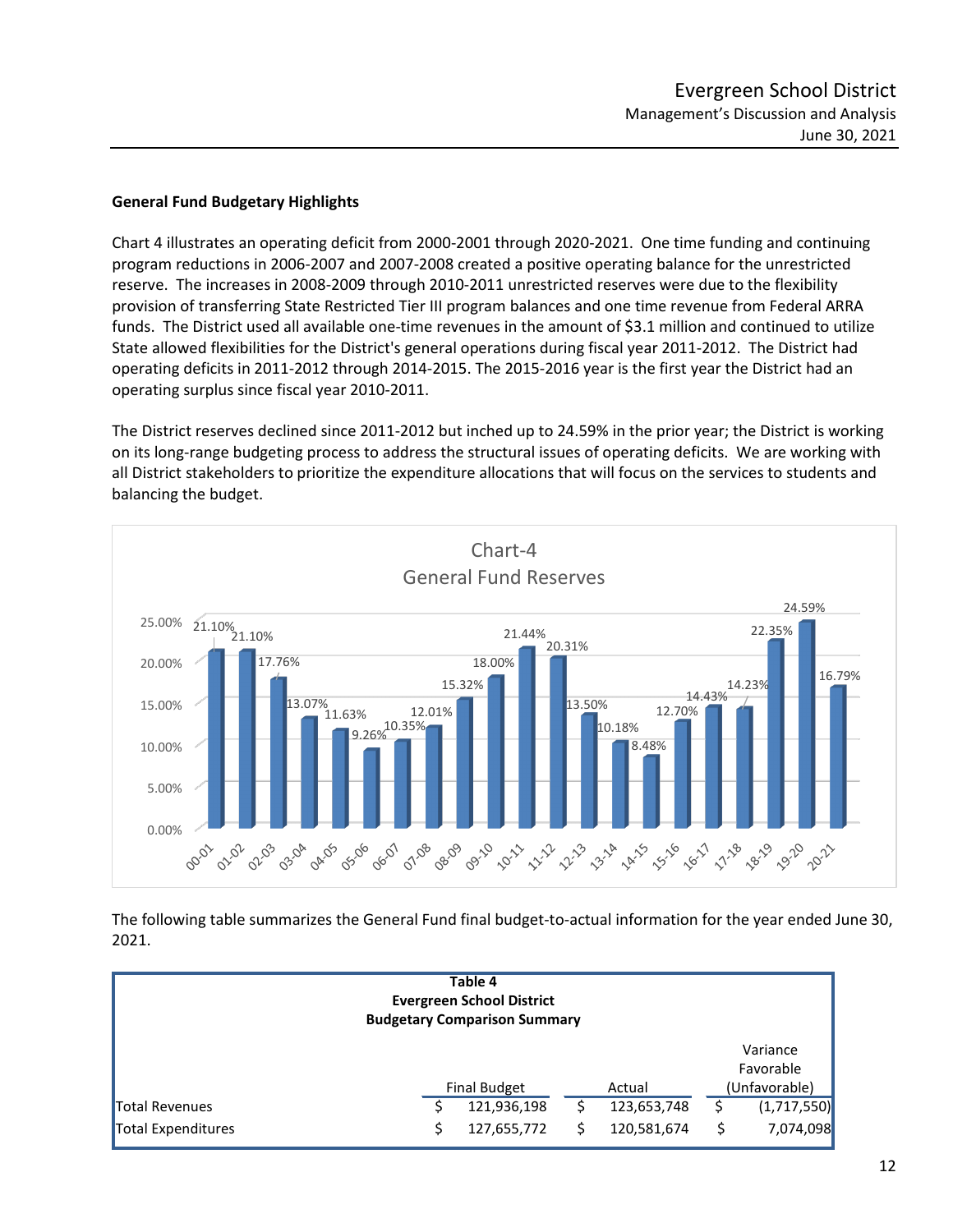The favorable variances of \$7,074,098 in total expenditures and transfers out, and unfavorable variances of \$1,717,550 in total revenues were primarily due to contributions to Fund 130 Cafeteria Fund from CARES Act funds; increased restricted and local funds, and adjusted accounts payable for LCFF deferral. Restricted funds included one-time grants from COVID-19 pandemic funds.

# **CAPITAL ASSET AND DEBT ADMINISTRATION**

## **Capital Assets**

By the end of 2020-2021, the District had invested \$349.59 million in a broad range of capital assets, including school buildings, athletic facilities and computer and audio-visual equipment (see Table 5). This amount represents a net increase of \$5.64 million from last year. (More detailed information about capital assets can be found in Note 4 to the financial statements).

| Table 5<br><b>Evergreen School District</b><br><b>Capital Assets at Year-end</b><br>(in millions of dollars) |      |        |   |        |         |         |  |  |  |
|--------------------------------------------------------------------------------------------------------------|------|--------|---|--------|---------|---------|--|--|--|
|                                                                                                              | 2021 |        |   | 2020   | Changes |         |  |  |  |
| Land                                                                                                         |      | 26.87  | S | 26.87  |         |         |  |  |  |
| Construction in progress                                                                                     |      | 0.04   |   | 16.91  |         | (16.87) |  |  |  |
| <b>Buildings and improvements</b>                                                                            |      | 316.43 |   | 294.96 |         | 21.47   |  |  |  |
| Equipment and vehicles                                                                                       |      | 6.25   |   | 5.21   |         | 1.04    |  |  |  |
| Total                                                                                                        |      | 349.59 |   | 343.95 |         | 5.64    |  |  |  |
|                                                                                                              |      |        |   |        |         |         |  |  |  |

# **Capital Projects**

In November of 1989, the voters of the District approved authorization of \$35 million in general obligation bonds that were used for building multipurpose rooms at seven of the oldest schools, expanding library rooms, upgrading fields, removing of asbestos and building a Central Kitchen facility for the student lunch program. The District has issued this entire authorization. The District established a Community Facilities District and in September 1992 issued Special Tax Bonds in the amount of \$7,380,000 that helped fund the construction of Silver Oak Elementary School. In November of 1997, the voters approved a \$60 million general obligation bond for the acquisition, construction and improvement of certain school facilities. As of July 1, 2004, the District had issued all bonds from this authorization.

In November of 2006, the voters approved a \$150 million general obligation bond, Measure I, based on a specific project list. In February 2007 the District issued the first series of bonds for \$30 million. The second series of bonds issued in February 2009 for the amount of \$29,998,712.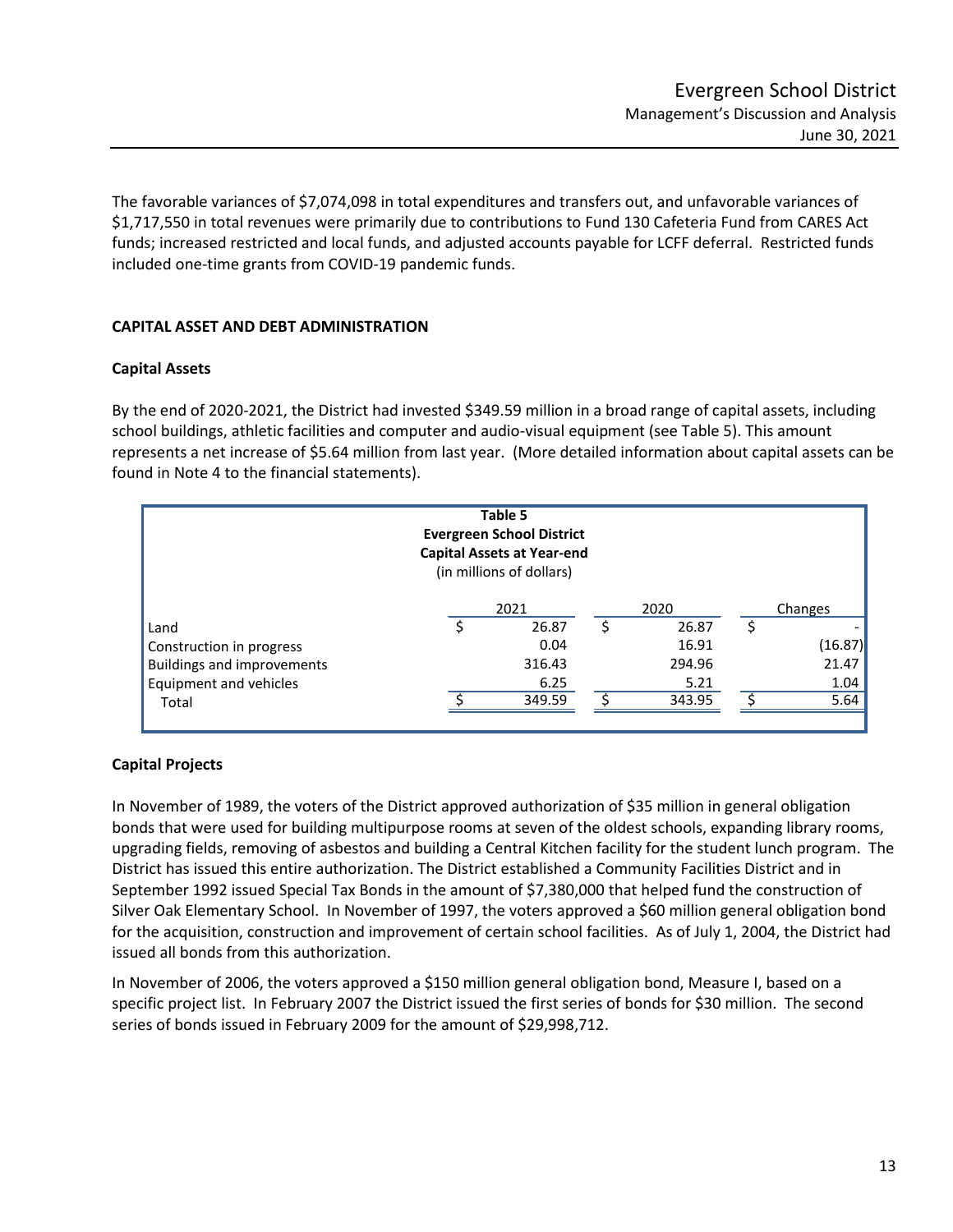A \$100 million general obligation bond, Measure M, was passed by Evergreen voters on November 4, 2014. Measure M is meant to provide a safe, modern learning environment that supports academic achievements by upgrading and constructing classrooms and hands-on science and technology labs and restrooms, increasing campus security and improving overall energy efficiency. In 2015-16, the District issued \$50 million of the \$100 million authorized amount. In 2017-18, the District issued \$35 million of the remaining \$50 million remaining authorized amount. The District issued the final \$15 million in remaining Measure M bond authorization with proceeds received in February 2020.

In November of 2020, the voters approved a \$80 million general obligation bond, Measure P, based on a specific project list. In June 2021, the District issued the first series of bonds for \$32.05 million.

## **Long-Term Debt**

At year-end the District had \$200.36 million in general obligation bonds, an increase of \$21.25 million from prior year and \$0.24 million in unpaid compensated absence, a decrease of \$0.13 million from last year - as shown in Table 6. (More detailed information about the District's long-term liabilities is presented in Note 8 to the financial statements).

| Table 6<br><b>Evergreen School District</b><br><b>Outstanding Long-Term Debt</b><br>(in millions of dollars) |  |        |  |        |  |         |  |  |  |
|--------------------------------------------------------------------------------------------------------------|--|--------|--|--------|--|---------|--|--|--|
|                                                                                                              |  | 2021   |  | 2020   |  | Changes |  |  |  |
| General obligation bonds                                                                                     |  | 203.15 |  | 179.11 |  | 24.04   |  |  |  |
| Compensated absence                                                                                          |  | 0.24   |  | 0.37   |  | (0.13)  |  |  |  |
| Total                                                                                                        |  | 203.39 |  | 179.48 |  | 23.91   |  |  |  |
|                                                                                                              |  |        |  |        |  |         |  |  |  |

In addition to the long-term debt required to be recorded in the Statement of Net Position, the District is obligated under contract provisions to provide health benefits to retirees (see Note 9 and 12).

At year-end, the District has a net pension liability of \$118,048,193 versus \$114,982,208 last year, an increase of \$3,065,985, or 2.7% and an OPEB liability of \$36,625,377 versus \$42,488,565 last year, a decrease of \$5,863,188, or 16.0%.

Per Government Accounting Standards Board (GASB) Statement Number 68 – *Accounting and Reporting for Pensions,* and GASB Statement Number 75 – *Accounting and Reporting for Postemployment Benefits other than Pensions,* the District recognized its proportionate share of its unfunded pension liabilities with CalPERS and CalSTRS and recognized OPEB liabilities on the financial statements. As a result, the District recognized over \$154.7 million in pension and OPEB liabilities on the current year's financial statements. These amounts were presented as long-term liabilities and are funded as a component of the annual required contribution that District makes to CalPERS/CalSTRS/OPEB on behalf of its employees.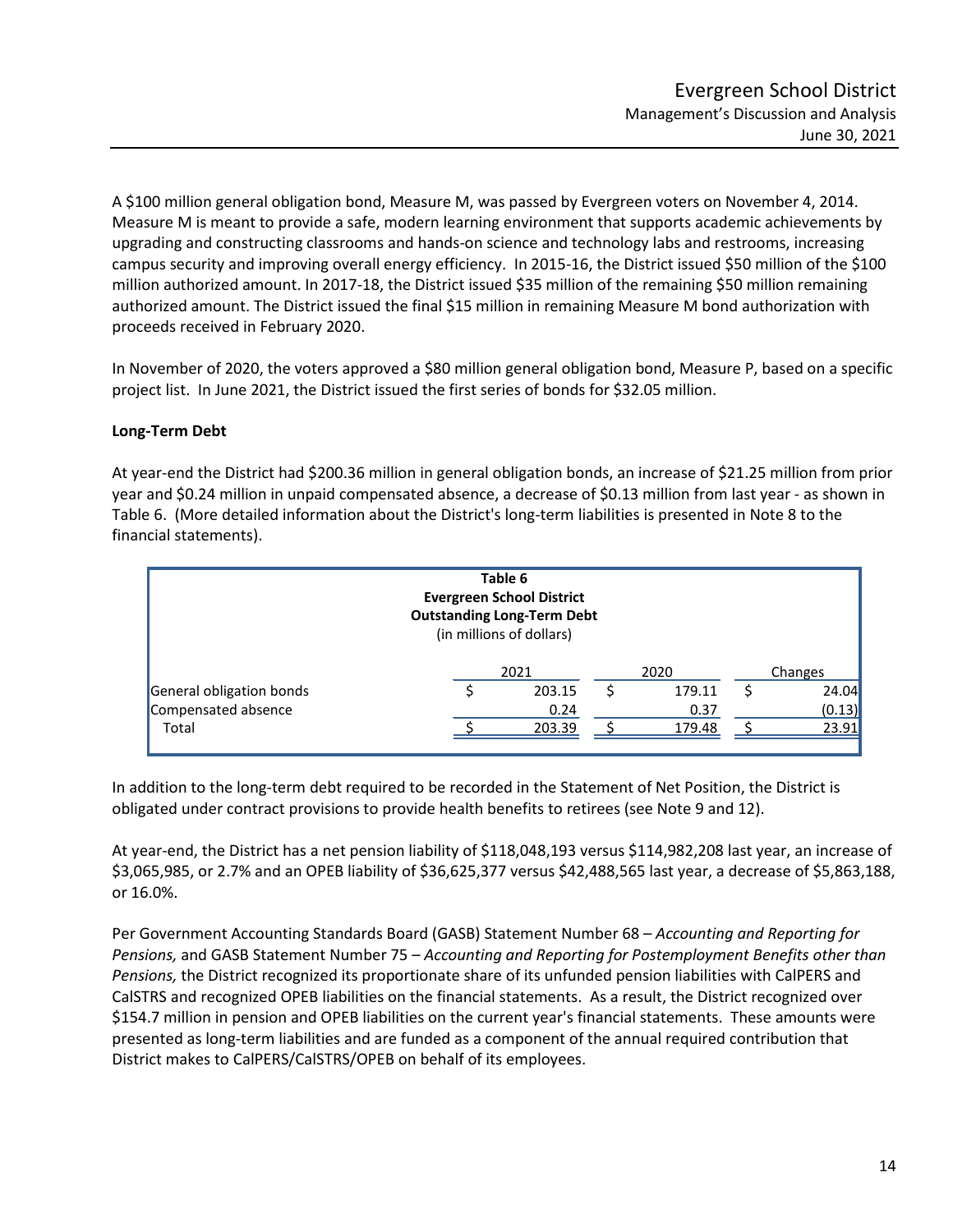## **FACTORS BEARING ON THE DISTRICT'S FUTURE**

Continuing from the impacts of the COVID-19 pandemic, the district is diligently working on balancing the budget and complying with all audit guidelines. The FY 2020-21 ending fund balance included continued declining enrollment resulting in a reduction to revenue based upon Average Daily Attendance (ADA); increases in step and column movement on salary schedules; higher medical and liability insurance premiums and special education program contributions. There was an offset reduction in contribution to the Child Nutrition Fund due to COVID-19 CARES Act funds and operational expenditure decreases. Restricted General Fund balance increased for State COVID-19 funds, lottery, routine restricted maintenance and carryover of local site funds.

The District's multi-year projections show a consistent decline in enrollment. The District anticipated continuing deficit spending in the Unrestricted General Fund in FY 2021-22. In order to control deficit spending, in October 2019, the District Board updated and approved a multi-year, \$12 million Fiscal Stabilization Plan to budget increased revenue and decreased expenditures. The plan included the projected closure of three school sites, where two of the schools have already been closed. The decision was made to permanently close the Dove Hill and Laurelwood sites prior to the temporary closure of all school sites for the pandemic. A third site is yet to be identified.

Even though the district is able to show fiscal solvency during the pandemic, it is due to many one-time funds. Once one-time funds are fully expended, long-term stability is dependent on working with the Santa Clara County Office of Education and identifying areas that might need to still be exercised from the district's Fiscal Stabilization Plan. The spending of one-time funds for any on-going expenditures is not sustainable. Without some needed reductions to ongoing operations and staffing, the District will soon deplete the reserves to a level which may lead to insolvency.

# <span id="page-17-0"></span>**CONTACTING THE DISTRICT'S FINANCIAL MANAGEMENT**

This financial report is designed to provide our citizens, taxpayers, employees, investors, and creditors with a general overview of the District's finances and to demonstrate the District's accountability for the money it receives. If you have questions about this report or need additional financial information, please contact Dr. Emy Flores, Superintendent, Evergreen School District, 3188 Quimby Road, San Jose, CA 95148.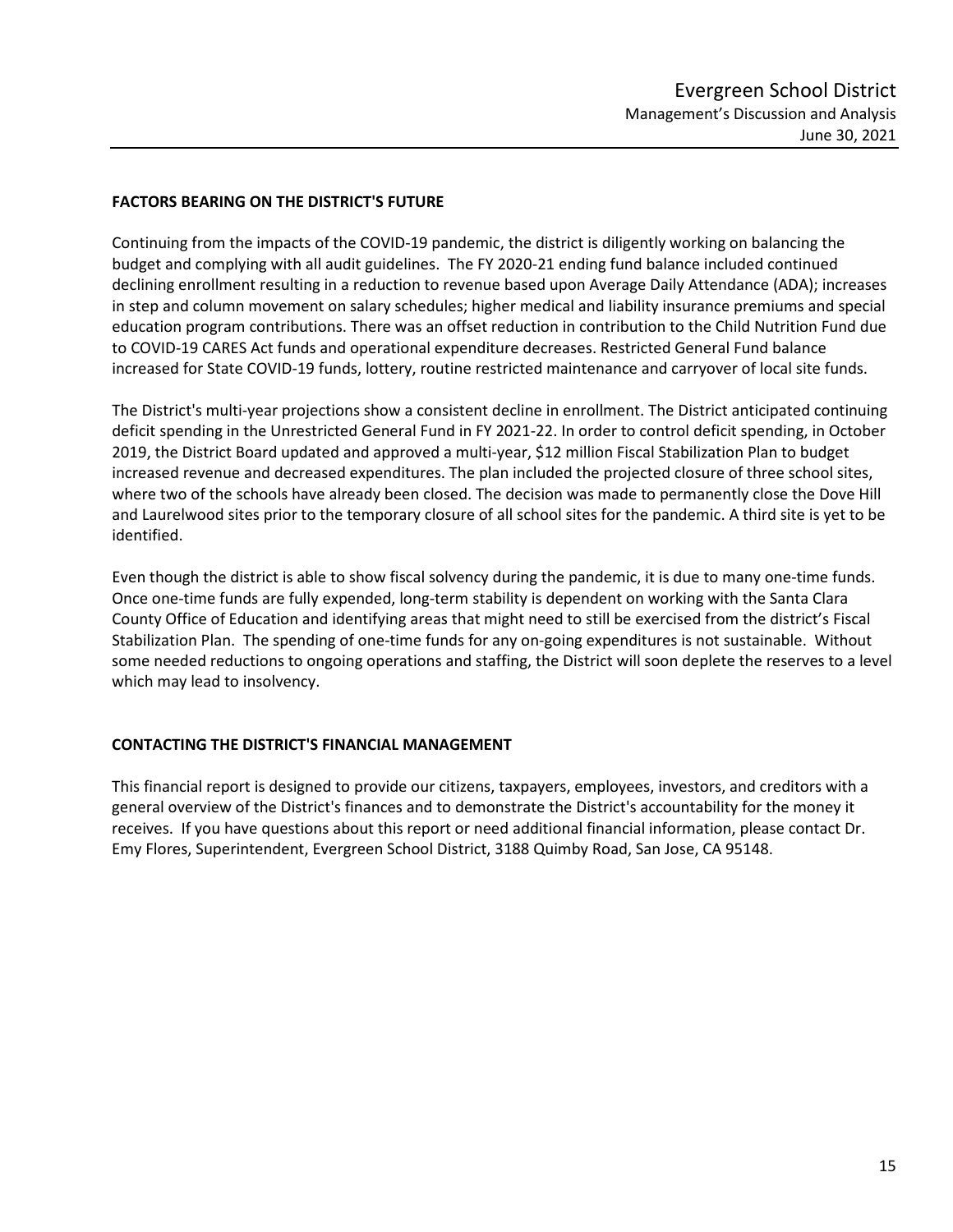|                                                      | Governmental |                |
|------------------------------------------------------|--------------|----------------|
|                                                      |              | Activities     |
| Assets                                               |              |                |
| Deposits and investments                             | \$           | 102,981,539    |
| Receivables                                          |              | 21,501,403     |
| Prepaid expense                                      |              | 269,338        |
| Stores inventories                                   |              | 141,804        |
| Capital assets not depreciated                       |              | 26,918,572     |
| Capital assets, net of accumulated depreciation      |              | 164,109,846    |
| <b>Total assets</b>                                  |              | 315,922,502    |
| <b>Deferred Outflows of Resources</b>                |              |                |
| Deferred charge on refunding                         |              | 488,101        |
| Deferred outflows of resources related to OPEB       |              | 3,631,037      |
| Deferred outflows of resources related to pensions   |              | 24,915,977     |
| Total deferred outflows of resources                 |              | 29,035,115     |
| Liabilities                                          |              |                |
| Accounts payable                                     |              | 5,695,061      |
| Interest payable                                     |              | 3,489,498      |
| Unearned revenue                                     |              | 725,971        |
| Long-term liabilities                                |              |                |
| Long-term liabilities other than OPEB and pensions   |              |                |
| Due within one year                                  |              | 12,236,069     |
| Due in more than one year                            |              | 191,157,606    |
| Total other postemployment benefits liability (OPEB) |              | 36,625,377     |
| Aggregate net pension liabilities                    |              | 118,048,193    |
| <b>Total liabilities</b>                             |              | 367,977,775    |
| Deferred Inflows of Resources                        |              |                |
| Deferred inflows of resources related to OPEB        |              | 11,272,668     |
| Deferred inflows of resources related to pensions    |              | 14,122,785     |
| Total deferred inflows of resources                  |              | 25,395,453     |
| <b>Net Position</b>                                  |              |                |
| Net investment in capital assets                     |              | 50,246,934     |
| Restricted for                                       |              |                |
| Debt service                                         |              | 11,812,944     |
| Capital projects                                     |              | 3,035,690      |
| <b>Educational programs</b>                          |              | 8,559,060      |
| Unrestricted                                         |              | (122,070,239)  |
| Total net position (deficit)                         | Ş.           | (48, 415, 611) |
|                                                      |              |                |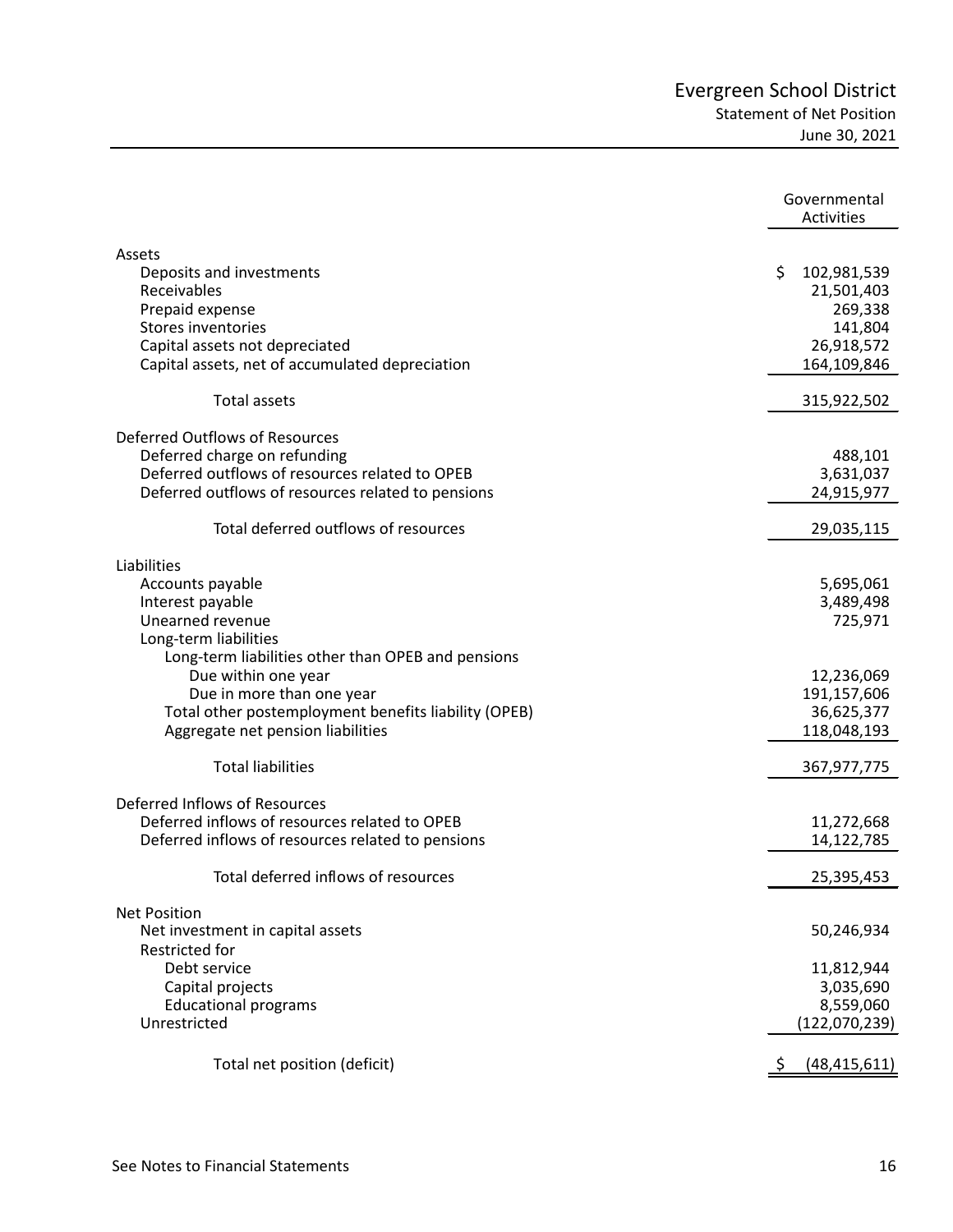|                                                                                                                                                                                                                                                                                                 | Program Revenues                                                              |               |    |              |    |               | Net (Expenses)<br>Revenues and<br>Changes in<br><b>Net Position</b> |
|-------------------------------------------------------------------------------------------------------------------------------------------------------------------------------------------------------------------------------------------------------------------------------------------------|-------------------------------------------------------------------------------|---------------|----|--------------|----|---------------|---------------------------------------------------------------------|
|                                                                                                                                                                                                                                                                                                 |                                                                               |               |    | Charges for  |    | Operating     |                                                                     |
|                                                                                                                                                                                                                                                                                                 |                                                                               |               |    | Services and |    | Grants and    | Governmental                                                        |
| Functions/Programs                                                                                                                                                                                                                                                                              |                                                                               | Expenses      |    | <b>Sales</b> |    | Contributions | Activities                                                          |
| <b>Governmental Activities</b>                                                                                                                                                                                                                                                                  |                                                                               |               |    |              |    |               |                                                                     |
| Instruction                                                                                                                                                                                                                                                                                     | \$                                                                            | 98,581,252    | \$ |              | \$ | 11,537,790    | \$ (87,043,462)                                                     |
| Instruction-related activities                                                                                                                                                                                                                                                                  |                                                                               |               |    |              |    |               |                                                                     |
| Supervision of instruction                                                                                                                                                                                                                                                                      |                                                                               | 5,317,131     |    |              |    | 962,198       | (4,354,933)                                                         |
| Instructional library, media,                                                                                                                                                                                                                                                                   |                                                                               |               |    |              |    |               |                                                                     |
| and technology                                                                                                                                                                                                                                                                                  |                                                                               | 1,066,865     |    |              |    |               | (1,066,865)                                                         |
| School site administration                                                                                                                                                                                                                                                                      |                                                                               | 7,101,882     |    |              |    | 5,506         | (7,096,376)                                                         |
| <b>Pupil services</b>                                                                                                                                                                                                                                                                           |                                                                               |               |    |              |    |               |                                                                     |
| Home-to-school transportation                                                                                                                                                                                                                                                                   |                                                                               | 1,340,313     |    |              |    |               | (1,340,313)                                                         |
| Food services                                                                                                                                                                                                                                                                                   |                                                                               | 2,774,982     |    | 885,201      |    | 1,567,582     | (322, 199)                                                          |
| All other pupil services                                                                                                                                                                                                                                                                        |                                                                               | 4,067,802     |    |              |    | 660,152       | (3,407,650)                                                         |
| Administration                                                                                                                                                                                                                                                                                  |                                                                               |               |    |              |    |               |                                                                     |
| Data processing                                                                                                                                                                                                                                                                                 |                                                                               | 1,067,848     |    |              |    |               | (1,067,848)                                                         |
| All other administration                                                                                                                                                                                                                                                                        |                                                                               | 5,080,356     |    | 31,325       |    | 137,750       | (4, 911, 281)                                                       |
| Plant services                                                                                                                                                                                                                                                                                  |                                                                               | 11,384,249    |    | 8,624        |    | 16,847        | (11, 358, 778)                                                      |
| Ancillary services                                                                                                                                                                                                                                                                              |                                                                               | 169,259       |    |              |    |               | (169, 259)                                                          |
| Interest on long-term liabilities                                                                                                                                                                                                                                                               |                                                                               | 5,967,930     |    |              |    |               | (5,967,930)                                                         |
|                                                                                                                                                                                                                                                                                                 |                                                                               |               |    |              |    |               |                                                                     |
| Other outgo                                                                                                                                                                                                                                                                                     |                                                                               | 523,712       |    |              |    | 3,198,440     | 2,674,728                                                           |
| Total governmental activities                                                                                                                                                                                                                                                                   |                                                                               | \$144,443,581 | S. | $925,150$ \$ |    | 18,086,265    | (125, 432, 166)                                                     |
| <b>General Revenues and Subventions</b><br>Property taxes, levied for general purposes<br>Property taxes, levied for debt service<br>Taxes levied for other specific purposes<br>Federal and State aid not restricted to specific purposes<br>Interest and investment earnings<br>Miscellaneous | 55,066,371<br>13,189,084<br>3,066,525<br>44,930,191<br>1,401,805<br>4,910,842 |               |    |              |    |               |                                                                     |
| Total general revenues                                                                                                                                                                                                                                                                          |                                                                               |               |    |              |    |               | 122,564,818                                                         |
| Change in Net Position                                                                                                                                                                                                                                                                          |                                                                               |               |    |              |    |               | (2,867,348)                                                         |
| Net Position (Deficit) - Beginning, as restated                                                                                                                                                                                                                                                 |                                                                               |               |    |              |    |               | (45, 548, 263)                                                      |
| Net Position (Deficit) - Ending                                                                                                                                                                                                                                                                 |                                                                               |               |    |              |    |               | \$ (48, 415, 611)                                                   |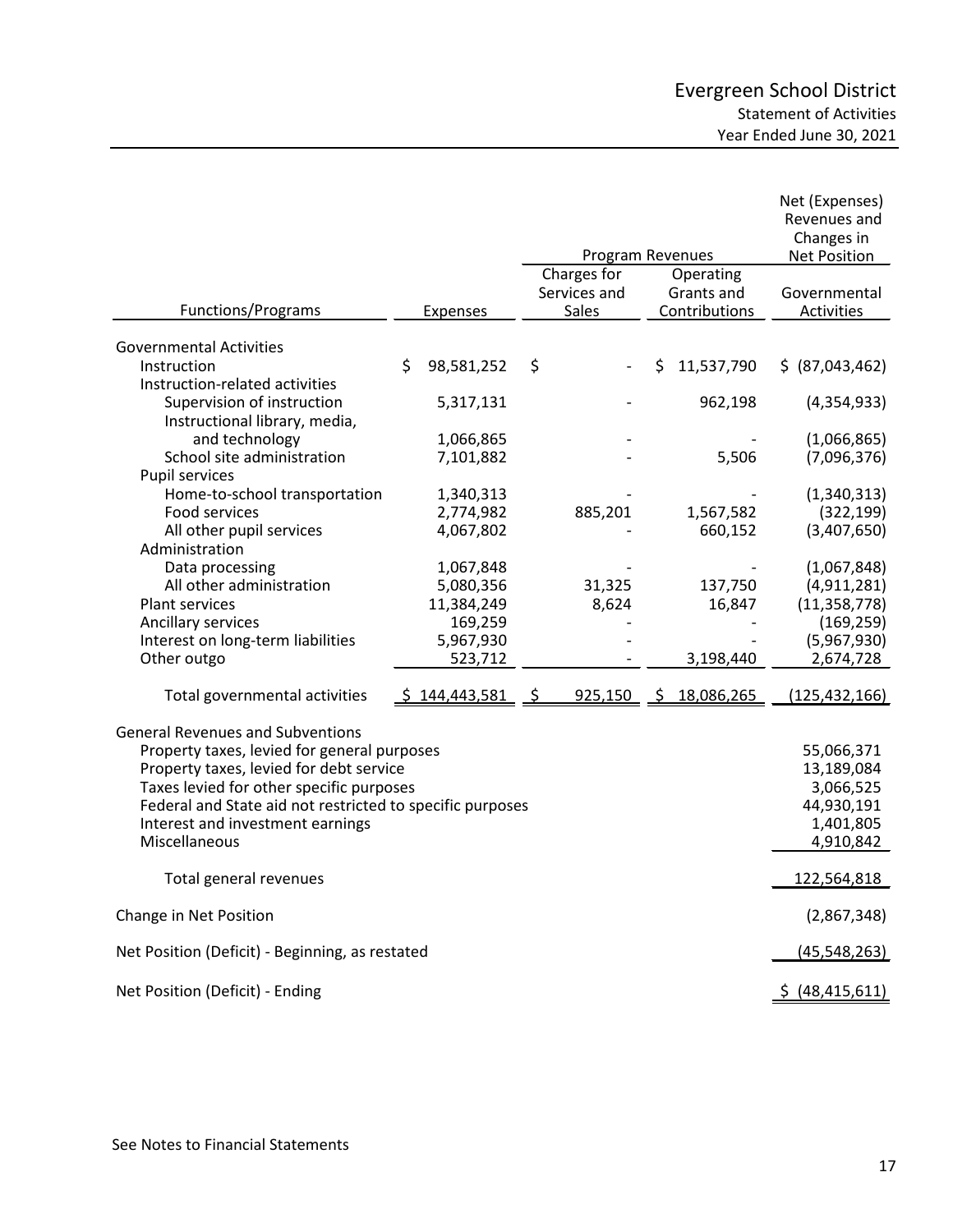|                                                                                                                         |              | General<br>Fund                                          | <b>Building</b><br>Fund |                      | Bond<br>Interest and<br>Redemption<br>Fund |                      |    | Non-Major<br>Governmental<br>Funds        | Total<br>Governmental<br><b>Funds</b>                        |
|-------------------------------------------------------------------------------------------------------------------------|--------------|----------------------------------------------------------|-------------------------|----------------------|--------------------------------------------|----------------------|----|-------------------------------------------|--------------------------------------------------------------|
| Assets<br>Deposits and investments<br>Receivables<br>Due from other funds<br>Prepaid expenditures<br>Stores inventories | Ŝ.           | 21,237,023<br>21,329,444<br>463,948<br>269,338<br>37,626 | \$                      | 62,888,004<br>58,858 | \$.                                        | 14,504,501<br>12,833 | \$ | 4,351,684<br>100,267<br>46,976<br>104,178 | \$102,981,212<br>21,501,402<br>510,924<br>269,338<br>141,804 |
| <b>Total assets</b>                                                                                                     | -S           | 43,337,379                                               | \$.                     | 62,946,862           | \$                                         | 14,517,334           | \$ | 4,603,105                                 | \$125,404,680                                                |
| <b>Liabilities and Fund Balances</b>                                                                                    |              |                                                          |                         |                      |                                            |                      |    |                                           |                                                              |
| Liabilities<br>Accounts payable<br>Due to other funds<br>Unearned revenue                                               | \$           | 4,427,351<br>46,976<br>725,971                           | \$                      | 1,064,026            | \$                                         |                      | \$ | 203,684<br>463,948                        | \$<br>5,695,061<br>510,924<br>725,971                        |
| <b>Total liabilities</b>                                                                                                |              | 5,200,298                                                |                         | 1,064,026            |                                            |                      |    | 667,632                                   | 6,931,956                                                    |
| <b>Fund Balances</b><br>Nonspendable<br>Restricted<br>Assigned<br>Unassigned                                            |              | 321,964<br>8,444,395<br>9,078,545<br>20,292,177          |                         | 61,882,836           |                                            | 14,517,334           |    | 3,935,463<br>10                           | 321,964<br>88,780,028<br>9,078,555<br>20,292,177             |
| <b>Total fund balances</b>                                                                                              |              | 38,137,081                                               |                         | 61,882,836           |                                            | 14,517,334           |    | 3,935,473                                 | 118,472,724                                                  |
| <b>Total liabilities</b><br>and fund balances                                                                           | <sub>S</sub> | 43,337,379                                               | S                       | 62,946,862           | S                                          | 14,517,334           | S  | 4,603,105                                 | \$125,404,680                                                |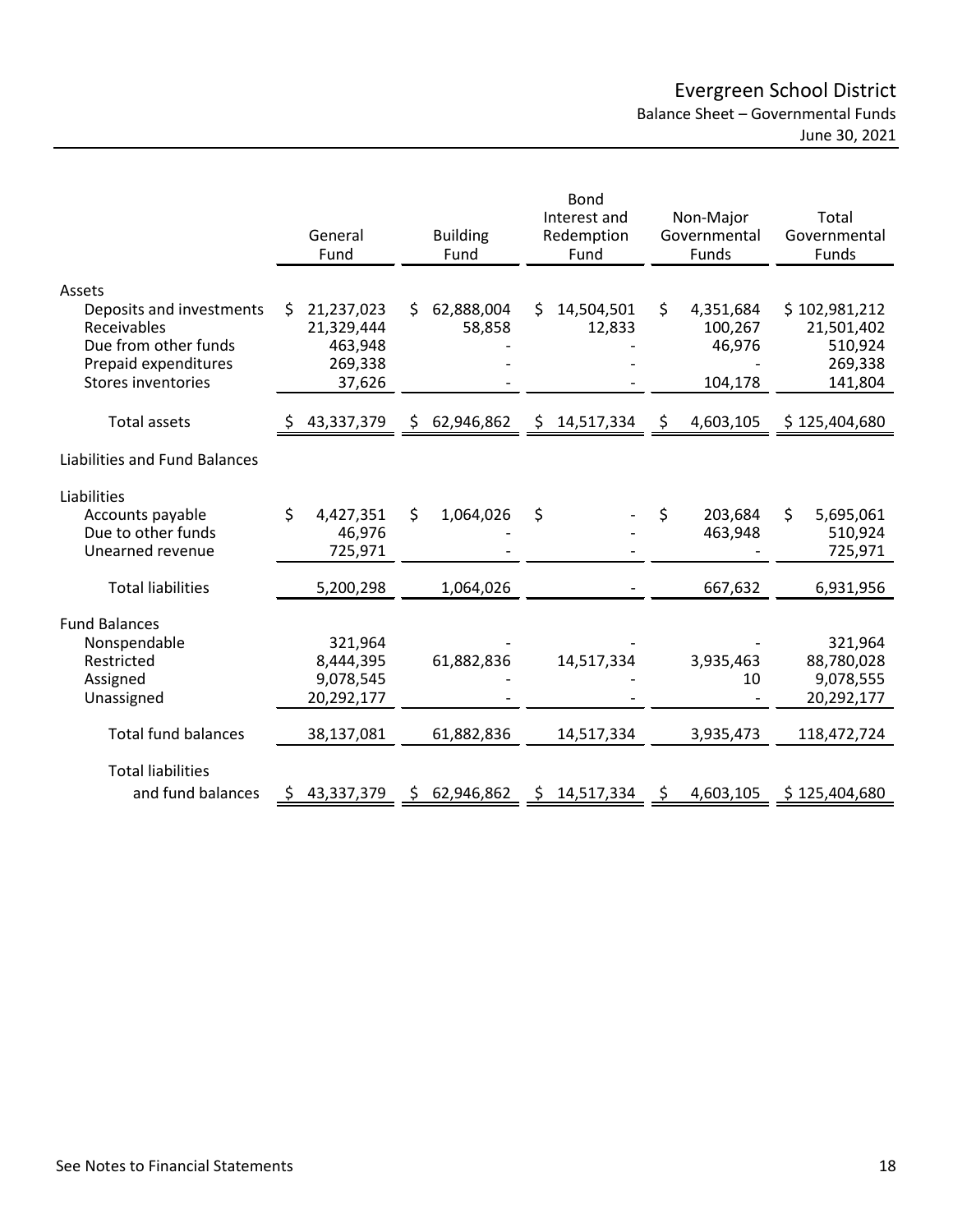Evergreen School District

| Reconciliation of the Governmental Funds Balance Sheet to the Statement of Net Position |
|-----------------------------------------------------------------------------------------|
| June 30, 2021                                                                           |

| <b>Total Fund Balance - Governmental Funds</b>                                                                                                                                                                                                                                                                              |                                    | \$118,472,724  |
|-----------------------------------------------------------------------------------------------------------------------------------------------------------------------------------------------------------------------------------------------------------------------------------------------------------------------------|------------------------------------|----------------|
| Amounts Reported for Governmental Activities in the<br>Statement of Net Position are Different Because                                                                                                                                                                                                                      |                                    |                |
| Capital assets used in governmental activities are not financial<br>resources and, therefore, are not reported as assets in                                                                                                                                                                                                 |                                    |                |
| governmental funds.                                                                                                                                                                                                                                                                                                         |                                    |                |
| The cost of capital assets is                                                                                                                                                                                                                                                                                               | \$349,600,889                      |                |
| Accumulated depreciation is                                                                                                                                                                                                                                                                                                 | (158, 572, 471)                    |                |
| Net capital assets                                                                                                                                                                                                                                                                                                          |                                    | 191,028,418    |
| In governmental funds, unmatured interest on long-term<br>liabilities is recognized in the period when it is due. On the<br>government-wide financial statements, unmatured interest on                                                                                                                                     |                                    |                |
| long-term liabilities is recognized when it is incurred.                                                                                                                                                                                                                                                                    |                                    | (3,489,498)    |
| An internal service fund is used by management to charge the costs<br>of the workers' compensation insurance program to the individual<br>funds. The assets and liabilities of the internal service fund are                                                                                                                |                                    |                |
| included with governmental activities.                                                                                                                                                                                                                                                                                      |                                    | 328            |
|                                                                                                                                                                                                                                                                                                                             |                                    |                |
| Deferred outflows of resources represent a consumption of net<br>position in a future period and is not reported in the governmental<br>funds. Deferred outflows of resources amounted to and related to<br>Debt refundings (deferred charge on refunding)<br>Other postemployment benefits (OPEB)<br>Net pension liability | 488,101<br>3,631,037<br>24,915,977 |                |
| Total deferred outflows of resources                                                                                                                                                                                                                                                                                        |                                    | 29,035,115     |
| Deferred inflows of resources represent an acquisition of net position<br>that applies to a future period and is not reported in the governmental<br>funds. Deferred inflows of resources amount to and related to<br>Other postemployment benefits (OPEB)<br>Net pension liability                                         | (11, 272, 668)<br>(14, 122, 785)   |                |
|                                                                                                                                                                                                                                                                                                                             |                                    |                |
| Total deferred inflows of resources                                                                                                                                                                                                                                                                                         |                                    | (25, 395, 453) |
| Net pension liability is not due and payable in the current period,<br>and is not reported as a liability in the funds.                                                                                                                                                                                                     |                                    | (118,048,193)  |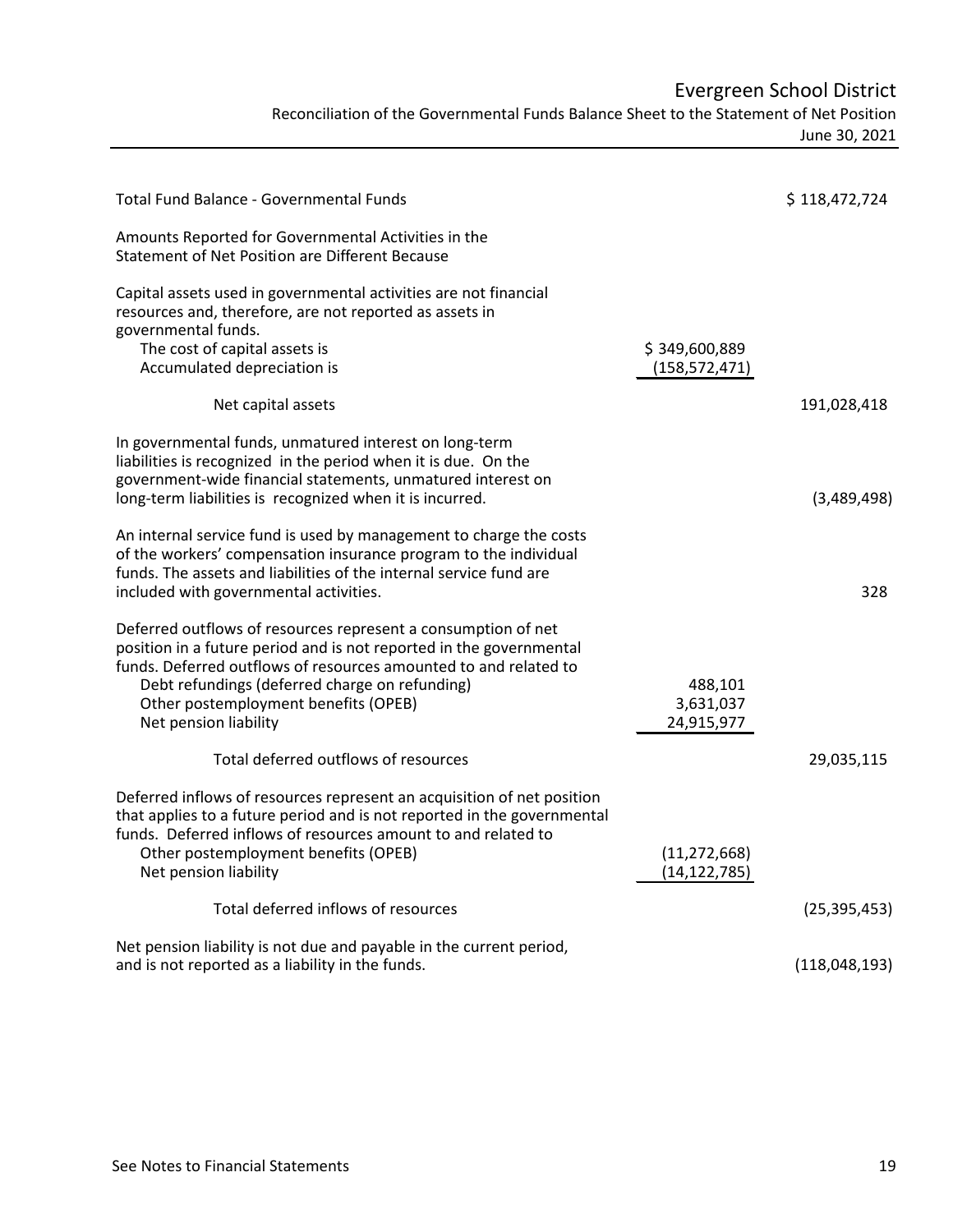| Reconciliation of the Governmental Funds Balance Sheet to the Statement of Net Position |  |
|-----------------------------------------------------------------------------------------|--|
| June 30, 2021                                                                           |  |

| The District's OPEB liability is not due and payable in the current period,<br>and is not reported as a liability in the funds.                                                                                                                      |                               | (36, 625, 377)  |
|------------------------------------------------------------------------------------------------------------------------------------------------------------------------------------------------------------------------------------------------------|-------------------------------|-----------------|
| Long-term liabilities are not due and payable in the current period<br>and, therefore, are not reported as liabilities in the funds.<br>Long-term liabilities at year-end consist of<br>General obligation bonds<br>Compensated absences (vacations) | (203, 152, 421)<br>(241, 254) |                 |
| Total long-term liabilities                                                                                                                                                                                                                          |                               | (203, 393, 675) |
| Total net position - governmental activities                                                                                                                                                                                                         |                               | \$ (48,415,611) |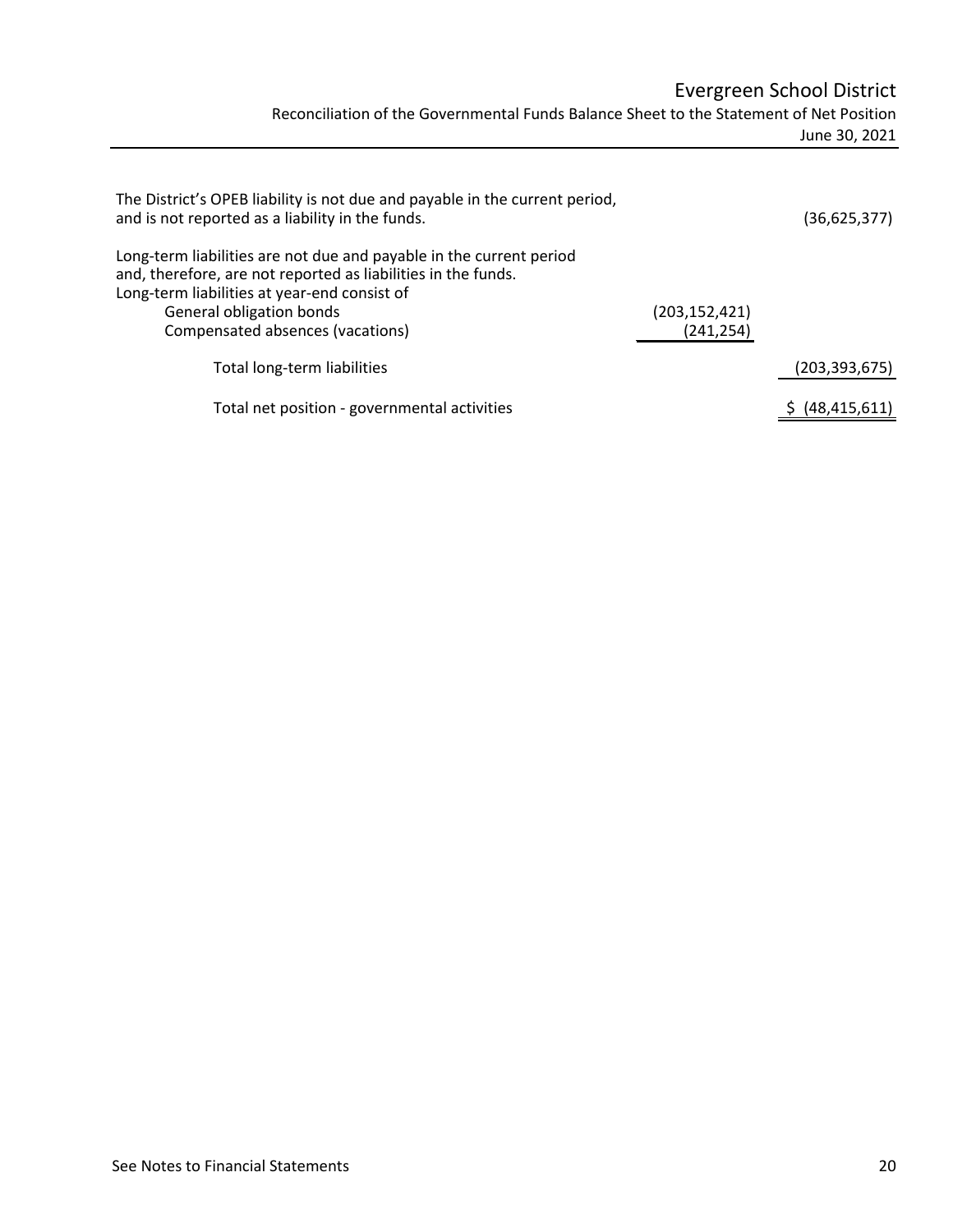# Evergreen School District

Statement of Revenues, Expenditures, and Changes in Fund Balances – Governmental Funds Year Ended June 30, 2021

|                                                                                                            | General<br>Fund                                          | <b>Building</b><br>Fund | <b>Bond</b><br>Interest and<br>Redemption<br>Fund | Non-Major<br>Governmental<br>Funds    | Total<br>Governmental<br>Funds                             |
|------------------------------------------------------------------------------------------------------------|----------------------------------------------------------|-------------------------|---------------------------------------------------|---------------------------------------|------------------------------------------------------------|
| Revenues<br>Local control funding formula<br>Federal sources<br>Other state sources<br>Other local sources | 92,227,908<br>Ŝ<br>12,877,627<br>14,403,315<br>4,144,898 | \$<br>(88, 514)         | \$<br>73,558<br>14,156,949                        | \$<br>1,210,876<br>190,223<br>809,204 | 92,227,908<br>S.<br>14,088,503<br>14,667,096<br>19,022,537 |
| Total revenues                                                                                             | 123,653,748                                              | (88, 514)               | 14,230,507                                        | 2,210,303                             | 140,006,044                                                |
| Expenditures<br>Current<br>Instruction                                                                     | 86,824,946                                               |                         |                                                   |                                       | 86,824,946                                                 |
| Instruction-related activities<br>Supervision of instruction<br>Instructional library, media,              | 4,736,701                                                |                         |                                                   |                                       | 4,736,701                                                  |
| and technology<br>School site administration<br>Pupil services                                             | 947,334<br>6,263,845                                     |                         |                                                   |                                       | 947,334<br>6,263,845                                       |
| Home-to-school transportation<br>Food services<br>All other pupil services                                 | 1,175,489<br>752,950<br>3,646,494                        |                         |                                                   | 1,728,698                             | 1,175,489<br>2,481,648<br>3,646,494                        |
| Administration<br>Data processing<br>All other administration<br>Plant services<br>Ancillary services      | 959,495<br>4,820,590<br>10,135,266<br>71,676             | 938,220                 |                                                   | 63,701<br>11,776<br>90,077            | 959,495<br>4,884,291<br>11,085,262<br>161,753              |
| Other outgo<br>Capital outlay<br>Debt service                                                              | 246,888                                                  | 4,717,365               |                                                   | 3,683                                 | 246,888<br>4,721,048                                       |
| Principal<br>Interest and other                                                                            |                                                          | 197,000                 | 8,929,100<br>5,967,049                            |                                       | 8,929,100<br>6,164,049                                     |
| Total expenditures                                                                                         | 120,581,674                                              | 5,852,585               | 14,896,149                                        | 1,897,935                             | 143,228,343                                                |
| Excess (Deficiency) of Revenues<br><b>Over Expenditures</b>                                                | 3,072,074                                                | (5,941,099)             | (665, 642)                                        | 312,368                               | (3, 222, 299)                                              |
| <b>Other Financing Sources (Uses)</b><br>Transfers in<br>Proceeds from sales of bonds<br>Transfers out     | (276, 824)                                               | 32,050,000              | 1,812,903                                         | 276,824                               | 276,824<br>33,862,903<br>(276, 824)                        |
| Net Financing Sources (Uses)                                                                               | (276, 824)                                               | 32,050,000              | 1,812,903                                         | 276,824                               | 33,862,903                                                 |
| Net Change in Fund Balances                                                                                | 2,795,250                                                | 26,108,901              | 1,147,261                                         | 589,192                               | 30,640,604                                                 |
| Fund Balance - Beginning, as restated                                                                      | 35,341,831                                               | 35,773,935              | 13,370,073                                        | 3,346,281                             | 87,832,120                                                 |
| Fund Balance - Ending                                                                                      | 38,137,081                                               | 61,882,836<br>\$        | 14,517,334<br>\$                                  | 3,935,473<br>Ş                        | \$118,472,724                                              |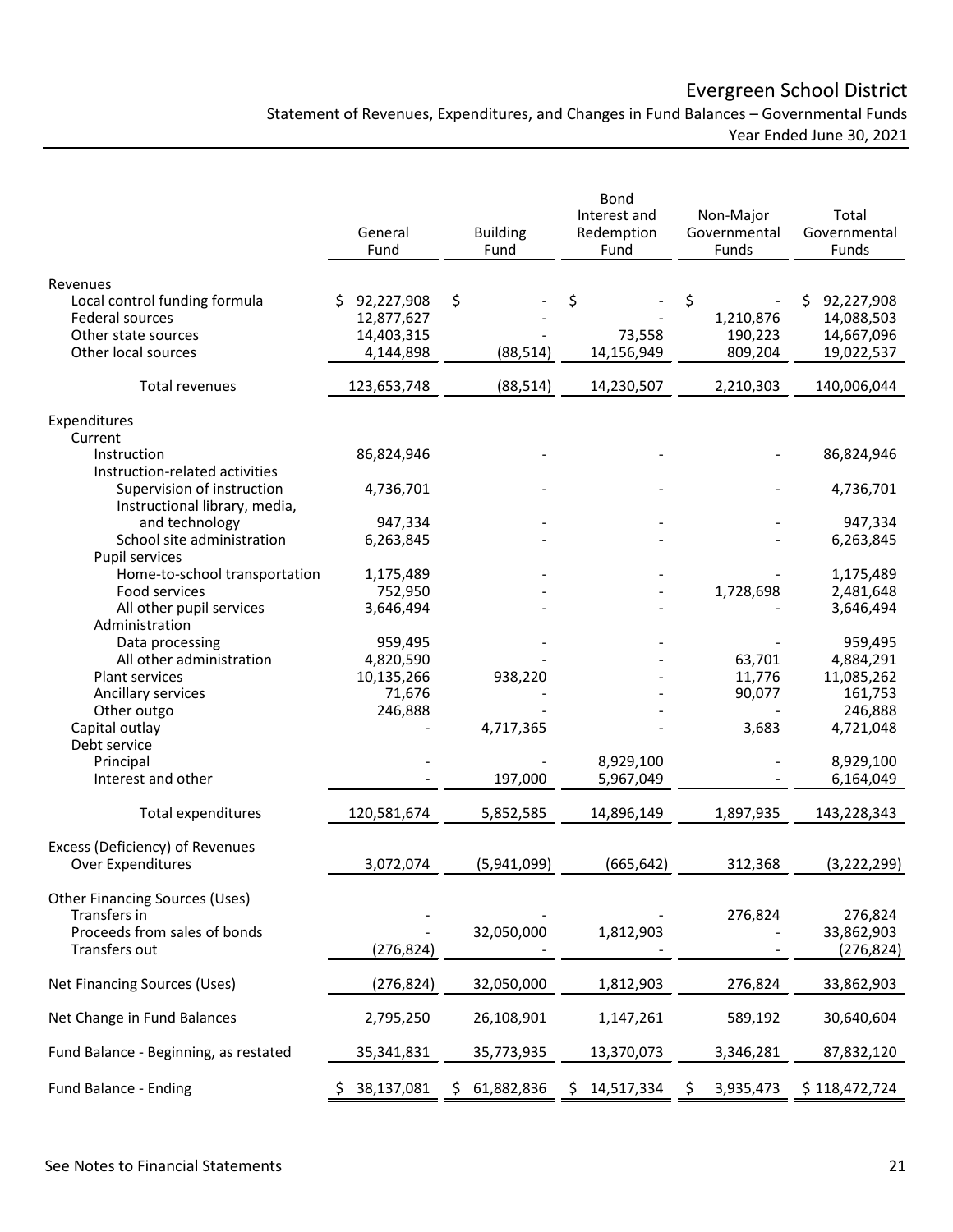Evergreen School District Reconciliation of the Statement of Revenues, Expenditures, and Changes in Fund Balances of Governmental Funds to the Statement of Activities Year Ended June 30, 2021

| Total Net Change in Fund Balances - Governmental Funds                                                                                                                                                                                                                                                                                                                                                    |                              | \$. | 30,640,604     |
|-----------------------------------------------------------------------------------------------------------------------------------------------------------------------------------------------------------------------------------------------------------------------------------------------------------------------------------------------------------------------------------------------------------|------------------------------|-----|----------------|
| Amounts Reported for Governmental Activities in the Statement of<br><b>Activities are Different Because</b>                                                                                                                                                                                                                                                                                               |                              |     |                |
| Capital outlays to purchase or build capital assets are reported in<br>governmental funds as expenditures; however, for governmental<br>activities, those costs are shown in the Statement of Net Position and<br>allocated over their estimated useful lives as annual depreciation<br>expenses in the Statement of Activities.                                                                          |                              |     |                |
| This is the amount by which depreciation exceeds capital outlays in<br>the period.                                                                                                                                                                                                                                                                                                                        |                              |     |                |
| Depreciation expense<br>Capital outlays                                                                                                                                                                                                                                                                                                                                                                   | \$ (10,520,468)<br>5,643,412 |     |                |
| Net expense adjustment                                                                                                                                                                                                                                                                                                                                                                                    |                              |     | (4,877,056)    |
| The District issued capital appreciation general obligations bonds.<br>The accretion of interest on the general obligation bonds during the<br>current fiscal year was                                                                                                                                                                                                                                    |                              |     |                |
| In the Statement of Activities, certain operating expenses, such as<br>compensated absences (vacations) are measured by the amounts<br>earned during the year. In the governmental funds, however,<br>expenditures for these items are measured by the amount of<br>financial resources used (essentially, the amounts actually paid).<br>This amount is the difference between vacation earned and used. |                              |     | 126,253        |
| In the governmental funds, pension costs are based on employer<br>contributions made to pension plans during the year. However,<br>in the Statement of Activities, pension expense is the net effect of<br>all changes in the deferred outflows, deferred inflows and net<br>pension liability during the year.                                                                                           |                              |     | (2,539,842)    |
| In the governmental funds, OPEB costs are based on employer<br>contributions made to OPEB plans during the year. However, in the<br>Statement of Activities, OPEB expense is the net effect of all changes<br>in the deferred outflows, deferred inflows, and net OPEB liability<br>during the year.                                                                                                      |                              |     | (1,479,627)    |
| Proceeds received from certificates of participation<br>is a revenue in the governmental funds, but it increases long-term<br>liabilities in the Statement of Net Position and does not affect the<br><b>Statement of Activities.</b>                                                                                                                                                                     |                              |     | (34, 840, 213) |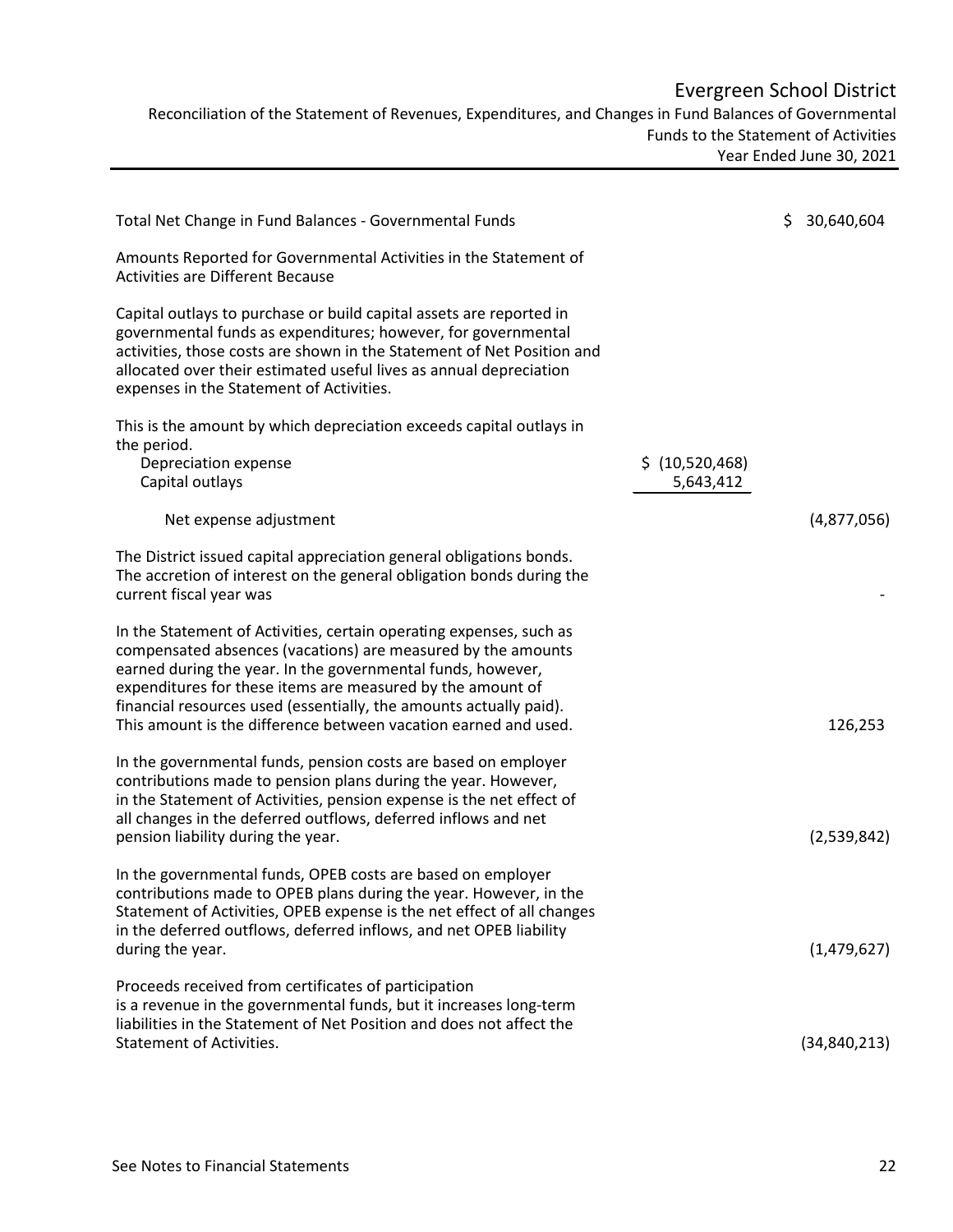# Evergreen School District

Reconciliation of the Statement of Revenues, Expenditures, and Changes in Fund Balances of Governmental Funds to the Statement of Activities Year Ended June 30, 2021

| Governmental funds report the effect of premiums, discounts, and<br>the deferred charge on refunding when the debt is first issued,<br>whereas the amounts are deferred and amortized in the                                                     |                                        |
|--------------------------------------------------------------------------------------------------------------------------------------------------------------------------------------------------------------------------------------------------|----------------------------------------|
| <b>Statement of Activities.</b><br>Premium on issuance recognized<br>Premium amortization<br>Deferred charge on refunding amortization                                                                                                           | (1,812,903)<br>2,395,611<br>(175, 591) |
| Payment of principal on long-term liabilities is an expenditure in<br>the governmental funds, but it reduces long-term liabilities in the<br>Statement of Net Position and does not affect the Statement<br>of Activities.                       |                                        |
| General obligation bonds                                                                                                                                                                                                                         | 10,215,000                             |
| Interest on long-term liabilities is recorded as an expenditure in the<br>funds when it is due; however, in the Statement of Activities, interest<br>expense is recognized as the interest accretes or accrues, regardless of<br>when it is due. | (519, 588)                             |
| An internal service fund is used by management to charge the costs<br>of the self insurance program to the individual funds. The net<br>revenue of the Internal Service Fund is reported with governmental<br>activities.                        | 4                                      |
| Change in net position of governmental activities                                                                                                                                                                                                | (2,867,348)                            |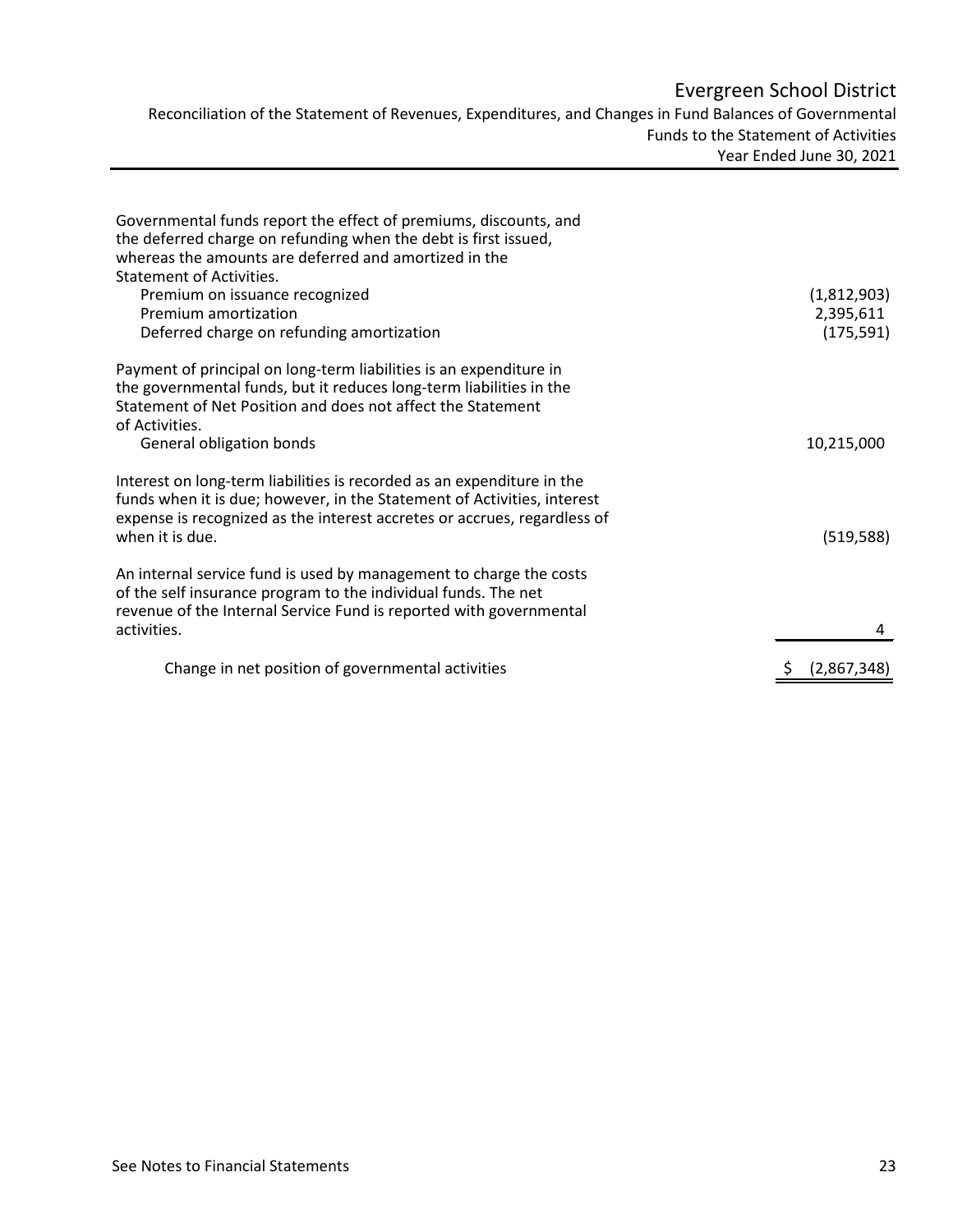# Evergreen School District Statement of Net Position – Proprietary Funds June 30, 2021

|                                   | Governmental<br>Activities -<br>Internal<br>Service Fund |
|-----------------------------------|----------------------------------------------------------|
| Assets                            |                                                          |
| Current assets                    |                                                          |
| Deposits and investments          | \$<br>327                                                |
| Receivables                       |                                                          |
| <b>Total assets</b>               | 328                                                      |
|                                   |                                                          |
| <b>Net Position</b>               |                                                          |
| Restricted for insurance programs | 328                                                      |
| Total net position                | 328                                                      |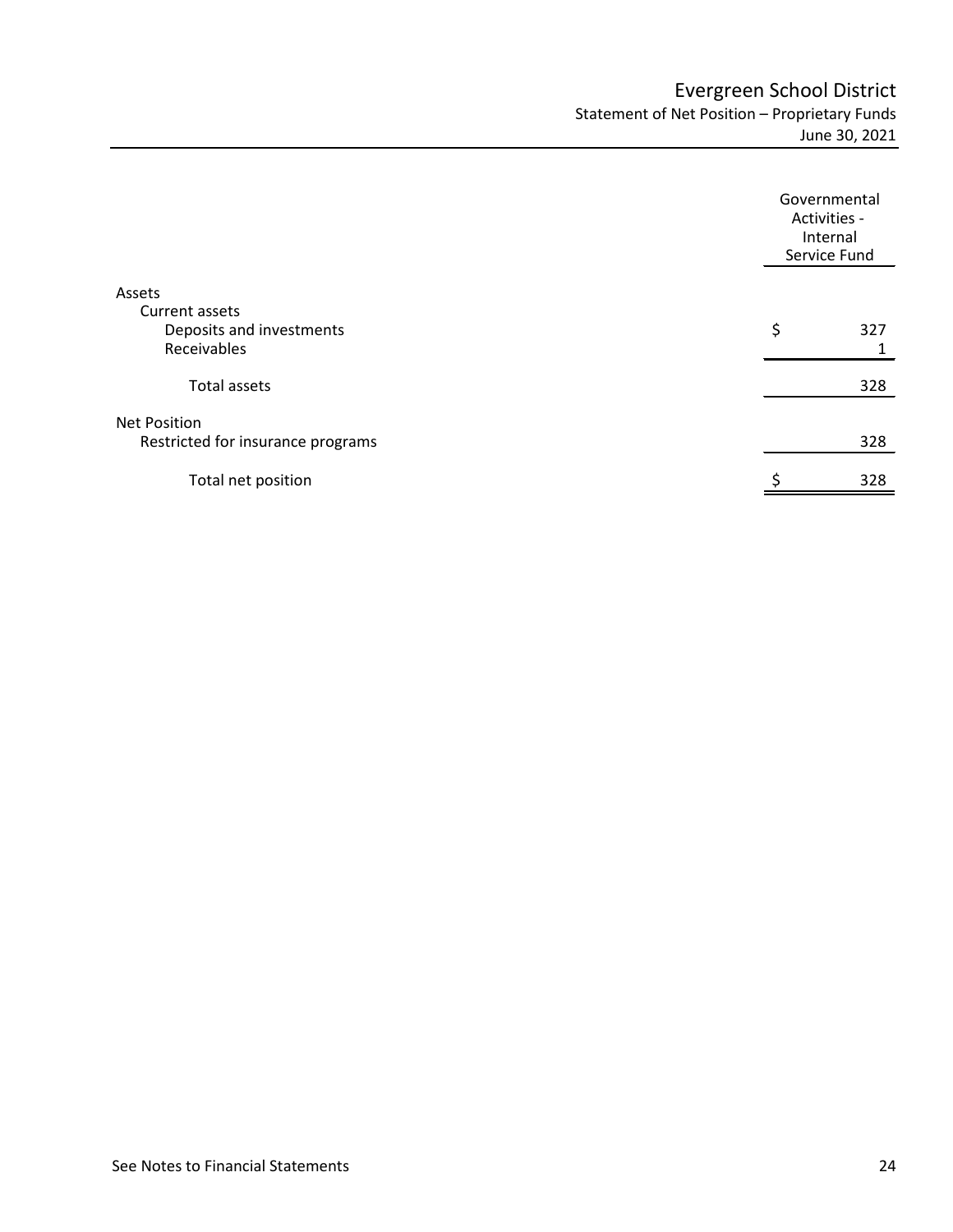|                                                     | Governmental<br>Activities -<br>Internal<br>Service Fund |
|-----------------------------------------------------|----------------------------------------------------------|
| Nonoperating Revenues (Expenses)<br>Interest income |                                                          |
| Change in Net Position                              | 4                                                        |
| <b>Total Net Position - Beginning</b>               | 324                                                      |
| <b>Total Net Position - Ending</b>                  | 328                                                      |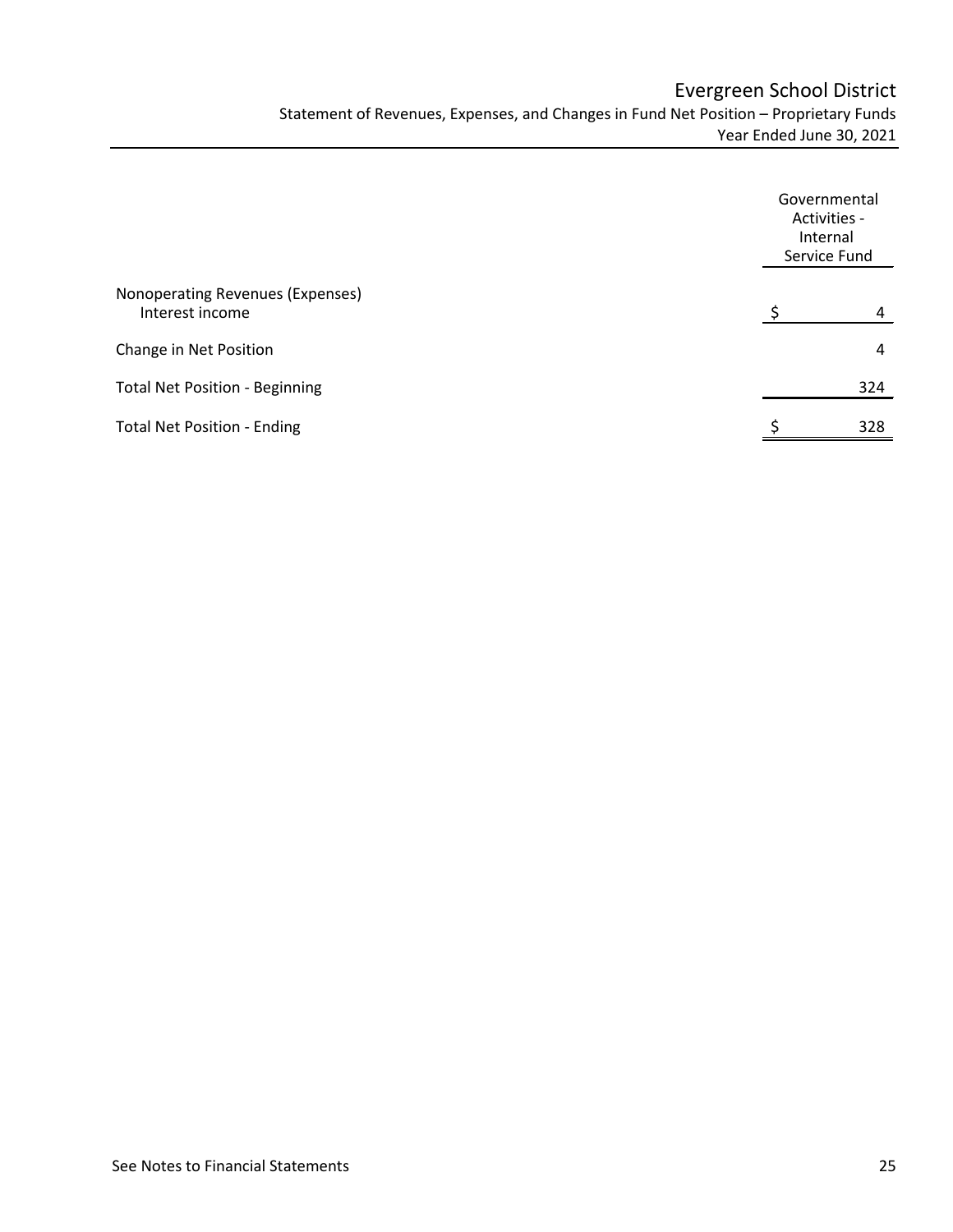|                                                        |   | Governmental<br>Activities -<br>Internal<br>Service Fund |  |
|--------------------------------------------------------|---|----------------------------------------------------------|--|
| <b>Investing Activities</b><br>Interest on investments | S |                                                          |  |
| Cash and Cash Equivalents, Beginning                   |   | 324                                                      |  |
| Cash and Cash Equivalents, Ending                      |   | 327                                                      |  |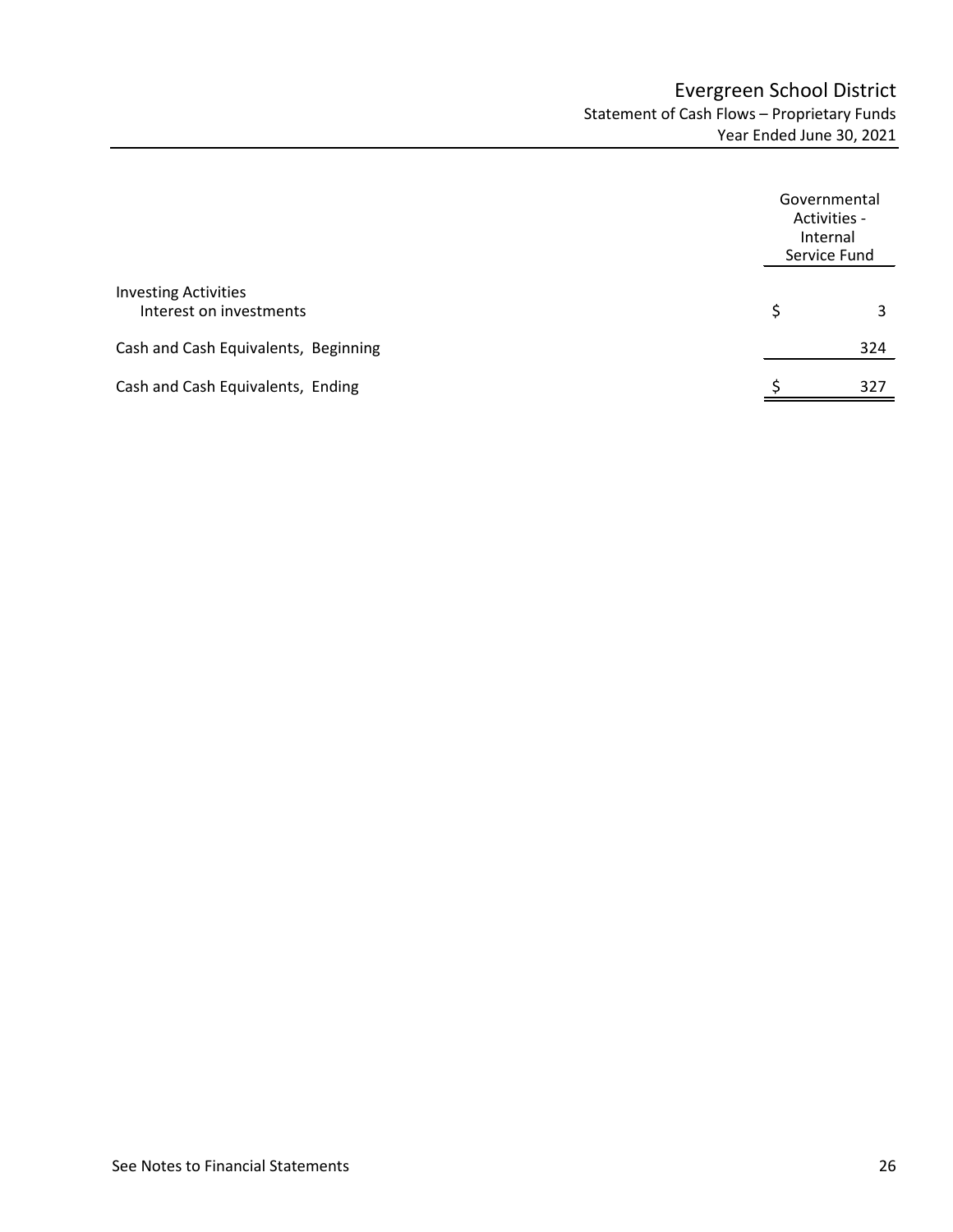## **Note 1 - Summary of Significant Accounting Policies**

## **Financial Reporting Entity**

The Evergreen School District (District) was organized in 1860 under the laws of the State of California. The District operates under a locally elected five-member Board form of government and provides educational services to grades K – 8 as mandated by State and/or Federal agencies. The District operates fifteen elementary and three middle schools.

A reporting entity is comprised of the primary government, and other organizations that are included to ensure the financial statements are not misleading. The primary government of the District consists of all funds, departments, boards, and agencies that are not legally separate from the District. For the District, this includes general operations, food service, and student related activities of the District.

#### **Basis of Presentation - Fund Accounting**

The accounting system is organized and operated on a fund basis. A fund is defined as a fiscal and accounting entity with a self-balancing set of accounts, which are segregated for the purpose of carrying on specific activities or attaining certain objectives in accordance with special regulations, restrictions, or limitations. The District's funds are grouped into three broad fund categories: governmental, proprietary, and fiduciary.

**Governmental Funds** Governmental funds are those through which most governmental functions typically are financed. Governmental fund reporting focuses on the sources, uses, and balances of current financial resources. Expendable assets are assigned to the various governmental funds according to the purposes for which they may or must be used. Current liabilities are assigned to the fund from which they will be paid. The difference between governmental fund assets and liabilities is reported as fund balance. The following are the District's major and non-major governmental funds:

## **Major Governmental Funds**

**General Fund** The General Fund is the chief operating fund for all districts. It is used to account for the ordinary operations of the District. All transactions except those accounted for in another fund are accounted for in this fund.

Two funds currently defined as special revenue funds in the California State Accounting Manual (CSAM) do not meet the GASB Statement No. 54 special revenue fund definition. Specifically, Fund 20, Special Reserve Fund for Postemployment Benefits, are not substantially composed of restricted or committed revenue sources. While these funds are authorized by statute and will remain open for internal reporting purposes, these funds function effectively as extensions of the General Fund, and accordingly have been combined with the General Fund for presentation in these audited financial statements. Modify as needed.

As a result, the General Fund reflects an increase in fund balance of \$488.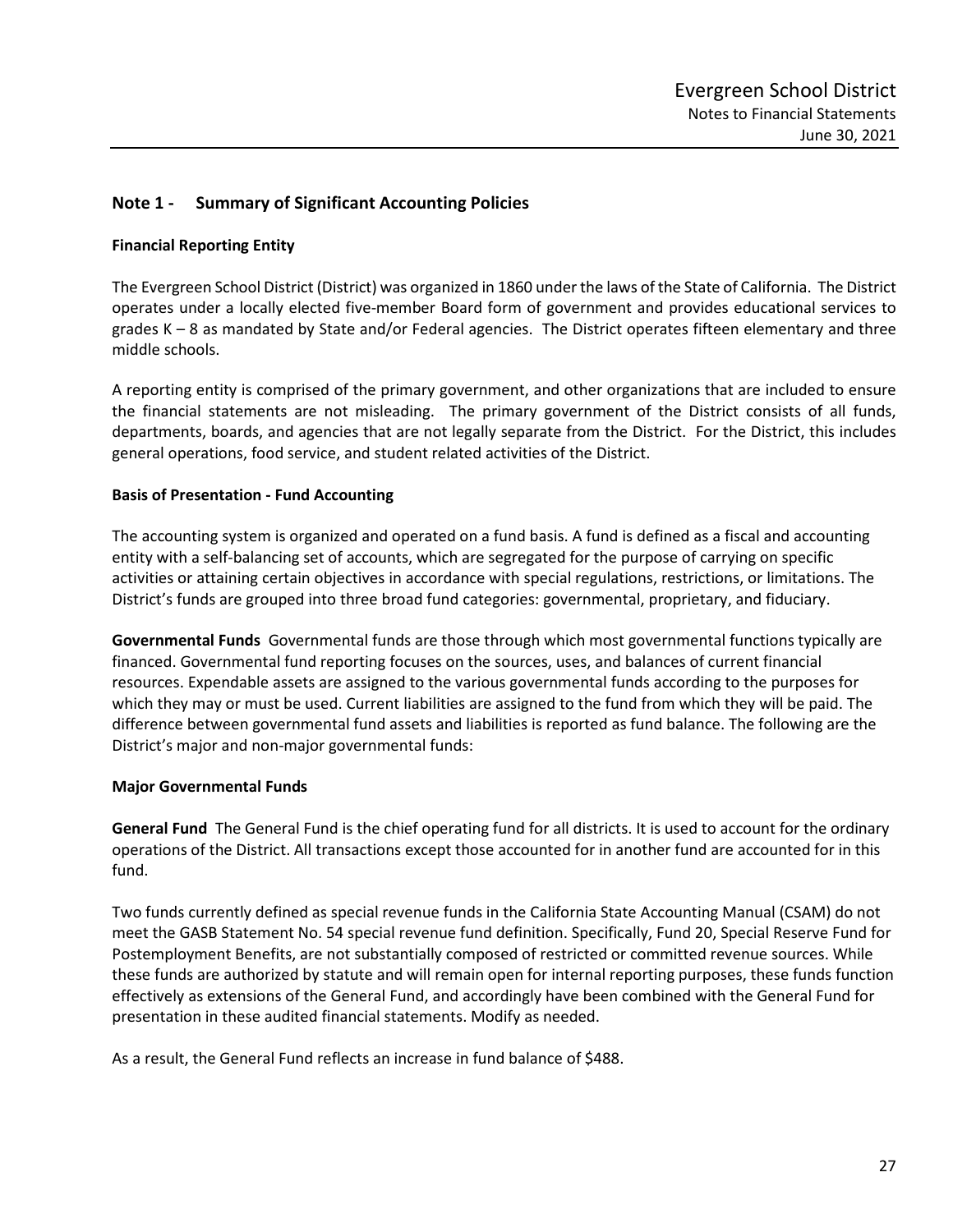**Building Fund** The Building Fund exists primarily to account separately for proceeds from the sale of bonds (Education Code Section 15146) and may not be used for any purposes other than those for which the bonds were issued.

**Bond Interest and Redemption Fund** The Bond Interest and Redemption Fund is used for the repayment of bonds issued for a local educational agency (Education Code Sections 15125-15262).

## **Non-Major Governmental Funds**

**Special Revenue Funds** The Special Revenue funds are used to account for the proceeds from specific revenue sources (other than trusts, major capital projects, or debt service) that are restricted or committed to the financing of particular activities, that compose a substantial portion of the inflows of the fund, and that are reasonably expected to continue. Additional resources that are restricted, committed, or assigned to the purpose of the fund may also be reported in the fund.

- **Student Activity Fund** The Student Activity Fund is used to account separately for the operating activities of the associated student body accounts that are not fiduciary in nature, including student clubs, general operations, athletics, and other student body activities.
- **Cafeteria Fund** The Cafeteria Fund is used to account separately for Federal, State, and local resources to operate the food service program (Education Code Sections 38090-38093) and is used only for those expenditures authorized by the governing board as necessary for the operation of the District's food service program (Education Code Sections 38091 and 38100).
- **Deferred Maintenance Fund** The Deferred Maintenance Fund is used to account separately for revenues that are restricted or committed for deferred maintenance purposes (Education Code Section 17582).

**Capital Project Funds** The Capital Project Funds are used to account for financial resources to be used for the acquisition or construction of major capital facilities and other capital assets (other than those financed by proprietary funds and trust funds).

• **Capital Facilities Fund** The Capital Facilities Fund is used primarily to account separately for monies received from fees levied on developers or other agencies as a condition of approval (Education Code Sections 17620-17626 and Government Code Section 65995 et seq.). Expenditures are restricted to the purposes specified in Government Code Sections 65970-65981 or to the items specified in agreements with the developer (Government Code Section 66006).

**Debt Service Funds** The Debt Service funds are used to account for the accumulation of resources for and the payment of principal and interest on general long-term liabilities.

• **Debt Service Fund for Blended Component Units** The Debt Service Fund for Blended Component Units is used to account for is used to account for interest and principal redemption of debt.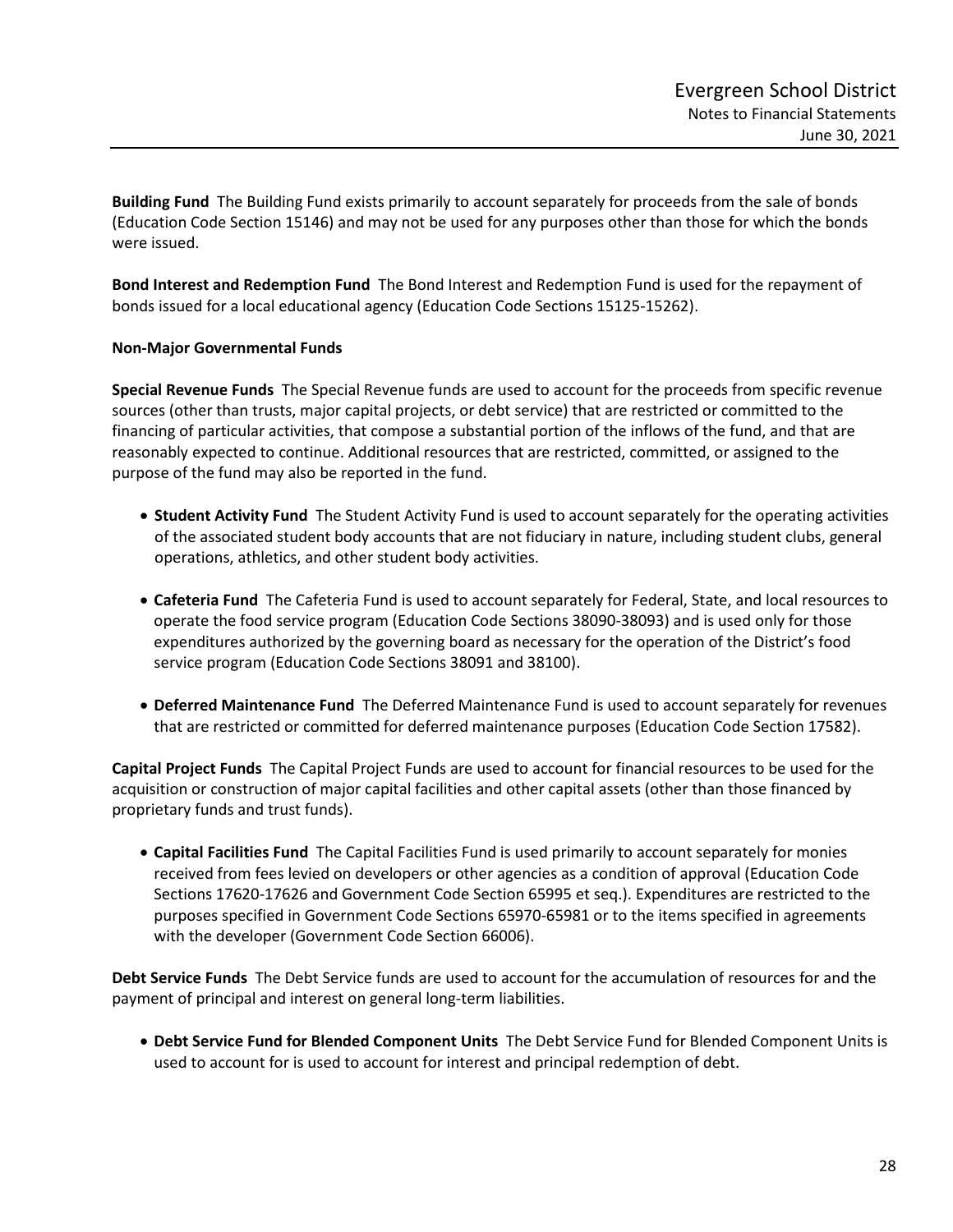**Proprietary Funds** Proprietary funds are used to account for activities that are more business-like than government-like in nature. Proprietary funds are generally intended to be self-supporting and are classified as enterprise or internal service. The District has the following proprietary fund:

• **Internal Service Fund** Internal Service funds may be used to account for goods or services provided to other funds of the District on a cost-reimbursement basis.

## **Basis of Accounting - Measurement Focus**

**Government-Wide Financial Statements** The government-wide financial statements are prepared using the economic resources measurement focus and the accrual basis of accounting. This is the same approach used in the preparation of the proprietary fund financial statements but differs from the manner in which governmental fund financial statements are prepared.

The government-wide statement of activities presents a comparison between expenses, both direct and indirect, and program revenues for each segment of the business-type activities of the District and for each governmental function and exclude fiduciary activity. Direct expenses are those that are specifically associated with a service, program, or department and are therefore, clearly identifiable to a particular function. The District does not allocate indirect expenses to functions in the Statement of Activities, except for depreciation. Program revenues include charges paid by the recipients of the goods or services offered by the programs and grants and contributions that are restricted to meeting the operational or capital requirements of a particular program. Revenues that are not classified as program revenues are presented as general revenues. The comparison of program revenues and expenses identifies the extent to which each program or business segment is self-financing or draws from the general revenues of the District. Eliminations have been made to minimize the double counting of internal activities.

Net position should be reported as restricted when constraints placed on net position are either externally imposed by creditors (such as through debt covenants), grantors, contributors, or laws or regulations of other governments or imposed by law through constitutional provisions or enabling legislation. The net position restricted for other activities result from special revenue funds and the restrictions on their use.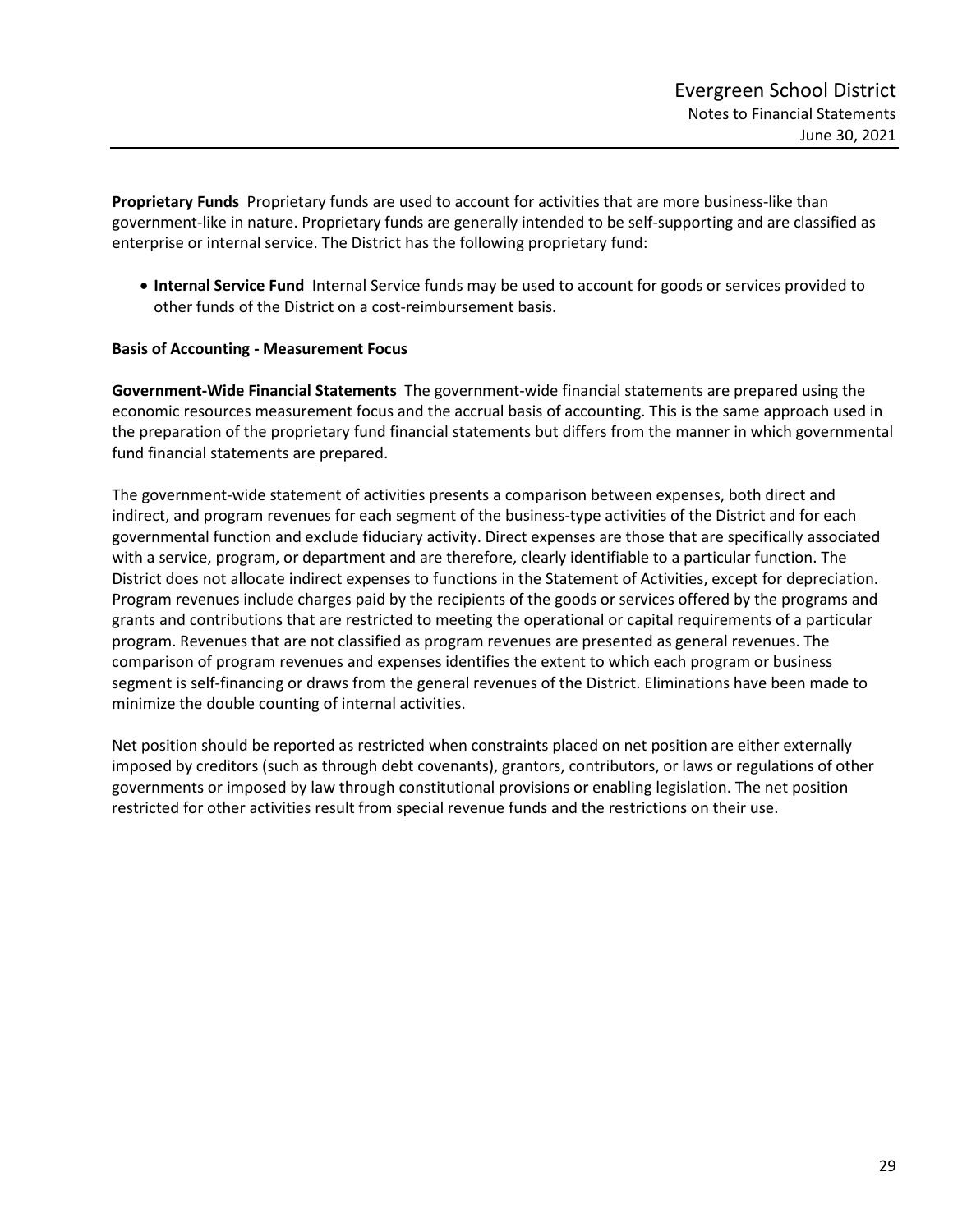**Fund Financial Statements** Fund financial statements report detailed information about the District. The focus of governmental and proprietary fund financial statements is on major funds rather than reporting funds by type. Each major fund is presented in a separate column. Non-major funds are aggregated and presented in a single column. The internal service fund is presented in a single column on the face of the proprietary fund statements.

- **Governmental Funds** All governmental funds are accounted for using the flow of current financial resources measurement focus and the modified accrual basis of accounting. With this measurement focus, only current assets and current liabilities generally are included on the balance sheet. The statement of revenues, expenditures, and changes in fund balances reports on the sources (revenues and other financing sources) and uses (expenditures and other financing uses) of current financial resources. This approach differs from the manner in which the governmental activities of the government-wide financial statements are prepared. Governmental fund financial statements, therefore, include reconciliations with brief explanations to better identify the relationship between the government-wide financial statements, prepared using the economic resources measurement focus and the accrual basis of accounting, and the governmental fund financial statements, prepared using the flow of current financial resources measurement focus and the modified accrual basis of accounting.
- **Proprietary Funds** Proprietary funds are accounted for using the flow of economic resources measurement focus and the accrual basis of accounting. All assets and all liabilities associated with the operation of this fund are included in the statement of net position. The statement of changes in fund net position presents increases (revenues) and decreases (expenses) in net total assets. The statement of cash flows provides information about how the District finances and meets the cash flow needs of its proprietary fund.

**Revenues – Exchange and Non-Exchange Transactions** Revenue resulting from exchange transactions, in which each party gives and receives essentially equal value, is recorded on the accrual basis when the exchange takes place. On a modified accrual basis, revenue is recorded in the fiscal year in which the resources are measurable and become available. Available means that the resources will be collected within the current fiscal year or are expected to be collected soon enough thereafter, to be used to pay liabilities of the current fiscal year. The District considers revenues to be available if they are collected within one year after year-end, except for property taxes, which are considered available if collected within 60 days. The following revenue sources are considered to be both measurable and available at fiscal year-end: State apportionments, interest, certain grants, and other local sources.

Non-exchange transactions, in which the District receives value without directly giving equal value in return, include property taxes, certain grants, entitlements, and donations. Revenue from property taxes is recognized in the fiscal year in which the taxes are received. Revenue from certain grants, entitlements, and donations is recognized in the fiscal year in which all eligibility requirements have been satisfied. Eligibility requirements include time and purpose restrictions. On a modified accrual basis, revenue from non-exchange transactions must also be available before it can be recognized.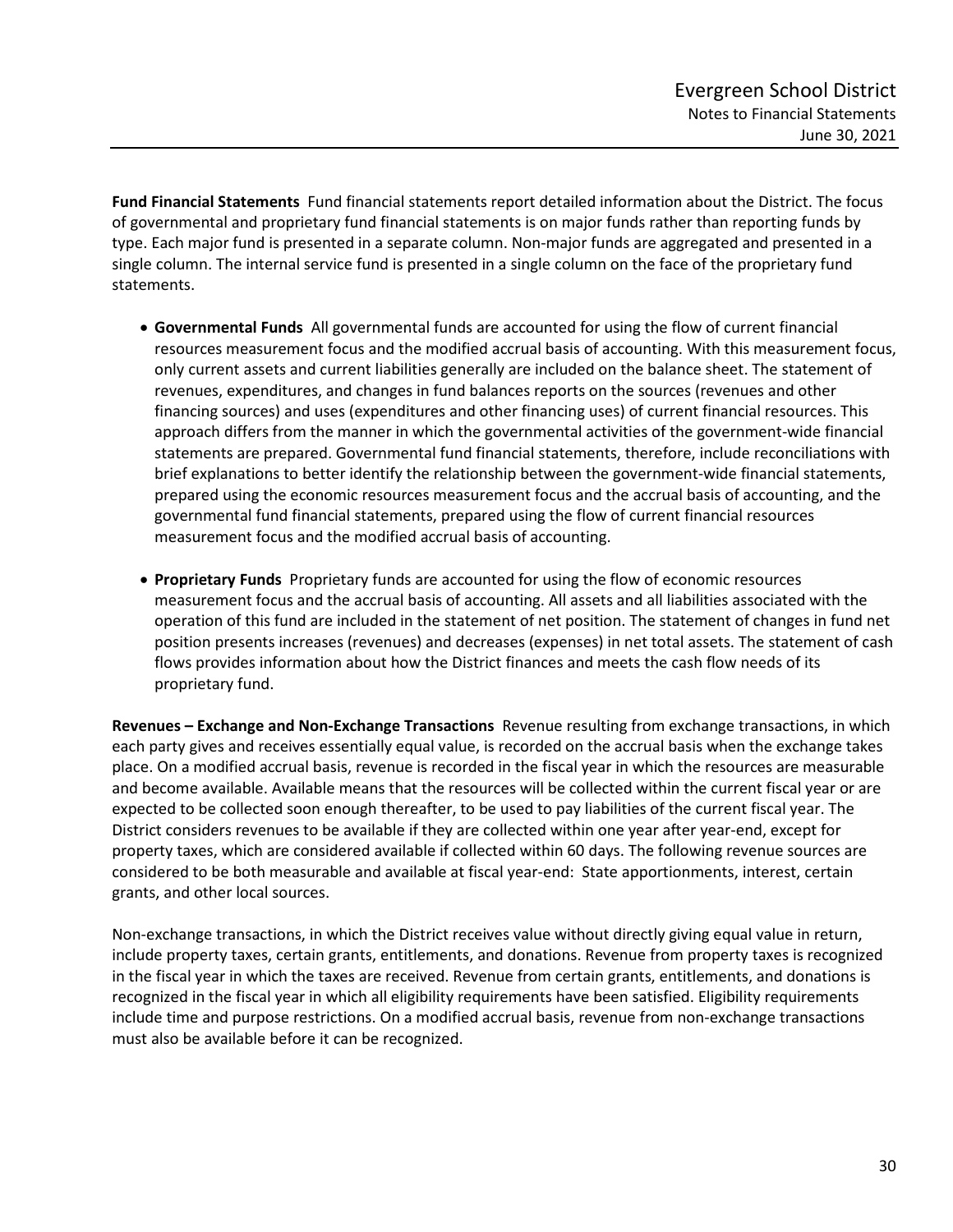**Unearned Revenue** Unearned revenues arise when resources are received by the District before it has a legal claim to them, such as when certain grants are received prior to the occurrence of qualifying expenditures. In the subsequent periods, when the District has a legal claim to the resources, the liability for unearned revenue is removed from the balance sheet and the revenue is recognized.

**Expenses/Expenditures** On the accrual basis of accounting, expenses are recognized at the time they are incurred. The measurement focus of governmental fund accounting is on decreases in net financial resources (expenditures) rather than expenses. Expenditures are generally recognized in the accounting period in which the related fund liability is incurred. Principal and interest on long-term liabilities, which has not matured, are recognized when paid in the governmental funds as expenditures. Allocations of costs, such as depreciation and amortization, are not recognized in the governmental funds but are recognized in the entity-wide statements.

## **Cash and Cash Equivalents**

The District's cash and cash equivalents are considered to be cash on hand, demand deposits, and short-term investments with original maturities of three months or less from the date of acquisition. Cash equivalents also include cash with county treasury balances for purposes of the statement of cash flows.

## **Investments**

Investments with original maturities greater than one year are stated at fair value. Fair value is estimated based on quoted market prices at year-end. All investments are stated at fair market value. Fair values of investments in county and State investment pools are determined by the County.

## **Prepaid Expenditures (Expenses)**

Certain payments to vendors reflect costs applicable to future accounting periods and are recorded as prepaid items in both the government-wide and fund financial statements. The cost of prepaid items is recorded as expenditures/expenses when consumed rather than when purchased.

## **Stores Inventories**

Inventories consist of expendable food and supplies held for consumption. Inventories are stated at cost, on the weighted average basis. The costs of inventory items are recorded as expenditures in the governmental funds and expenses in the proprietary funds when consumed rather than when purchased.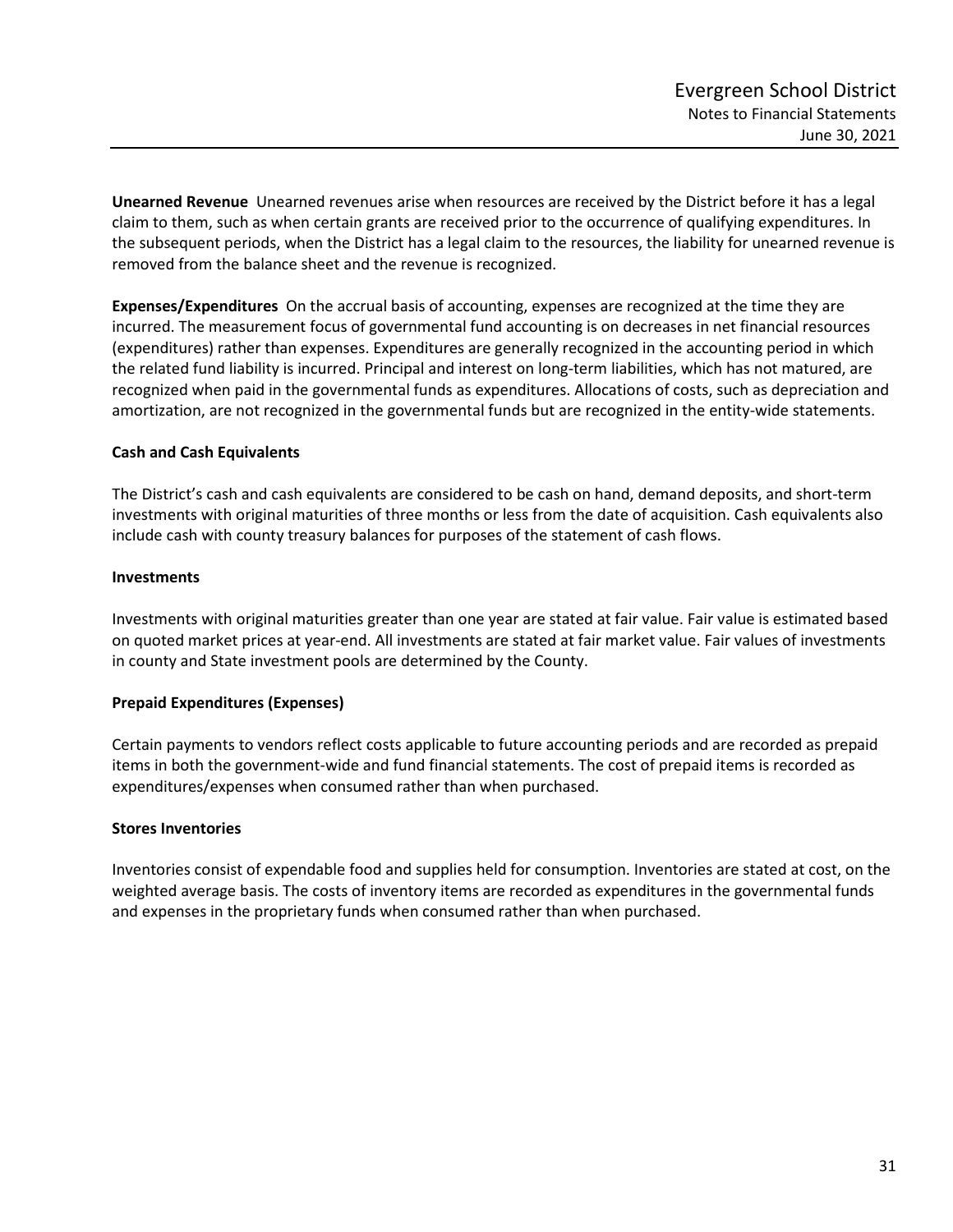## **Capital Assets and Depreciation**

The accounting and reporting treatment applied to the capital assets associated with a fund are determined by its measurement focus. Capital assets are long-lived assets of the District. The District maintains a capitalization threshold of \$5,000. The District does not possess any infrastructure. Improvements are capitalized; the costs of normal maintenance and repairs that do not add to the value of the asset or materially extend an asset's life are not capitalized but are expensed as incurred.

When purchased, such assets are recorded as expenditures in the governmental funds and capitalized in the government-wide statement of net position. The valuation basis for capital assets is historical cost, or where historical cost is not available, estimated historical cost based on replacement cost.

Depreciation is computed using the straight-line method. Estimated useful lives of the various classes of depreciable capital assets are as follows: buildings, 20 to 50 years; improvements/infrastructure, 5 to 50 years; equipment, 2 to 15 years.

## **Interfund Balances**

On fund financial statements, receivables and payables resulting from short-term interfund loans are classified as "interfund receivables/payables". These amounts are eliminated in the governmental activities columns of the statement of net position.

## **Compensated Absences**

Compensated absences are accrued as a liability as the benefits are earned. The entire compensated absence liability is reported on the government-wide statement of net position. For governmental funds, the current portion of unpaid compensated absences is recognized upon the occurrence of relevant events such as employee resignations and retirements that occur prior to year-end that have not yet been paid with expendable available financial resources. These amounts are reported in the fund from which the employees who have accumulated leave are paid. The non-current portion of the liability is not reported.

Sick leave is accumulated without limit for each employee at the rate of one day for each month worked. Leave with pay is provided when employees are absent for health reasons; however, the employees do not gain a vested right to accumulated sick leave. Employees are never paid for any sick leave balance at termination of employment or any other time. Therefore, the value of accumulated sick leave is not recognized as a liability in the District's financial statements. However, credit for unused sick leave is applicable to all classified school members who retire after January 1, 1999. At retirement, each member will receive .004 year of service credit for each day of unused sick leave. Credit for unused sick leave is applicable to all certificated employees and is determined by dividing the number of unused sick days by the number of base service days required to complete the last school year, if employed full-time.

Compensated absences (unpaid employee vacation) for the District at June 30, 2021, amounted to \$241,254.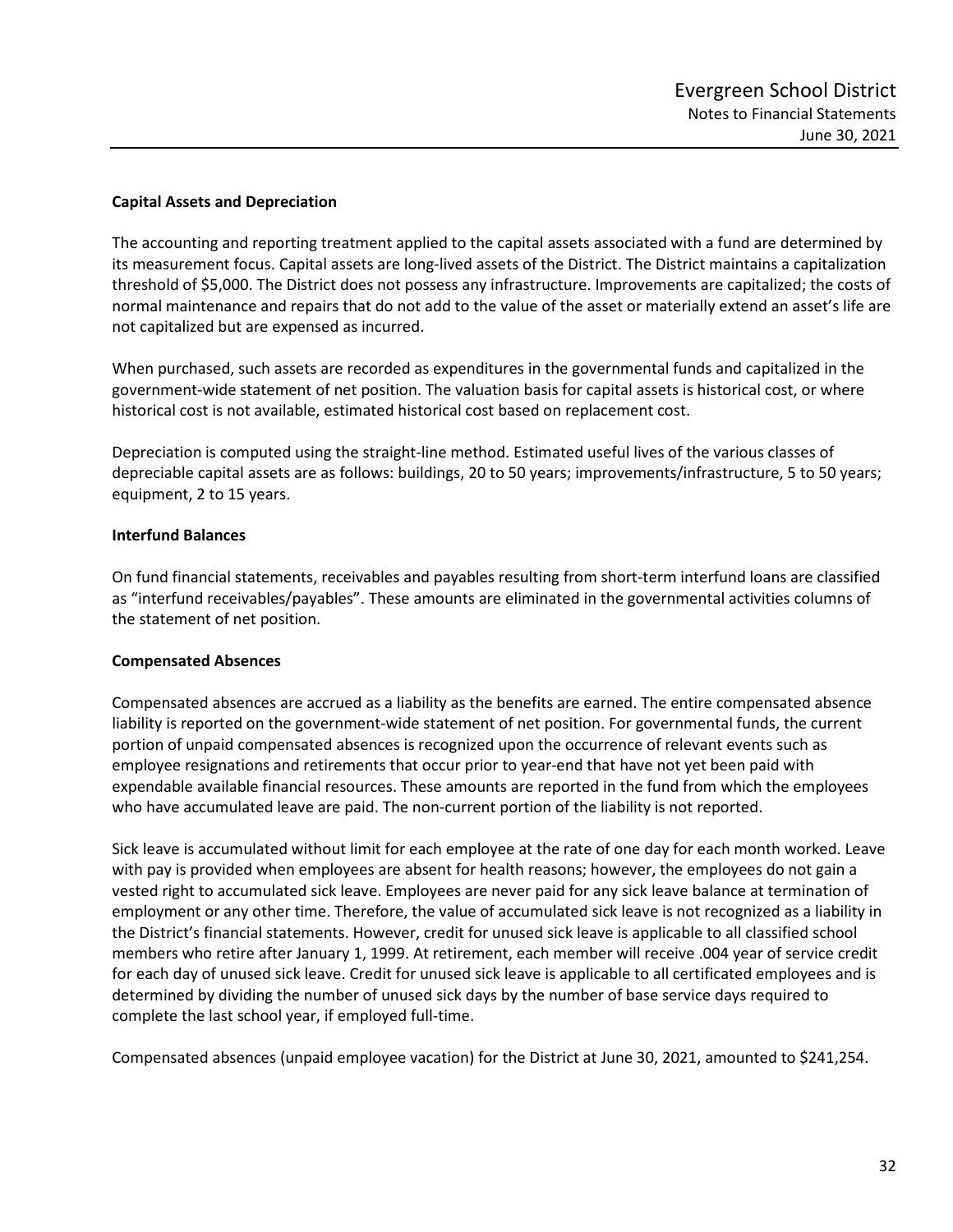## **Accrued Liabilities and Long-Term Liabilities**

All payables, accrued liabilities, and long-term liabilities are reported in the government-wide and proprietary fund financial statements. In general, governmental fund payables and accrued liabilities that, once incurred, are paid in a timely manner and in full, from current financial resources are reported as liabilities of the governmental funds.

However, claims and judgments, compensated absences, special termination benefits, and contractually required pension contributions that will be paid from governmental funds are reported as a liability in the governmental fund financial statements only to the extent that they are due for payment during the current year. Bonds, and other long-term liabilities are recognized as liabilities in the governmental fund financial statements when due.

## **Debt Issuance Costs, Premiums and Discounts**

In the government-wide financial statements, long-term liabilities are reported as liabilities. Debt premiums and discounts, as well as issuance costs related to prepaid insurance costs are amortized over the life of the bonds using the straight-line method, which approximates the effective interest method.

In governmental fund financial statements, bond premiums and discounts, as well as debt issuance costs are recognized in the period the bonds are issued. The face amount of the debt is reported as other financing sources. Premiums received on debt issuance are also reported as other financing sources. Issuance costs, whether or not withheld from the actual debt proceeds, are reported as debt service expenditures in the period the bonds are issued.

# **Deferred Outflows/Inflows of Resources**

In addition to assets, the Statement of Net Position also reports deferred outflows of resources. This separate financial statement element represents a consumption of net position that applies to a future period and so will not be recognized as an expense or expenditure until then. The District reports deferred outflows of resources for deferred charges on refunding of debt, for pension related items, and for OPEB related items. The deferred charge on refunding resulted from the difference between the carrying value of the refunded debt and its reacquisition price. The amount is deferred and amortized over the shorter of the life of the refunded or refunding debt. The deferred amounts related to pension and OPEB relate to differences between expected and actual earnings on investments, changes of assumptions, and other pension and OPEB related changes.

In addition to liabilities, the Statement of Net Position reports a separate section for deferred inflows of resources. This separate financial statement element represents an acquisition of net position that applies to a future period and so will not be recognized as revenue until then. The District reports deferred inflows of resources for deferred charges on refunding of debt, for pension related items, and for OPEB related items.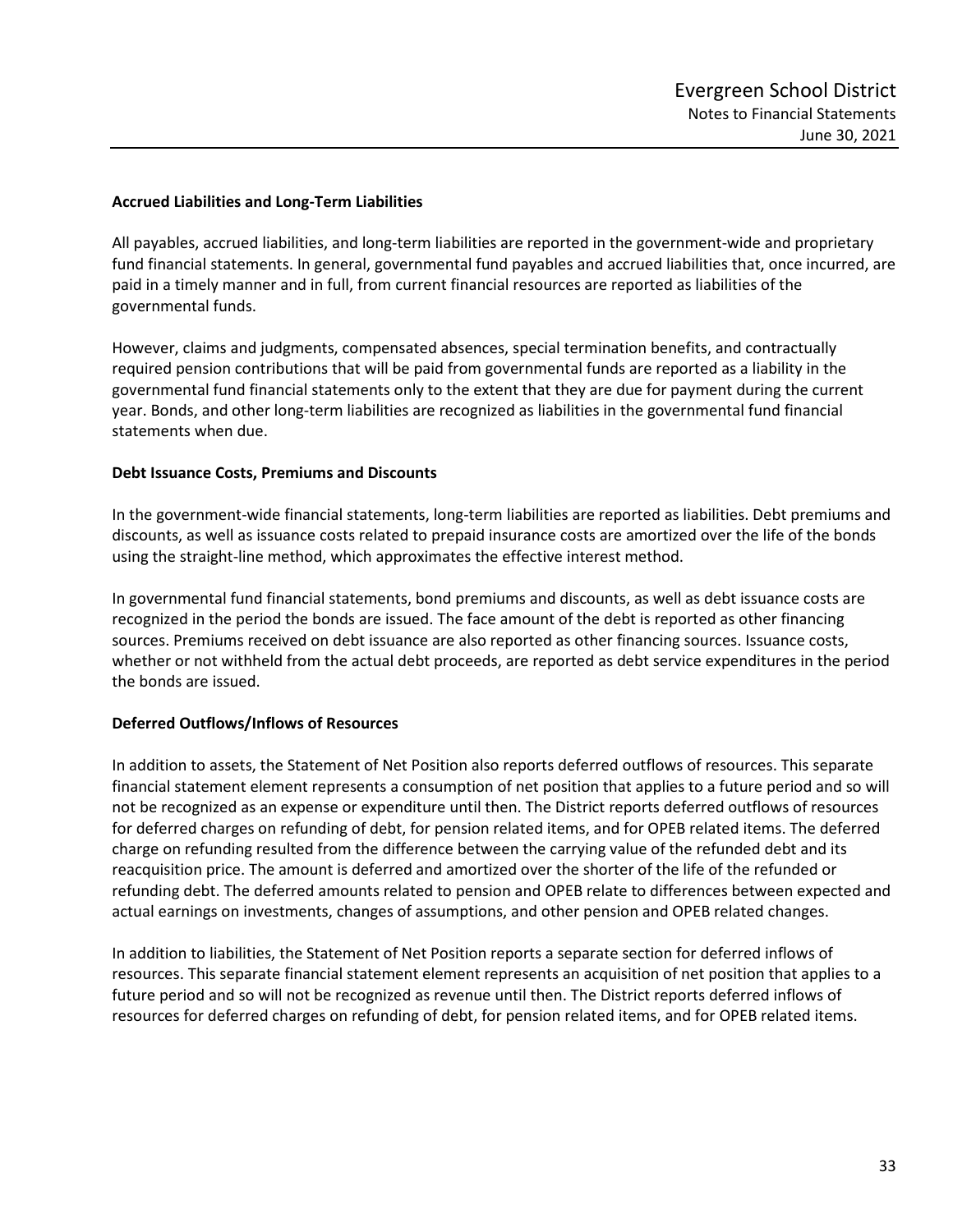## **Pensions**

For purposes of measuring the net pension liability and deferred outflows/inflows of resources related to pensions, and pension expense, information about the fiduciary net position of the California State Teachers Retirement System (CalSTRS) and the California Public Employees' Retirement System (CalPERS) plan for schools (Plans) and additions to/deductions from the Plans' fiduciary net position have been determined on the same basis as they are reported by CalSTRS and CalPERS. For this purpose, benefit payments (including refunds of employee contributions) are recognized when due and payable in accordance with the benefit terms. Member contributions are recognized in the period in which they are earned. Investments are reported at fair value. The net pension liability attributable to the governmental activities will be paid by the fund in which the employee worked.

## **Fund Balances - Governmental Funds**

As of June 30, 2021, fund balances of the governmental funds are classified as follows:

**Nonspendable** - amounts that cannot be spent either because they are in nonspendable form or because they are legally or contractually required to be maintained intact.

**Restricted** - amounts that can be spent only for specific purposes because of constitutional provisions or enabling legislation or because of constraints that are externally imposed by creditors, grantors, contributors, or the laws or regulations of other governments.

**Committed** - amounts that can be used only for specific purposes determined by a formal action of the governing board. The governing board is the highest level of decision-making authority for the District. Commitments may be established, modified, or rescinded only through resolutions or other action as approved by the governing board. The District currently does not have any committed funds.

**Assigned** - amounts that do not meet the criteria to be classified as restricted or committed but that are intended to be used for specific purposes. Under the District's adopted policy, only the governing board or chief business officer/assistant superintendent of business services may assign amounts for specific purposes.

**Unassigned** - all other spendable amounts.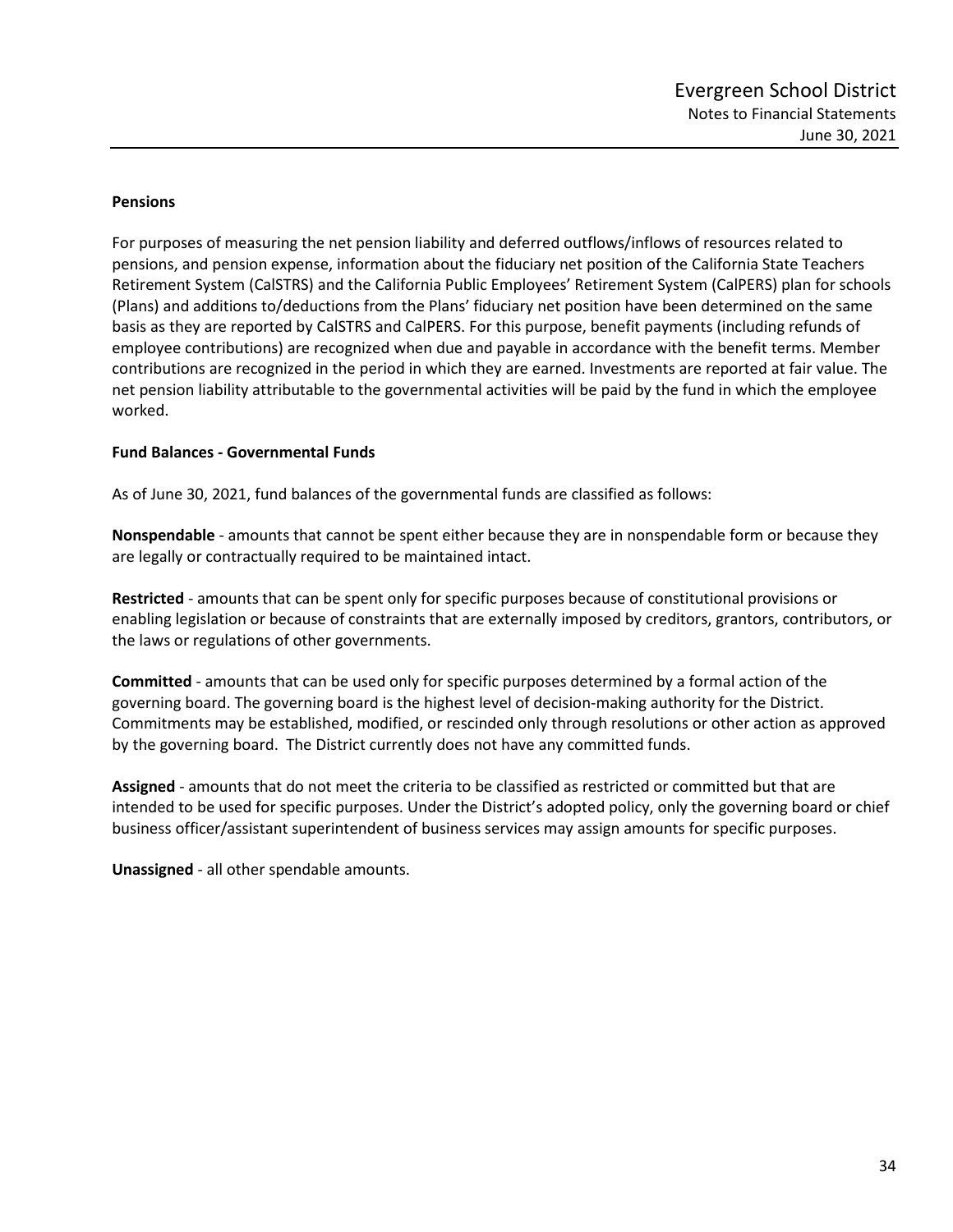## **Spending Order Policy**

When an expenditure is incurred for purposes for which both restricted and unrestricted fund balance is available, the District considers restricted funds to have been spent first. When an expenditure is incurred for which committed, assigned, or unassigned fund balances are available, the District considers amounts to have been spent first out of committed funds, then assigned funds, and finally unassigned funds, as needed, unless the governing board has provided otherwise in its commitment or assignment actions.

## **Net Position**

Net position represents the difference between assets and deferred outflows of resources, and liabilities and deferred inflows of resources. Net position net of investment in capital assets consists of capital assets, net of accumulated depreciation, reduced by the outstanding balances of any borrowings used for the acquisition, construction, or improvement of those assets. Net position is reported as restricted when there are limitations imposed on their use either through the enabling legislation adopted by the District or through external restrictions imposed by creditors, grantors, or laws or regulations of other governments. The District first applies restricted resources when an expense is incurred for purposes for which both restricted and unrestricted net position is available.

## **Operating Revenues and Expenses**

Operating revenues are those revenues that are generated directly from the primary activity of the proprietary funds. For the District, these revenues are [name type of sales or other source]. Operating expenses are necessary costs incurred to provide the good or service that is the primary activity of the fund. All revenues and expenses not meeting this definition are reported as nonoperating revenues and expenses.

# **Interfund Activity**

Transfers between governmental and business-type activities in the government-wide financial statements are reported in the same manner as general revenues.

Exchange transactions between funds are reported as revenues in the seller funds and as expenditures/expenses in the purchaser funds. Flows of cash or goods from one fund to another without a requirement for repayment are reported as interfund transfers. Interfund transfers are reported as other financing sources/uses in governmental funds and after non-operating revenues/expenses in proprietary funds. Repayments from funds responsible for particular expenditures/expenses to the funds that initially paid for them are not presented in the financial statements. Interfund transfers are eliminated in the governmental activities columns of the Statement of Activities.

# **Estimates**

The preparation of the financial statements in conformity with accounting principles generally accepted in the United States of America requires management to make estimates and assumptions that affect the amounts reported in the financial statements and accompanying notes. Actual results may differ from those estimates.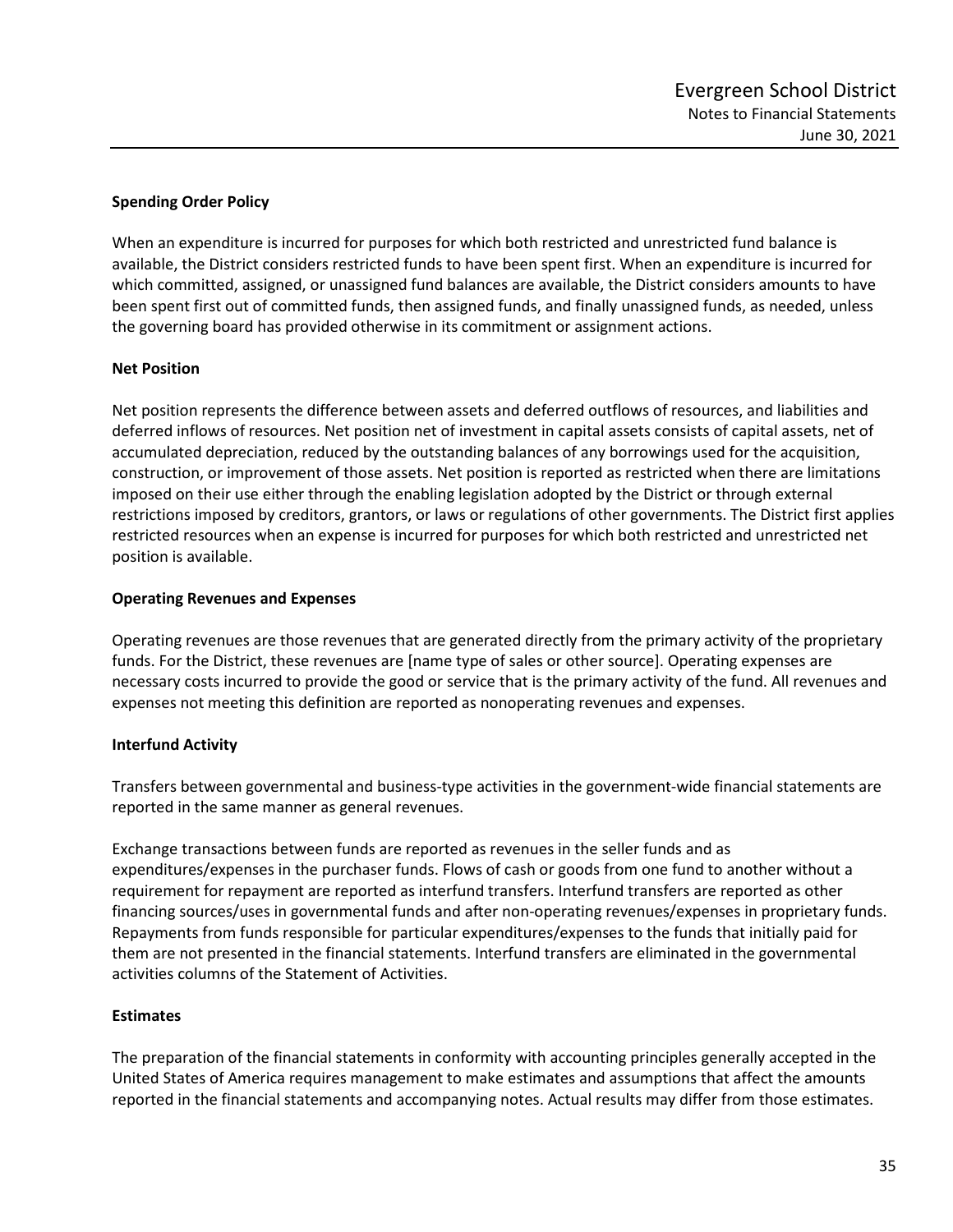## **Property Tax**

Secured property taxes attach as an enforceable lien on property as of January 1. Taxes are payable in two installments on November 1 and February 1 and become delinquent on December 10 and April 10, respectively. Unsecured property taxes are payable in one installment on or before August 31. The County of Santa Clara bills and collects the taxes on behalf of the District. Local property tax revenues are recorded when received.

## **Change in Accounting Principles**

As of July 1, 2020, the District adopted GASB issued Statement No. 84, *Fiduciary Activities*. The objective of this Statement is to improve the identification of fiduciary activities for accounting and financial reporting purposes and how those activities should be reported. The requirement of this Statement will enhance consistency and comparability by (1) establishing specific criteria for identifying activities that should be reported as fiduciary activities. Greater consistency and comparability enhances the value provided by the information reported in financial statements for assessing government accountability and stewardship. The impact to the District resulted in a reclassification of the District's student body activities from fiduciary to governmental. The effect of the implementation of this standard on beginning fund balance and net position (deficit) is disclosed in Note 15.

## **New Accounting Pronouncements**

In June 2017, the GASB issued Statement No. 87, *Leases*. The objective of this Statement is to better meet the information needs of financial statement users by improving accounting and financial reporting for leases by governments. This Statement increases the usefulness of governments' financial statements by requiring recognition of certain lease assets and liabilities for leases that previously were classified as operating leases and recognized as inflows of resources or outflows of resources based on the payment provisions of the contract. It establishes a single model for lease accounting based on the foundational principle that leases are financings of the right to use an underlying asset. Under this Statement, a lessee is required to recognize a lease liability and an intangible right-to-use lease asset, and a lessor is required to recognize a lease receivable and a deferred inflow of resources, thereby enhancing the relevance and consistency of information about governments' leasing activities. The requirements of this Statement are effective for the reporting periods beginning after June 15, 2021. Early implementation is encouraged. The effects of this change on the District's financial statements have not yet been determined.

In June 2018, the GASB issued Statement No. 89, *Accounting for Interest Cost Incurred Before the End of a Construction Period*. The objectives of this Statement are (1) to enhance the relevance and comparability of information about capital assets and the cost of borrowing for a reporting period and (2) to simplify accounting for interest cost incurred before the end of a construction period. The requirements of this Statement are effective for reporting periods beginning after December 15, 2020.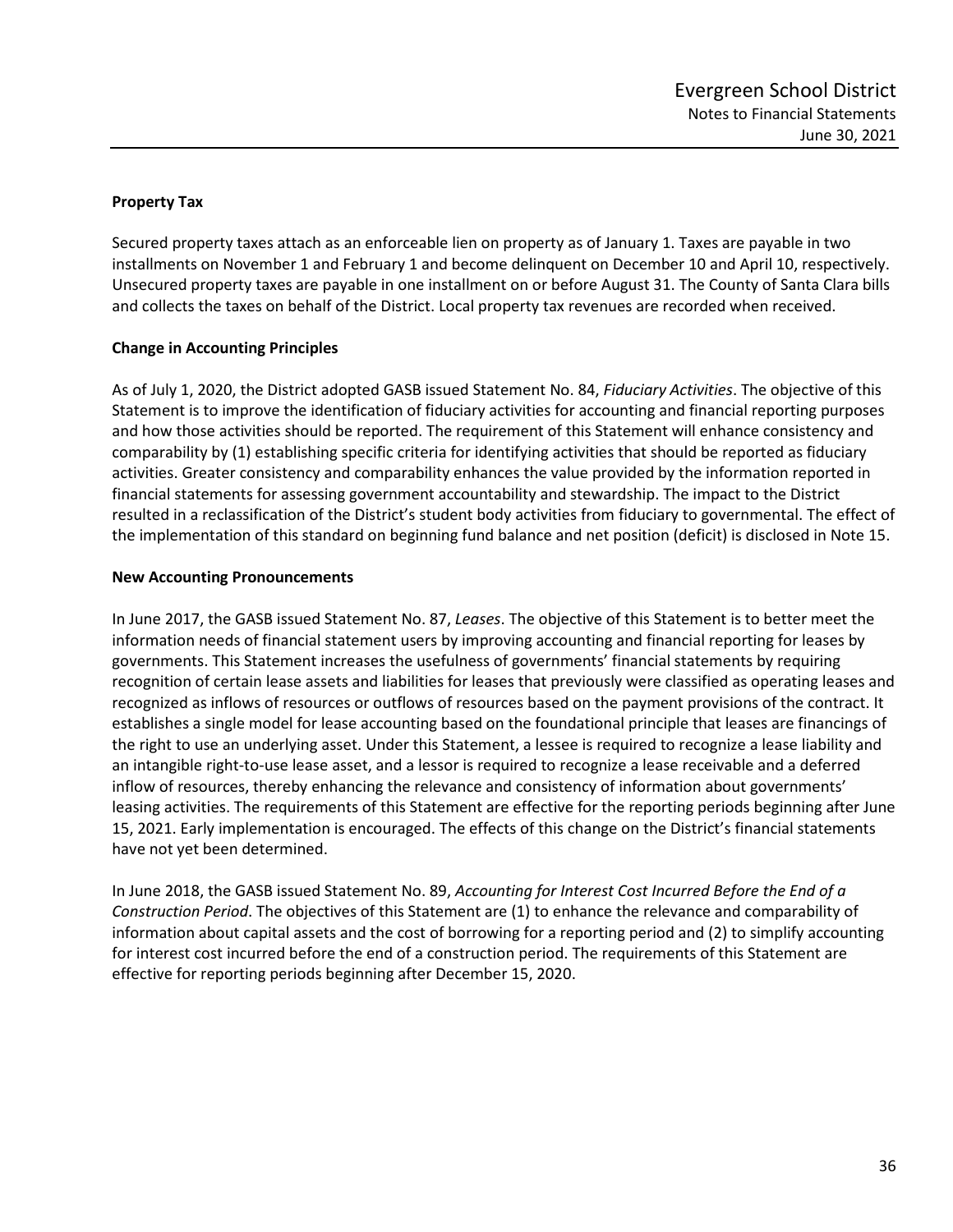In May 2019, the GASB issued Statement No. 91, *Conduit Debt Obligations*. The primary objectives of this Statement are to provide a single method of reporting conduit debt obligations by issuers and eliminate diversity in practice associated with (1) commitments extended by issuers, (2) arrangements associated with conduit debt obligations, and (3) related note disclosures. This Statement achieves those objectives by clarifying the existing definition of a conduit debt obligation; establishing that a conduit debt obligation is not a liability of the issuer; establishing standards for accounting and financial reporting of additional commitments and voluntary commitments extended by issuers and arrangements associated with conduit debt obligations; and improving required note disclosures. The requirements of this Statement are effective for the reporting periods beginning after December 15, 2021. Early implementation is encouraged. The effects of this change on the District's financial statements have not yet been determined.

In January 2020, the GASB issued Statement No. 92, *Omnibus 2020*. The objectives of this statement are to enhance comparability in accounting and financial reporting and to improve the consistency of authoritative literature by addressing practice issues that have been identified during implementation and application of certain GASB Statements. This Statement addresses a variety of topics and includes specific provisions about the following:

- The effective date of Statement No. 87, Leases, and Implementation Guide No. 2019-3, Leases, for interim financial reporting.
- Reporting of intra-entity transfers of assets between a primary government employer and a component unit defined benefit pension plan or defined benefit other postemployment benefit (OPEB) plan.
- The applicability of Statement No. 73, Accounting and Financial Reporting for Pensions and Related Assets That Are Not within the Scope of GASB Statement No. 68, and Amendments to Certain Provisions of GASB Statements 67 and 68, as amended, and No. 74, Financial Reporting for Postemployment Benefit Plans Other Than Pension Plans, as amended, to reporting assets accumulated for postemployment benefits.
- The applicability of certain requirements of Statement No. 84, Fiduciary Activities, to postemployment benefit arrangements.
- Measurement of liabilities (and assets, if any) related to asset retirement obligations (AROs) in a government acquisition.
- Reporting by public entity risk pools for amounts that are recoverable from reinsurers or excess insurers.
- Reference to nonrecurring fair value measurements of assets or liabilities in authoritative literature.
- Terminology used to refer to derivative instruments.

The requirements of this Statement are effective as follows:

- The requirements related to the effective date of Statement 87 and Implementation Guide 2019-3, reinsurance recoveries, and terminology used to refer to derivative instruments are effective upon issuance.
- The requirements related to intra-entity transfers of assets and those related to the applicability of Statements 73 and 74 are effective for fiscal years beginning after June 15, 2021.
- The requirements related to application of Statement 84 to postemployment benefit arrangements and those related to nonrecurring fair value measurements of assets or liabilities are effective for reporting periods beginning after June 15, 2021.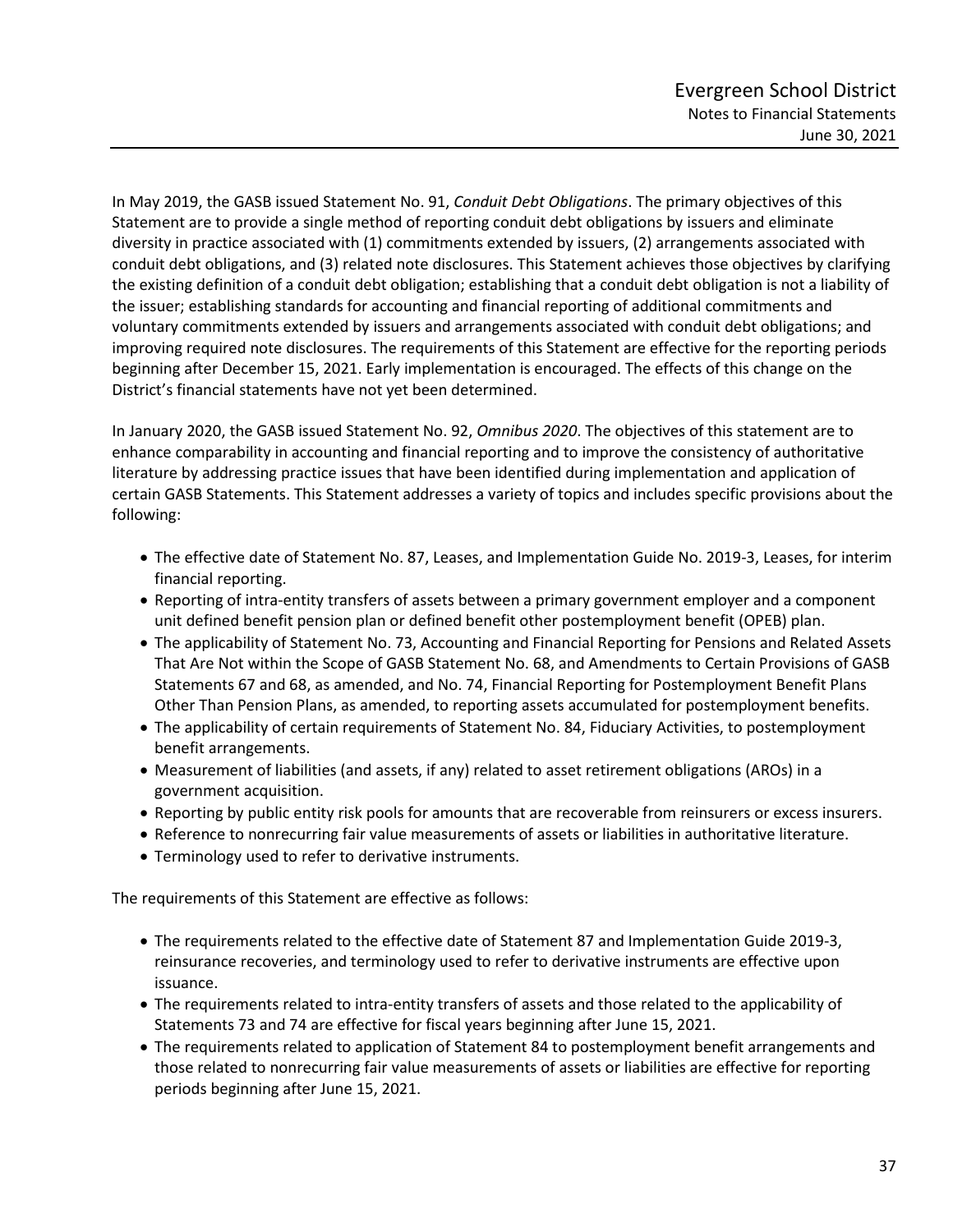• The requirements related to the measurement of liabilities (and assets, if any) associated with AROs in a government acquisition are effective for government acquisitions occurring in reporting periods beginning after June 15, 2021.

Early implementation is encouraged. The effects of this change on the District's financial statements have not yet been determined.

In March 2020, the GASB issued Statement No. 94, *Public-Private and Public-Public Partnerships and Availability Payment Arrangements*. The primary objective of this Statement is to improve financial reporting by addressing issues related to public-private and public-public partnership arrangements (PPPs). As used in this Statement, a PPP is an arrangement in which a government (the transferor) contracts with an operator (a governmental or nongovernmental entity) to provide public services by conveying control of the right to operate or use a nonfinancial asset, such as infrastructure or other capital asset (the underlying PPP asset), for a period of time in an exchange or exchange-like transaction. Some PPPs meet the definition of a service concession arrangement (SCA), which the Board defines in this Statement as a PPP in which (1) the operator collects and is compensated by fees from third parties; (2) the transferor determines or has the ability to modify or approve which services the operator is required to provide, to whom the operator is required to provide the services, and the prices or rates that can be charged for the services; and (3) the transferor is entitled to significant residual interest in the service utility of the underlying PPP asset at the end of the arrangement. The requirements of this Statement are effective for fiscal years beginning after June 15, 2022, and all reporting periods thereafter. Earlier application is encouraged. The effects of this change on the District's financial statements have not yet been determined.

In May 2020, the GASB issued Statement No. 96, *Subscription-Based Information Technology Arrangements*. This Statement provides guidance on the accounting and financial reporting for subscription-based information technology arrangements (SBITAs) for government end users (governments). This Statement (1) defines a SBITA; (2) establishes that a SBITA results in a right-to-use subscription asset—an intangible asset—and a corresponding subscription liability; (3) provides the capitalization criteria for outlays other than subscription payments, including implementation costs of a SBITA; and (4) requires note disclosures regarding a SBITA. To the extent relevant, the standards for SBITAs are based on the standards established in Statement No. 87, Leases, as amended. The requirements of this Statement are effective for fiscal years beginning after June 15, 2022, and all reporting periods thereafter. Earlier application is encouraged. The effects of this change on the District's financial statements have not yet been determined.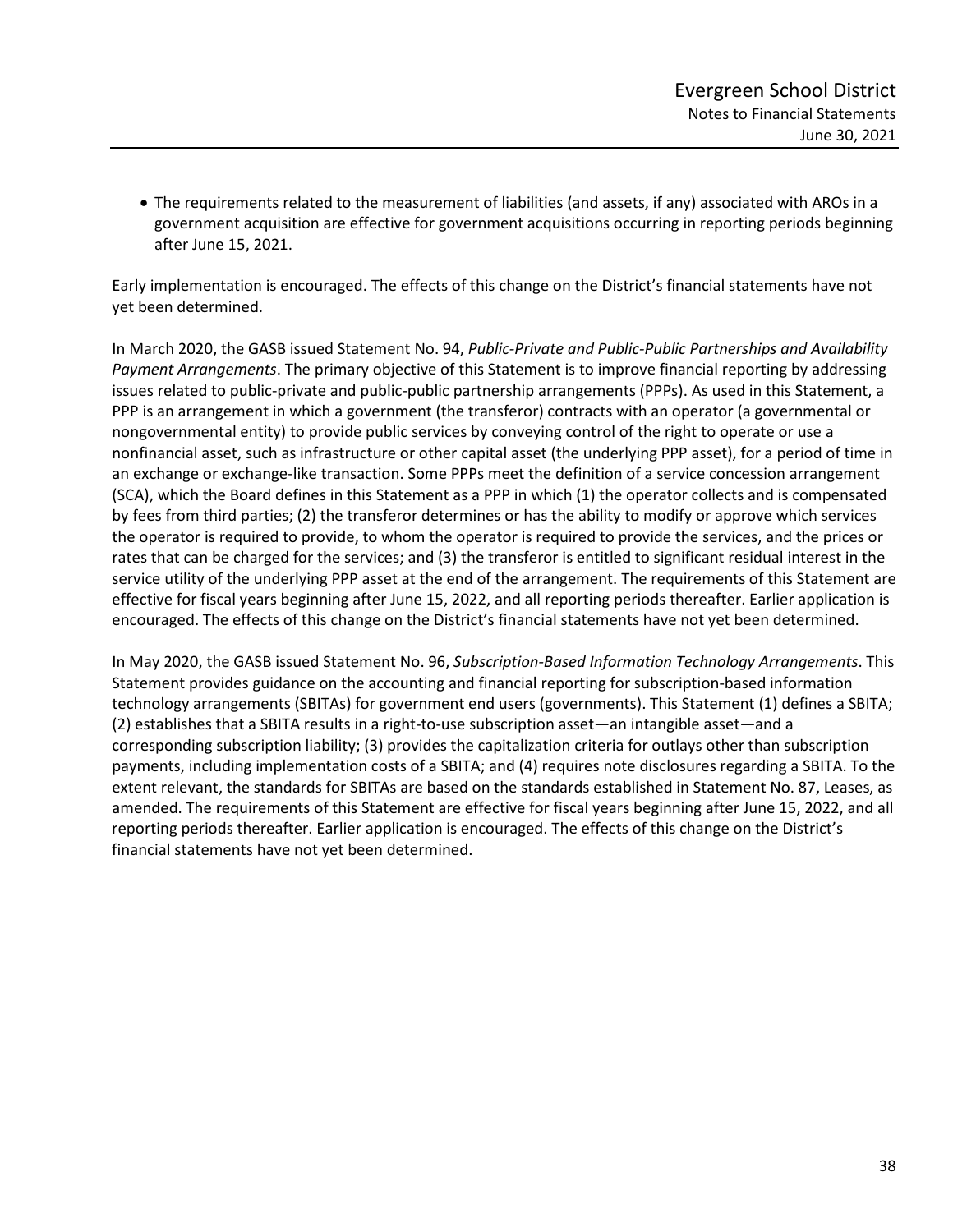## **Note 2 - Deposits and Investments**

#### **Summary of Deposits and Investments**

Deposits and investments as of June 30, 2021, are classified in the accompanying financial statements as follows:

| Governmental funds<br>Proprietary funds                                         |   | \$102,981,212<br>327             |
|---------------------------------------------------------------------------------|---|----------------------------------|
| Total deposits and investments                                                  |   | \$102,981,539                    |
| Deposits and investments as of June 30, 2021, consist of the following:         |   |                                  |
| Cash on hand and in banks<br>Revolving cash<br>Investments with county treasury | Ś | 154,029<br>15,300<br>102,812,210 |
| Total deposits and investments                                                  |   | \$102,981,539                    |

#### **Policies and Practices**

The District is authorized under California Government Code [or the Entity's investment policy if different] to make direct investments in local agency bonds, notes, or warrants within the State; U.S. Treasury instruments; registered State warrants or treasury notes; securities of the U.S. Government, or its agencies; bankers acceptances; commercial paper; certificates of deposit placed with commercial banks and/or savings and loan companies; repurchase or reverse repurchase agreements; medium term corporate notes; shares of beneficial interest issued by diversified management companies, certificates of participation, obligations with first priority security; and collateralized mortgage obligations.

Investment in County Treasury - Investment in County Treasury - The District is considered to be an involuntary participant in an external investment pool as the District is required to deposit all receipts and collections of monies with their County Treasurer (Education Code Section 41001). The fair value of the District's investment in the pool is reported in the accounting financial statements at amounts based upon the District's pro-rata share of the fair value provided by the County Treasurer for the entire portfolio (in relation to the amortized cost of that portfolio). The balance available for withdrawal is based on the accounting records maintained by the County Treasurer, which is recorded on the amortized cost basis. The pool is not registered with Stock Exchange Commission.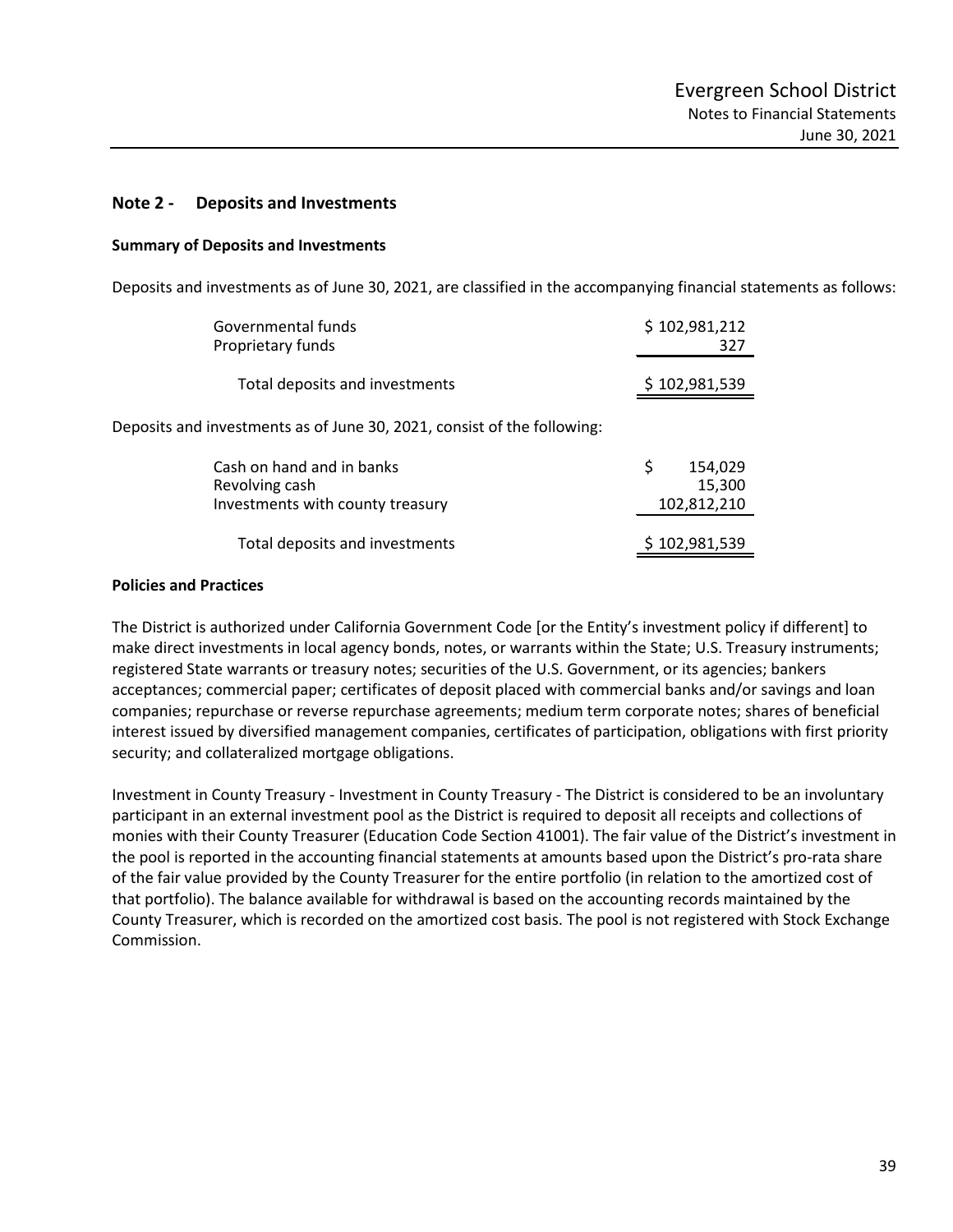#### **General Authorizations**

Limitations as they relate to interest rate risk, credit risk, and concentration of credit risk are indicated in the schedules below:

| Authorized<br><b>Investment Type</b>      | Maximum<br>Remaining<br>Maturity | Maximum<br>Percentage<br>of Portfolio | Maximum<br>Investment<br>in One Issuer |
|-------------------------------------------|----------------------------------|---------------------------------------|----------------------------------------|
| Local Agency Bonds, Notes, Warrants       | 5 years                          | None                                  | None                                   |
| Registered State Bonds, Notes, Warrants   | 5 years                          | None                                  | None                                   |
| U.S. Treasury Obligations                 | 5 years                          | None                                  | None                                   |
| U.S. Agency Securities                    | 5 years                          | None                                  | None                                   |
| <b>Banker's Acceptance</b>                | 180 days                         | 40%                                   | 30%                                    |
| <b>Commercial Paper</b>                   | 270 days                         | 25%                                   | 10%                                    |
| <b>Negotiable Certificates of Deposit</b> | 5 years                          | 30%                                   | None                                   |
| <b>Repurchase Agreements</b>              | 1 year                           | None                                  | None                                   |
| Reverse Repurchase Agreements             | 92 days                          | 20% of base                           | None                                   |
| Medium-Term Corporate Notes               | 5 years                          | 30%                                   | None                                   |
| <b>Mutual Funds</b>                       | N/A                              | 20%                                   | 10%                                    |
| Money Market Mutual Funds                 | N/A                              | 20%                                   | 10%                                    |
| Mortgage Pass-Through Securities          | 5 years                          | 20%                                   | None                                   |
| <b>County Pooled Investment Funds</b>     | N/A                              | None                                  | None                                   |
| Local Agency Investment Fund (LAIF)       | N/A                              | None                                  | None                                   |
| Joint Powers Authority Pools              | N/A                              | None                                  | None                                   |

#### **Interest Rate Risk**

Interest rate risk is the risk that changes in market interest rates will adversely affect the fair value of an investment. Generally, the longer the maturity of an investment, the greater the sensitivity of its fair value to changes in market interest rates. The District does not have a formal investment policy that limits investment maturities as a means of managing its exposure to fair value losses arising from increasing interest rates. The District manages its exposure to interest rate risk by depositing substantially all of its funds in the County Treasury Pool. The fair value of the investment with the County Treasurer at June 30, 2021was \$102,812,210 and the weighted average maturity of the pool was 615 days.

## **Credit Risk**

Credit risk is the risk that an issuer of an investment will not fulfill its obligation to the holder of the investment. This is measured by the assignment of a rating by a nationally recognized statistical rating organization. The District's investments in the County Pool are not required to be rated, nor have they been rated as of June 30, 2021.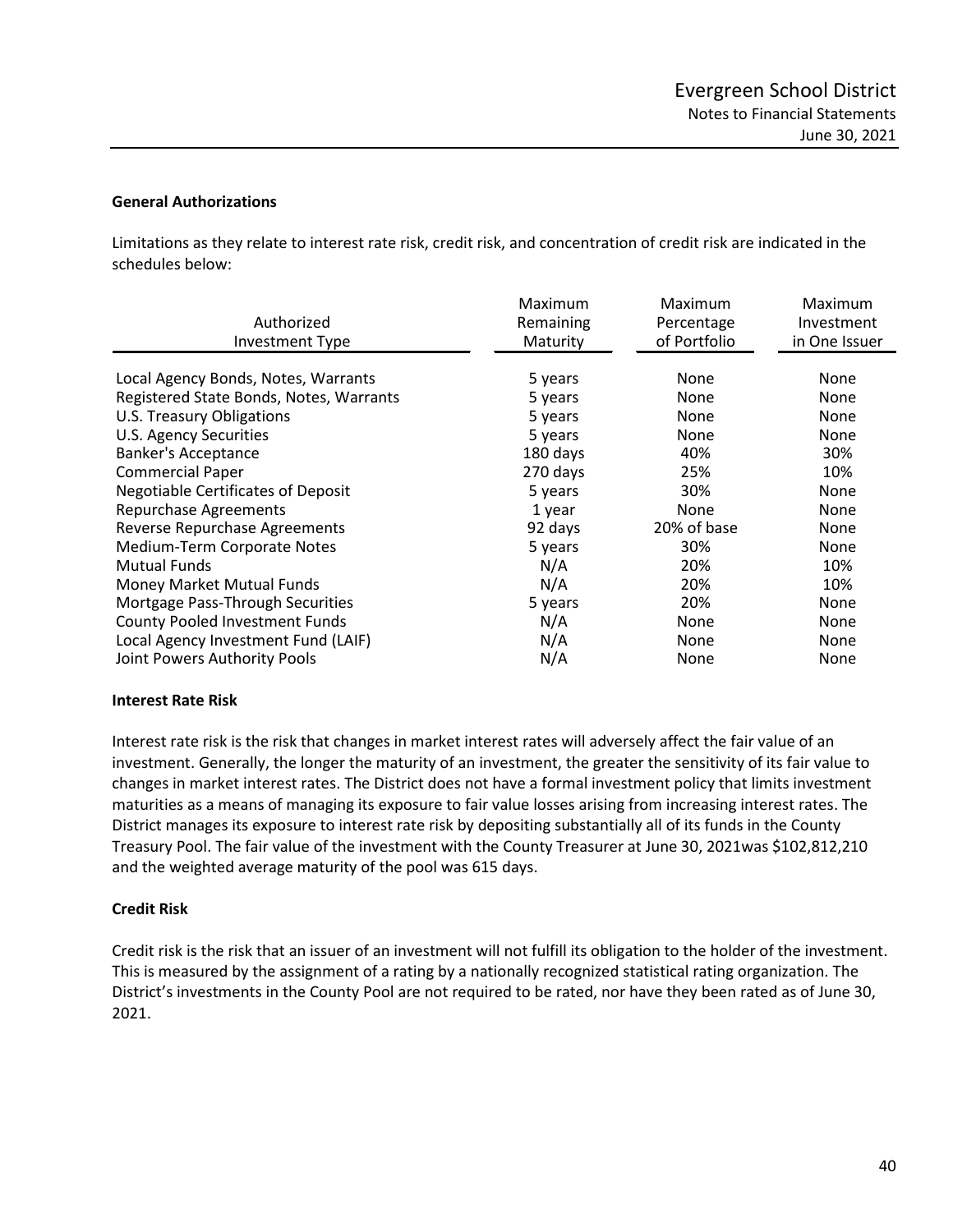## **Custodial Credit Risk - Deposits**

This is the risk that in the event of a bank failure, the District's deposits may not be returned to it. The District does not have a policy for custodial credit risk for deposits. However, the California Government Code requires that a financial institution secure deposits made by State or local governmental units by pledging securities in an undivided collateral pool held by a depository regulated under state law (unless so waived by the governmental unit). The market value of the pledged securities in the collateral pool must equal at least 110% of the total amount deposited by the public agency. California law also allows financial institutions to secure public deposits by pledging first trust deed mortgage notes having a value of 150% of the secured public deposits and letters of credit issued by the Federal Home Loan Bank of San Francisco having a value of 105% of the secured deposits. As of June 30, 2021, the District has no significant custodial credit risk.

# **Note 3 - Receivables**

Receivables at June 30, 2021, consisted of intergovernmental grants, entitlements, interest and other local sources. All receivables are considered collectible in full.

|                           |                 |    |                                 |      | <b>Bond Interest</b>                                                |    |         |       |              |    |                             |  |
|---------------------------|-----------------|----|---------------------------------|------|---------------------------------------------------------------------|----|---------|-------|--------------|----|-----------------------------|--|
|                           | General<br>Fund |    | <b>Building</b><br><b>Funds</b> |      | Non-Major<br>and<br>Redemption Governmental<br>Fund<br><b>Funds</b> |    |         | Total |              |    | Proprietary<br><b>Funds</b> |  |
| <b>Federal Government</b> |                 |    |                                 |      |                                                                     |    |         |       |              |    |                             |  |
| Categorical aid           | 6,479,374<br>S. | \$ |                                 | - \$ | $\overline{\phantom{a}}$                                            | \$ | 74,547  | S.    | 6,553,921    | \$ |                             |  |
| <b>State Government</b>   |                 |    |                                 |      |                                                                     |    |         |       |              |    |                             |  |
| LCFF apportionment        | 13,795,756      |    |                                 |      |                                                                     |    |         |       | 13,795,756   |    |                             |  |
| Categorical aid           | 24,591          |    |                                 |      | $\overline{\phantom{a}}$                                            |    | 12,791  |       | 37,382       |    |                             |  |
| Lottery                   | 698,211         |    |                                 |      | $\overline{\phantom{a}}$                                            |    |         |       | 698,211      |    |                             |  |
| <b>Local Government</b>   |                 |    |                                 |      |                                                                     |    |         |       |              |    |                             |  |
| Interest                  | 72,354          |    | 58,858                          |      | 12,833                                                              |    | 6,566   |       | 150,611      |    |                             |  |
| Other local sources       | 259,158         |    |                                 |      |                                                                     |    | 6,363   |       | 265,521      |    |                             |  |
| Total                     | \$21,329,444    |    | 58,858                          |      | 12,833                                                              |    | 100,267 |       | \$21,501,402 | \$ |                             |  |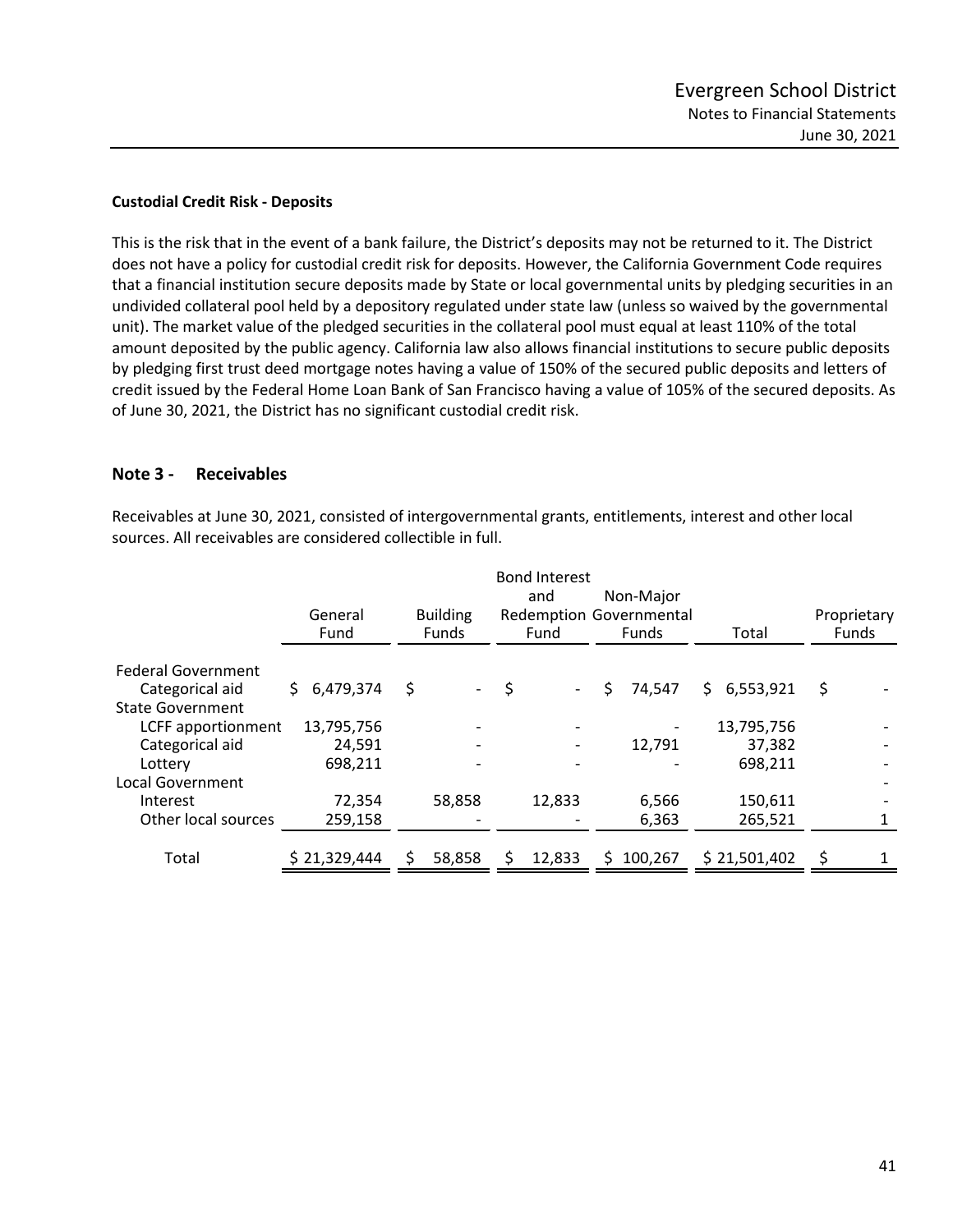# **Note 4 - Capital Assets**

Capital asset activity for the fiscal year ended June 30, 2021, was as follows:

|                                                                                                  | <b>Balance</b><br>July 1, 2020   | Additions                    | Deductions     | <b>Balance</b><br>June 30, 2021  |
|--------------------------------------------------------------------------------------------------|----------------------------------|------------------------------|----------------|----------------------------------|
| <b>Governmental Activities</b><br>Capital assets not being depreciated<br>Land                   | \$<br>26,873,690                 | \$                           | \$             | \$<br>26,873,690                 |
| Construction in progress                                                                         | 16,909,707                       | 3,936,392                    | (20, 801, 217) | 44,882                           |
| Total capital assets<br>not being depreciated                                                    | 43,783,397                       | 3,936,392                    | (20, 801, 217) | 26,918,572                       |
| Capital assets being depreciated<br><b>Buildings and improvements</b><br>Furniture and equipment | 294,960,903<br>5,213,177         | 21,468,456<br>1,039,781      |                | 316,429,359<br>6,252,958         |
| Total capital assets being<br>depreciated                                                        | 300,174,080                      | 22,508,237                   |                | 322,682,317                      |
| Total capital assets                                                                             | 343,957,477                      | 26,444,629                   | (20,801,217)   | 349,600,889                      |
| Accumulated depreciation<br><b>Buildings and improvements</b><br>Furniture and equipment         | (143, 630, 360)<br>(4, 421, 643) | (10, 149, 785)<br>(370, 683) |                | (153, 780, 145)<br>(4, 792, 326) |
| <b>Total accumulated</b><br>depreciation                                                         | (148, 052, 003)                  | (10,520,468)                 |                | (158, 572, 471)                  |
| Governmental activities<br>capital assets, net                                                   | 195,905,474                      | 15,924,161                   | (20, 801, 217) | 191,028,418                      |

Depreciation expense was charged as a direct expense to governmental activities as follows:

| Governmental Activities                             |                 |
|-----------------------------------------------------|-----------------|
| Instruction                                         | \$<br>7,421,677 |
| Supervision of instruction                          | 404.887         |
| Instructional library, media, and technology        | 80.977          |
| School site administration                          | 535,425         |
| Home-to-school transportation                       | 100,479         |
| Food services                                       | 212,128         |
| All other pupil services                            | 311,697         |
| Data processing                                     | 6.127           |
| All other administration                            | 417,502         |
| <b>Plant services</b>                               | 82,016          |
| Facility acquisition and construction               | 947.553         |
|                                                     |                 |
| Total depreciation expenses governmental activities | 10,520,468      |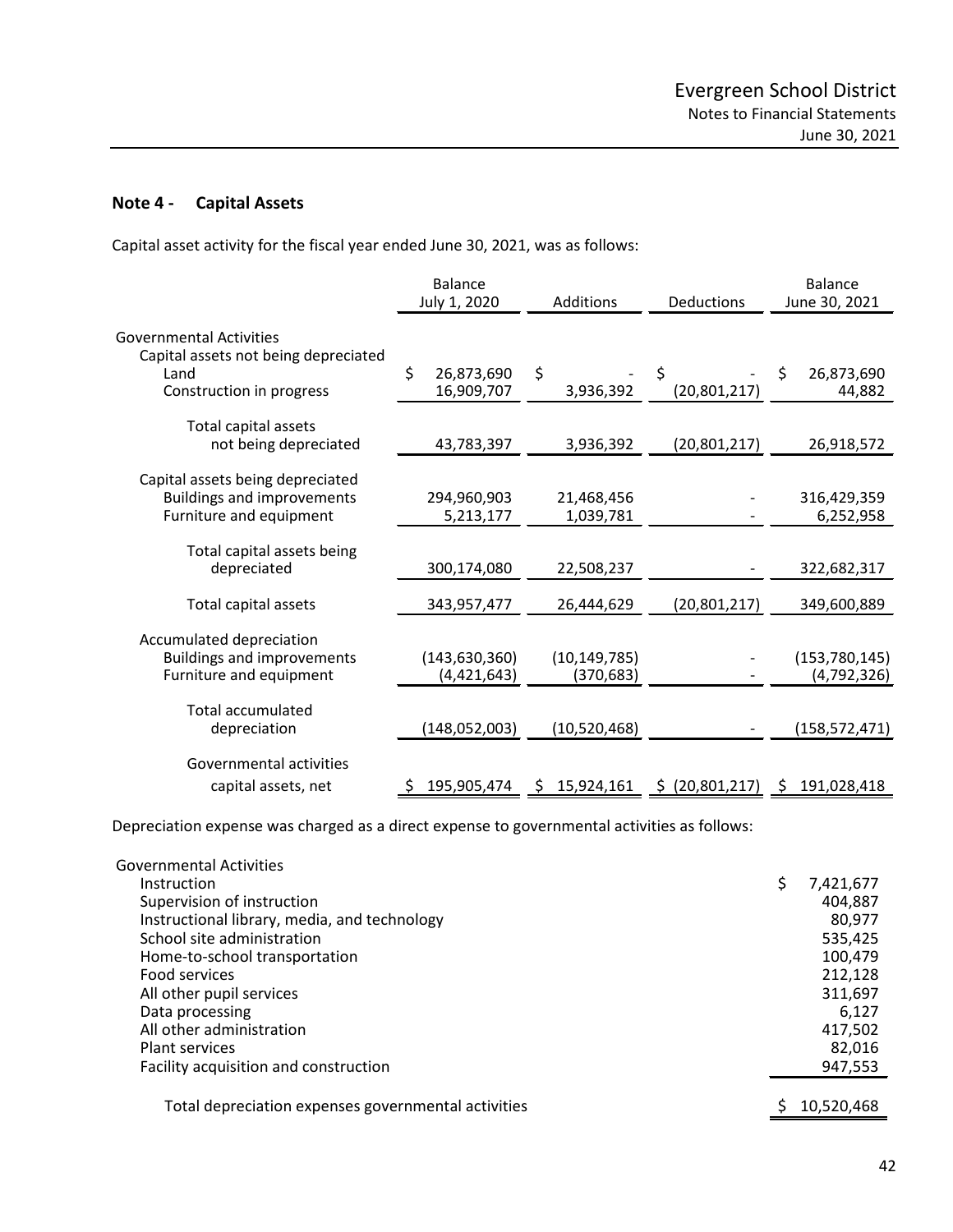## **Note 5 - Interfund Transactions**

## **Interfund Receivables/Payables (Due To/Due From)**

Interfund receivable and payable balances arise from interfund transactions and are recorded by all funds affected in the period in which transactions are executed. Interfund receivable and payable balances at June 30, 2021, between major and non-major governmental funds are as follows:

|                                                     |      | Due From<br>Non-Major |   |                                    |  |                   |  |  |  |  |
|-----------------------------------------------------|------|-----------------------|---|------------------------------------|--|-------------------|--|--|--|--|
|                                                     |      |                       |   |                                    |  |                   |  |  |  |  |
|                                                     |      | General               |   | Governmental                       |  |                   |  |  |  |  |
| Due To                                              | Fund |                       |   | <b>Funds</b>                       |  | Total             |  |  |  |  |
| <b>General Fund</b><br>Non-Major Governmental Funds | Ş    | 463,948               | S | 46.976<br>$\overline{\phantom{0}}$ |  | 46,976<br>463,948 |  |  |  |  |
| Total                                               |      | 463,948               |   | 46,976                             |  | 510,924           |  |  |  |  |

## **Operating Transfers**

Interfund transfers for the year ended June 30, 2021, consisted of the General Fund transferred \$276,824 to the Cafeteria Non-Major Governmental Fund to cover the expenditure of the food service program.

## **Note 6 - Deferred Charge on Refunding**

Deferred outflow of resources is a consumption of net position by the District that is applicable to a future reporting period. For governmental activities, the net investment in capital assets amount of \$50,246,934 includes the effect of deferring the recognition of loss from advance refunding. The \$488,101 balance of the deferred outflow of resources at June 30, 2021, will be recognized as an expense and as a decrease in net position over the remaining life of related bonds. During the year, \$175,591 was recognized as expense.

## **Note 7 - Accounts Payable**

Accounts payable at June 30, 2021, consisted of the following:

|                                                                | General<br>Fund                   | <b>Building</b><br><b>Funds</b> | Non-Major<br>Governmental<br>Funds | Total                             |  |
|----------------------------------------------------------------|-----------------------------------|---------------------------------|------------------------------------|-----------------------------------|--|
| Vendor payables<br>LCFF apportionment<br>Salaries and benefits | 2,433,601<br>1,023,185<br>970,565 | 1,064,026                       | 203.684                            | 3,701,311<br>1,023,185<br>970,565 |  |
| Total                                                          | 4,427,351                         | 1,064,026                       | 203,684                            | 5,695,061                         |  |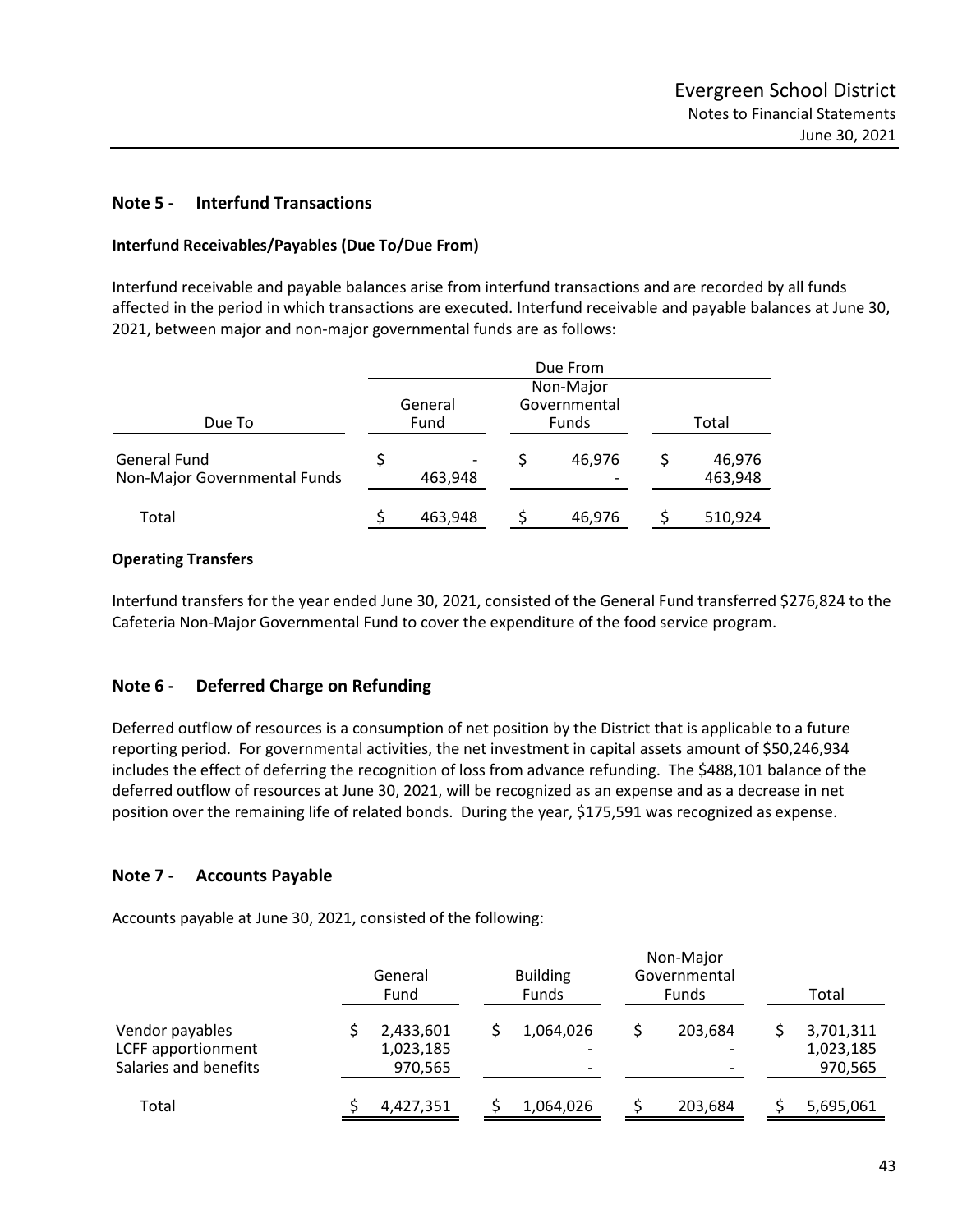## **Note 8 - Long-Term Liabilities Other than OPEB and Pensions**

#### **Summary**

The changes in the District's long-term liabilities other than OPEB and pensions during the year consisted of the following:

|                                                                              | <b>Balance</b><br>July 1, 2020            | Additions                    | Deductions                                     | Balance<br>June 30, 2021                  | Due in<br>One Year                       |
|------------------------------------------------------------------------------|-------------------------------------------|------------------------------|------------------------------------------------|-------------------------------------------|------------------------------------------|
| Long-Term Liabilities<br>General obligation bonds                            |                                           |                              |                                                |                                           |                                          |
| <b>Current Interest</b><br>Capital appreciation<br>Unamortized debt premiums | \$122,760,000<br>43,962,690<br>12,387,226 | 34,840,213<br>s<br>1,812,903 | Ś<br>(8,465,000)<br>(1,750,000)<br>(2,395,611) | \$149,135,213<br>42,212,690<br>11,804,518 | 7,070,000<br>S<br>2,625,706<br>2,395,611 |
| Sub total                                                                    | 179,109,916                               | 36,653,116                   | (12,610,611)                                   | 203.152.421                               | 12,091,317                               |
| Compensated absences                                                         | 367,507                                   | 94,251                       | (220, 504)                                     | 241,254                                   | 144,752                                  |
| Total                                                                        | \$179,477,423                             | 36.747.367                   | \$ (12,831,115)                                | \$203.393.675                             | 12,236,069                               |

Payments on the general obligation bonds are made by the Bond Interest and Redemption Fund with local revenues. The compensated absences will be paid by the fund for which the employee worked.

#### **General Obligation Bonds**

The outstanding general obligation bonded debt is as follows:

| Issuance<br>Date | Final<br>Maturity<br>Date | Interest<br>Rate | Original<br>Issue | <b>Bonds</b><br>Outstanding<br>July 1, 2020 |    | Interest<br>Accreted/<br><b>Issued</b> | Redeemed/<br>Refunded | <b>Bonds</b><br>Outstanding<br>June 30, 2021 |
|------------------|---------------------------|------------------|-------------------|---------------------------------------------|----|----------------------------------------|-----------------------|----------------------------------------------|
|                  |                           |                  |                   |                                             |    |                                        |                       |                                              |
| 2009             | 8/1/31                    | 3.26-6.53%       | \$22,498,712      | 43.962.690<br>S                             | Ś. | 2,790,213                              | (1.750.000)<br>Ś.     | 45,002,903<br>Ś                              |
| 2012             | 9/1/21                    | $2.0 - 4.0\%$    | 7,700,000         | 2,395,000                                   |    |                                        | (1,260,000)           | 1,135,000                                    |
| 2015             | 9/1/24                    | $2.0 - 5.0%$     | 33,990,000        | 19,425,000                                  |    |                                        | (3,405,000)           | 16,020,000                                   |
| 2016             | 8/1/45                    | $2.0 - 5.0%$     | 50,000,000        | 38,600,000                                  |    |                                        |                       | 38,600,000                                   |
| 2018             | 8/1/46                    | $3.1 - 5.0%$     | 35,000,000        | 32.240.000                                  |    |                                        | (2,580,000)           | 29,660,000                                   |
| 2018             | 8/1/31                    | $3.5 - 5.0%$     | 11,140,000        | 7,575,000                                   |    |                                        | (960,000)             | 6,615,000                                    |
| 2020             | 8/1/33                    | 2.13-5.0%        | 7,525,000         | 7.525.000                                   |    |                                        | (260,000)             | 7,265,000                                    |
| 2020             | 8/1/30                    | $0.05 - 3.0%$    | 15,000,000        | 15.000.000                                  |    |                                        |                       | 15,000,000                                   |
| 2021             | 8/1/26                    | $2.0 - 3.0%$     | 32,050,000        |                                             |    | 32,050,000                             |                       | 32,050,000                                   |
|                  |                           |                  |                   |                                             |    |                                        |                       |                                              |
|                  |                           |                  |                   | \$166,722,690                               | S  | 34.840.213                             | \$ (10, 215, 000)     | \$191.347.903                                |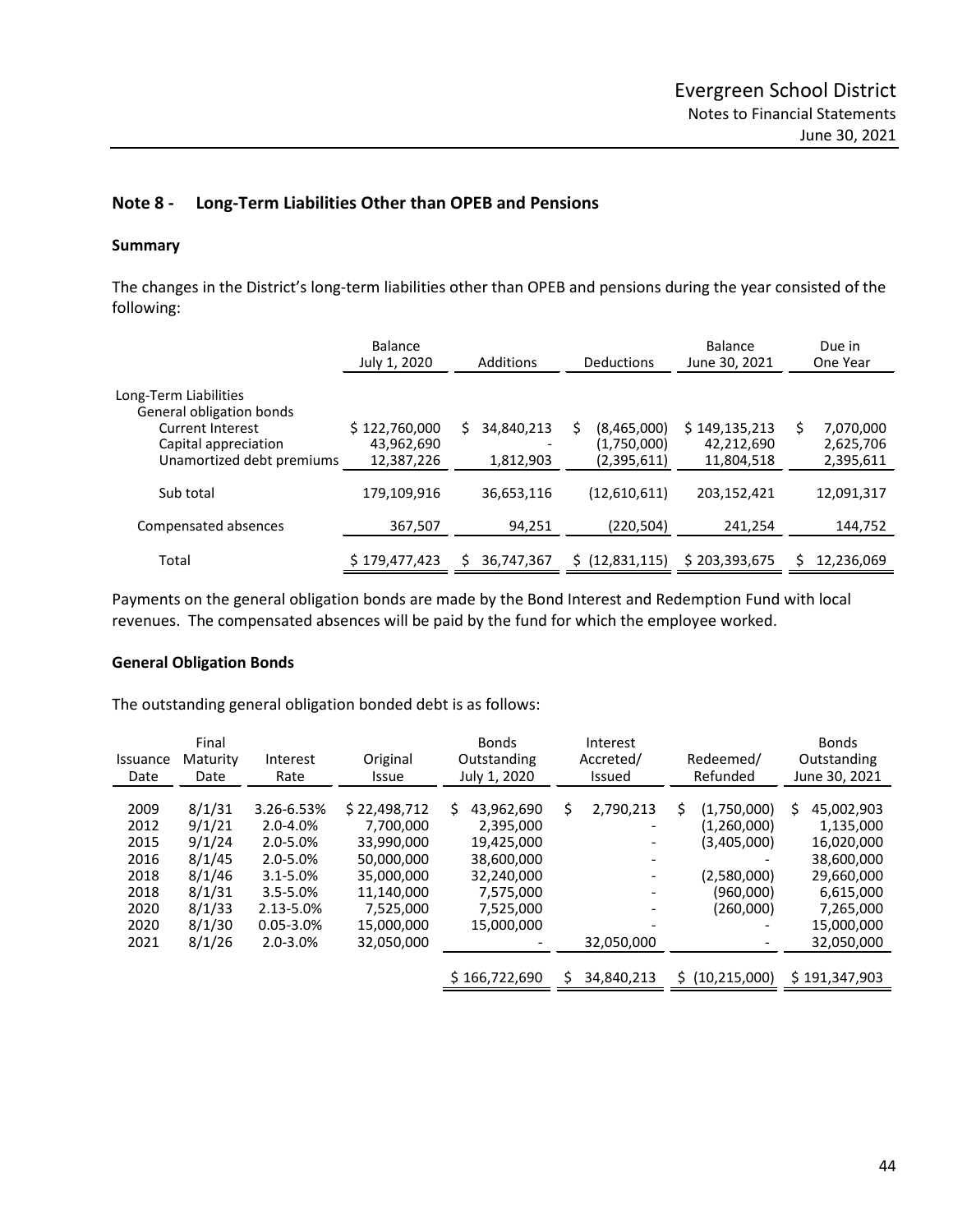#### **Debt Service Requirements to Maturity**

| <b>Bonds Maturing</b><br><b>Fiscal Year</b> | Initial<br><b>Bond Value</b> | Accreted<br>Interest | Accreted<br>Obligation | Unaccreted<br>Interest | Maturity<br>Value |  |
|---------------------------------------------|------------------------------|----------------------|------------------------|------------------------|-------------------|--|
| 2022                                        | 625,480                      | 2,000,226<br>S       | 2,625,706              | \$<br>24,295           | 2,650,001<br>S    |  |
| 2023                                        | 1,733,347                    | 1,876,365            | 3,609,712              | 240,288                | 3,850,000         |  |
| 2024                                        | 1,916,088                    | 1,947,459            | 3,863,547              | 486,453                | 4,350,000         |  |
| 2025                                        | 2,579,624                    | 2,722,409            | 5,302,033              | 1,047,967              | 6,350,000         |  |
| 2026                                        | 3,392,497                    | 3,680,997            | 7,073,494              | 1,951,506              | 9,025,000         |  |
| 2027-2031                                   | 10,114,220                   | 11,511,651           | 21,625,871             | 10,449,130             | 32,075,001        |  |
| 2031-2032                                   | 409,256                      | 493,284              | 902,540                | 822,458                | 1,724,998         |  |
|                                             |                              |                      |                        |                        |                   |  |
| Total                                       | 20,770,512                   | 24,232,391           | 45,002,903             | 15,022,097             | 60,025,000        |  |

The capital appreciation bonds mature as follows:

The current interest bonds mature as follows:

| <b>Fiscal Year</b>                                                                       | Principal |                                                                                                                           |  | Interest to<br>Maturity |                                                                                                                     |  |                                                                                                                                  |
|------------------------------------------------------------------------------------------|-----------|---------------------------------------------------------------------------------------------------------------------------|--|-------------------------|---------------------------------------------------------------------------------------------------------------------|--|----------------------------------------------------------------------------------------------------------------------------------|
| 2022<br>2023<br>2024<br>2025<br>2026<br>2027-2031<br>2032-2036<br>2037-2041<br>2042-2046 | Ś.        | 7,070,000<br>12,985,000<br>13,160,000<br>11.545.000<br>15,140,000<br>19,695,000<br>19,415,000<br>17,735,000<br>25,100,000 |  | \$                      | 4,352,030<br>4,449,050<br>4,158,589<br>3.881.865<br>5,513,601<br>15,466,447<br>12,638,909<br>6,861,633<br>3,954,651 |  | S.<br>11,422,030<br>17,434,050<br>17,318,589<br>15,426,865<br>20,653,601<br>35,161,447<br>32,053,909<br>24,596,633<br>29,054,651 |
| 2047-2051                                                                                |           | 4,500,000                                                                                                                 |  |                         | 112,500                                                                                                             |  | 4612500                                                                                                                          |
| Total                                                                                    |           | \$146,345,000                                                                                                             |  |                         | 61,389,275                                                                                                          |  | \$207,734,275                                                                                                                    |

# **Note 9 - Total Other Postemployment Benefit (OPEB) Liability**

For the fiscal year ended June 30, 2021, the District reported total OPEB liability, deferred outflows of resources, deferred inflows of resources, and OPEB expense for the following plans:

| <b>Total OPEB</b> |            | Deferred Outflows |  | Deferred Inflows | <b>OPEB</b> |           |  |
|-------------------|------------|-------------------|--|------------------|-------------|-----------|--|
| Liability         |            | of Resources      |  | of Resources     | Expense     |           |  |
|                   | 36,625,377 | 3,631,037         |  | 11,272,668       |             | 2,377,518 |  |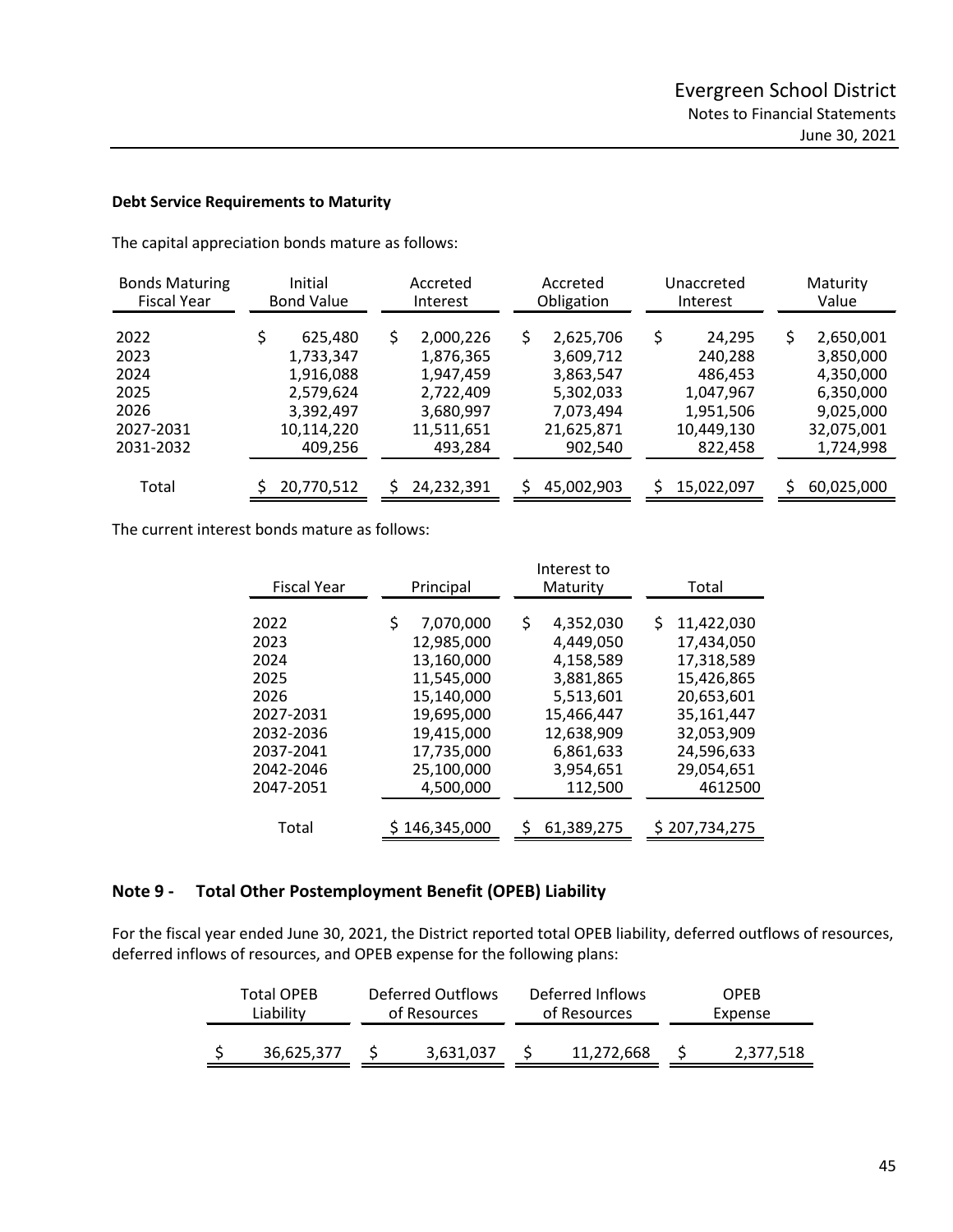## **Plan Administration**

The District's governing board administers the Postemployment Benefits Plan (the Plan). The Plan is a single employer defined benefit plan that is used to provide postemployment benefits other than pensions (OPEB) for eligible retirees and their spouses. No assets are accumulated in a trust that meets the criteria in paragraph 4 of GASB Statement No. 75.

## **Benefits Provided**

The Plan provides medical and dental insurance benefits to eligible retirees and their spouses. Benefits are provided through a third-party insurer, and the full cost of benefits is covered by the Plan. The District's governing board has the authority to establish and amend the benefit terms as contained within the negotiated labor agreements.

## **Contributions**

The benefit payment requirements of the Plan members and the District are established and may be amended by the District, different bargaining units, the local California Service Employees Association (CSEA), and unrepresented groups. The benefit payment is based on projected pay-as-you-go financing requirements. For measurement period of June 30, 2021, the District paid \$724,367 in benefits.

## **Actuarial Assumptions**

The total OPEB liability as of June 30, 2020 measurement date was determined by applying updated procedures to the financial reporting actuarial valuation as of June 30, 2019 and rolling forward the total OPEB liability to June 30, 2020. The following assumptions were applied to all periods included in the measurement, unless otherwise specified:

| Inflation                   | 2.75 % annually                                                  |
|-----------------------------|------------------------------------------------------------------|
| Salary increases            | 3.00 %, average, including inflation                             |
| Investment rate of return   | 2.21 %, net of OPEB plan investment expense, including inflation |
| Healthcare cost trend rates | 5.00 % for 2019                                                  |

The discount rate was based on the Bond Buyer 20-bond General Obligation Index.

Mortality rates were based on the 2017 CalPERS experience study.

The actuarial assumptions used in the June 30, 2020 valuation were based on the results of an actual experience study available from CalPERS.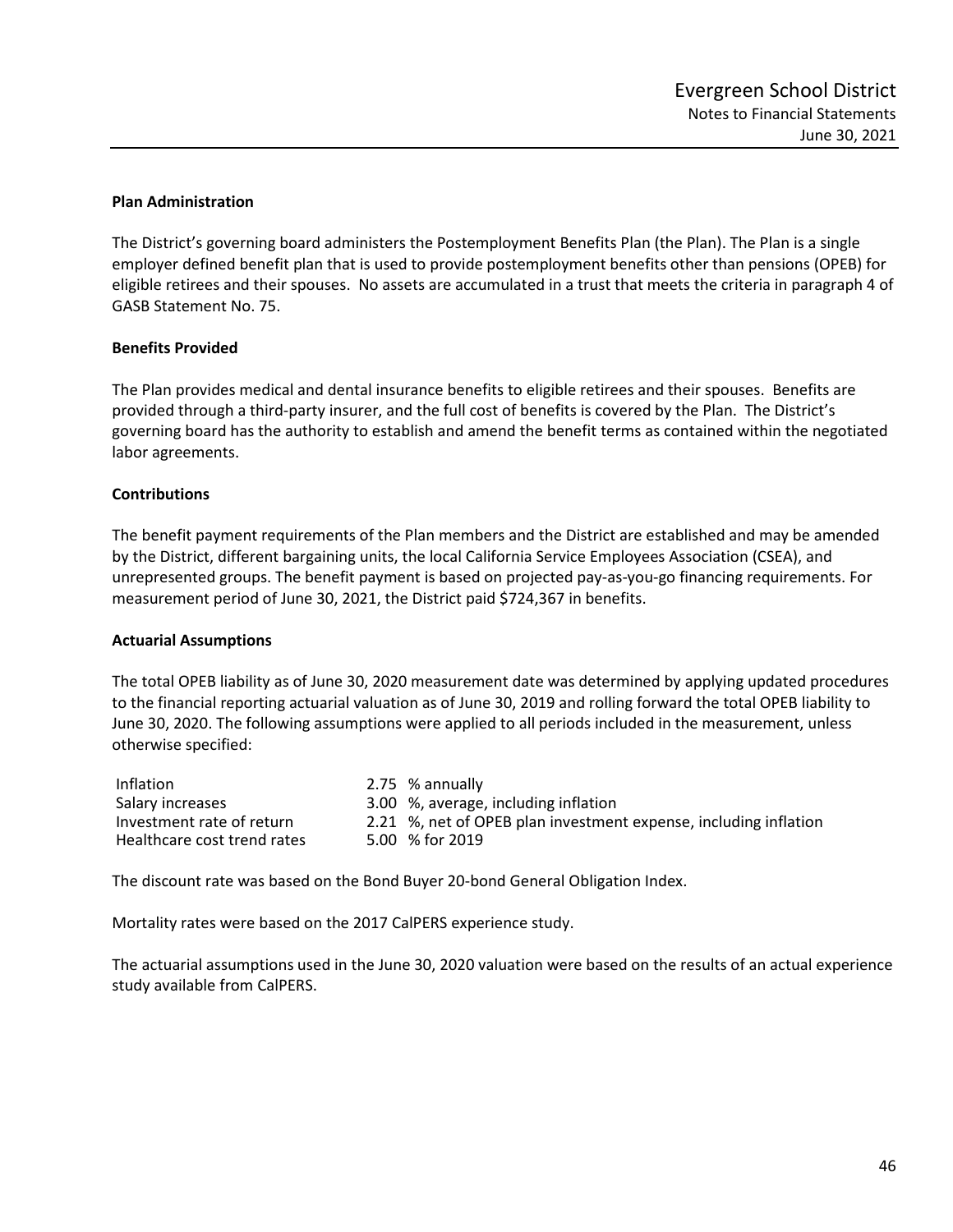#### **Changes in the Total OPEB Liability**

|                                                                                                                                                                          | <b>Total OPEB</b><br>Liability                                             |
|--------------------------------------------------------------------------------------------------------------------------------------------------------------------------|----------------------------------------------------------------------------|
| Balance at June 30, 2019                                                                                                                                                 | 42,488,565                                                                 |
| Service cost<br>Interest<br>Changes of benefit terms<br>Differences between expected and actual experience<br>Changes of assumptions or other inputs<br>Benefit payments | 1,840,185<br>1,474,423<br>22,006<br>(9,904,534)<br>1,429,099<br>(724, 367) |
| Net change in total OPEB liability                                                                                                                                       | (5,863,188)                                                                |
| Balance at June 30, 2020                                                                                                                                                 | 36,625,377                                                                 |

Sensitivity of the Total OPEB Liability to Changes in the Discount Rate

The following presents the total OPEB liability of the District, as well as what the District's total OPEB liability would be if it were calculated using a discount rate that is one percent lower or higher than the current rate:

|                               | <b>Total OPEB</b> |
|-------------------------------|-------------------|
| Discount Rate                 | Liability         |
|                               |                   |
| 1% decrease (1.21%)           | 40,052,992<br>S.  |
| Current discount rate (2.21%) | 36,625,377        |
| 1% increase (3.21%)           | 33,500,168        |

## **Sensitivity of the Total OPEB Liability to Changes in the Healthcare Cost Trend Rates**

The following presents the total OPEB liability of the District, as well as what the District's total OPEB liability would be if it were calculated using healthcare cost trend rates that are one percent lower or higher than the current healthcare costs trend rates:

| <b>Healthcare Cost Trend Rates</b>                                       |  | <b>Total OPEB</b><br>Liability           |  |  |
|--------------------------------------------------------------------------|--|------------------------------------------|--|--|
| 1% decrease (4.0%)<br>Current discount rate (5.0%)<br>1% increase (6.0%) |  | \$32,757,105<br>36,625,377<br>41,094,358 |  |  |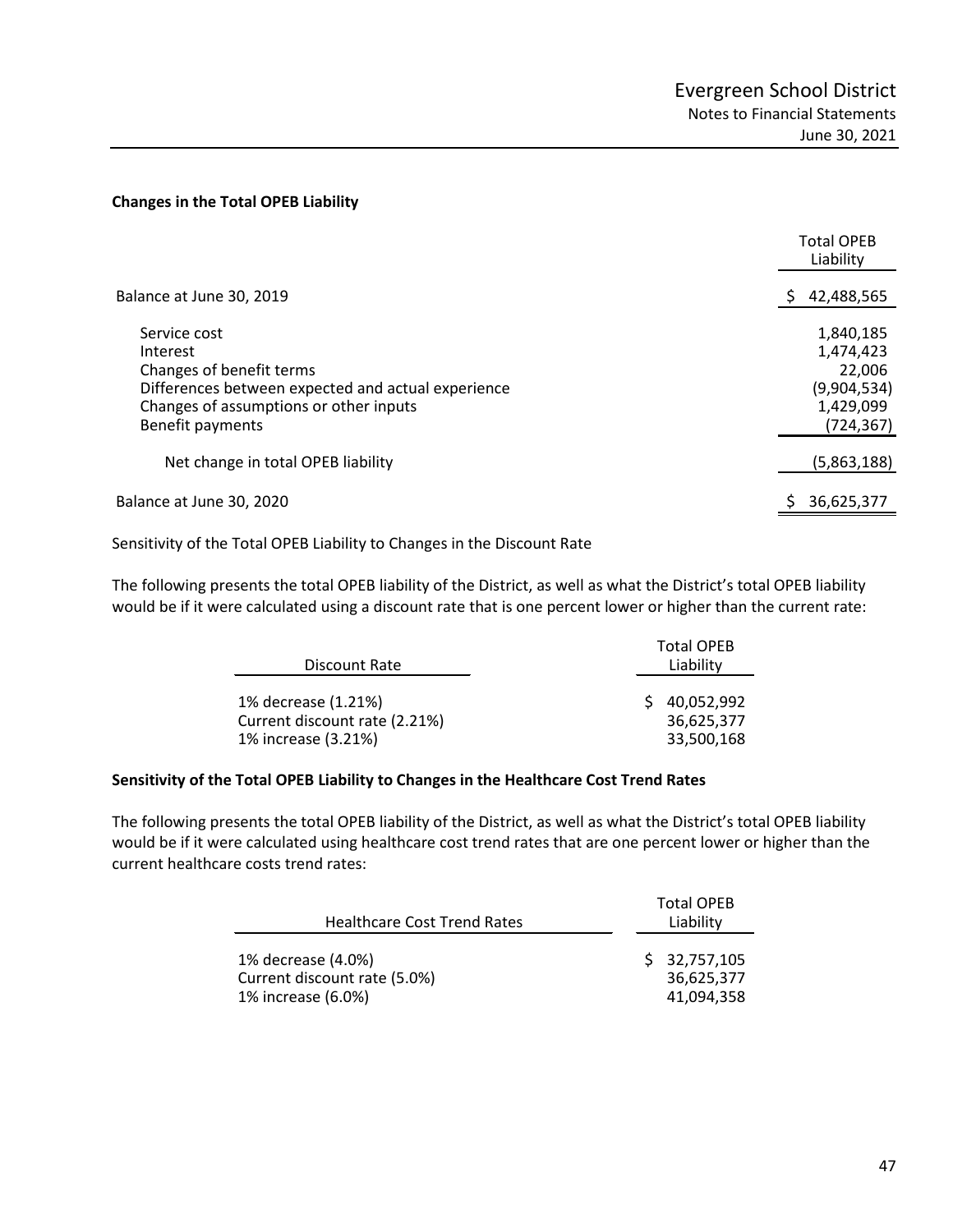#### **OPEB Expense, Deferred Outflows of Resources, and Deferred Inflows of Resources related to OPEB**

For the year ended June 30, 2021, the District recognized OPEB expense of \$2,332,784. At June 30,2021, the District reported deferred outflows of resources and deferred inflow of resources related to OPEB from the following sources:

|                                                                                                                                   | Deferred Outflows<br>of Resources | Deferred Inflows<br>of Resources |                        |
|-----------------------------------------------------------------------------------------------------------------------------------|-----------------------------------|----------------------------------|------------------------|
| OPEB contributions subsequent to measurement date<br>Differences between expected and actual experience<br>Changes of assumptions | 1,026,681<br>213,261<br>2,391,095 |                                  | 8,942,929<br>2,329,739 |
| Total                                                                                                                             | 3,631,037                         |                                  | 11,272,668             |

The deferred outflows/(inflows) of resources related to OPEB resulting from District contributions subsequent to the measurement date will be recognized as a reduction of the total OPEB liability in the subsequent fiscal year. The deferred inflows of resources related to changes in assumptions will be amortized over a closed 13.4 years and will be recognized in OPEB expense as follows:

| Year Ended<br>June 30,                             | Deferred<br>Outflows/(Inflows)<br>of Resources                                               |
|----------------------------------------------------|----------------------------------------------------------------------------------------------|
| 2022<br>2023<br>2024<br>2025<br>2026<br>Thereafter | \$<br>(1,003,830)<br>(1,003,830)<br>(1,003,830)<br>(1,003,830)<br>(1,003,830)<br>(3,649,162) |
| Total                                              | (8,668,312)                                                                                  |
|                                                    |                                                                                              |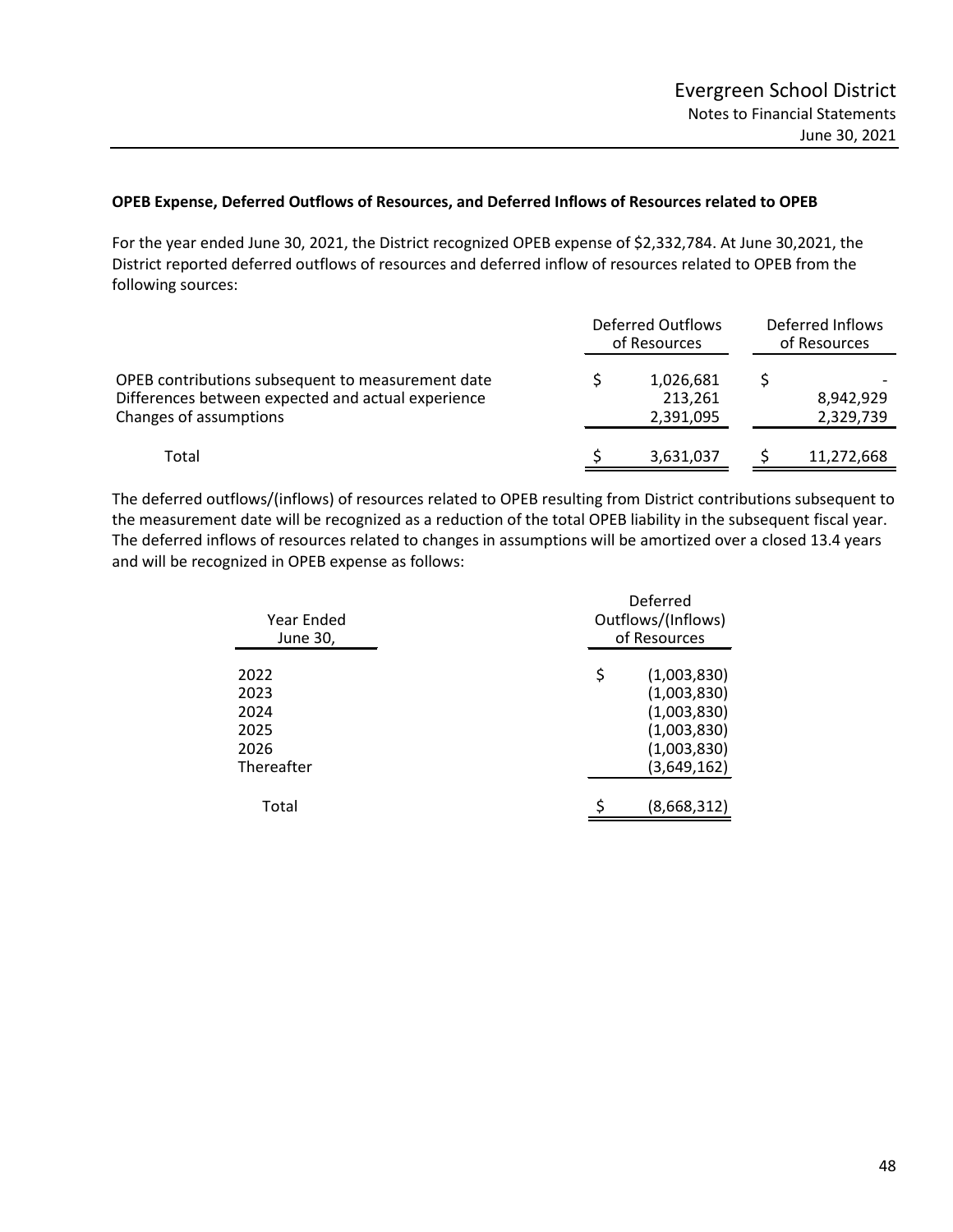# **Note 10 - Fund Balances**

Fund balances are composed of the following elements:

|                                                                                                                                                                                                                      | General<br>Fund                                                                               | <b>Building</b><br><b>Funds</b>                                 | <b>Bond Interest</b><br>and<br>Redemption<br>Fund | Non-Major<br>Governmental<br>Funds | Total                                                                                               |
|----------------------------------------------------------------------------------------------------------------------------------------------------------------------------------------------------------------------|-----------------------------------------------------------------------------------------------|-----------------------------------------------------------------|---------------------------------------------------|------------------------------------|-----------------------------------------------------------------------------------------------------|
| Nonspendable<br>Revolving cash<br>Stores inventories<br>Prepaid expenditures                                                                                                                                         | \$<br>15,000<br>37,626<br>269,338                                                             | \$                                                              | \$                                                | \$                                 | \$<br>15,000<br>37,626<br>269,338                                                                   |
| Total nonspendable                                                                                                                                                                                                   | 321,964                                                                                       |                                                                 |                                                   |                                    | 321,964                                                                                             |
| Restricted<br><b>Educational programs</b><br><b>Student activities</b><br>Capital projects<br>Debt services                                                                                                          | 8,444,395                                                                                     | 61,882,836                                                      | 14,517,334                                        | 114,665<br>3,035,690<br>785,108    | 8,444,395<br>114,665<br>64,918,526<br>15,302,442                                                    |
| <b>Total restricted</b>                                                                                                                                                                                              | 8,444,395                                                                                     | 61,882,836                                                      | 14,517,334                                        | 3,935,463                          | 88,780,028                                                                                          |
| Assigned<br>Deferred maintenance<br>Employee benefits<br><b>Transportation fleet</b><br>Legal<br>Special education<br>LCFF supplemental carryover<br>Interim HR director<br>Facilities maintenance<br>Total assigned | 1,849,420<br>320,000<br>200,000<br>2,200,000<br>1,461,125<br>48,000<br>3,000,000<br>9,078,545 |                                                                 |                                                   | 10<br>10                           | 10<br>1,849,420<br>320,000<br>200,000<br>2,200,000<br>1,461,125<br>48,000<br>3,000,000<br>9,078,555 |
| Unassigned<br>Reserve for economic<br>uncertainties<br>Remaining unassigned                                                                                                                                          | 3,617,450<br>16,674,727                                                                       |                                                                 |                                                   |                                    | 3,617,450<br>16,674,727                                                                             |
| Total unassigned                                                                                                                                                                                                     | 20,292,177                                                                                    |                                                                 |                                                   |                                    | 20,292,177                                                                                          |
| Total                                                                                                                                                                                                                |                                                                                               | $$38,137,081 \leq $61,882,836 \leq $14,517,334 \leq $3,935,473$ |                                                   |                                    | \$118,472,724                                                                                       |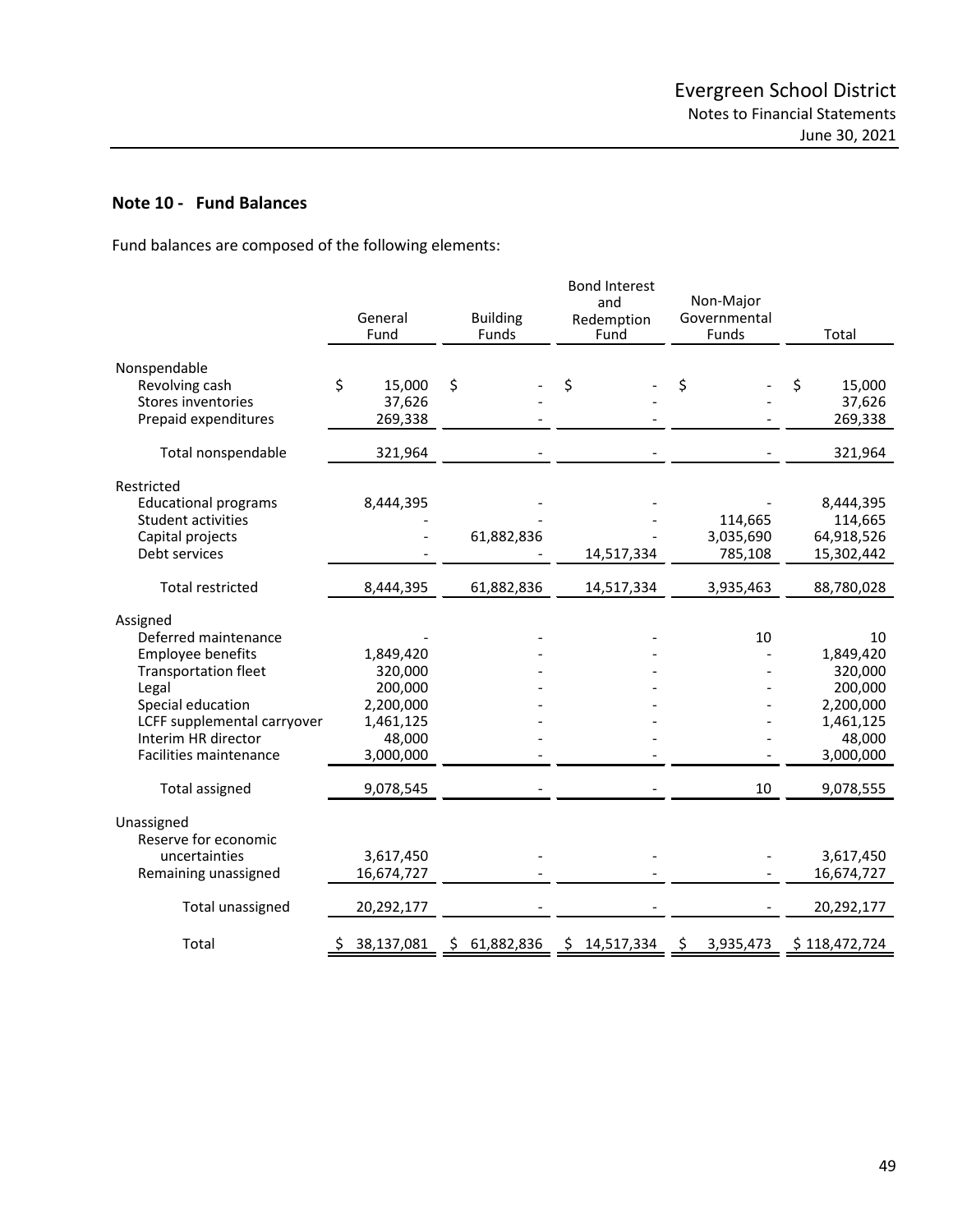# **Note 11 - Risk Management**

The District is exposed to various risks of loss related to torts; theft, damage and destruction of assets; errors and omissions; injuries to employees; life and health of employees; and natural disasters. The District purchases commercial insurance for property damage with coverage up to a maximum of \$1 billion, subject to various policy sublimits generally ranging from \$1 million to \$50 million and deductible of \$10,000 per occurrence. The District also purchases commercial insurance for general liability claims with coverage up to \$1 million per occurrence and \$2 million aggregate, with excess liability coverage with \$24 million per occurrence limit, subject to deductible of \$5,000 per occurrence. Employee health benefits are covered by a commercial insurance policy purchased by the District. The District provides health insurance benefits to District employees electing to participate in the plan by paying a monthly premium based on the number of District employees participating in the plan.

## **Property and Liability**

The District is exposed to various risks of loss related to torts; theft of, damage to, and destruction of assets; errors and omissions; injuries to employees and natural disasters. During fiscal year ending June 30, 2020, the District was a member of South Bay Area Schools Insurance Authority (SBASIA) for property and liability insurance coverage. The joint powers agreement provides that SBASIA will be self-sustaining through member premiums and will insure through commercial insurance companies for claims in excess of self-insured levels. Settled claims have not exceeded this commercial coverage in any of the past three years. There has not been a significant reduction in coverage from the prior year.

# **Workers' Compensation**

For fiscal year 2020, the District participated in the CSAC Excess Insurance Authority JPA an insurance purchasing pool. The intent of the CSAC Excess Insurance Authority JPA is to achieve the benefit of a reduced premium for the District by virtue of its grouping and representation with other participants in the CSAC Excess Insurance Authority JPA. The workers' compensation experience of the participating districts is calculated as one experience and a common premium rate is applied to all districts in the CSAC Excess Insurance Authority JPA. Each participant pays its workers' compensation premium based on its individual rate. A participant will then either receive money from or be required to contribute to the "equity-pooling fund". This "equity pooling" arrangement insures that each participant shares equally in the overall performance of the CSAC Excess Insurance Authority JPA. Participation in the CSAC Excess Insurance Authority JPA is limited to districts that can meet the CSAC Excess Insurance Authority JPA's selection criteria. The firm of Alliant Insurance Services provides administrative, cost control, and actuarial services to the JPA.

# **Employee Medical Benefits**

The District has contracted with the Kaiser and Blue Shield to provide employee health benefits. The rates are set through an annual calculation process. The claims have not exceeded coverages for any of the past three years nor has there been a reduction of coverage to date.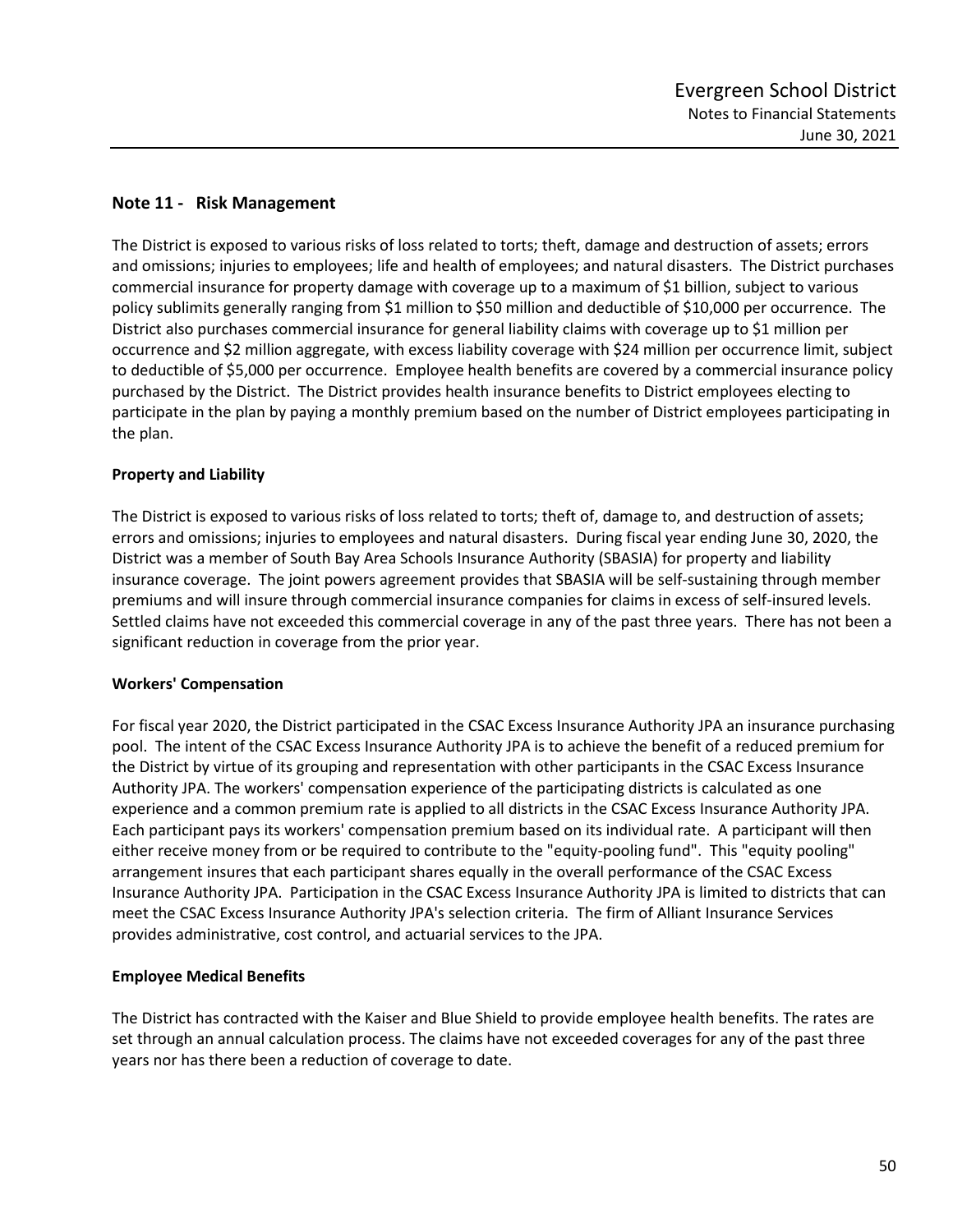# **Note 12 - Employee Retirement Systems**

Qualified employees are covered under multiple-employer defined benefit pension plans maintained by agencies of the State of California. Academic employees are members of the California State Teachers' Retirement System (CalSTRS) and classified employees are members of the California Public Employees' Retirement System (CalPERS).

For the fiscal year ended June 30, 2021, the District reported its proportionate share of net pension liabilities, deferred outflows of resources, deferred inflows of resources, and pension expense for each of the above plans as follows:

| <b>Pension Plan</b>              | <b>Net</b><br>Pension Liability | Deferred Outflows<br>of Resources |   | Deferred Inflows<br>of Resources | <b>Pension Expense</b> |
|----------------------------------|---------------------------------|-----------------------------------|---|----------------------------------|------------------------|
| <b>CalSTRS</b><br><b>CalPERS</b> | 93,200,226<br>24,847,967        | 20,176,751<br>4,739,226           | S | 13,067,837<br>1,054,948          | 9,596,664<br>4,489,284 |
| Total                            | 118,048,193                     | 24,915,977                        |   | 14,122,785                       | 14,085,948             |

The details of each plan are as follows:

# **California State Teachers' Retirement System (CalSTRS)**

## **Plan Description**

The District contributes to the State Teachers Retirement Plan (STRP) administered by the California State Teachers' Retirement System (CalSTRS). STRP is a cost-sharing multiple-employer public employee retirement system defined benefit pension plan. Benefit provisions are established by State statutes, as legislatively amended, within the State Teachers' Retirement Law.

A full description of the pension plan regarding benefit provisions, assumptions (for funding, but not accounting purposes), and membership information is listed in the June 30, 2019, annual actuarial valuation report, Defined Benefit Program Actuarial Valuation. This report and CalSTRS audited financial information are publicly available reports that can be found on the CalSTRS website under Publications at: http://www.calstrs.com/member-publications.

## **Benefits Provided**

The STRP provides retirement, disability and survivor benefits to beneficiaries. Benefits are based on members' final compensation, age, and years of service credit. Members hired on or before December 31, 2012, with five years of credited service are eligible for the normal retirement benefit at age 60. Members hired on or after January 1, 2013, with five years of credited service are eligible for the normal retirement benefit at age 62. The normal retirement benefit is equal to 2.0 percent of final compensation for each year of credited service.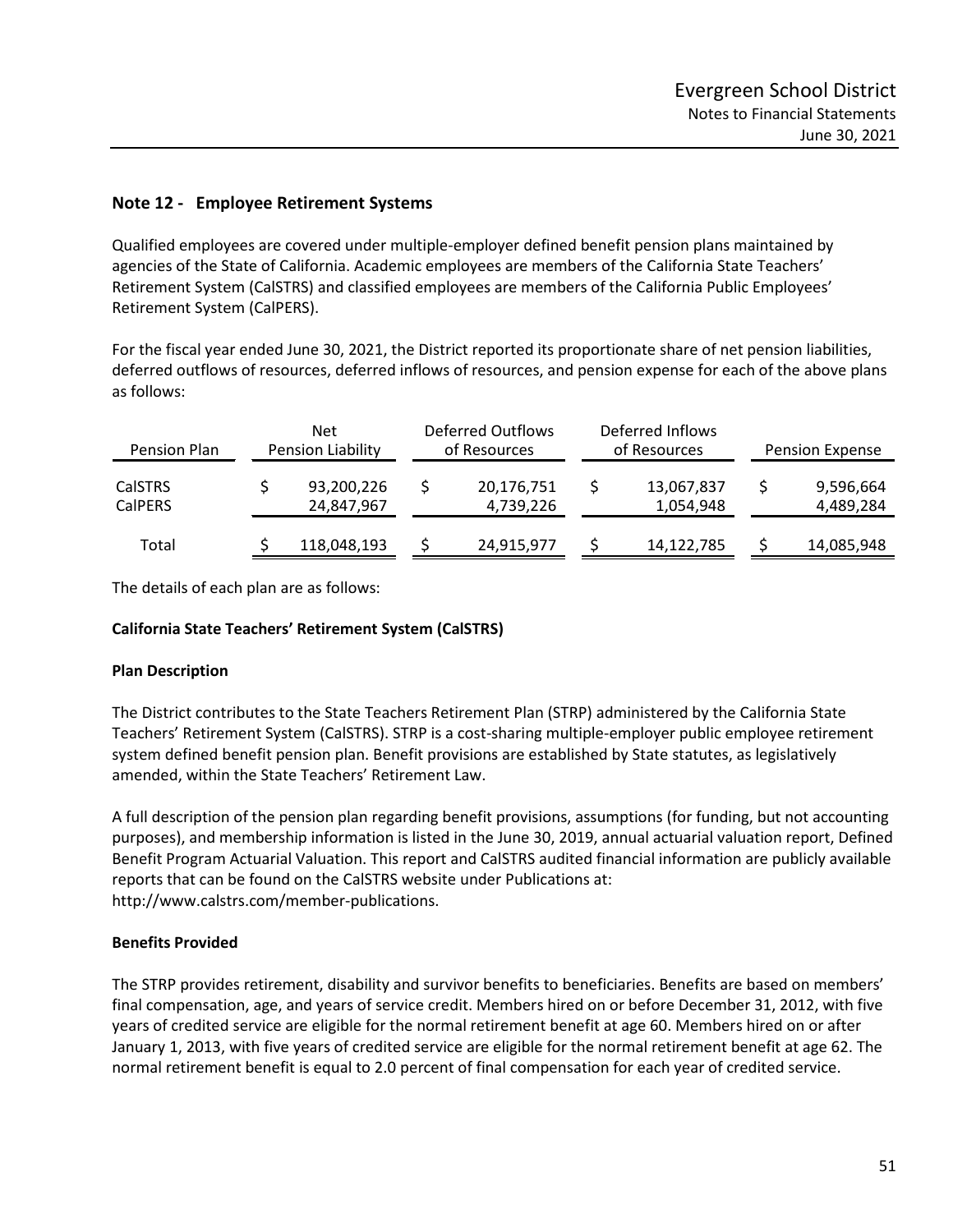STRP Defined Benefit Program

The STRP is comprised of four programs: Defined Benefit Program, Defined Benefit Supplement Program, Cash Balance Benefit Program, and Replacement Benefits Program. The STRP holds assets for the exclusive purpose of providing benefits to members and beneficiaries of these programs. CalSTRS also uses plan assets to defray reasonable expenses of administering the STRP. Although CalSTRS is the administrator of the STRP, the state is the sponsor of the STRP and obligor of the trust. In addition, the state is both an employer and nonemployer contributing entity to the STRP.

The District contributes exclusively to the STRP Defined Benefit Program, thus disclosures are not included for the other plans.

The STRP provisions and benefits in effect at June 30, 2021, are summarized as follows:

|                                                           | On or before       | On or after        |
|-----------------------------------------------------------|--------------------|--------------------|
| Hire date                                                 | December 31, 2012  | January 1, 2013    |
| Benefit formula                                           | 2% at 60           | 2% at 62           |
| Benefit vesting schedule                                  | 5 years of service | 5 years of service |
| Benefit payments                                          | Monthly for life   | Monthly for life   |
| Retirement age                                            | 60                 | 62                 |
| Monthly benefits as a percentage of eligible compensation | $2.0\% - 2.4\%$    | $2.0\% - 2.4\%$    |
| Required employee contribution rate                       | 10.25%             | 10.205%            |
| Required employer contribution rate                       | 16.15%             | 16.15%             |
| Required state contribution rate                          | 10.328%            | 10.328%            |

## **Contributions**

Required member, District and State of California contributions rates are set by the California Legislature and Governor and detailed in Teachers' Retirement Law. The contributions rates are expressed as a level percentage of payroll using the entry age normal actuarial method. In accordance with AB 1469, employer contributions into the CalSTRS will be increasing to a total of 19.1% of applicable member earnings phased over a seven-year period. The contribution rates for each plan for the year ended June 30, 2021, are presented above and the District's total contributions were \$8,647,637.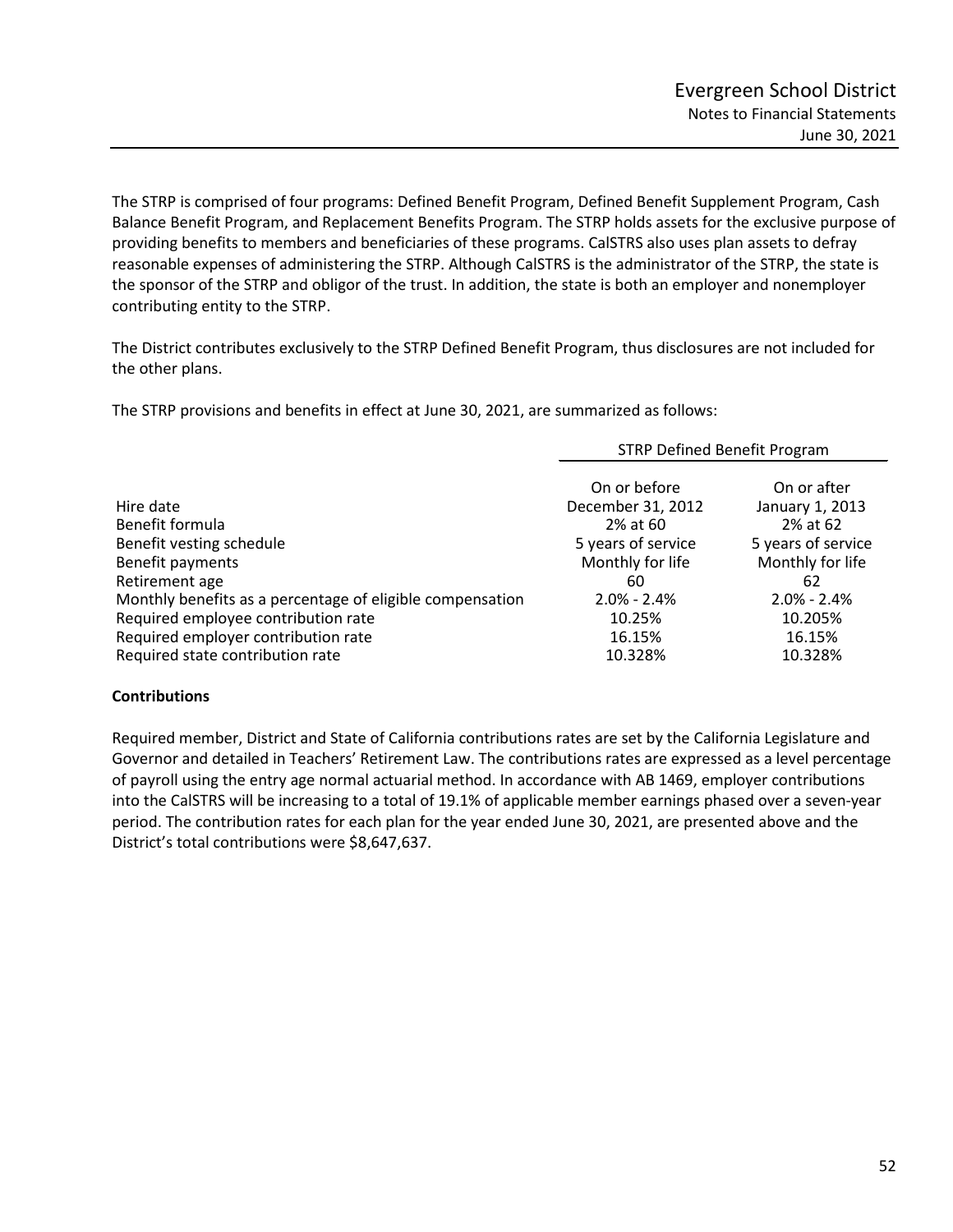## **Pension Liabilities, Pension Expense, Deferred Outflows of Resources and Deferred Inflows of Resources Related to Pensions**

At June 30, 2021, the District reported a liability for its proportionate share of the net pension liability that reflected a reduction for State pension support provided to the District. The amount recognized by the District as its proportionate share of the net pension liability, the related state support and the total portion of the net pension liability that was associated with the District were as follows:

Total net pension liability, including State share

| Proportionate share of net pension liability             | \$93,200,226  |
|----------------------------------------------------------|---------------|
| State's proportionate share of the net pension liability | 48.044.727    |
| Total                                                    | \$141,244,953 |

The net pension liability was measured as of June 30, 2020. The District's proportion of the net pension liability was based on a projection of the District's long-term share of contributions to the pension plan relative to the projected contributions of all participating school districts and the State, actuarially determined. The District's proportionate share for the measurement period June 30, 2020 and June 30, 2019, respectively was 0.0962% and 0.1009%, resulting in a net decrease in the proportionate share of 0.0047%.

For the year ended June 30, 2021, the District recognized pension expense of \$9,596,664. In addition, the District recognized pension expense and revenue of \$6,730,595 for support provided by the State. At June 30, 2020, the District reported deferred outflows of resources and deferred inflows of resources related to pensions from the following sources:

|                                                                                                                        | Deferred Outflows<br>of Resources |            | Deferred Inflows<br>of Resources |            |
|------------------------------------------------------------------------------------------------------------------------|-----------------------------------|------------|----------------------------------|------------|
| Pension contributions subsequent to measurement date                                                                   | S                                 | 8.647.637  | S                                |            |
| Change in proportion and differences between contributions<br>made and District's proportionate share of contributions |                                   | 62,414     |                                  | 10,439,430 |
| Differences between projected and actual earnings<br>on pension plan investments                                       |                                   | 2,213,902  |                                  |            |
| Differences between expected and actual experience<br>in the measurement of the total pension liability                |                                   | 164,456    |                                  | 2,628,407  |
| Changes of assumptions                                                                                                 |                                   | 9,088,342  |                                  |            |
| Total                                                                                                                  |                                   | 20,176,751 |                                  | 13,067,837 |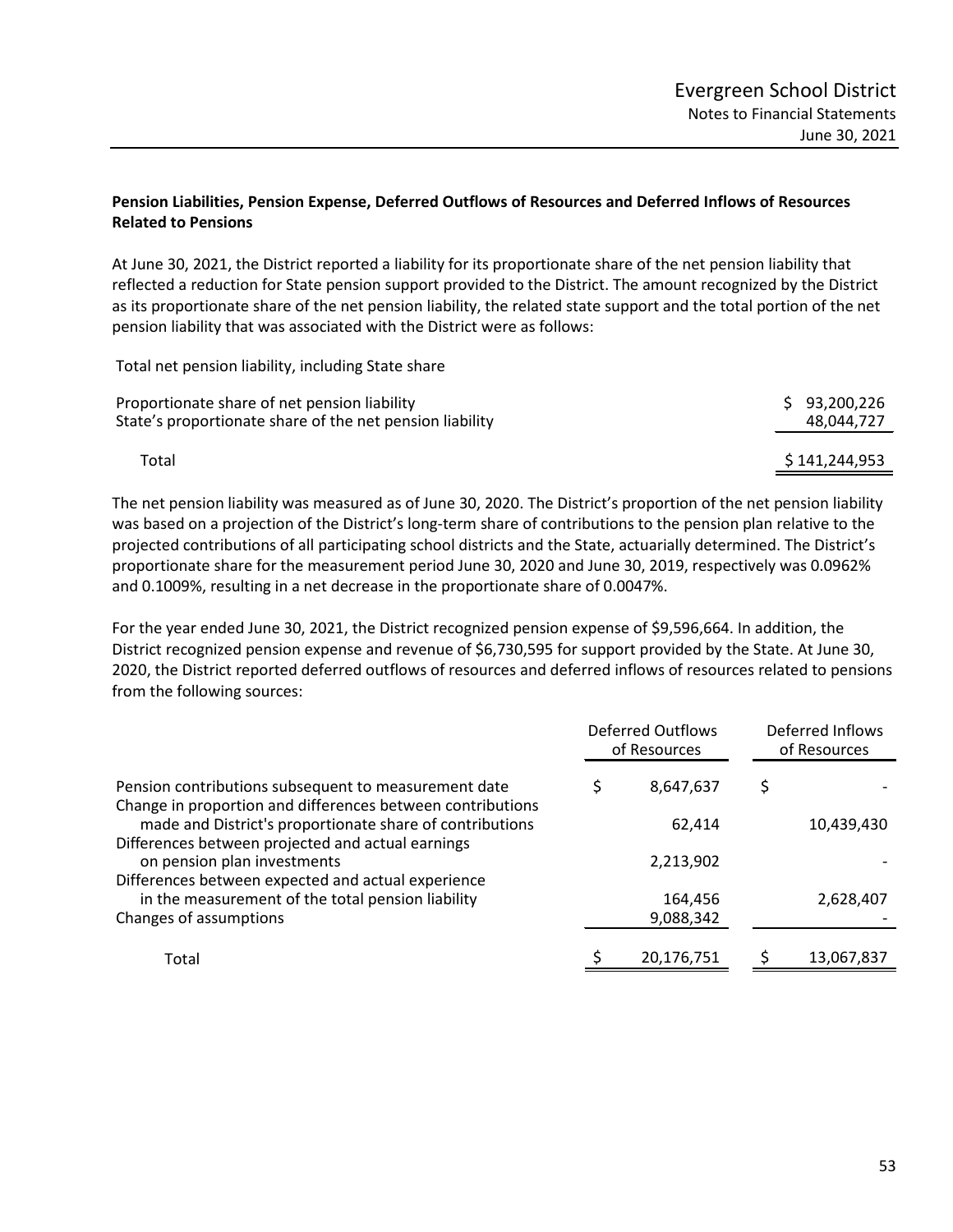The deferred outflows of resources related to pensions resulting from District contributions subsequent to the measurement date will be recognized as a reduction of the net pension liability in the subsequent fiscal year.

The deferred outflows/(inflows) of resources related to the difference between projected and actual earnings on pension plan investments will be amortized over a closed five-year period and will be recognized in pension expense as follows:

| Year Ended<br>June 30,       | Deferred<br>Outflows/(Inflows)<br>of Resources         |
|------------------------------|--------------------------------------------------------|
| 2022<br>2023<br>2024<br>2025 | (1,350,908)<br>\$<br>754,318<br>1,504,946<br>1,305,546 |
| Total                        | 2,213,902                                              |

The deferred outflows/(inflows) of resources related to the change in proportion and differences between contributions made and District's proportionate share of contributions, differences between expected and actual experience in the measurement of the total pension liability, and changes of assumptions will be amortized over the Expected Average Remaining Service Life (EARSL) of all members that are provided benefits (active, inactive, and retirees) as of the beginning of the measurement period. The EARSL for the measurement period is seven years and will be recognized in pension expense as follows:

| Year Ended<br>June 30,                             | Deferred<br>Outflows/(Inflows)<br>of Resources |                                                                                 |  |
|----------------------------------------------------|------------------------------------------------|---------------------------------------------------------------------------------|--|
| 2022<br>2023<br>2024<br>2025<br>2026<br>Thereafter | \$                                             | (536, 418)<br>(416, 103)<br>518,421<br>(1,610,543)<br>(1,069,083)<br>(638, 899) |  |
| Total                                              |                                                | (3,752,625)                                                                     |  |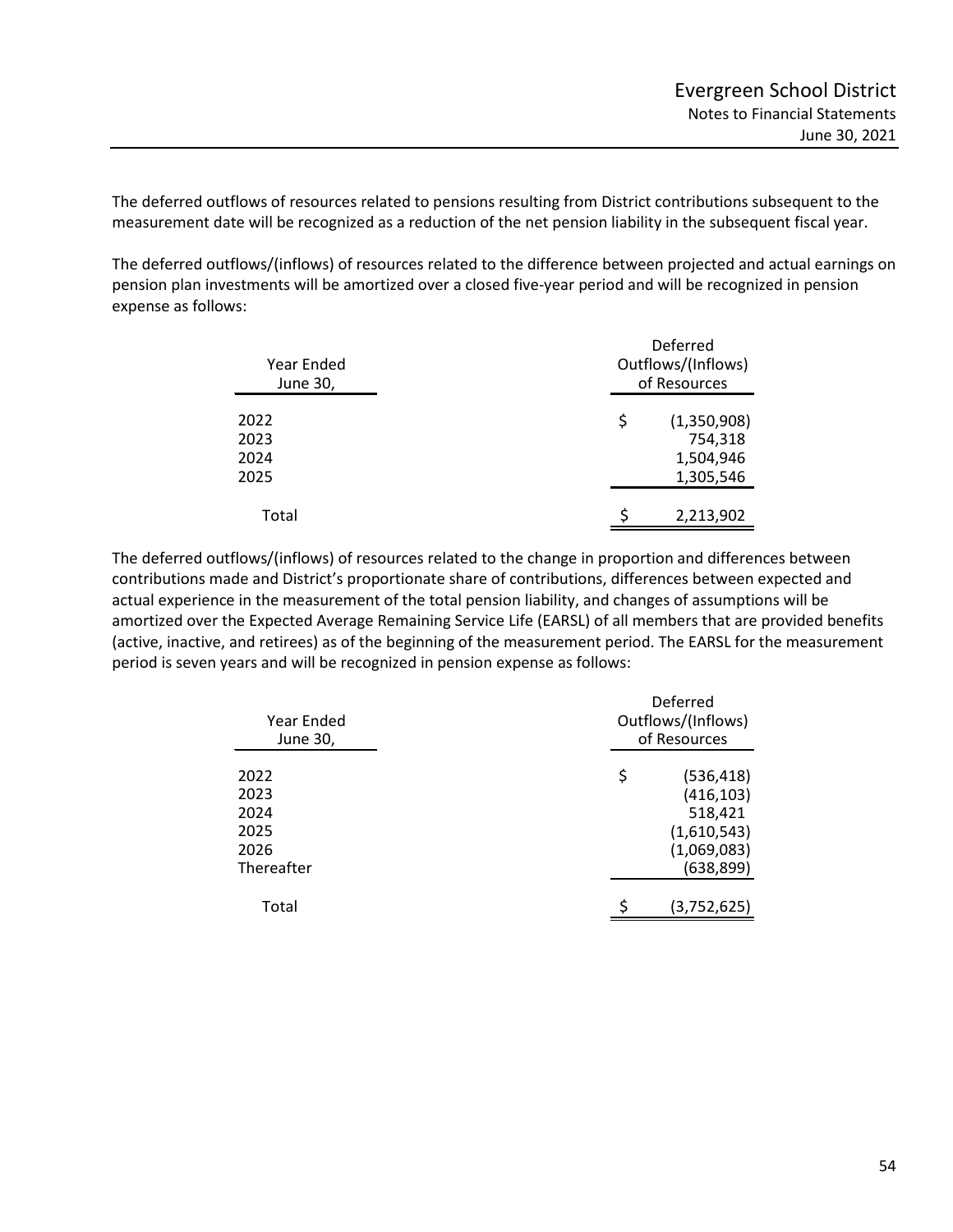#### **Actuarial Methods and Assumptions**

Total pension liability for STRP was determined by applying update procedures to the financial reporting actuarial valuation as of June 30, 2019 and rolling forward the total pension liability to June 30, 2020. The financial reporting actuarial valuation as of June 30, 2019, used the following methods and assumptions, applied to all prior periods included in the measurement:

| June 30, 2019                      |
|------------------------------------|
| January 30, 2020                   |
| July 1, 2015 through June 30, 2018 |
| Entry age normal                   |
| 7.10%                              |
| 7.10%                              |
| 2.75%                              |
| 3.50%                              |
|                                    |

CalSTRS uses a generational mortality assumption, which involves the use of a base mortality table and projection scales to reflect expected annual reductions in mortality rates at each age, resulting in increases in life expectancies each year into the future. The base mortality tables are CalSTRS custom tables derived to best fit the patterns of mortality among its members. The projection scale was set equal to 110 percent of the ultimate improvement factor from the Mortality Improvement Scale (MP-2019) table, issued by the Society of Actuaries.

The long-term expected rate of return on pension plan investments was determined using a building-block method in which best estimate ranges of expected future real rates of return (expected returns, net of pension plan investment expense and inflation) are developed for each major asset class. The best estimate ranges were developed using capital market assumptions from CalSTRS general investment consultant (Pension Consulting Alliance-PCA) as an input to the process. The actuarial investment rate of return assumption was adopted by the board in January 2020 in conjunction with the most recent experience study. For each future valuation, CalSTRS consulting actuary (Milliman) reviews the return assumption for reasonableness based on the most current capital market assumptions. Best estimates of 20-year geometrically-linked real rates of return and the assumed asset allocation for each major asset class for the year ended June 30, 2020, are summarized in the following table:

|                            |                      | Long-Term            |
|----------------------------|----------------------|----------------------|
|                            | <b>Assumed Asset</b> | <b>Expected Real</b> |
| <b>Asset Class</b>         | Allocation           | Rate of Return       |
| Public equity              | 42%                  | 4.8%                 |
| Real estate                | 15%                  | 3.6%                 |
| Private equity             | 13%                  | 6.3%                 |
| Fixed income               | 12%                  | 1.3%                 |
| Risk mitigating strategies | 10%                  | 1.8%                 |
| Inflation sensitive        | 6%                   | 3.3%                 |
| Cash/liquidity             | 2%                   | $-0.4%$              |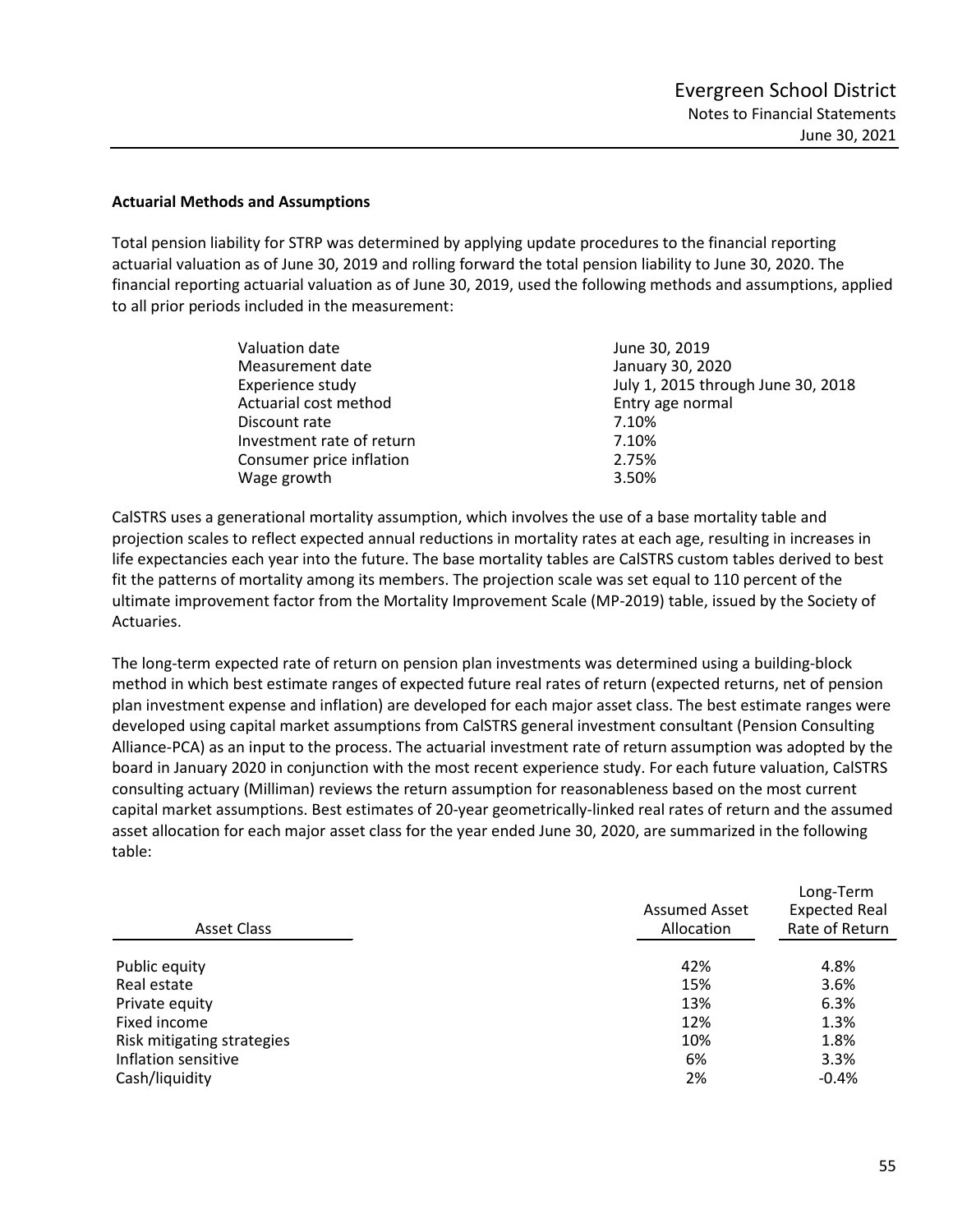## **Discount Rate**

The discount rate used to measure the total pension liability was 7.10 percent. The projection of cash flows used to determine the discount rate assumed the contributions from plan members and employers will be made at statutory contribution rates. Projected inflows from investment earnings were calculated using the long-term assumed investment rate of return (7.10 percent) and assuming that contributions, benefit payments and administrative expense occurred midyear. Based on these assumptions, the STRP's fiduciary net position was projected to be available to make all projected future benefit payments to current plan members. Therefore, the long-term assumed investment rate of return was applied to all periods of projected benefit payments to determine total pension liability.

The following presents the District's proportionate share of the net pension liability calculated using the current discount rate as well as what the net pension liability would be if it were calculated using a discount rate that is one percent lower or higher than the current rate:

| Discount Rate                 | <b>Net Pension</b><br>Liability |
|-------------------------------|---------------------------------|
| 1% decrease (6.10%)           | \$140,812,559                   |
| Current discount rate (7.10%) | 93,200,226                      |
| 1% increase (8.10%)           | 53,889,540                      |

# **California Public Employees Retirement System (CalPERS)**

## **Plan Description**

Qualified employees are eligible to participate in the School Employer Pool (SEP) [and the Safety Risk Pool] under the California Public Employees' Retirement System (CalPERS), a cost-sharing multiple-employer public employee retirement system defined benefit pension plan administered by CalPERS. Benefit provisions are established by State statutes, as legislatively amended, within the Public Employees' Retirement Law.

A full description of the pension plan(s) regarding benefit provisions, assumptions (for funding, but not accounting purposes), and membership information is listed in the June 30, 2019 annual actuarial valuation report(s), Schools Pool Actuarial Valuation, [and the Risk Pool Actuarial Valuation Report, Safety,]. This (These) report(s) and CalPERS audited financial information are publicly available reports that can be found on the CalPERS website under Forms and Publications at: https://www.calpers.ca.gov/page/forms-publications.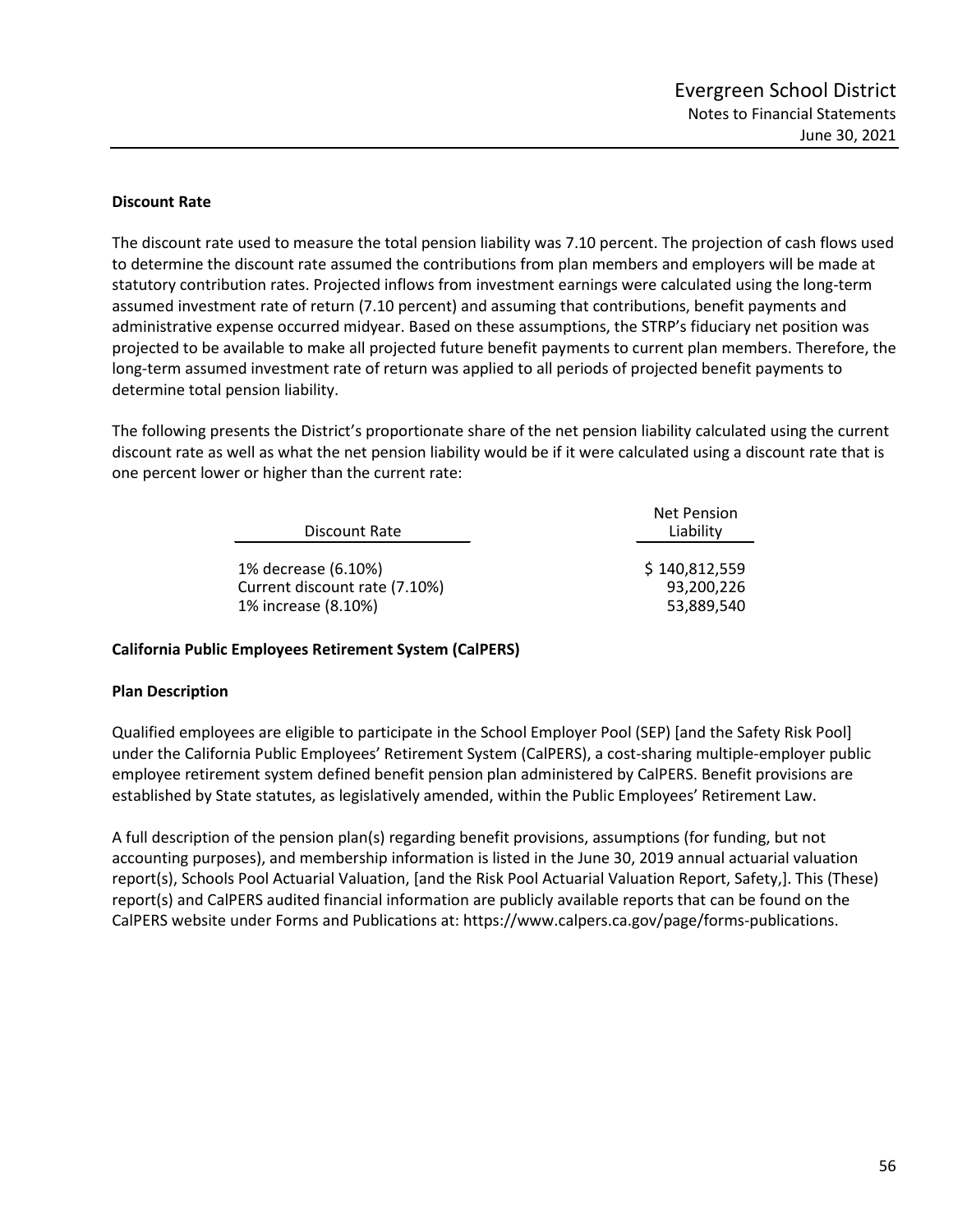## **Benefits Provided**

CalPERS provides service retirement and disability benefits, annual cost of living adjustments and death benefits to plan members, who must be public employees and beneficiaries. Benefits are based on years of service credit, a benefit factor and the member's final compensation. Members hired on or before December 31, 2012, with five years of total service are eligible to retire at age 50 with statutorily reduced benefits. Members hired on or after January 1, 2013, with five years of total service are eligible to retire at age 52 with statutorily reduced benefits. All members are eligible for non-duty disability benefits after five years of service. The Basic Death Benefit is paid to any member's beneficiary if the member dies while actively employed. An employee's eligible survivor may receive the 1957 Survivor Benefit if the member dies while actively employed, is at least age 50 (or 52 for members hired on or after January 1, 2013), and has at least five years of credited service. The cost of living adjustments for each plan are applied as specified by the Public Employees' Retirement Law.

The CalPERS provisions and benefits in effect at June 30, 2021, are summarized as follows:

|                                                           | <b>School Employer Pool (CalPERS)</b> |                                |
|-----------------------------------------------------------|---------------------------------------|--------------------------------|
| Hire date                                                 | On or before<br>December 31, 2012     | On or after<br>January 1, 2013 |
| Benefit formula                                           | 2% at 55                              | 2% at 62                       |
| Benefit vesting schedule                                  | 5 years of service                    | 5 years of service             |
| Benefit payments                                          | Monthly for life                      | Monthly for life               |
| Retirement age                                            | 55                                    | 62                             |
| Monthly benefits as a percentage of eligible compensation | $1.1\% - 2.5\%$                       | $1.0\% - 2.5\%$                |
| Required employee contribution rate                       | 7.00%                                 | 7.00%                          |
| Required employer contribution rate                       | 20.70%                                | 20.70%                         |

# **Contributions**

Section 20814(c) of the California Public Employees' Retirement Law requires that the employer contribution rates for all public employers be determined on an annual basis by the actuary and shall be effective on the July 1 following notice of a change in the rate. Total plan contributions are calculated through the CalPERS annual actuarial valuation process. The actuarially determined rate is the estimated amount necessary to finance the costs of benefits earned by employees during the year, with an additional amount to finance any unfunded accrued liability. The District is required to contribute the difference between the actuarially determined rate and the contribution rate of employees. The contributions rates are expressed as percentage of annual payroll. The contribution rates for each plan for the year ended June 30, 2021, are presented above and the total District contributions were \$2,898,469.

# **Pension Liabilities, Pension Expense, Deferred Outflows of Resources, and Deferred Inflows of Resources Related to Pensions**

As of June 30, 2021, the District reported net pension liabilities for its proportionate share of the CalPERS net pension liability totaling \$24,847,967. The net pension liability was measured as of June 30, 2020. The District's proportion of the net pension liability was based on a projection of the District's long-term share of contributions to the pension plan relative to the projected contributions of all participating school districts, actuarially determined.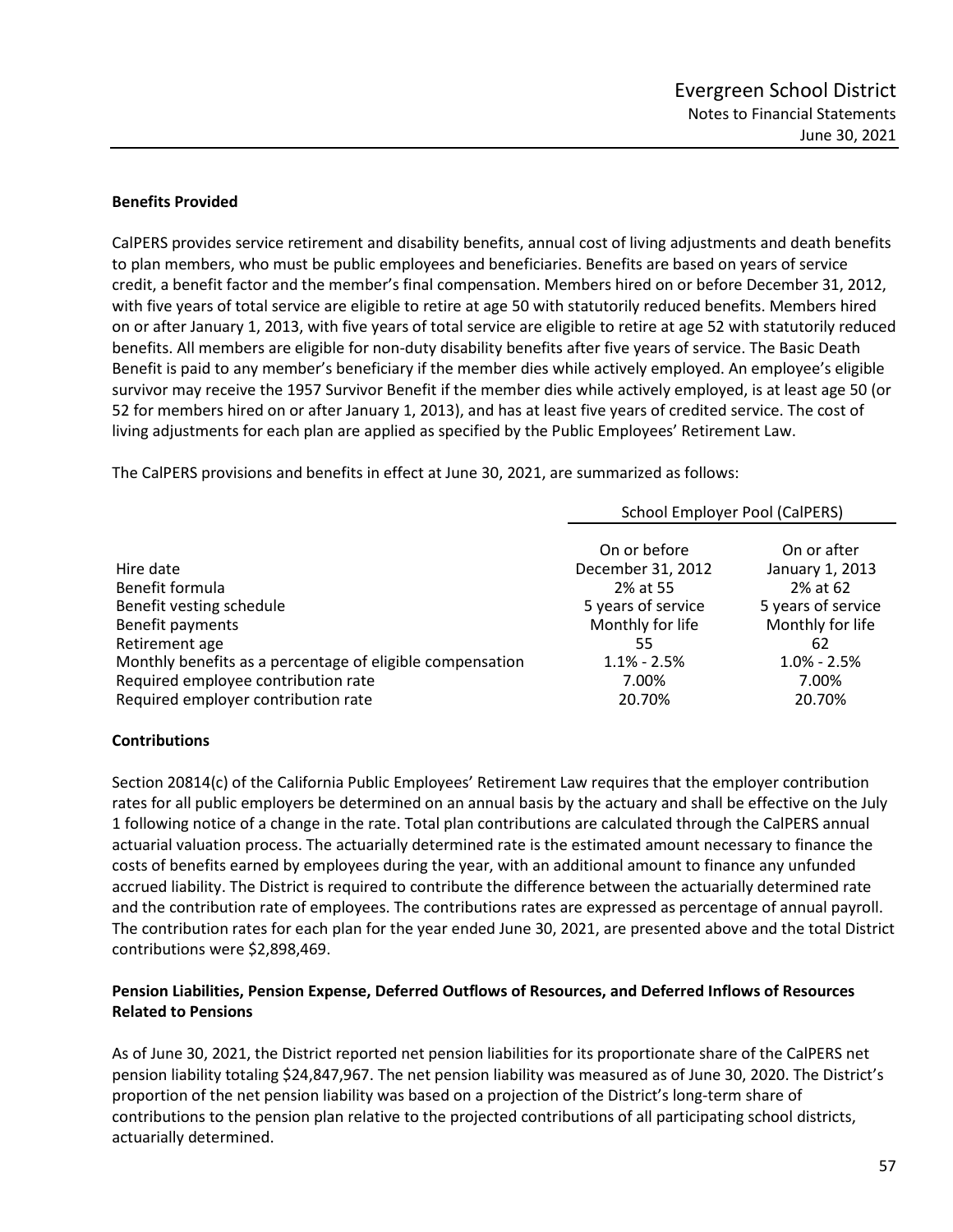The District's proportionate share for the measurement period June 30, 2020 and June 30, 2019, respectively was 0.0810% and 0.0818%, resulting in a net decrease in the proportionate share of 0.0008%.

For the year ended June 30, 2021, the District recognized pension expense of \$4,489,289. At June 30, 2021, the District reported deferred outflows of resources and deferred inflows of resources related to pensions from the following sources:

|                                                                                                                    | Deferred Outflows<br>of Resources |   | Deferred Inflows<br>of Resources |
|--------------------------------------------------------------------------------------------------------------------|-----------------------------------|---|----------------------------------|
| Pension contributions subsequent to measurement date<br>Change in proportion and differences between contributions | 2,898,469                         | S |                                  |
| made and District's proportionate share of contributions                                                           |                                   |   | 1,054,948                        |
| Differences between projected and actual earnings on                                                               |                                   |   |                                  |
| pension plan investments<br>Differences between expected and actual experience                                     | 517,256                           |   |                                  |
| in the measurement of the total pension liability                                                                  | 1,232,383                         |   |                                  |
| Changes of assumptions                                                                                             | 91,118                            |   |                                  |
| Total                                                                                                              | 4,739,226                         |   | 1,054,948                        |

The deferred outflows of resources related to pensions resulting from District contributions subsequent to the measurement date will be recognized as a reduction of the net pension liability in the subsequent fiscal year.

The deferred outflows/(inflows) of resources related to the difference between projected and actual earnings on pension plan investments will be amortized over a closed five-year period and will be recognized in pension expense as follows:

| Year Ended<br>June 30,       | Deferred<br>Outflows/(Inflows)<br>of Resources |                                             |  |
|------------------------------|------------------------------------------------|---------------------------------------------|--|
| 2022<br>2023<br>2024<br>2025 | \$                                             | (193, 568)<br>172,656<br>300,104<br>238,064 |  |
| Total                        |                                                | 517,256                                     |  |

The deferred outflows/(inflows) of resources related to the change in proportion and differences between contributions made and District's proportionate share of contributions, differences between expected and actual experience in the measurement of the total pension liability, and changes of assumptions will be amortized over the Expected Average Remaining Service Life (EARSL) of all members that are provided benefits (active, inactive, and retirees) as of the beginning of the measurement period.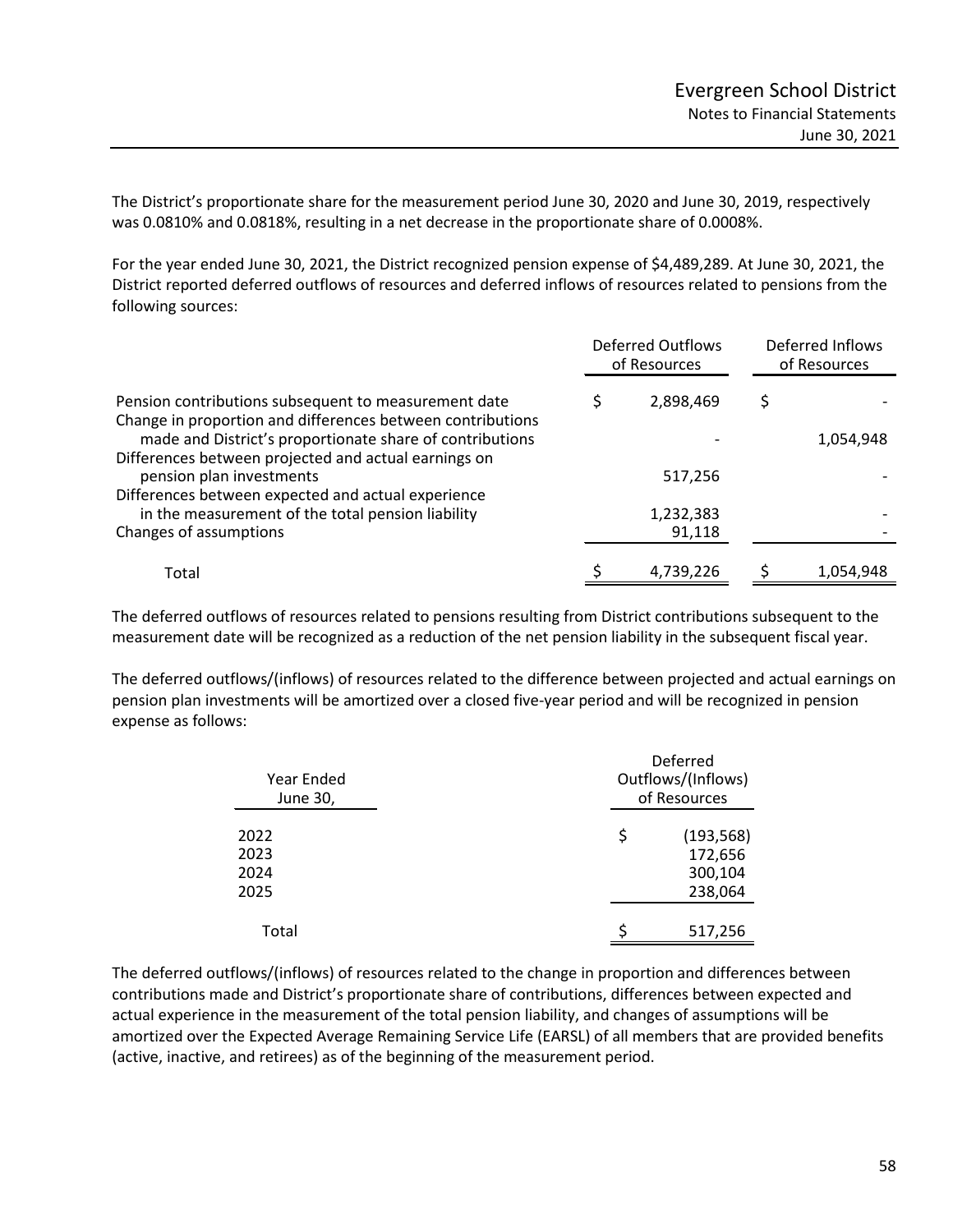| Year Ended<br>June 30,       | Deferred<br>Outflows/(Inflows)<br>of Resources      |  |
|------------------------------|-----------------------------------------------------|--|
| 2022<br>2023<br>2024<br>2025 | \$<br>304,313<br>(11, 975)<br>(21, 527)<br>(2, 258) |  |
| Total                        | 268,553                                             |  |

The EARSL for the measurement period is 4.1 years and will be recognized in pension expense as follows:

#### **Actuarial Methods and Assumptions**

Total pension liability for the SEP was determined by applying update procedures to the financial reporting actuarial valuation as of June 30, 2019, and rolling forward the total pension liability to June 30, 2020. The financial reporting actuarial valuation as of June 30, 2019, used the following methods and assumptions, applied to all prior periods included in the measurement:

| Valuation date            | June 30, 2019                      |
|---------------------------|------------------------------------|
| Measurement date          | June 30, 2020                      |
| Experience study          | July 1, 1997 through June 30, 2015 |
| Actuarial cost method     | Entry age normal                   |
| Discount rate             | 7.15%                              |
| Investment rate of return | 7.15%                              |
| Consumer price inflation  | 2.50%                              |
| Wage growth               | Varies by entry age and service    |

The mortality table used was developed based on CalPERS-specific data. The table includes 15 years of mortality improvements using Society of Actuaries 90 percent of scale MP-2016.

In determining the long-term expected rate of return, CalPERS took into account both short-term and long-term market return expectations as well as the expected pension fund cash flows. Using historical returns of all the funds' asset classes, expected compound returns were calculated over the short-term (first ten years) and the long term (11+ years) using a building-block approach. Using the expected nominal returns for both short term and long-term, the present value of benefits was calculated for each fund. The expected rate of return was set by calculating the rounded single equivalent expected return that arrived at the same present value of benefits for cash flows as the one calculated using both short-term and long-term returns. The expected rate of return was then set equal to the single equivalent rate calculated above and adjusted to account for assumed administrative expenses.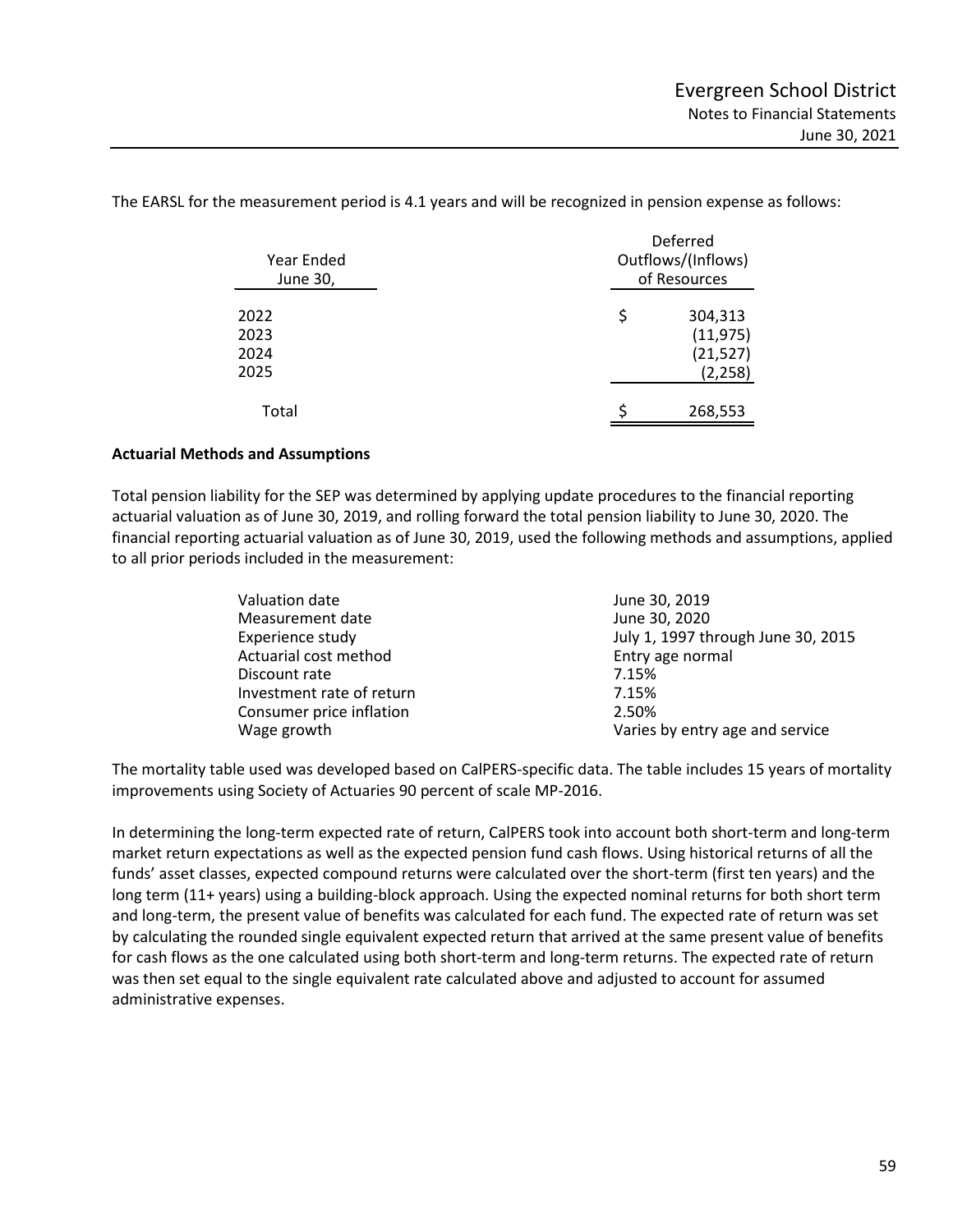The target asset allocation and best estimates of arithmetic real rates of return for each major asset class are summarized in the following table:

| Asset Class      | <b>Assumed Asset</b><br>Allocation | Long-Term<br><b>Expected Real</b><br>Rate of Return |
|------------------|------------------------------------|-----------------------------------------------------|
| Global equity    | 50%                                | 5.98%                                               |
| Fixed income     | 28%                                | 2.62%                                               |
| Inflation assets | 0%                                 | 1.81%                                               |
| Private equity   | 8%                                 | 7.23%                                               |
| Real assets      | 13%                                | 4.93%                                               |
| Liquidity        | 1%                                 | $-0.92%$                                            |

## **Discount Rate**

The discount rate used to measure the total pension liability was 7.15%. The projection of cash flows used to determine the discount rate assumed the contributions from plan members and employers will be made at statutory contribution rates. Based on these assumptions, the School Employer Pool fiduciary net position was projected to be available to make all projected future benefit payments to current plan members. Therefore, the long-term assumed investment rate of return was applied to all periods of projected benefit payments to determine total pension liability.

The following presents the District's proportionate share of the net pension liability calculated using the current discount rate as well as what the net pension liability would be if it were calculated using a discount rate that is one percent lower or higher than the current rate:

| Discount Rate                 | <b>Net Pension</b><br>Liability |
|-------------------------------|---------------------------------|
| 1% decrease (6.15%)           | \$35,723,484                    |
| Current discount rate (7.15%) | 24.847.967                      |
| 1% increase (8.15%)           | 15,821,834                      |

#### **On Behalf Payments**

The State of California makes contributions to CalSTRS on behalf of the District. These payments consist of State General Fund contributions to CalSTRS in the amount of \$5,437,234 (10.328% of annual payroll). Contributions are no longer appropriated in the annual Budget Act for the legislatively mandated benefits to CalPERS. Therefore, there is no on behalf contribution rate for CalPERS. Under accounting principles generally accepted in the United States of America, these amounts are to be reported as revenues and expenditures. Accordingly, these amounts have been recorded in these financial statements.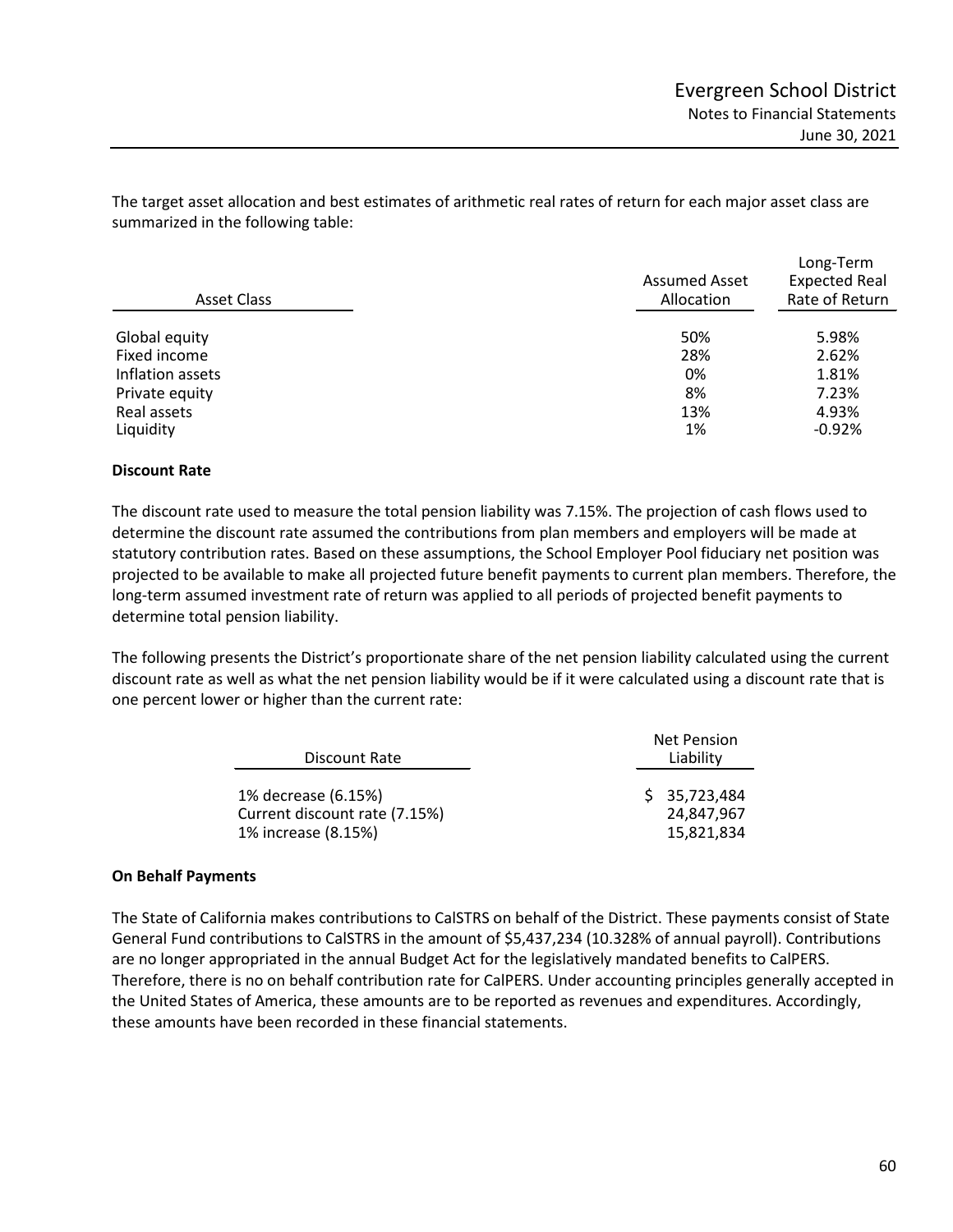# **Note 13 - Commitments and Contingencies**

## **Grants**

The District received financial assistance from Federal and State agencies in the form of grants. The disbursement of funds received under these programs generally requires compliance with terms and conditions specified in the grant agreements and are subject to audit by the grantor agencies. Any disallowed claims resulting from such audits could become a liability of the General Fund or other applicable funds. However, in the opinion of management, any such disallowed claims will not have a material adverse effect on the overall financial position of the District at June 30, 2021.

## **Litigation**

The District is involved in various litigation arising from the normal course of business. In the opinion of management and legal counsel, the disposition of all litigation pending is not expected to have a material adverse effect on the overall financial position of the District at June 30, 2021.

## **Construction Commitments**

As of June 30, 2021, the District had various site modernization commitments in the amount of \$15.9 million with expected completion date by December 31, 2022.

# **Note 14 - Participation in Joint Powers Authorities and Other Related Party Transactions**

The District is a member of the South Bay Area School Insurance Authority (SBASIA), the PRISM Excess Insurance Authority (PRISM), and the East Valley Transportation Agency (EVT). The District pays an annual premium to the applicable entity for its worker's compensation, property liability coverage, or services provided. The relationships between the District, the pools, and the JPA's are such that they are not component units of the District for financial reporting purposes. These entities have budgeting and financial reporting requirements independent of member units and their financial statements are not presented in these financial statements; however, fund transactions between the entities and the District are included in these statements. Audited financial statements are generally available from the respective entities.

The District has appointed its Chief Business Officer to the Governing Board of SBASIA, PRISM and Director of Operations Support Services, Michael Butler to the EVT.

During the year ended June 30, 2021, the District made payments of \$792,077, \$733,550, and \$355,386 to SBASIA, PRISM, and EVT, respectively for services rendered.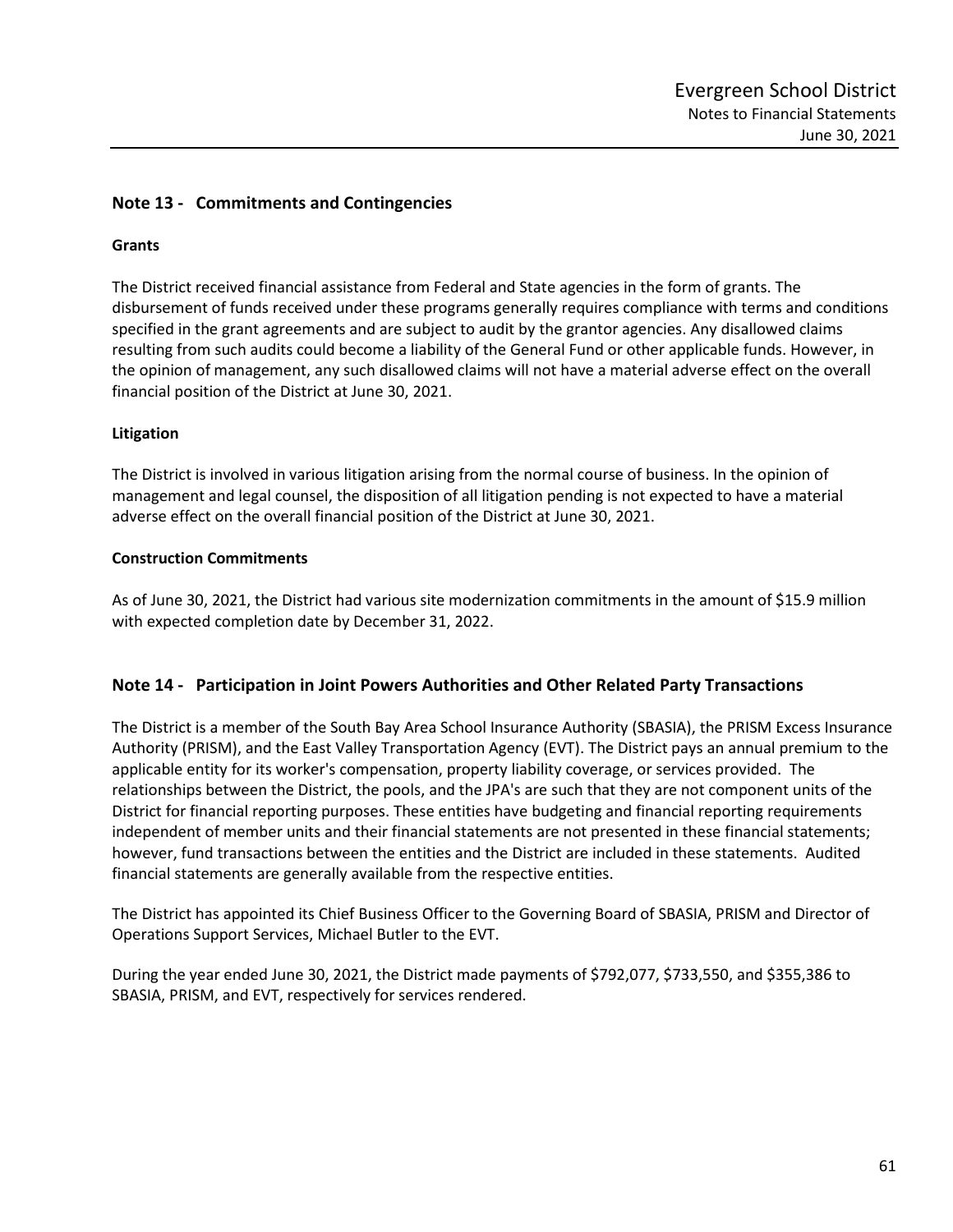# **Note 15 - Restatement of Prior Year Net Position and Fund Balance**

As of July 1, 2020, the District adopted GASB Statement No. 84, Fiduciary Activities (GASB 84). As a result of the implementation of GASB 84, the District has reclassified its associated student body activity previously reported as fiduciary funds to a governmental fund – Student Activity Fund. The following table describes the effects of the implementation on beginning fund balance/net position (deficit).

|                                                                                                                             | Non-Major<br>Governmental<br><b>Funds</b> | Total<br>Governmental<br><b>Funds</b> |
|-----------------------------------------------------------------------------------------------------------------------------|-------------------------------------------|---------------------------------------|
| Beginning Fund Balance previously reported at June 30, 2020<br>Reclassification of student activity funds from agency funds | 3,199,900<br>S                            | 87,685,739<br>S.                      |
| to a special revenue fund                                                                                                   | 146,381                                   | 146,381                               |
| Fund Balance - Beginning as Restated June 30, 2020                                                                          | 3,346,281                                 | \$ 87,832,120                         |
| <b>Governmental Activities</b>                                                                                              |                                           |                                       |
| Beginning Net Position (Deficit) Governmental Activity previously<br>reported at June 30, 2020                              |                                           | \$ (45,694,644)                       |
| Reclassification of student activity funds from agency<br>funds to a special revenue fund                                   |                                           | 146,381                               |
| Net Position (Deficit) - Beginning as Restated                                                                              |                                           | (45, 548, 263)                        |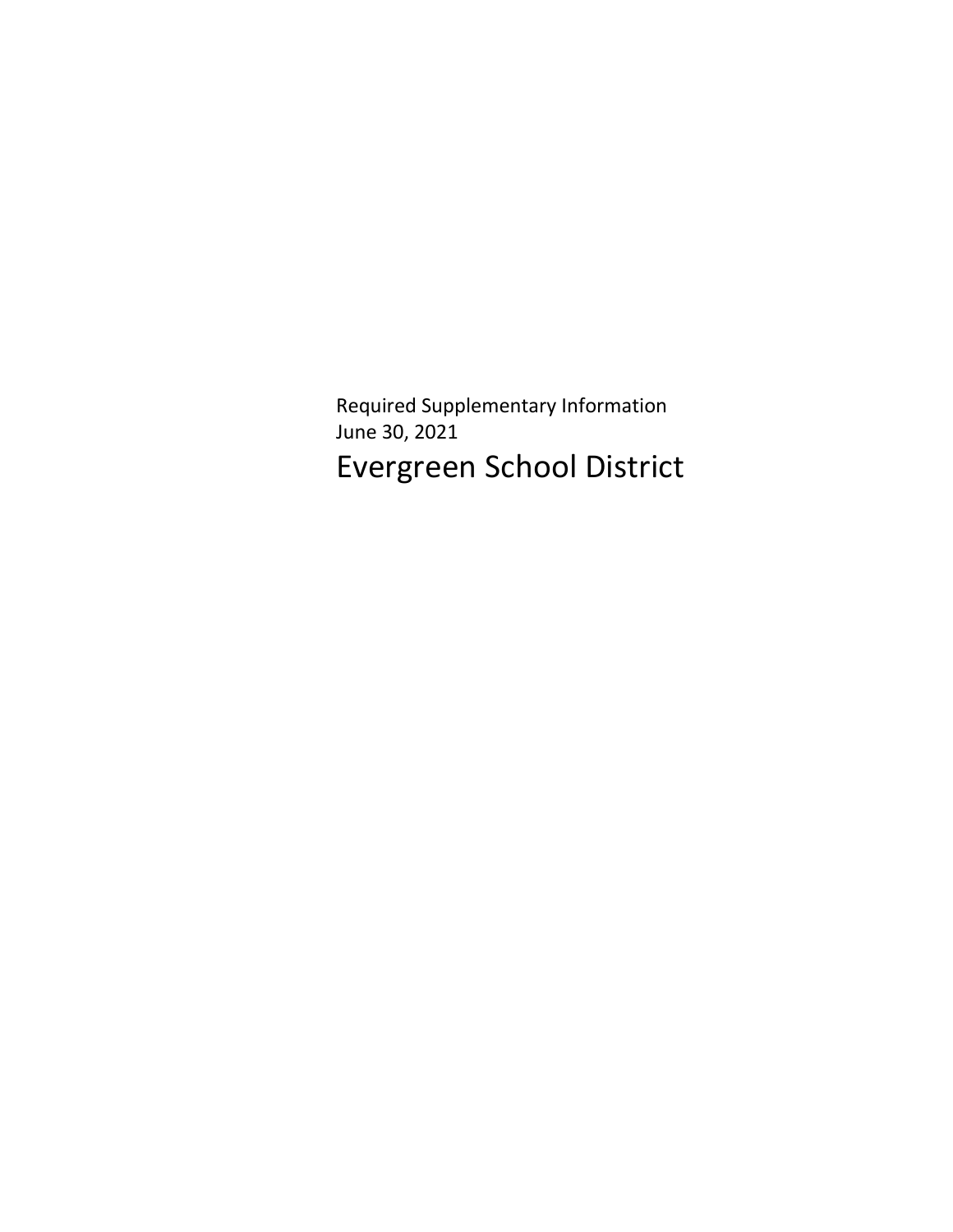|                                                                                                                                                                                                                 |                                                                               |                                                                                            |                                                                                         | Variances -<br>Positive<br>(Negative)                                                  |  |  |
|-----------------------------------------------------------------------------------------------------------------------------------------------------------------------------------------------------------------|-------------------------------------------------------------------------------|--------------------------------------------------------------------------------------------|-----------------------------------------------------------------------------------------|----------------------------------------------------------------------------------------|--|--|
|                                                                                                                                                                                                                 | <b>Budgeted Amounts</b>                                                       |                                                                                            |                                                                                         | Final                                                                                  |  |  |
|                                                                                                                                                                                                                 | Original                                                                      | Final                                                                                      | Actual                                                                                  | to Actual                                                                              |  |  |
| Revenues<br>Local Control Funding Formula<br>Federal sources<br><b>Other State sources</b><br>Other local sources                                                                                               | \$84,270,524<br>3,710,317<br>8,791,627<br>5,587,181                           | \$91,585,829<br>14,877,995<br>10,017,107<br>5,455,267                                      | \$92,227,908<br>12,877,627<br>14,403,315<br>4,144,898                                   | \$<br>642,079<br>(2,000,368)<br>4,386,208<br>(1,310,369)                               |  |  |
| <b>Total revenues</b>                                                                                                                                                                                           | 102,359,649                                                                   | 121,936,198                                                                                | 123,653,748                                                                             | 1,717,550                                                                              |  |  |
| Expenditures<br>Current<br><b>Certificated salaries</b><br><b>Classified salaries</b><br><b>Employee benefits</b><br>Books and supplies<br>Services and operating expenditures<br>Other outgo<br>Capital outlay | 53,879,973<br>11,427,089<br>33,635,043<br>5,079,811<br>9,264,513<br>2,781,473 | 53,990,598<br>11,063,589<br>33,294,110<br>15,476,045<br>11,143,386<br>1,234,569<br>762,863 | 54,888,134<br>11,538,644<br>33,091,125<br>9,270,093<br>10,619,344<br>183,187<br>991,147 | (897, 536)<br>(475, 055)<br>202,985<br>6,205,952<br>524,042<br>1,051,382<br>(228, 284) |  |  |
| <b>Total expenditures</b>                                                                                                                                                                                       | 116,067,902                                                                   | 126,965,160                                                                                | 120,581,674                                                                             | 6,383,486                                                                              |  |  |
| Excess (Deficiency) of Revenues<br>Over Expenditures                                                                                                                                                            | (13,708,253)                                                                  | (5,028,962)                                                                                | 3,072,074                                                                               | 8,101,036                                                                              |  |  |
| <b>Other Financing Sources (Uses)</b><br>Transfers out                                                                                                                                                          | (690, 612)                                                                    | (690, 612)                                                                                 | (276, 824)                                                                              | 413,788                                                                                |  |  |
| Net financing sources (uses)                                                                                                                                                                                    | (690, 612)                                                                    | (690, 612)                                                                                 | (276, 824)                                                                              | 413,788                                                                                |  |  |
| Net Change in Fund Balances                                                                                                                                                                                     | (14, 398, 865)                                                                | (5,719,574)                                                                                | 2,795,250                                                                               | 8,514,824                                                                              |  |  |
| Fund Balance - Beginning                                                                                                                                                                                        | 35,341,831                                                                    | 35,341,831                                                                                 | 35,341,831                                                                              |                                                                                        |  |  |
| Fund Balance - Ending                                                                                                                                                                                           | \$20,942,966                                                                  | \$29,622,257                                                                               | \$38,137,081                                                                            | \$<br>8,514,824                                                                        |  |  |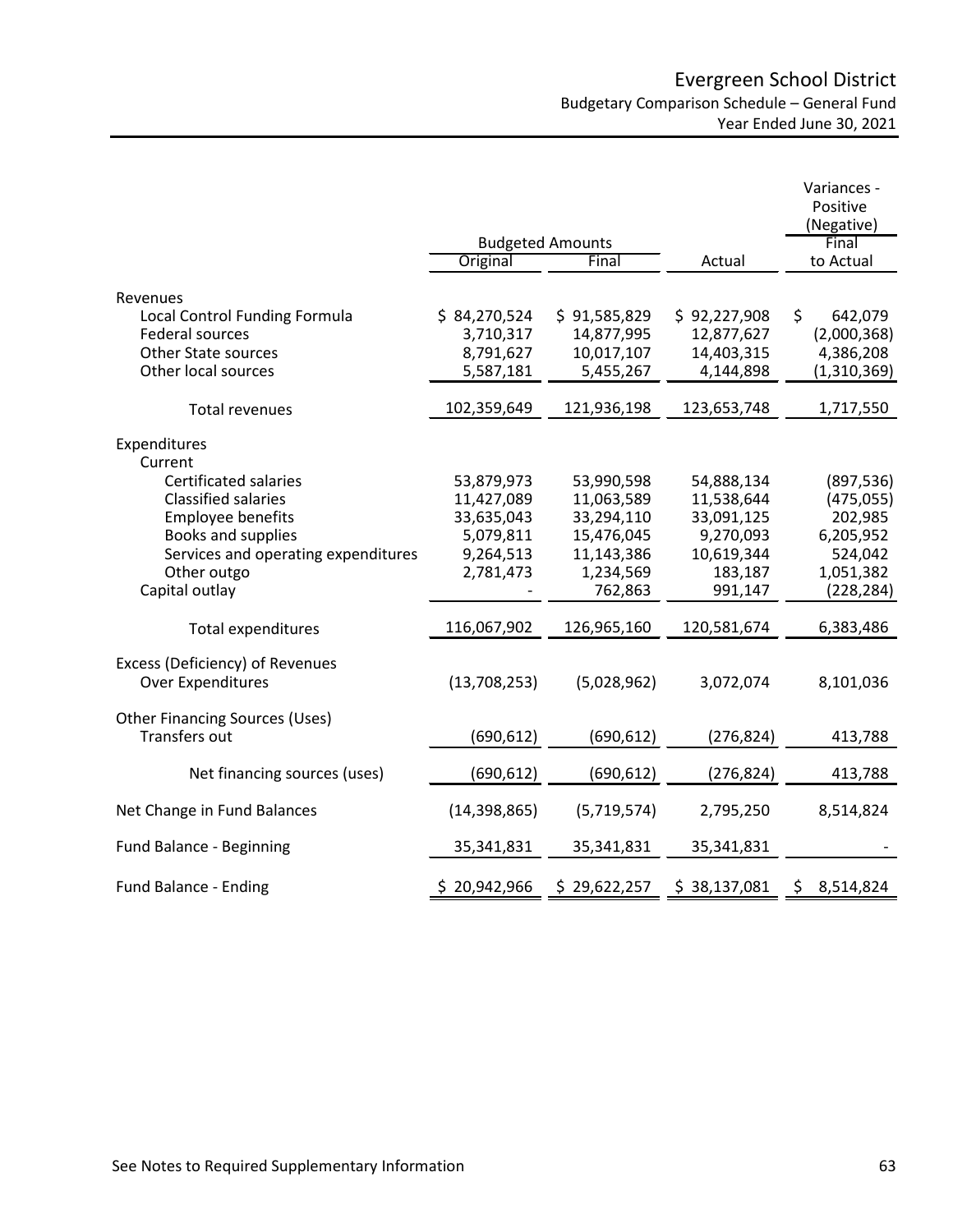# Evergreen School District

Schedule of Changes in the District's Total OPEB Liability and Related Ratios Year Ended June 30, 2021

|                                         | 2021            | 2020              | 2019            | 2018              |
|-----------------------------------------|-----------------|-------------------|-----------------|-------------------|
| <b>Total OPEB Liability</b>             |                 |                   |                 |                   |
| Service cost                            | \$<br>1,840,185 | \$<br>1,752,557   | \$<br>1,900,883 | 2,110,864<br>\$   |
| Interest                                | 1,474,423       | 1,477,722         | 1,317,288       | 1,070,163         |
| Changes of benefit terms                | 22,006          |                   |                 |                   |
| Difference between expected             |                 |                   |                 |                   |
| and actual experience                   | (9,904,534)     |                   | 307,347         |                   |
| Changes of assumptions                  | 1,429,099       | 1,382,985         | (1,054,569)     | (2,581,380)       |
| Benefit payments                        | (724, 367)      | (617, 444)        | (1,547,925)     | (1, 158, 977)     |
| Net change in total OPEB liability      | (5,863,188)     | 3,995,820         | 923,024         | (559, 330)        |
| <b>Total OPEB Liability - Beginning</b> | 42,488,565      | 38,492,745        | 37,569,721      | 38,129,051        |
| <b>Total OPEB Liability - Ending</b>    | 36,625,377      | 42,488,565<br>\$. | 38,492,745<br>S | 37,569,721<br>\$. |
| Covered-employee Payroll                | 66,356,869      | 67,817,403        | 67,529,396      | 58,649,118        |
| Total OPEB Liability as a Percentage    |                 |                   |                 |                   |
| of Covered-Employee Payroll             | 55.19%          | 62.65%            | 57.00%          | 64.06%            |
| <b>Measurement Date</b>                 | June 30, 2020   | June 30, 2019     | June 30, 2018   | June 30, 2017     |

*Note:* In the future, as data becomes available, ten years of information will be presented.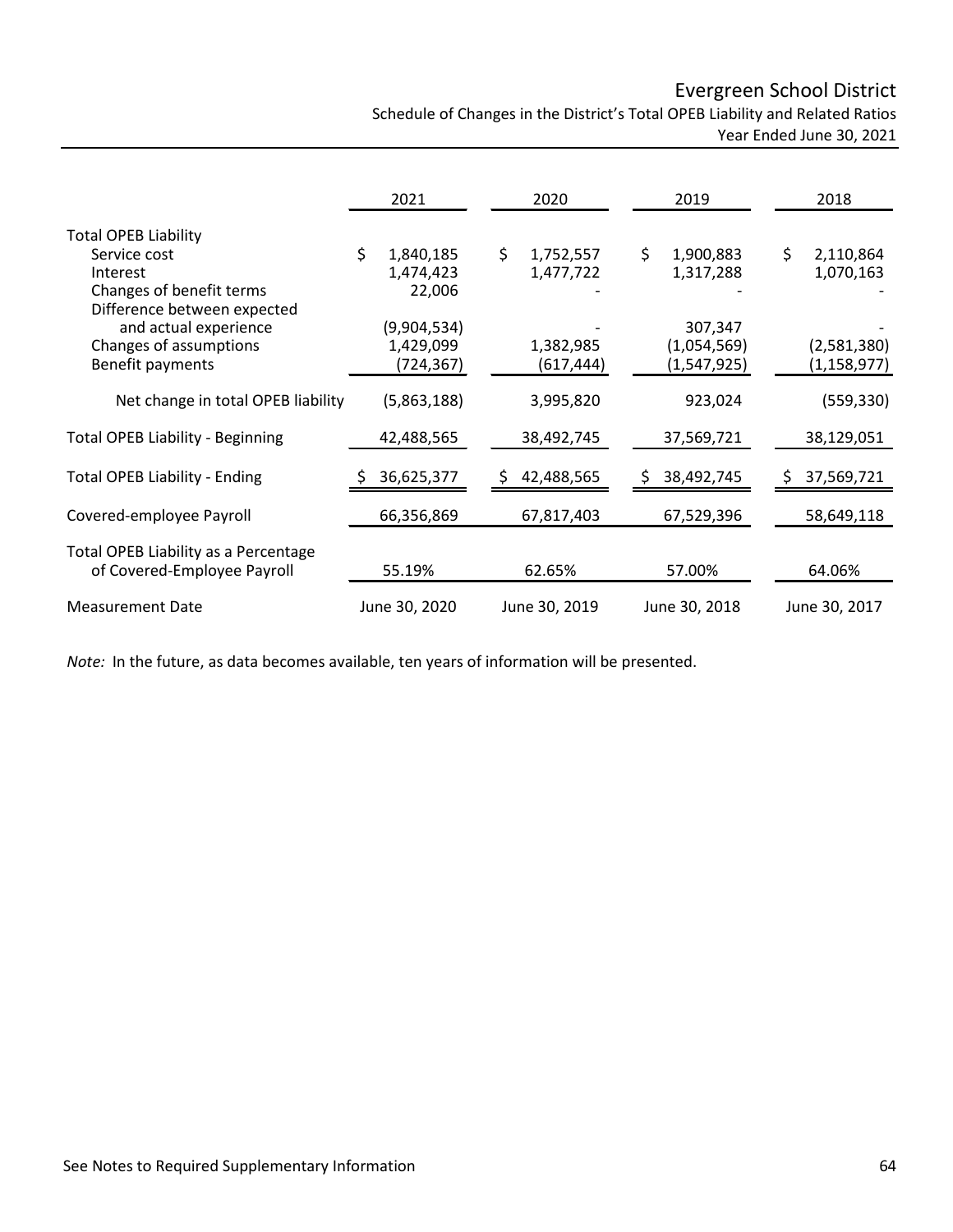# Evergreen School District

Schedule of the District's Proportionate Share of the Net Pension Liability

Year Ended June 30, 2021

|                                                                                                        | 2021             | 2020             | 2019            | 2018          | 2017                       | 2016             | 2015             |
|--------------------------------------------------------------------------------------------------------|------------------|------------------|-----------------|---------------|----------------------------|------------------|------------------|
| <b>CalSTRS</b>                                                                                         |                  |                  |                 |               |                            |                  |                  |
| Proportion of the net pension liability                                                                | 0.0962%          | 0.1009%          | 0.1024%         | 0.1071%       | 0.1132%                    | 0.1205%          | 0.1199%          |
| Proportionate share of the net pension liability<br>State's proportionate share of the net pension     | 93,200,226<br>\$ | Ś.<br>91,155,467 | 94,106,071<br>Ś | 99,016,964    | 91,580,535<br>.S           | 81,132,322<br>Ś  | 70,072,007<br>Š. |
| liability                                                                                              | 48,044,727       | 49,731,393       | 53,880,127      | 58,577,599    | 52,135,165                 | 42,910,055       | 42,312,503       |
| Total                                                                                                  | 141,244,953      | 140,886,860      | 147,986,198     | 157,594,563   | 143,715,700                | 124,042,377<br>S | 112,384,510      |
| Covered-employee payroll                                                                               | 52,085,509<br>-S | 54,052,039<br>s  | 54,852,162      | 56,388,696    | 56,700,233<br><sub>S</sub> | 50,656,791<br>S  | 54,001,099<br>S  |
| Proportionate share of the net pension<br>liability as a percentage of its<br>covered-employee payroll | 178.94%          | 168.64%          | 171.56%         | 176%          | 162%                       | 160%             | 130%             |
| Plan fiduciary net position as a percentage<br>of the total pension liability                          | 72%              | 73%              | 71%             | 69%           | 70%                        | 74%              | 77%              |
| <b>Measurement Date</b>                                                                                | June 30, 2020    | June 30, 2019    | June 30, 2018   | June 30, 2017 | June 30, 2016              | June 30, 2015    | June 30, 2014    |
| <b>CalPERS</b>                                                                                         |                  |                  |                 |               |                            |                  |                  |
| Proportion of the net pension liability                                                                | 0.0810%          | 0.0818%          | 0.0889%         | 0.0921%       | 0.0931%                    | 0.0945%          | 0.0922%          |
| Proportionate share of the net pension liability                                                       | 24,847,967       | 23,826,741       | 23,706,893      | 21,986,534    | 21,986,534<br>S            | 18,387,896<br>\$ | 13,925,990<br>Ś  |
| Covered-employee payroll                                                                               | 14,063,967       | 14,025,357<br>S  | 14,967,394<br>S | 16,738,090    | 18,478,037<br>.S           | 13,716,566<br>S  | 10,472,116       |
| Proportionate share of the net pension<br>liability as a percentage of its<br>covered-employee payroll | 176.68%          | 169.88%          | 158.39%         | 131%          | 119%                       | 134%             | 133%             |
| Plan fiduciary net position as a percentage<br>of the total pension liability                          | 70%              | 70%              | 71%             | 72%           | 74%                        | 79%              | 83%              |
| <b>Measurement Date</b>                                                                                | June 30, 2020    | June 30, 2019    | June 30, 2018   | June 30, 2017 | June 30, 2016              | June 30, 2015    | June 30, 2014    |

*Note* : In the future, as data becomes available, ten years of information will be presented.

See Notes to Required Supplementary Information 65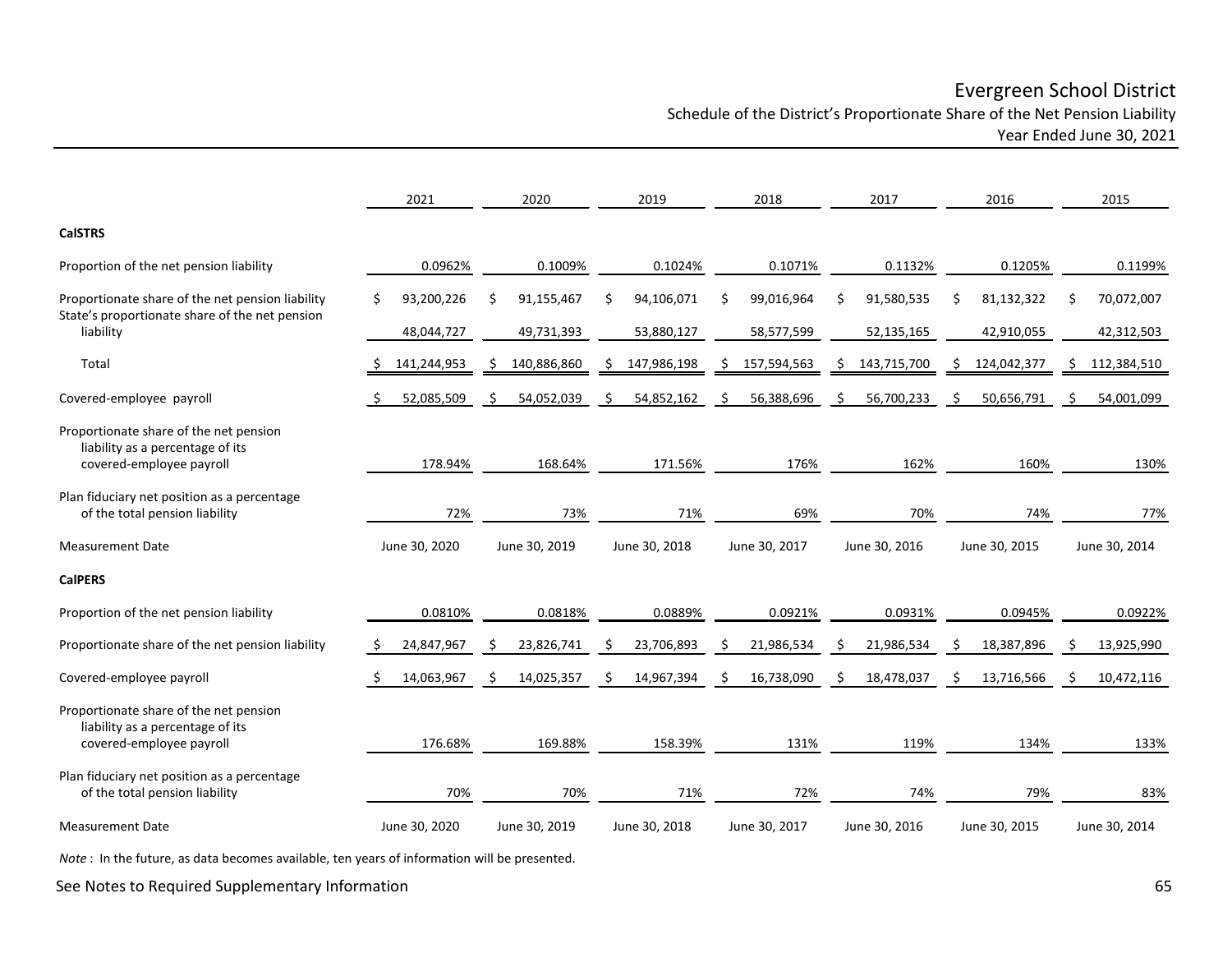# Evergreen School District

Schedule of the District Contributions for Pension

Year Ended June 30, 2021

|                                                                              |    | 2021       |     | 2020       |    | 2019       |    | 2018       |    | 2017       |    | 2016       |    | 2015       |
|------------------------------------------------------------------------------|----|------------|-----|------------|----|------------|----|------------|----|------------|----|------------|----|------------|
| <b>CalSTRS</b>                                                               |    |            |     |            |    |            |    |            |    |            |    |            |    |            |
| Contractually required contribution                                          | Ś. | 8,647,637  | Ś.  | 8,906,622  | Ś. | 8,799,672  |    | 7,915,167  | Ś. | 7,093,698  | Ś  | 6,083,935  | S  | 4,498,323  |
| Less contributions in relation to the<br>contractually required contribution |    | 8,647,637  |     | 8,906,622  |    | 8,799,672  |    | 7,915,167  |    | 7,093,698  |    | 6,083,935  |    | 4,498,323  |
| Contribution deficiency (excess)                                             |    |            |     |            |    |            |    |            |    |            |    |            |    |            |
| Covered-employee payroll                                                     |    | 53,577,871 | Ŝ.  | 52,085,509 | S  | 54,052,039 |    | 54,852,162 | Ś. | 56,388,696 | S  | 56,700,233 | .S | 50,656,791 |
| Contributions as a percentage of<br>covered-employee payroll                 |    | 16.15%     |     | 17.10%     |    | 16.28%     |    | 14.43%     |    | 12.58%     |    | 10.73%     |    | 8.88%      |
| <b>CalPERS</b>                                                               |    |            |     |            |    |            |    |            |    |            |    |            |    |            |
| Contractually required contribution<br>Less contributions in relation to the | Ŝ. | 2,898,469  | \$. | 2,773,555  | \$ | 2,533,260  | Ŝ. | 2,324,586  | Ŝ. | 2,324,586  | Ś. | 2,189,093  | Ŝ. | 1,614,577  |
| contractually required contribution                                          |    | 2,898,469  |     | 2,773,555  |    | 2,533,260  |    | 2,324,586  |    | 2,324,586  |    | 2,189,093  |    | 1,614,577  |
| Contribution deficiency (excess)                                             |    |            |     |            |    |            |    |            |    |            |    |            |    |            |
| Covered-employee payroll                                                     |    | 11,984,121 | Š.  | 14,063,967 | Ś  | 14,025,357 |    | 14,967,394 | Ŝ. | 16,738,090 |    | 18,478,037 | ς  | 13,716,566 |
| Contributions as a percentage of<br>covered-employee payroll                 |    | 20.700%    |     | 19.721%    |    | 18.062%    |    | 15.531%    |    | 13.888%    |    | 11.847%    |    | 11.771%    |

*Note* : In the future, as data becomes available, ten years of information will be presented.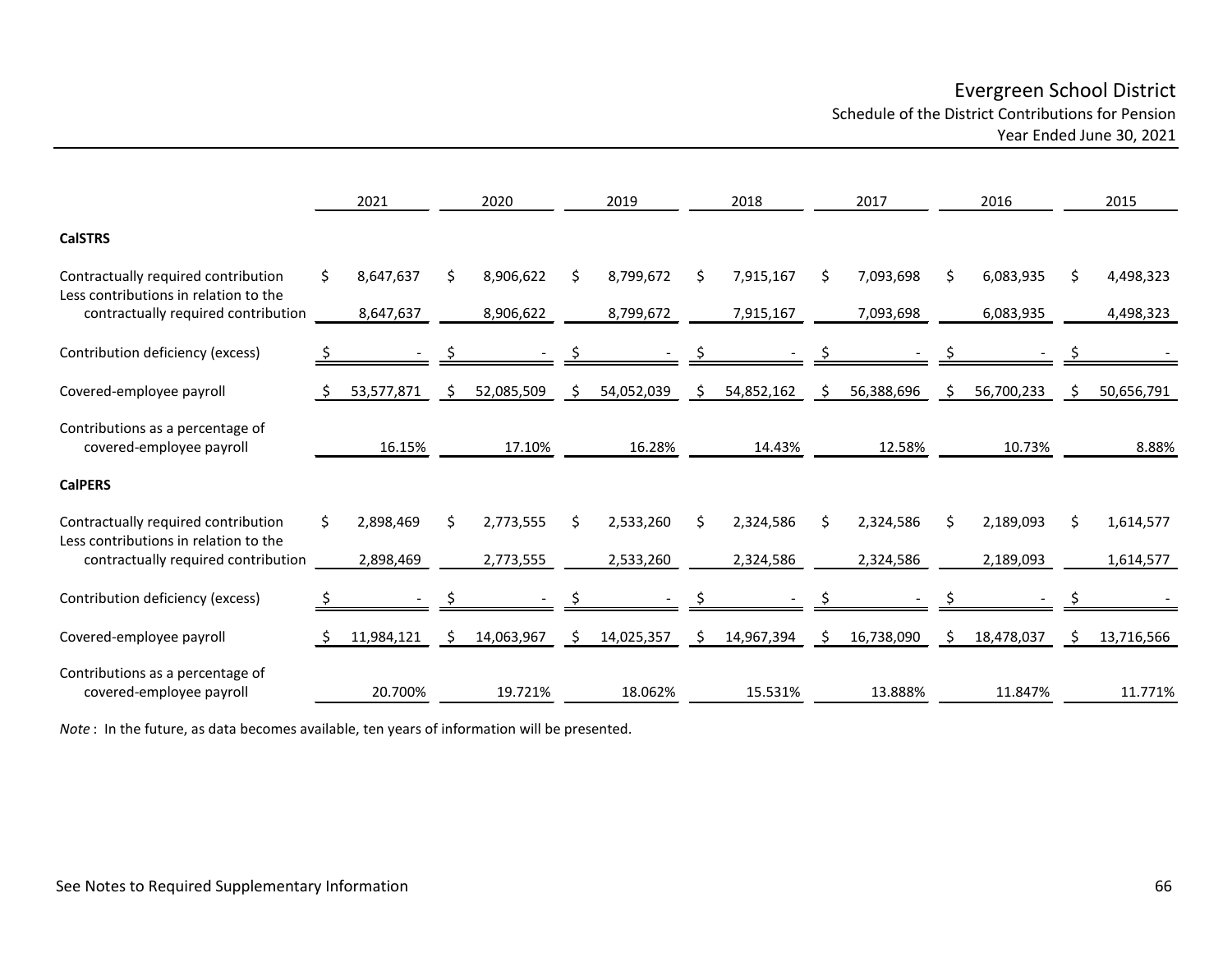# **Note 1 - Purpose of Schedules**

## **Budgetary Comparison Schedule**

The District employs budget control by object codes and by individual appropriation accounts. Budgets are prepared on the modified accrual basis of accounting in accordance with accounting principles generally accepted in the United State of America as prescribed by the Governmental Accounting Standards Board and provisions of the California *Education Code*. The governing board is required to hold a public hearing and adopt an operating budget no later than July 1 of each year. The adopted budget is subject to amendment throughout the year to give consideration to unanticipated revenue and expenditures primarily resulting from events unknown at the time of budget adoption with the legal restriction that expenditures cannot exceed appropriations by major object account.

The amounts reported as the original budgeted amounts in the budgetary statements reflect the amounts when the original appropriations were adopted. The amounts reported as the final budgeted amounts in the budgetary statements reflect the amounts after all budget amendments have been accounted for.

This schedule presents information for the original and final budgets and actual results of operations, as well as the variances from the final budget to actual results of operations.

## **Schedule of Changes in the District's Total OPEB Liability and Related Ratios**

This schedule presents information on the District's changes in the total OPEB liability, including beginning and ending balances, the plan's fiduciary net position, and the total OPEB liability. In the future, as data becomes available, ten years of information will be presented.

- *Changes in Benefit Terms* There were no changes in the benefit terms since the previous valuation.
- *Changes of Assumptions* The discount rate has been changed from 3.50% in 2019 to 2.21% in 2020.

## **Schedule of the District's Proportionate Share of the Net Pension Liability**

This schedule presents information on the District's proportionate share of the net pension liability (NPL), the plans' fiduciary net position and, when applicable, the State's proportionate share of the NPL associated with the District. In the future, as data becomes available, ten years of information will be presented.

- *Changes in Benefit Terms* There were no changes in benefit terms since the previous valuations for both CalSTRS and CalPERS.
- *Changes of Assumptions* There were no changes in economic assumptions for either the CalSTRS or CalPERS plans from the previous valuations.

## **Schedule of the District Contributions for Pension**

This schedule presents information on the District's required contribution, the amounts actually contributed, and any excess or deficiency related to the required contribution. In the future, as data becomes available, ten years of information will be presented.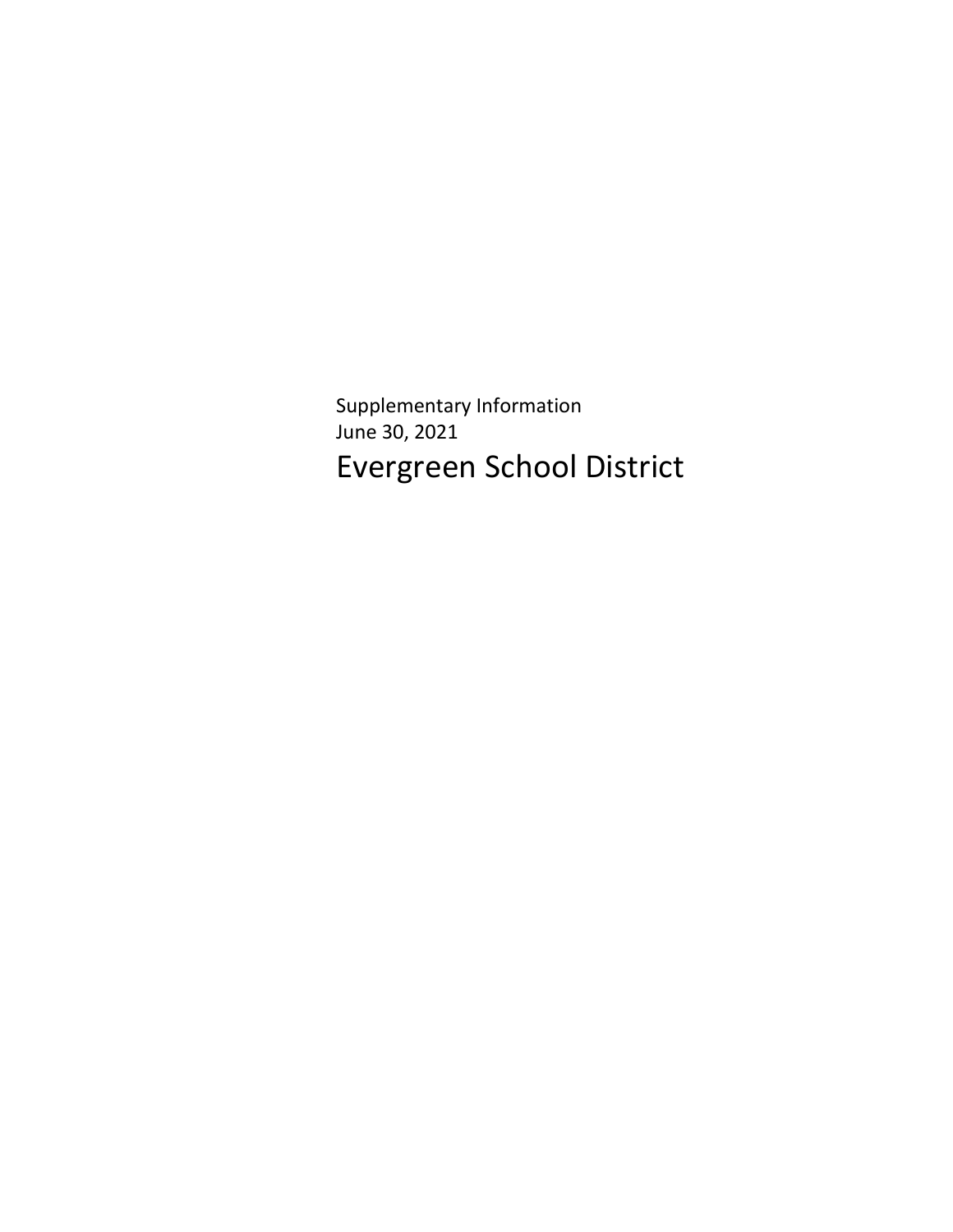# Evergreen School District Schedule of Expenditures of Federal Awards

Year Ended June 30, 2021

| Federal Grantor/Pass-Through                                                                                                | Federal Financial Pass-Through<br>Assistance<br>Listing/Federal | Entity<br>Identifying | Federal      |
|-----------------------------------------------------------------------------------------------------------------------------|-----------------------------------------------------------------|-----------------------|--------------|
| Grantor/Program or Cluster Title                                                                                            | CFDA Number                                                     | Number                | Expenditures |
| U.S. Department of Education<br>Passed Through California Department of Education (CDE)<br><b>Special Education Cluster</b> |                                                                 |                       |              |
| Special Education Grants to States                                                                                          |                                                                 |                       |              |
| <b>Basic Local Assistance</b>                                                                                               | 84.027                                                          | 13379                 | \$1,504,779  |
| Local Assistance, Private School                                                                                            | 84.027                                                          | 10115                 | 1,685        |
| <b>Mental Health Services</b>                                                                                               | 84.027                                                          | 14468                 | 104,270      |
| <b>Preschool Grants</b>                                                                                                     | 84.173                                                          | 13430                 | 66,160       |
| <b>Special Education Preschool Grants</b>                                                                                   |                                                                 |                       |              |
| Preschool Staff Development                                                                                                 | 84.173                                                          | 13431                 | 587          |
| Alternate dispute Resolution                                                                                                | 84.173                                                          | 13007                 | 7,169        |
| <b>Total Special Education Cluster</b>                                                                                      |                                                                 |                       | 1,684,650    |
| COVID-19, Elementary and Secondary School<br>Emergency Relief (ESSER) Fund                                                  |                                                                 |                       |              |
| <b>ESSER</b>                                                                                                                | 84.425D                                                         | 15536                 | 1,140,350    |
| <b>ESSER II</b>                                                                                                             | 84.425D                                                         | 15547                 | 4,272,520    |
| COVID-19, Governor's Emergency Education Relief Fund                                                                        | 84.425C                                                         | 15517                 | 394,230      |
| Subtotal                                                                                                                    |                                                                 |                       | 5,807,100    |
| Title I Grants to Local Educational Agencies                                                                                | 84.010                                                          | 14329                 | 900,922      |
| <b>Migrant Education State Grant Program</b>                                                                                | 84.011                                                          | 14838                 | 15,987       |
| <b>Supporting Effective Instruction State Grants</b>                                                                        | 84.367                                                          | 14341                 | 329,217      |
| English Language Acquisition State Grants - LEP                                                                             | 84.365                                                          | 14346                 | 91,581       |
| Total U.S. Department of Education                                                                                          |                                                                 |                       | 8,829,457    |
| U.S. Department of Treasury<br>Passed Through CDE                                                                           |                                                                 |                       |              |
| COVID-19, Coronavirus Relief Fund                                                                                           |                                                                 |                       |              |
| Learning Loss Mitigation                                                                                                    | 21.019                                                          | 25516                 | 4,048,170    |
|                                                                                                                             |                                                                 |                       |              |
| Total U.S. Department of Treasury                                                                                           |                                                                 |                       | 4,048,170    |
| U.S. Department of Agriculture<br>Passed Through CDE                                                                        |                                                                 |                       |              |
| <b>Child Nutrition Cluster</b>                                                                                              |                                                                 |                       |              |
| National School Lunch Program                                                                                               | 10.555                                                          | 13391                 | 801,657      |
| National School Lunch Program - Meal Supplements                                                                            | 10.556                                                          | 13396                 | 130,701      |
| School Breakfast Program - Especially Needy Breakfast                                                                       | 10.553                                                          | 13526                 | 278,518      |
| <b>Total Child Nutrition Cluster</b>                                                                                        |                                                                 |                       | 1,210,876    |
| Total U.S. Department of Agriculture                                                                                        |                                                                 |                       | 1,210,876    |
| <b>Total Federal Financial Assistance</b>                                                                                   |                                                                 |                       | \$14,088,503 |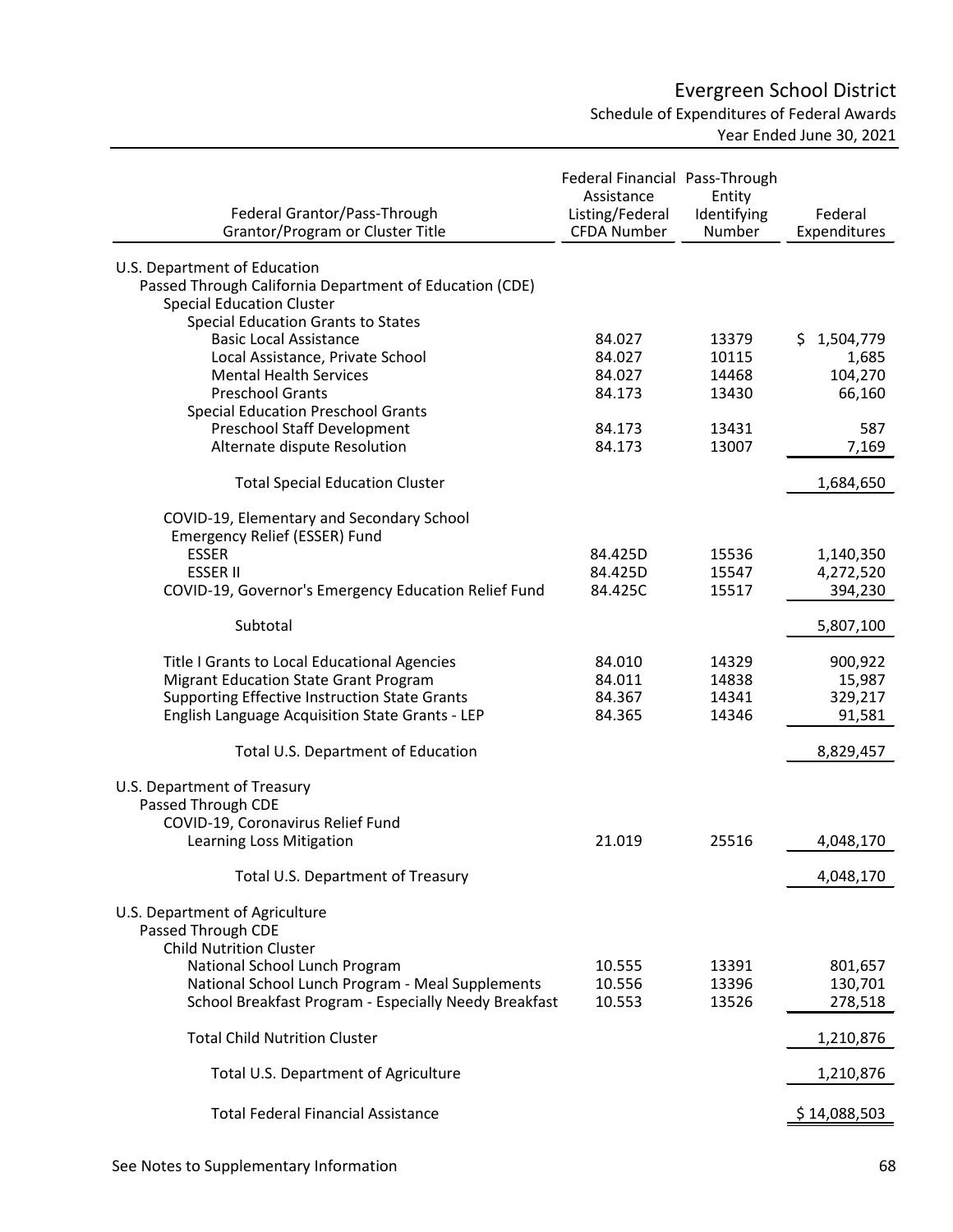# **ORGANIZATION**

The District was organized in 1860 under the laws of the State of California. The District operates under a locally elected five-member Board form of government and provides educational services to grades K – 8 as mandated by the State and/or Federal agencies. The District operates fifteen elementary, and three middle schools. There were no boundary changes during the year.

### **GOVERNING BOARD**

| <b>MEMBER</b>              | <b>OFFICE</b>                                                | <b>TERM EXPIRES</b> |
|----------------------------|--------------------------------------------------------------|---------------------|
| <b>Christopher Corpus</b>  | President                                                    | 2022                |
| Lila Welch                 | President Pro Tem                                            | 2024                |
| Marisa Hanson              | Clerk                                                        | 2022                |
| Jim Zito                   | Trustee                                                      | 2022                |
| Pattie Andrade             | Trustee                                                      | 2024                |
|                            | <b>ADMINISTRATION</b>                                        |                     |
| Dr. Emy Flores             | Superintendent                                               |                     |
| Victoria knutson           | <b>Chief Business Officer</b>                                |                     |
| Mary McElhinney Stark, LLC | Interim Chief Business Officer (CBO)<br>services (June 2020) |                     |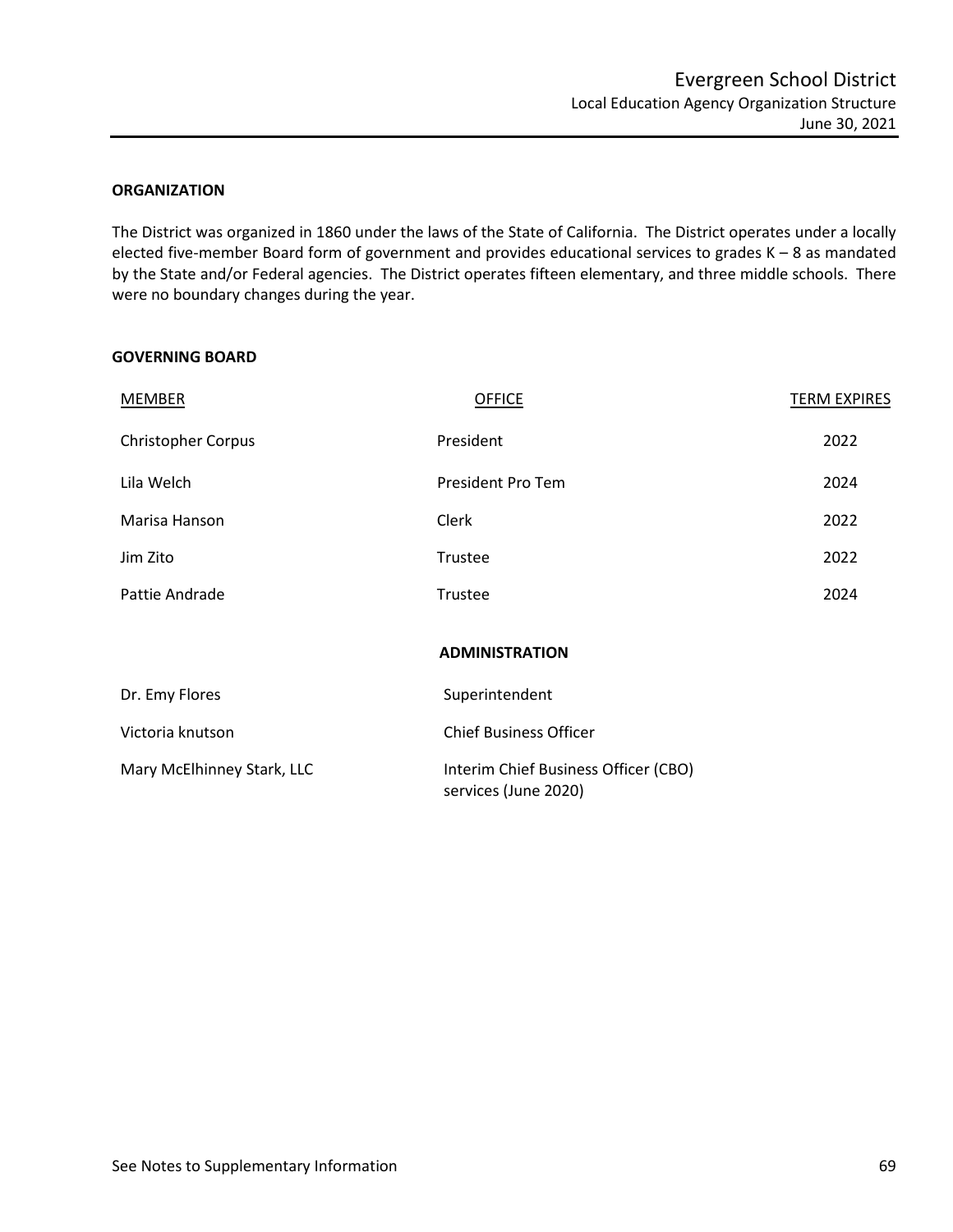|                                |                         | Number of Actual Days  |                             | Number of                    |               |  |  |
|--------------------------------|-------------------------|------------------------|-----------------------------|------------------------------|---------------|--|--|
| Grade Level                    | Traditional<br>Calendar | Multitrack<br>Calendar | Days Credited<br>Form J-13A | <b>Total Days</b><br>Offered | <b>Status</b> |  |  |
| Kindergarten<br>Grades $1 - 3$ | 180                     | N/A                    |                             | 180                          | Complied      |  |  |
| Grade 1                        | 180                     | N/A                    | $\overline{\phantom{a}}$    | 180                          | Complied      |  |  |
| Grade 2                        | 180                     | N/A                    | $\overline{\phantom{a}}$    | 180                          | Complied      |  |  |
| Grade 3                        | 180                     | N/A                    | $\overline{\phantom{a}}$    | 180                          | Complied      |  |  |
| Grades 4 - 8                   |                         |                        |                             |                              |               |  |  |
| Grade 4                        | 180                     | N/A                    | $\overline{\phantom{a}}$    | 180                          | Complied      |  |  |
| Grade 5                        | 180                     | N/A                    | $\overline{\phantom{a}}$    | 180                          | Complied      |  |  |
| Grade 6                        | 180                     | N/A                    | $\overline{\phantom{a}}$    | 180                          | Complied      |  |  |
| Grade 7                        | 180                     | N/A                    | $\overline{\phantom{a}}$    | 180                          | Complied      |  |  |
| Grade 8                        | 180                     | N/A                    | $\overline{\phantom{a}}$    | 180                          | Complied      |  |  |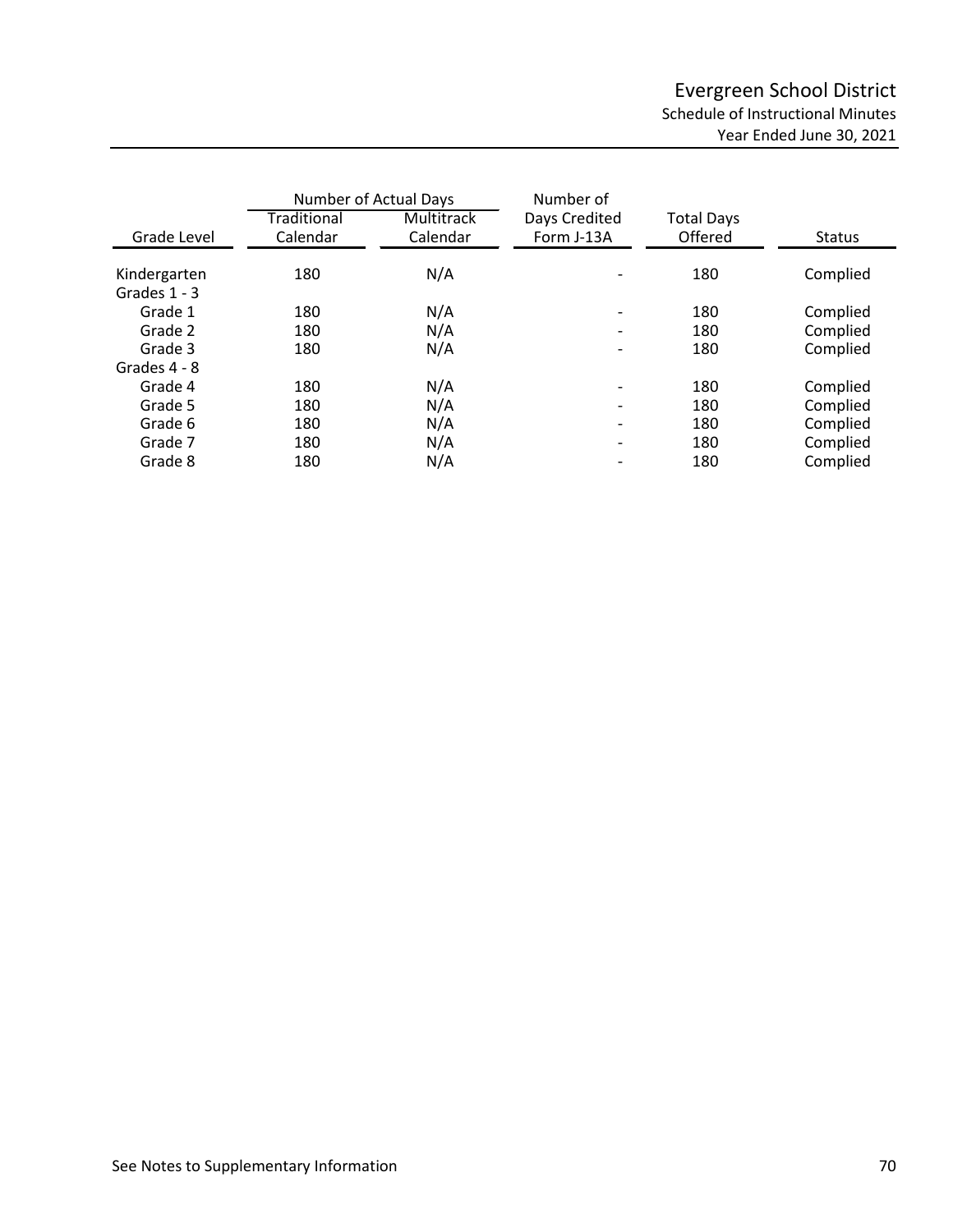Summarized below are the fund balance reconciliations between the Unaudited Actual Financial Report and the audited financial statements.

|                                                                                            |   | Debt Service<br><b>Fund for Blended</b><br>Component<br>Units |
|--------------------------------------------------------------------------------------------|---|---------------------------------------------------------------|
| <b>Fund Balance</b><br>Balance, June 30, 2021, Unaudited Actuals<br>Decrease in Investment | Ś | 1,444,782<br>(659, 674)                                       |
| Balance, June 30, 2021, Audited Financial Statements                                       |   | 785,108                                                       |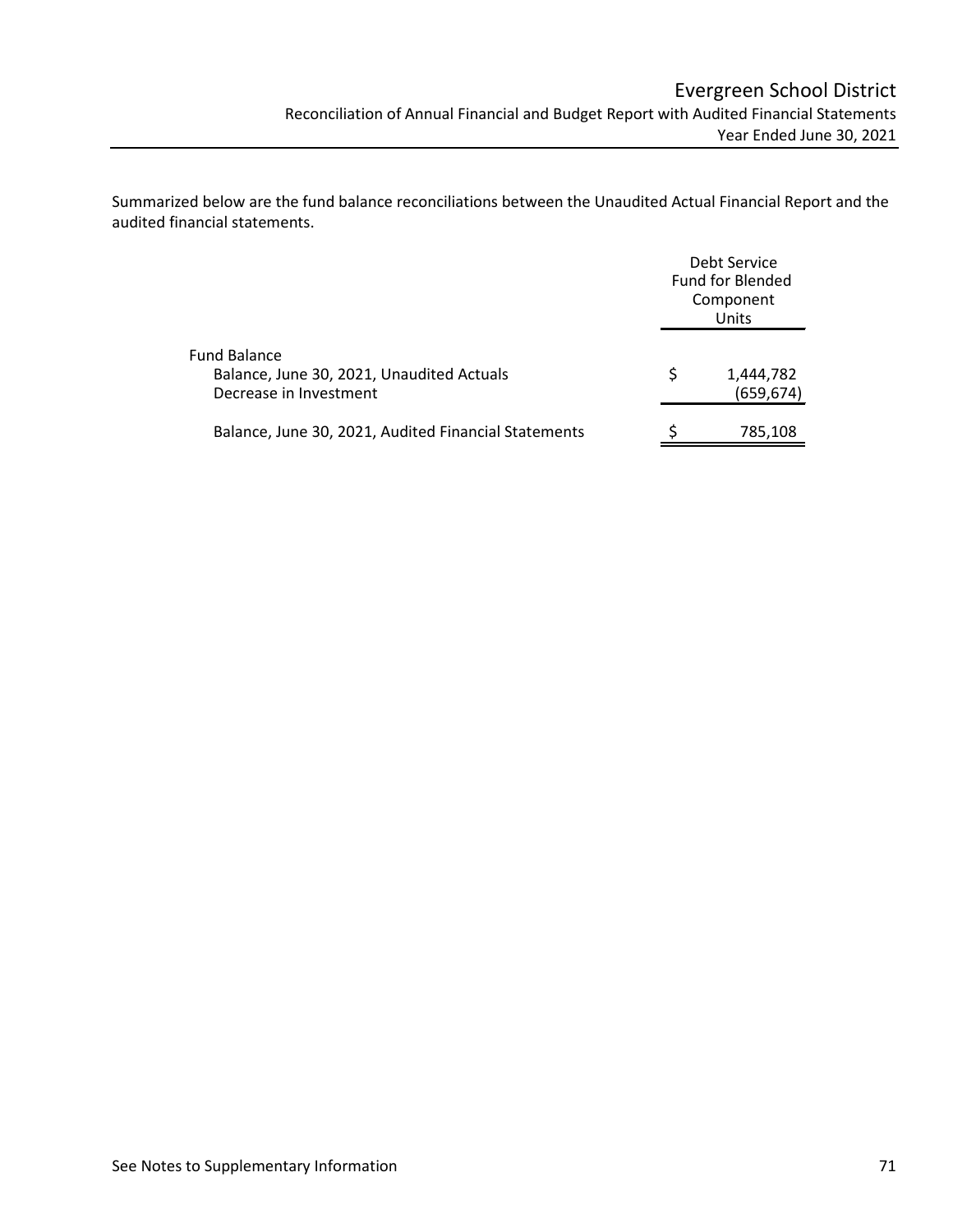|                                                        | (Budget)<br>$2022^1$   | 2021                   | 2020             | 2019                     |
|--------------------------------------------------------|------------------------|------------------------|------------------|--------------------------|
| General Fund <sup>3</sup><br>Revenues<br>Other sources | \$130,837,411          | \$123,653,748          | \$119,450,430    | \$123,243,093<br>724,242 |
| <b>Total Revenues</b><br>and Other Sources             | 130,837,411            | 123,653,748            | 119,450,430      | 123,967,335              |
| Expenditures<br>Other uses and transfers out           | 128,428,800<br>853,842 | 120,581,674<br>276,824 | 115,619,224      | 120,635,275              |
| <b>Total Expenditures</b><br>and Other Uses            | 129,282,642            | 120,858,498            | 115,619,224      | 120,635,275              |
| Increase/(Decrease)<br>in Fund Balance                 | 1,554,769              | 2,795,250              | 3,831,206        | 3,332,060                |
| <b>Ending Fund Balance</b>                             | 39,691,850             | 38,137,081<br>\$       | 35,341,831<br>S. | \$31,510,625             |
| Available Reserves <sup>2</sup>                        | 31,171,992             | 20,292,177<br>\$.      | 28,425,759<br>\$ | 26,956,205<br>\$.        |
| Available Reserves as a<br>Percentage of Total Outgo   | 24.11%                 | 16.79%                 | 24.59%           | 22.35%                   |
| Long-Term Liabilities                                  | \$345,831,176          | \$358,067,245          | \$336,948,196    | \$328,504,462            |
| K-12 Average Daily<br>Attendance at P-2                | 10,092                 | 10,098                 | 10,098           | 10,502                   |

The General Fund balance has increased by \$6,626,456 over the past two years. The fiscal year 2021-2022 budget projects a decrease of \$1,554,769 (4.08%). For a district this size, the State recommends available reserves of at least 3% of total General Fund expenditures, transfers out, and other uses (total outgo).

The District has incurred operating surpluses in all of the past three years and anticipates incurring an operating surplus during the 2021-2022 fiscal year. Total long-term liabilities have increased by \$29,562,783 over the past two years.

Average daily attendance has decreased by 404 over the past two years. Additional decline of 6 ADA is anticipated during fiscal year 2021-2022.

- $1$  Budget 2022 is included for analytical purposes only and has not been subjected to audit.
- <sup>2</sup> Available reserves consist of all unassigned fund balances including all amounts reserved for economic Uncertainties contained with the General Fund.
- <sup>3</sup> General Fund amounts do not include activity related to the consolidation of the Retiree Benefits Special Reserve Fund as required by GASB Statement No. 54.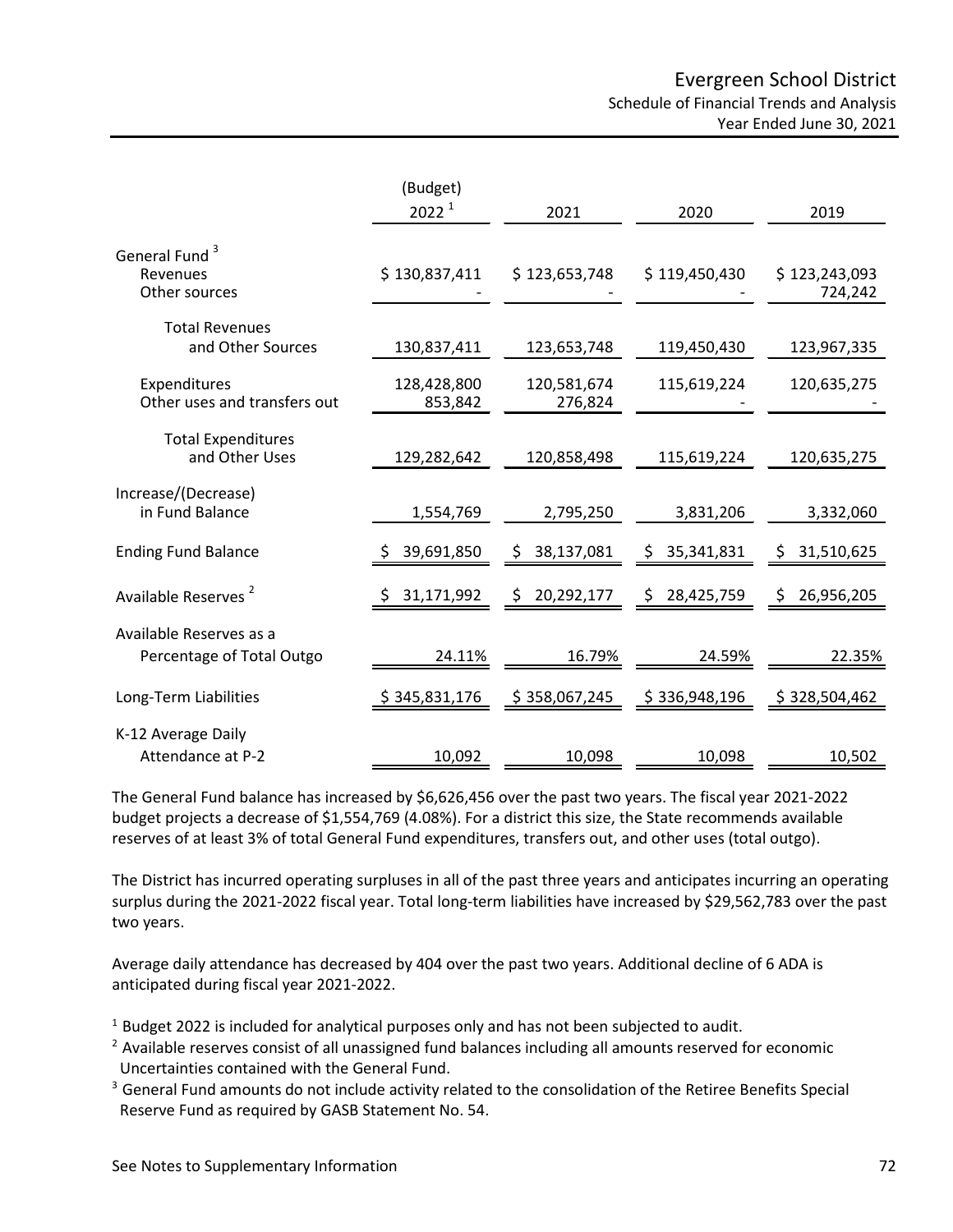# Evergreen School District

Combining Balance Sheet – Non-Major Governmental Funds June 30, 2021

|                                                                                                 | Student<br>Activity<br>Fund |    | Cafeteria<br>Fund            |    | Deferred<br>Maintenance<br>Fund |    | Capital<br><b>Facilities</b><br>Fund |    | Debt Service<br>Fund for Blended<br>Component<br>Units |     | Non-Major<br>Governmental<br>Funds        |
|-------------------------------------------------------------------------------------------------|-----------------------------|----|------------------------------|----|---------------------------------|----|--------------------------------------|----|--------------------------------------------------------|-----|-------------------------------------------|
| Assets<br>Deposits and investments<br>Receivables<br>Due from other funds<br>Stores inventories | \$<br>67,689<br>46,976      | Ś. | 474,442<br>87,386<br>104,178 | \$ | 10                              | Ś. | 3,025,841<br>11,475                  | \$ | 783,702<br>1,406                                       | \$. | 4,351,684<br>100,267<br>46,976<br>104,178 |
| Total assets                                                                                    | 114,665                     |    | 666,006                      | Ş  | 10                              | Ş  | 3,037,316                            | Ş. | 785,108                                                |     | 4,603,105                                 |
| Liabilities and Fund Balances                                                                   |                             |    |                              |    |                                 |    |                                      |    |                                                        |     |                                           |
| Liabilities<br>Accounts payable<br>Due to other funds                                           |                             | \$ | 202,058<br>463,948           | \$ |                                 | \$ | 1,626                                | \$ |                                                        |     | 203,684<br>463,948                        |
| <b>Total liabilities</b>                                                                        |                             |    | 666,006                      |    |                                 |    | 1,626                                |    |                                                        |     | 667,632                                   |
| <b>Fund Balances</b><br>Restricted<br>Assigned                                                  | 114,665                     |    |                              |    | 10                              |    | 3,035,690                            |    | 785,108                                                |     | 3,935,463<br>10                           |
| <b>Total fund balances</b>                                                                      | 114,665                     |    |                              |    | 10                              |    | 3,035,690                            |    | 785,108                                                |     | 3,935,473                                 |
| Total liabilities and fund balances \$                                                          | 114,665                     |    | 666,006                      |    | $10\,$                          |    | 3,037,316                            |    | 785,108                                                |     | 4,603,105                                 |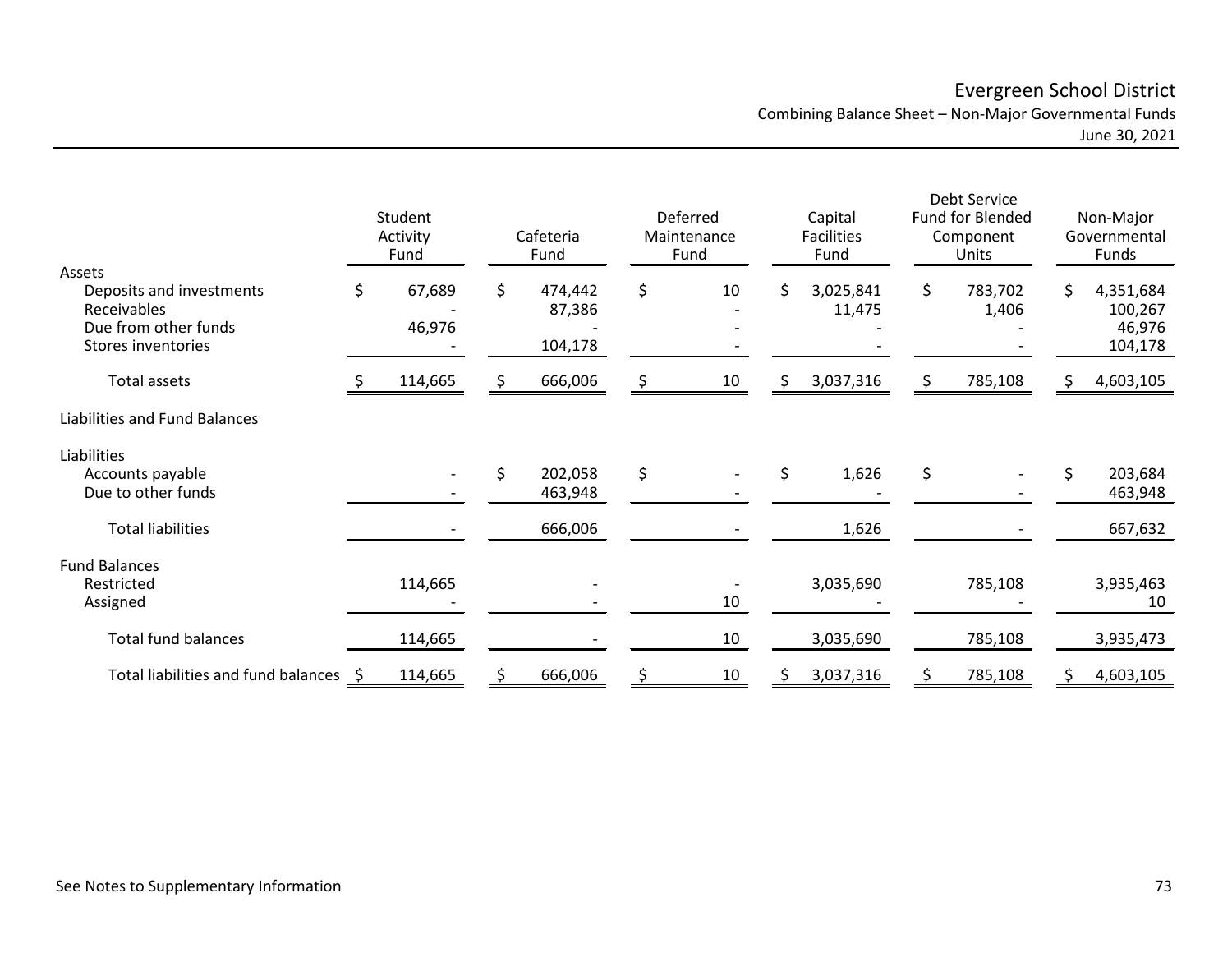# Evergreen School District

Combining Statement of Revenues, Expenditure, and Changes in Fund Balances – Non-Major Governmental Funds Year Ended June 30, 2021

|                                                                                         | Student<br>Activity<br>Fund | Cafeteria<br>Fund                    | Deferred<br>Maintenance<br>Fund |     | Capital<br><b>Facilities</b><br>Fund | <b>Debt Service</b><br>Fund for Blended<br>Component<br>Units |    | Non-Major<br>Governmental<br>Funds  |
|-----------------------------------------------------------------------------------------|-----------------------------|--------------------------------------|---------------------------------|-----|--------------------------------------|---------------------------------------------------------------|----|-------------------------------------|
| Revenues<br><b>Federal sources</b><br><b>Other State sources</b><br>Other local sources | \$<br>58,361                | \$<br>1,210,876<br>190,223<br>24,652 | \$<br>(21)                      | \$  | 727,511                              | \$<br>(1, 299)                                                | \$ | 1,210,876<br>190,223<br>809,204     |
| <b>Total revenues</b>                                                                   | 58,361                      | 1,425,751                            | (21)                            |     | 727,511                              | (1, 299)                                                      |    | 2,210,303                           |
| Expenditures<br>Current<br>Pupil services                                               |                             |                                      |                                 |     |                                      |                                                               |    |                                     |
| Food services<br>Administration                                                         |                             | 1,728,698                            |                                 |     |                                      |                                                               |    | 1,728,698                           |
| All other administration<br>Plant services<br>Ancillary services<br>Capital outlay      | 90,077                      | 63,701<br>11,776                     | 3,683                           |     |                                      |                                                               |    | 63,701<br>11,776<br>90,077<br>3,683 |
| Total expenditures                                                                      | 90,077                      | 1,804,175                            | 3,683                           |     |                                      |                                                               |    | 1,897,935                           |
| Excess (Deficiency) of Revenues<br>Over Expenditures                                    | (31, 716)                   | (378, 424)                           | (3,704)                         |     | 727,511                              | (1, 299)                                                      |    | 312,368                             |
| <b>Other Financing Sources (Uses)</b><br>Transfers in                                   |                             | 276,824                              |                                 |     |                                      |                                                               |    | 276,824                             |
| Net Change in Fund Balances                                                             | (31, 716)                   | (101, 600)                           | (3,704)                         |     | 727,511                              | (1, 299)                                                      |    | 620,908                             |
| Fund Balance - Beginning, as restated                                                   | 146,381                     | 101,600                              | 3,714                           |     | 2,308,179                            | 786,407                                                       |    | 3,346,281                           |
| Fund Balance - Ending                                                                   | \$<br>114,665               | \$                                   | \$<br>10                        | \$. | 3,035,690                            | \$<br>785,108                                                 | S. | 3,967,189                           |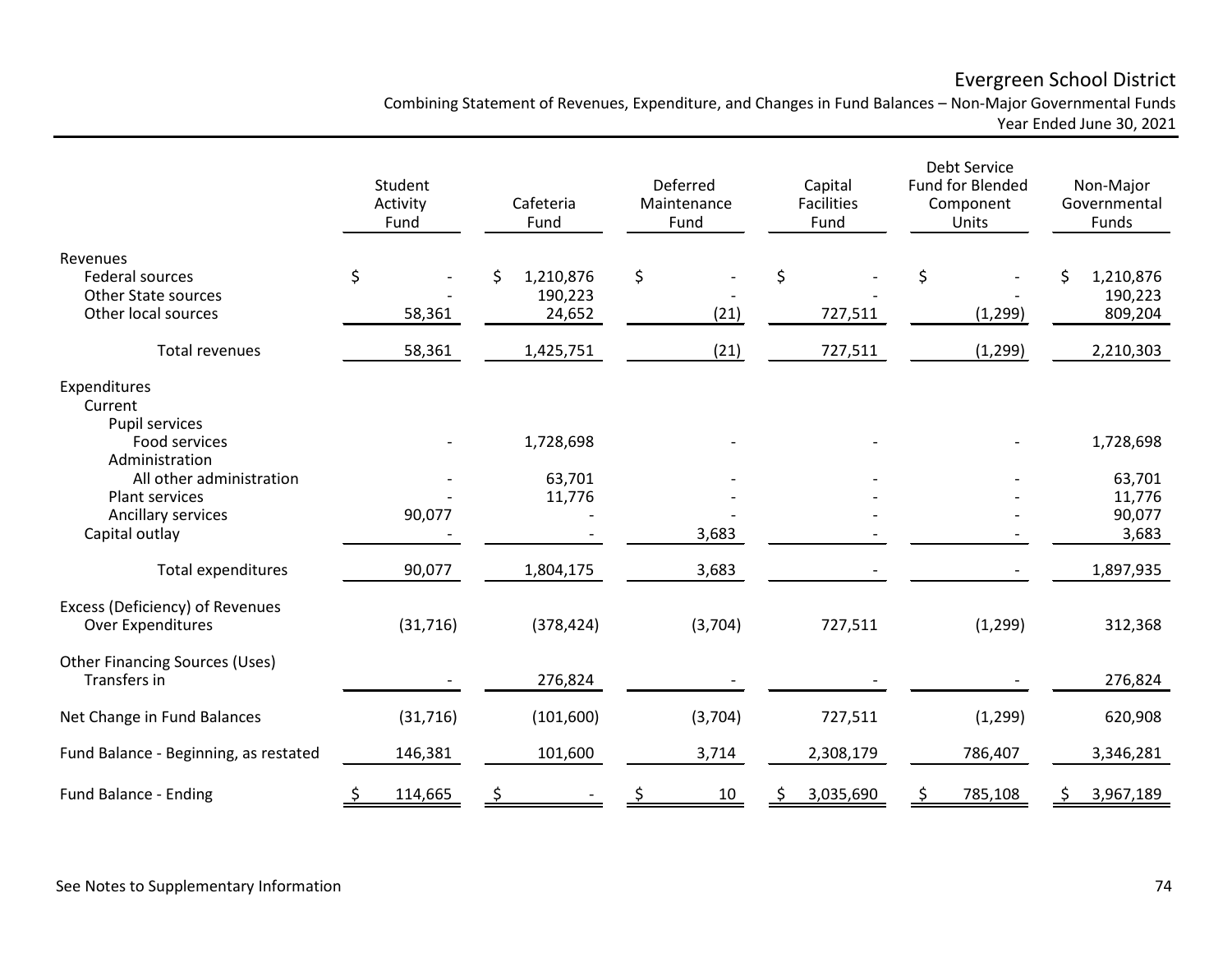# **Note 1 - Purpose of Schedules**

# **Schedule of Expenditures of Federal Awards (SEFA)**

# Basis of Presentation

The accompanying schedule of expenditures of federal awards (the schedule) includes the federal award activity of the Evergreen School District (the District) under programs of the federal government for the year ended June 30, 2021. The information is presented in accordance with the requirements of Title 2 U.S. Code of Federal Regulations Part 200, *Uniform Administrative Requirements, Cost Principles, and Audit Requirements for Federal Awards* (Uniform Guidance). Because the schedule presents only a selected portion of the operations of the District, it is not intended to and does not present the financial position, changes in net position or fund balance of the District.

# Summary of Significant Accounting Policies

Expenditures reported in the schedule are reported on the modified accrual basis of accounting, such expenditures are recognized following the cost principles contained in the Uniform Guidance, wherein certain types of expenditures are not allowable or are limited as to reimbursement. No federal financial assistance has been provided to a subrecipient.

# Indirect Cost Rate

The District has not elected to use the 10% de minimis cost rate.

### **Local Education Agency Organization Structure**

This schedule provides information about the District's boundaries and schools operated, members of the governing board, and members of the administration.

### **Schedule of Instructional Time**

This schedule presents information on the number of instructional days offered by the District and whether the District complied with the provisions of *Education Code* Sections 43504.

### **Reconciliation of Annual Financial and Budget Report with Audited Financial Statements**

This schedule provides the information necessary to reconcile the fund balance of all funds reported on the Unaudited Actual Financial Report to the audited financial statements.

### **Schedule of Financial Trends and Analysis**

This schedule discloses the District's financial trends by displaying past years' data along with current year budget information. These financial trend disclosures are used to evaluate the District's ability to continue as a going concern for a reasonable period of time.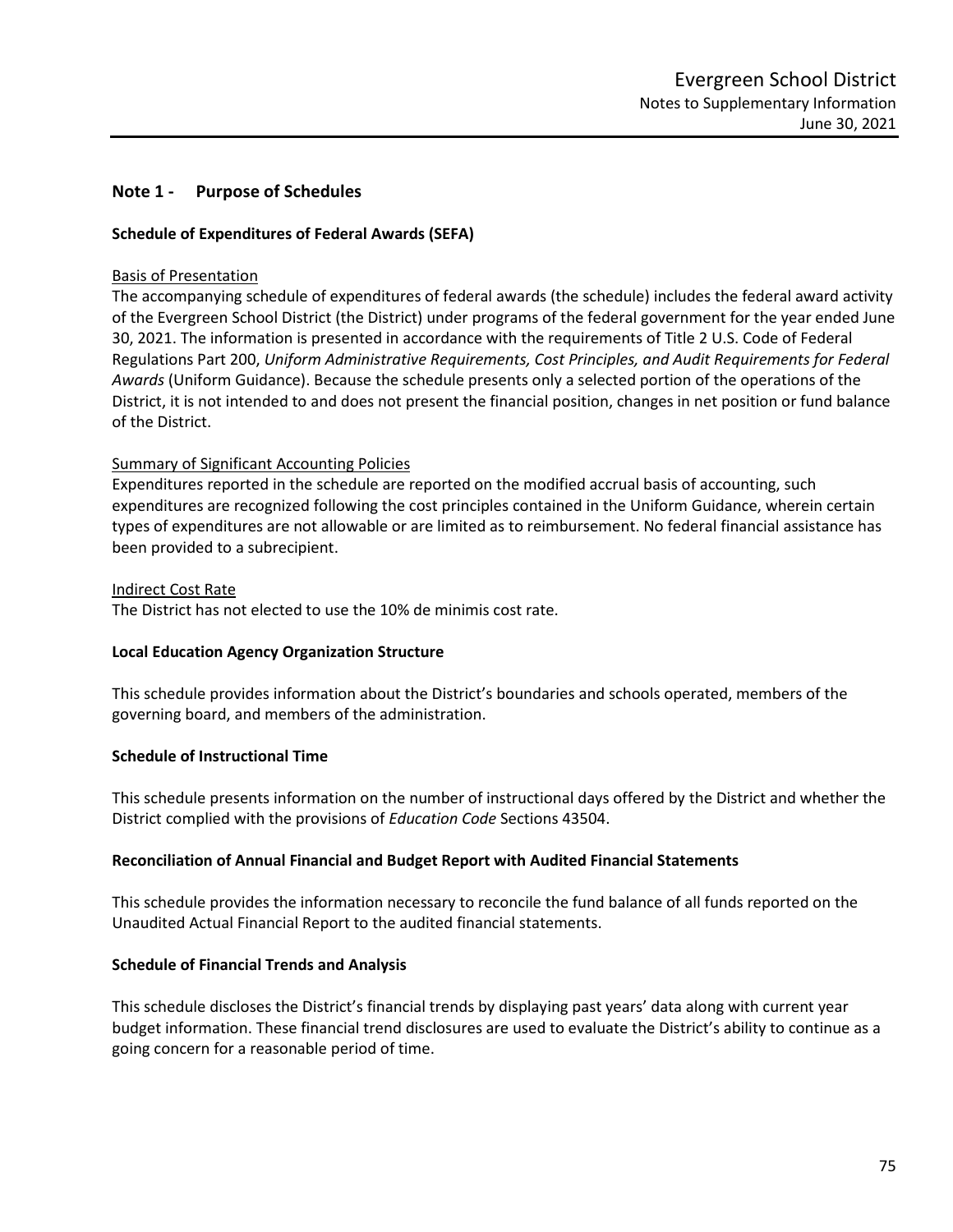# **Non-Major Governmental Funds - Balance Sheet and Statement of Revenues, Expenditures and Changes in Fund Balances**

The Non-Major Governmental Funds Combining Balance Sheet and Combining Statement of Revenues, Expenditures and Changes in Fund Balances is included to provide information regarding the individual funds that have been included in the Non-Major Governmental Funds column on the Governmental Funds Balance Sheet and Statement of Revenues, Expenditures, and Changes in Fund Balances.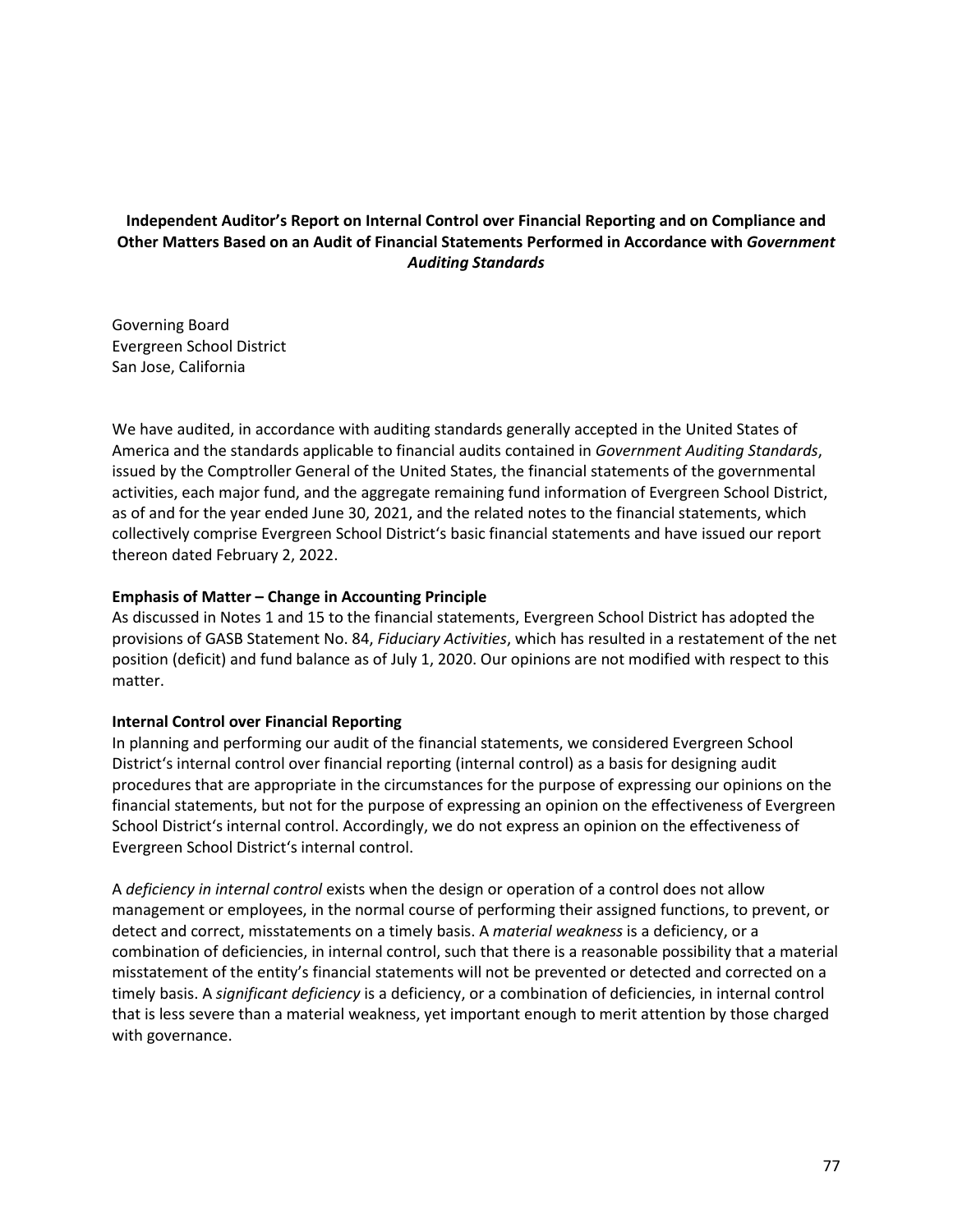Our consideration of internal control was for the limited purpose described in the first paragraph of this section and was not designed to identify all deficiencies in internal control that might be material weaknesses or significant deficiencies. Given these limitations, during our audit we did not identify any deficiencies in internal control that we consider to be material weaknesses. However, material weaknesses may exist that have not been identified.

# **Compliance and Other Matters**

As part of obtaining reasonable assurance about whether Evergreen School District's financial statements are free from material misstatement, we performed tests of its compliance with certain provisions of laws, regulations, contracts, and grant agreements, noncompliance with which could have a direct and material effect on the financial statements. However, providing an opinion on compliance with those provisions was not an objective of our audit, and accordingly, we do not express such an opinion. The results of our tests disclosed no instances of noncompliance or other matters that are required to be reported under *Government Auditing Standards*.

# **Purpose of this Report**

The purpose of this report is solely to describe the scope of our testing of internal control and compliance and the results of that testing, and not to provide an opinion on the effectiveness of the entity's internal control or on compliance. This report is an integral part of an audit performed in accordance with *Government Auditing Standards* in considering the entity's internal control and compliance. Accordingly, this communication is not suitable for any other purpose.

Fede Sailly LLP

Menlo Park, California February 2, 2022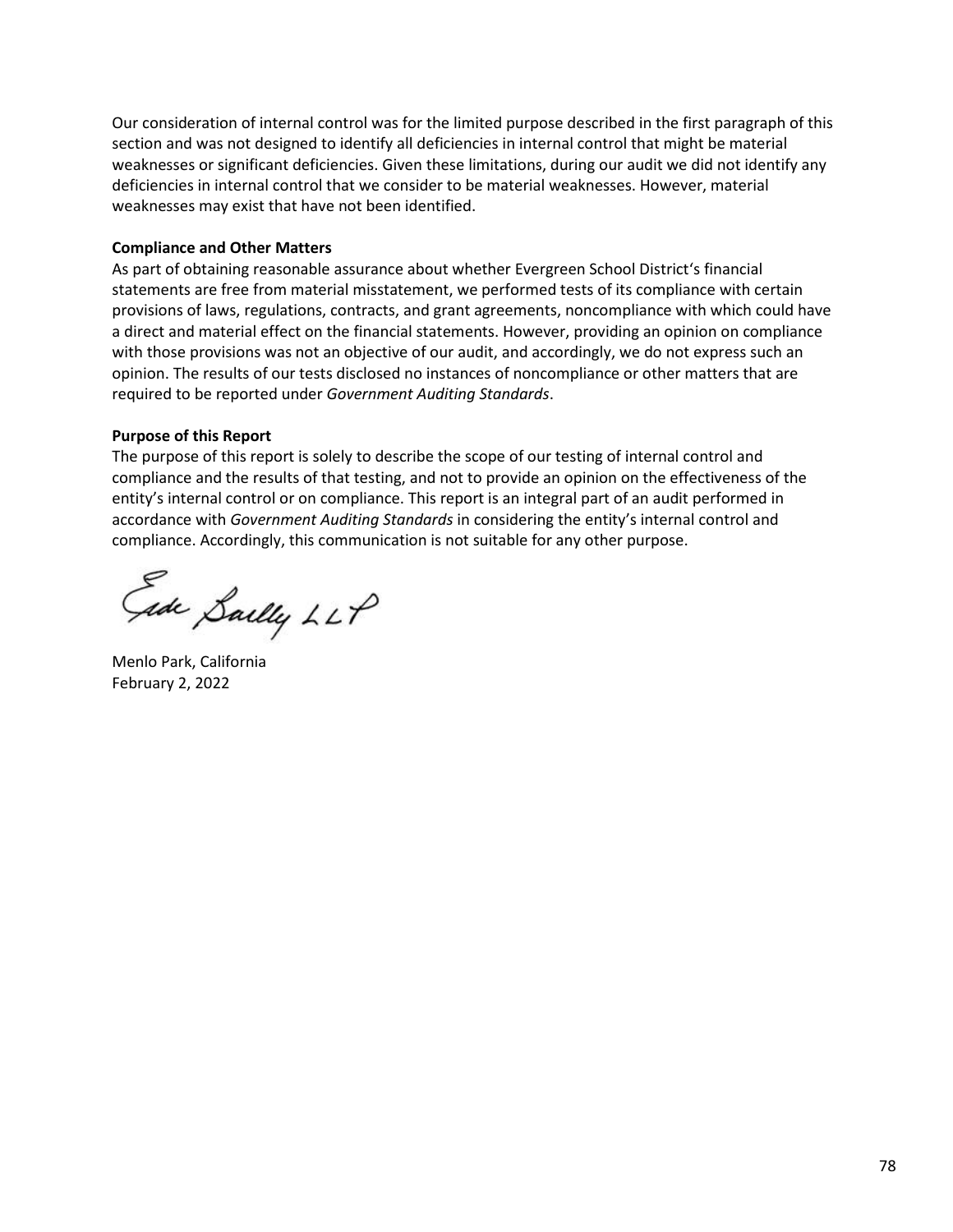

**CPAs & BUSINESS ADVISORS** 

# **Independent Auditor's Report on Compliance for Each Major Federal Program; Report on Internal Control Over Compliance Required by the Uniform Guidance**

Governing Board Evergreen School District San Jose, California

# **Report on Compliance for Each Major Federal Program**

We have audited Evergreen School District's compliance with the types of compliance requirements described in the *OMB Compliance Supplement* that could have a direct and material effect on each of Evergreen School District's major federal programs for the year ended June 30, 2021. Evergreen School District's major federal programs are identified in the summary of auditor's results section of the accompanying schedule of findings and questioned costs.

# **Management's Responsibility**

Management is responsible for compliance with federal statutes, regulations, and the terms and conditions of its federal awards applicable to its federal programs.

### **Auditor's Responsibility**

Our responsibility is to express an opinion on compliance for each of Evergreen School District's major federal programs based on our audit of the types of compliance requirements referred to above. We conducted our audit of compliance in accordance with auditing standards generally accepted in the United States of America; the standards applicable to financial audits contained in *Government Auditing Standards*, issued by the Comptroller General of the United States; and the audit requirements of Title 2 U.S. *Code of Federal Regulations* Part 200, *Uniform Administrative Requirements, Cost Principles, and Audit Requirements for Federal Awards* (Uniform Guidance). Those standards and the Uniform Guidance require that we plan and perform the audit to obtain reasonable assurance about whether noncompliance with the types of compliance requirements referred to above that could have a direct and material effect on a major federal program occurred. An audit includes examining, on a test basis, evidence about Evergreen School District's compliance with those requirements and performing such other procedures as we considered necessary in the circumstances.

We believe that our audit provides a reasonable basis for our opinion on compliance for each major federal program. However, our audit does not provide a legal determination of Evergreen School District's compliance.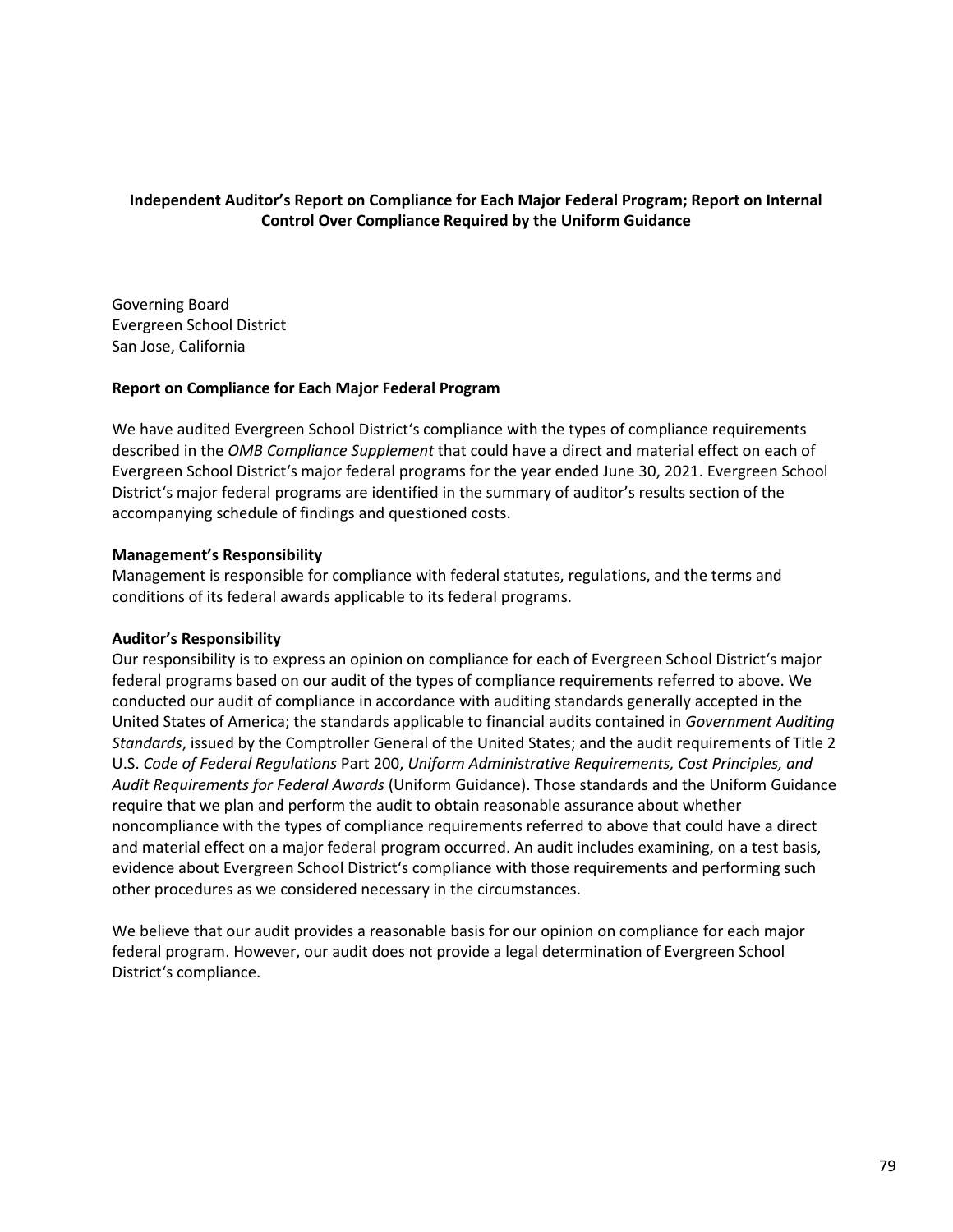# **Opinion on Each Major Federal Program**

In our opinion, Evergreen School District's complied, in all material respects, with the types of compliance requirements referred to above that could have a direct and material effect on each of its major federal programs for the year ended June 30, 2021.

# **Report on Internal Control over Compliance**

Management of Evergreen School District is responsible for establishing and maintaining effective internal control over compliance with the types of compliance requirements referred to above. In planning and performing our audit of compliance, we considered Evergreen School District's internal control over compliance with the types of requirements that could have a direct and material effect on each major federal program to determine the auditing procedures that are appropriate in the circumstances for the purpose of expressing an opinion on compliance for each major federal program and to test and report on internal control over compliance in accordance with the Uniform Guidance, but not for the purpose of expressing an opinion on the effectiveness of internal control over compliance. Accordingly, we do not express an opinion on the effectiveness of the Evergreen School District's internal control over compliance.

*A deficiency in internal control over compliance* exists when the design or operation of a control over compliance does not allow management or employees, in the normal course of performing their assigned functions, to prevent, or detect and correct, noncompliance with a type of compliance requirement of a federal program on a timely basis. *A material weakness in internal control over compliance* is a deficiency, or a combination of deficiencies, in internal control over compliance, such that there is a reasonable possibility that material noncompliance with a type of compliance requirement of a federal program will not be prevented, or detected and corrected, on a timely basis. *A significant deficiency in internal control over compliance* is a deficiency, or a combination of deficiencies, in internal control over compliance with a type of compliance requirement of a federal program that is less severe than a material weakness in internal control over compliance, yet important enough to merit attention by those charged with governance.

Our consideration of internal control over compliance was for the limited purpose described in the first paragraph of this section and was not designed to identify all deficiencies in internal control over compliance that might be material weaknesses or significant deficiencies. We did not identify any deficiencies in internal control over compliance that we consider to be material weaknesses. However, material weaknesses may exist that have not been identified.

The purpose of this report on internal control over compliance is solely to describe the scope of our testing of internal control over compliance and the results of that testing based on the requirements of the Uniform Guidance. Accordingly, this report is not suitable for any other purpose.

Gide Sailly LLP

Menlo Park, California February 2, 2022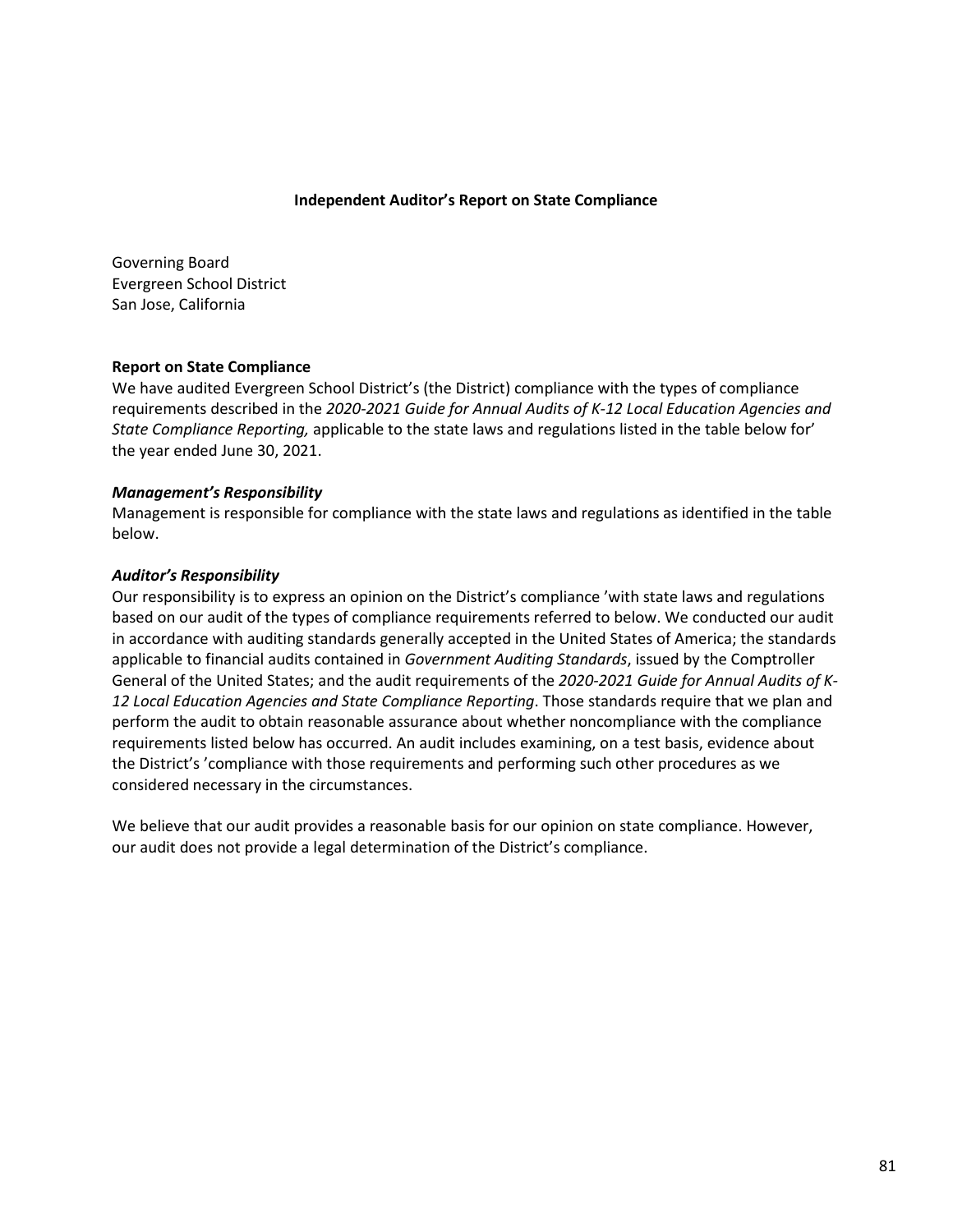# *Compliance Requirements Tested*

In connection with the audit referred to above, we selected and tested transactions and records to determine the District's compliance with laws and regulations applicable to the following items:

|                                                             | Procedures    |
|-------------------------------------------------------------|---------------|
|                                                             | Performed     |
| LOCAL EDUCATION AGENCIES OTHER THAN CHARTER SCHOOLS         |               |
| Attendance and Distance Learning                            | Yes           |
| <b>Teacher Certification and Misassignments</b>             | Yes           |
| Kindergarten Continuance                                    | Yes           |
| <b>Instructional Time</b>                                   | Yes           |
| <b>Instructional Materials</b>                              | Yes           |
| Ratios of Administrative Employees to Teachers              | Yes           |
| <b>Classroom Teacher Salaries</b>                           | Yes           |
| Early Retirement Incentive                                  | No, See Below |
| <b>Gann Limit Calculation</b>                               | Yes           |
| <b>School Accountability Report Card</b>                    | Yes           |
| K-3 Grade Span Adjustment                                   | Yes           |
| Apprenticeship: Related and Supplemental Instruction        | No, See Below |
| Comprehensive School Safety Plan                            | Yes           |
| <b>District of Choice</b>                                   | No, See Below |
| SCHOOL DISTRICTS, COUNTY OFFICES OF EDUCATION, AND CHARTER  |               |
| <b>SCHOOLS</b>                                              |               |
| California Clean Energy Jobs Act                            | Yes           |
| Proper Expenditure of Education Protection Account Funds    | Yes           |
| Unduplicated Local Control Funding Formula Pupil Counts     | Yes           |
| Independent Study - Course Based                            | No, See Below |
| <b>CHARTER SCHOOLS</b>                                      |               |
| Attendance                                                  | No, See Below |
| Mode of Instruction                                         | No, See Below |
| Nonclassroom-Based Instruction/Independent Study            | No, See Below |
| Determination of Funding for Nonclassroom-Based Instruction | No, See Below |
| <b>Charter School Facility Grant Program</b>                | No, See Below |
| <b>Early Retirement Incentive</b>                           |               |

The District did not have any employees retire under the CalSTRS Early Retirement Incentive program; therefore, testing was not required.

Apprenticeship: Related and Supplemental Instruction We did not perform Apprenticeship: Related and Supplemental Instruction procedures because the program is not offered by the District.

District of Choice

We did not perform District of Choice procedures because the program is not offered by the District.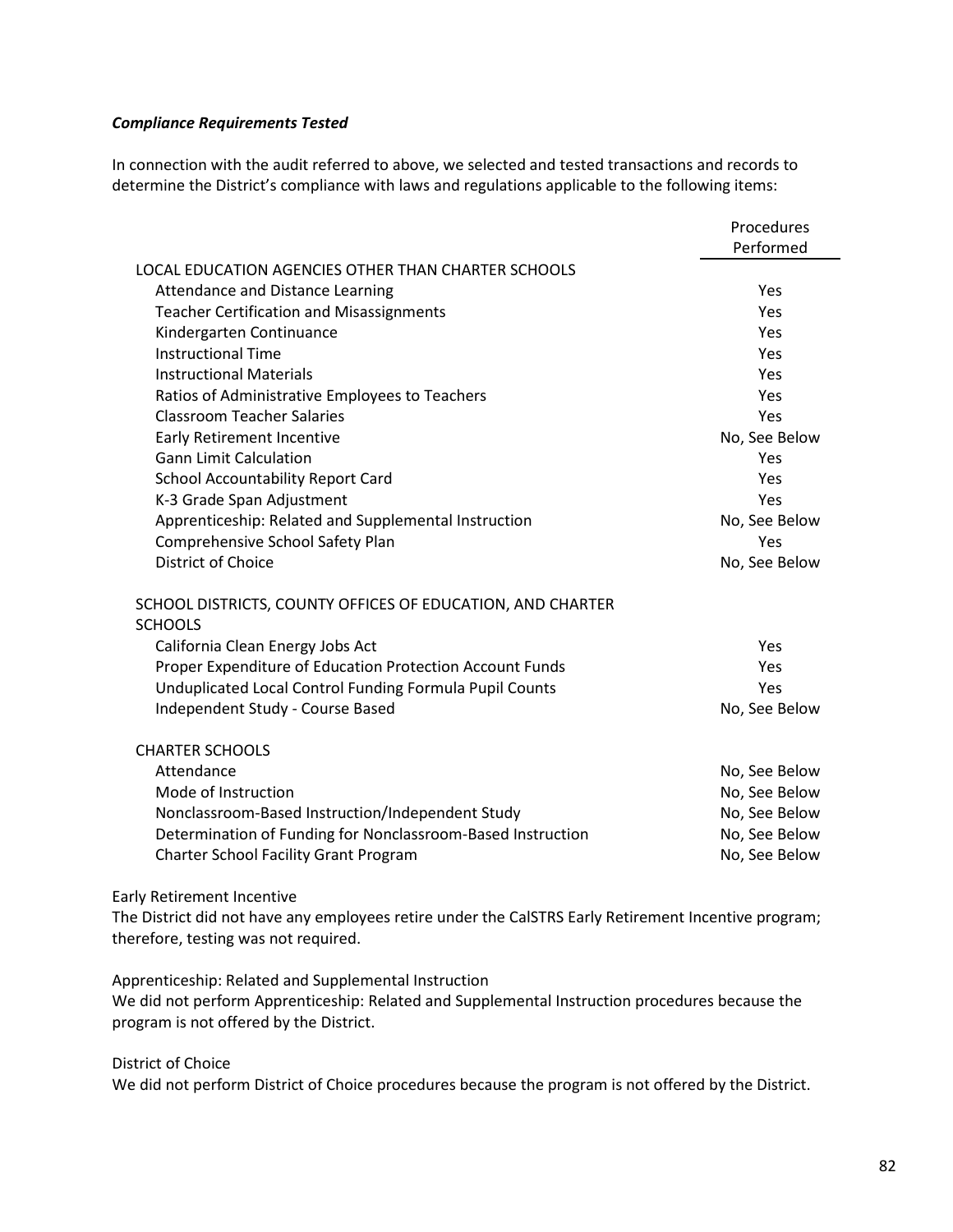## Independent Study - Course Based

The District does not offer an Independent Study - Course Based program; therefore, we did not perform any procedures related to the Independent Study - Course Based Program.

# Charter Schools

The District does not operate any Charter Schools; therefore, we did not perform procedures for Charter School Programs.

# *Unmodified Opinion*

In our opinion, Evergreen School District complied, in all material respects, with the laws and regulations of the state programs referred to above for the year ended June 30, 2021.

The purpose of this report on state compliance is solely to describe the results of our testing based on the requirements of the *2020-2021 Guide for Annual Audits of K-12 Local Education Agencies and State Compliance Reporting*. Accordingly, this report is not suitable for any other purpose.

Eade Sailly LLP

Menlo Park, California February 2, 2022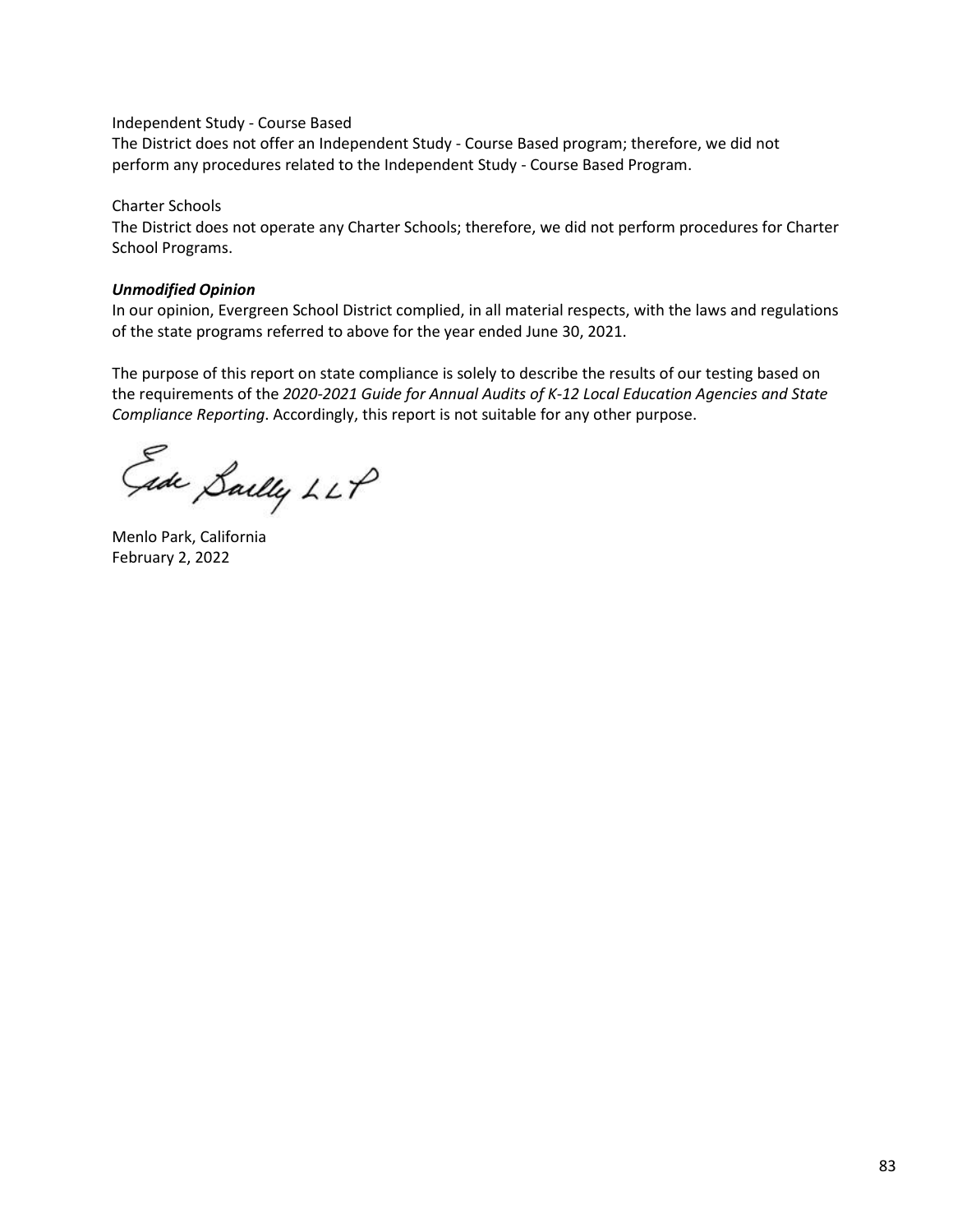# **Financial statements**

| Type of auditor's report issued on whether the financial<br>statements audited were prepared in accordance with<br><b>Generally Accepted Accounting Principals.</b>                                       | Unmodified                                                         |
|-----------------------------------------------------------------------------------------------------------------------------------------------------------------------------------------------------------|--------------------------------------------------------------------|
| Internal control over financial reporting<br>Material weaknesses identified<br>Significant deficiencies identified not considered<br>to be material weaknesses                                            | No<br>None Reported                                                |
| Noncompliance material to financial statements noted?                                                                                                                                                     | No                                                                 |
| <b>Federal awards</b>                                                                                                                                                                                     |                                                                    |
| Internal control over major program<br>Material weaknesses identified<br>Significant deficiencies identified not considered<br>to be material weaknesses                                                  | No<br>None Reported                                                |
| Type of auditor's report issued on compliance<br>for major programs                                                                                                                                       | Unmodified                                                         |
| Any audit findings disclosed that are required to be reported<br>in accordance with Uniform Guidance 2 CFR 200.516(a)                                                                                     | No.                                                                |
| Identification of major programs                                                                                                                                                                          |                                                                    |
| Name of Federal Program or Cluster                                                                                                                                                                        | Federal Fiancial Assistance Listing/<br><b>Federal CFDA Number</b> |
| COVID-19, Elementary and Secondary School<br>Emergency Relief (ESSER) Fund<br>COVID-19, Governor's Emergency Education Relief Fund<br>COVID-19, Coronavirus Relief Fund<br><b>Child Nutrition Cluster</b> | 84.425D<br>84.425C<br>21.019<br>10.555, 10.556, 10.553             |
| Dollar threshold used to distinguish between type A<br>and type B programs:                                                                                                                               | \$750,000                                                          |
| Auditee qualified as low-risk auditee?                                                                                                                                                                    | No                                                                 |
| <b>State compliance</b>                                                                                                                                                                                   |                                                                    |
| Type of auditor's report issued on compliance<br>for programs                                                                                                                                             | Unmodified                                                         |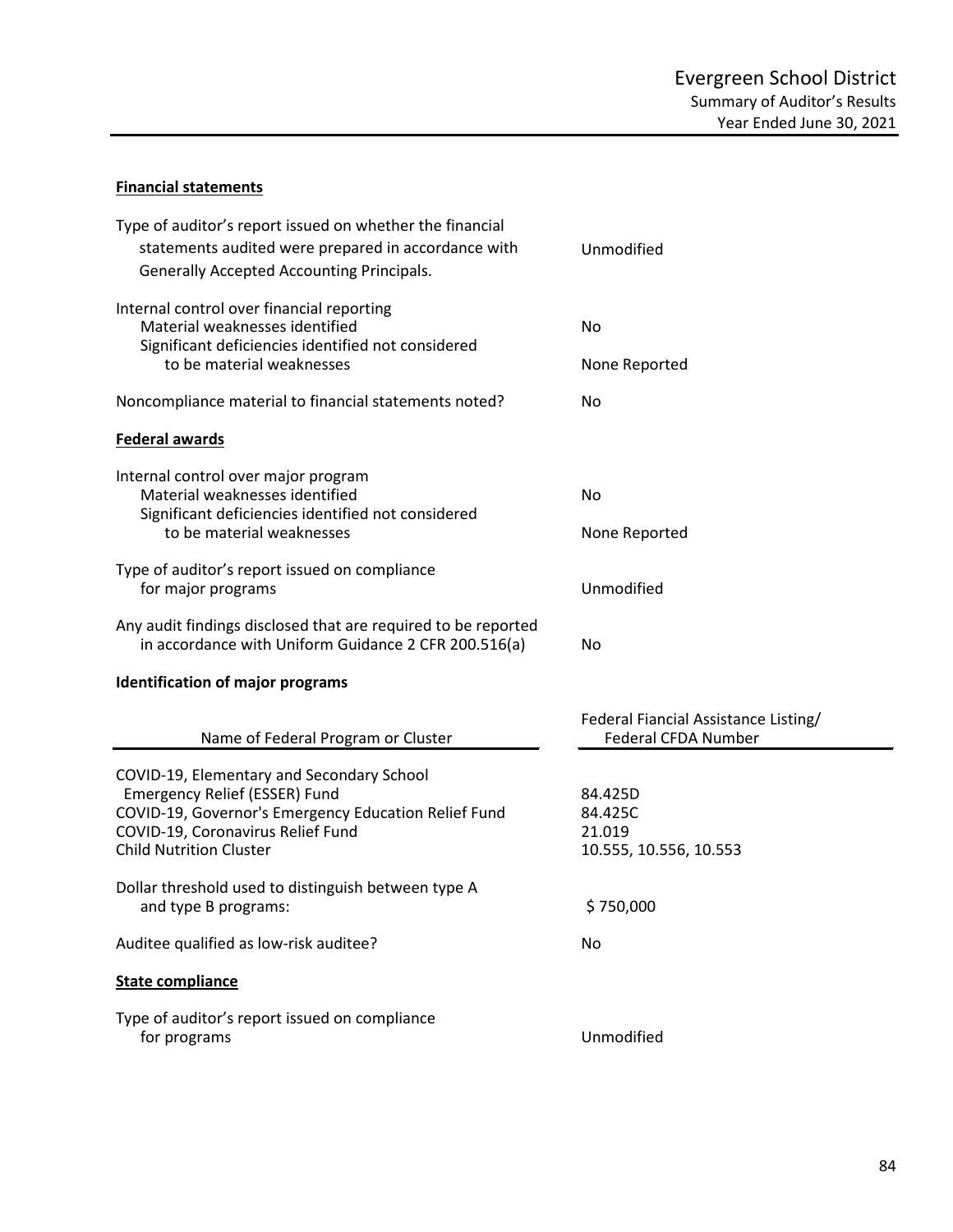None reported.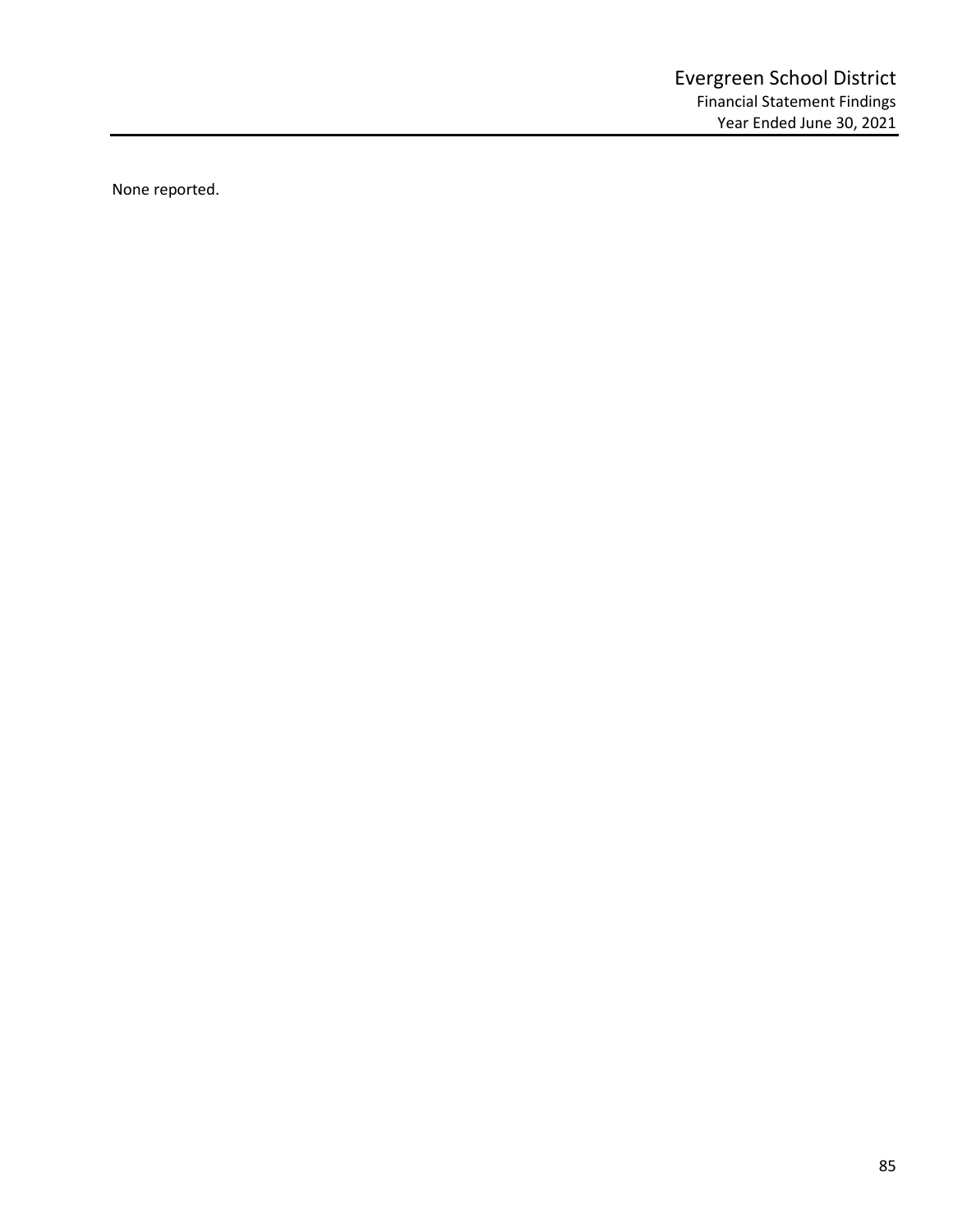None reported.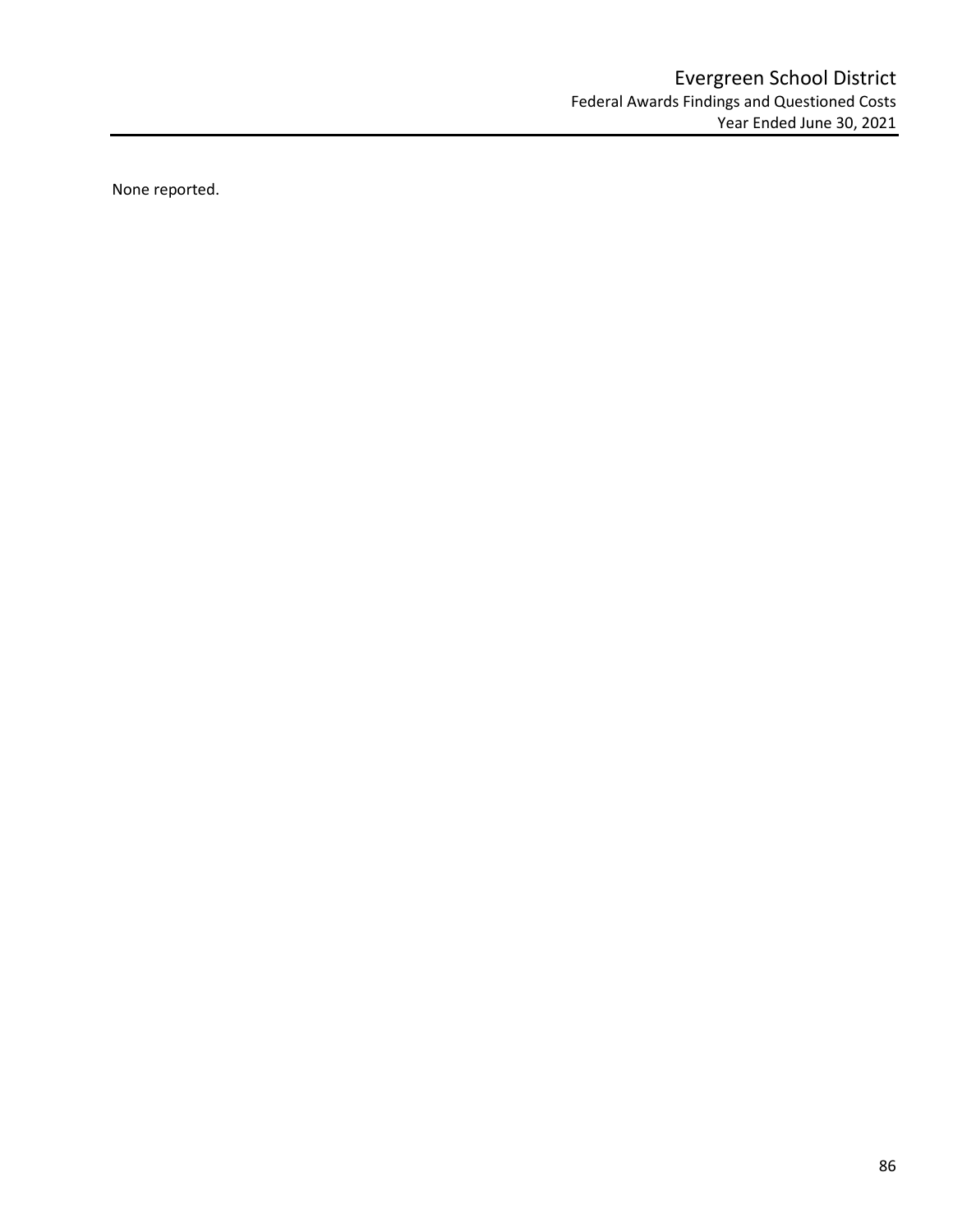None reported.